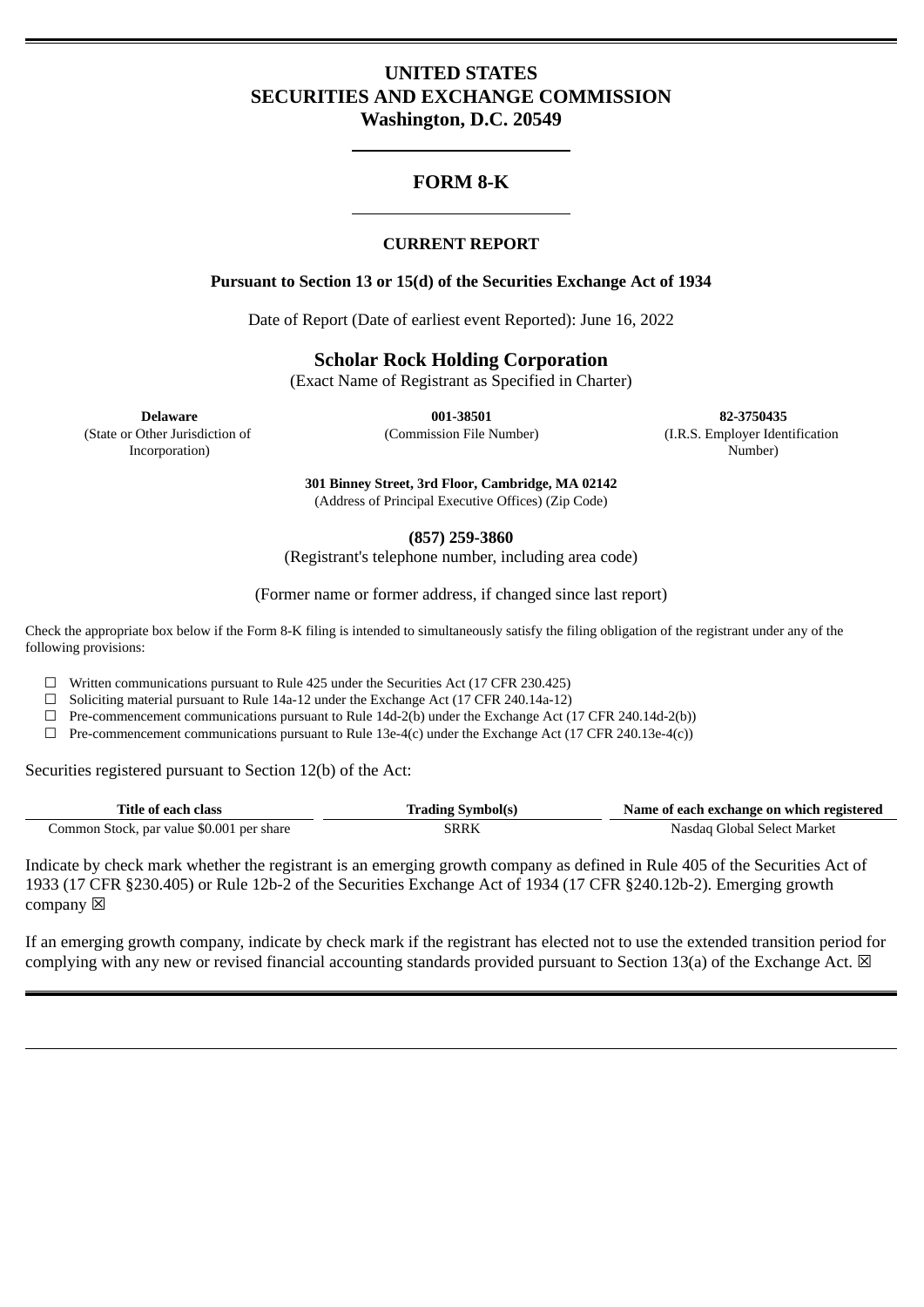#### **Item 1.01 Entry into a Material Definitive Agreement.**

On June 17, 2022, Scholar Rock Holding Corporation (the "Company") entered into a Securities Purchase Agreement (the "Purchase Agreement") with certain purchasers (the "Purchasers"). The Purchase Agreement provides for the sale and issuance by the Company of an aggregate of: (i) 16,326,530 shares (the "Shares") of the Company's common stock, \$0.001 par value (the "Common Stock"), (ii) pre-funded warrants (the "Pre-funded Warrants") to purchase up to 25,510,205 shares of Common Stock and (iii) accompanying warrants (the "Common Warrants" and together with the Shares and the Prefunded Warrants, the "Securities") to purchase up to 10,459,181 shares of Common Stock (the "Offering"). The offering price per Share and associated Common Warrant is \$4.90 and the offering price per Pre-funded Warrant and associated Common Warrant is \$4.8999.

The Pre-funded Warrants are immediately exercisable, have an exercise price of \$0.0001 and may be exercised at any time after the date of issuance. A holder of Pre-funded Warrants may not exercise the warrant if the holder, together with its affiliates, would beneficially own more than 9.99% (or, at the election of the purchaser, 4.99%, 14.99% or 19.99%) of the number of shares of the Common Stock outstanding immediately after giving effect to such exercise. A holder of Pre-funded Warrants may increase or decrease this percentage not in excess of 19.99% by providing at least 61 days' prior notice to the Company.

Each Common Warrant has an exercise price per share of \$7.35, are immediately exercisable and will expire on December 31, 2025. A holder of Common Warrants may not exercise the warrant if the holder, together with its affiliates, would beneficially own more than 4.99% (or, at the election of the purchaser, 9.99%, 14.99% or 19.99%) of the number of shares of the Common Stock outstanding immediately after giving effect to such exercise. A holder of Common Warrants may increase or decrease this percentage not in excess of 19.99% by providing at least 61 days' prior notice to the Company.

The Offering is expected to result in gross proceeds to the Company of approximately \$205.0 million. The net proceeds to the Company from the Offering are expected to be approximately \$195.4 million, after deducting placement agent fees and expenses and estimated offering expenses payable by the Company. The Company intends to use the net proceeds from the Offering, together with existing cash, cash equivalents and investments, to advance its ongoing and future clinical programs, to further develop its technology platform and to continue to advance its preclinical pipeline. Any remaining proceeds will be used for other ongoing research and development activities and general corporate purposes.

The Purchase Agreement contains customary representations, warranties and agreements by the Company, customary conditions to closing, indemnification obligations of the Company, other obligations of the parties and termination provisions.

On June 17, 2022, the Company also entered into a placement agency agreement (the "Placement Agency Agreement") with J.P. Morgan Securities LLC as lead placement agent and Piper Sandler & Co. as co placement agent (together, the "Placement Agents"). Pursuant to the terms of the Placement Agency Agreement, the Placement Agents agreed to use their reasonable best efforts to arrange for the sale of the Securities and the Company agreed to pay the Placement Agents a cash fee equal to 4.5% of the gross proceeds generated from the sale of the Shares and Pre-funded Warrants.

The Placement Agency Agreement contains customary representations, warranties and agreements by the Company, customary conditions to closing, indemnification obligations of the Company and the Placement Agents, including for liabilities under the Securities Act of 1933, as amended, other obligations of the parties and termination provisions.

Pursuant to the Purchase Agreement, the Company has agreed to certain restrictions on the issuance and sale of shares of the Company's securities for a period of 60 days following the date of the Purchase Agreement, subject to certain exceptions.

The Offering was made pursuant to a Registration Statement (No. 333-254057) on Form S-3, which was filed by the Company with the Securities and Exchange Commission on March 7, 2022, and declared effective on April 13, 2022, as supplemented by a prospectus supplement dated June 17, 2022.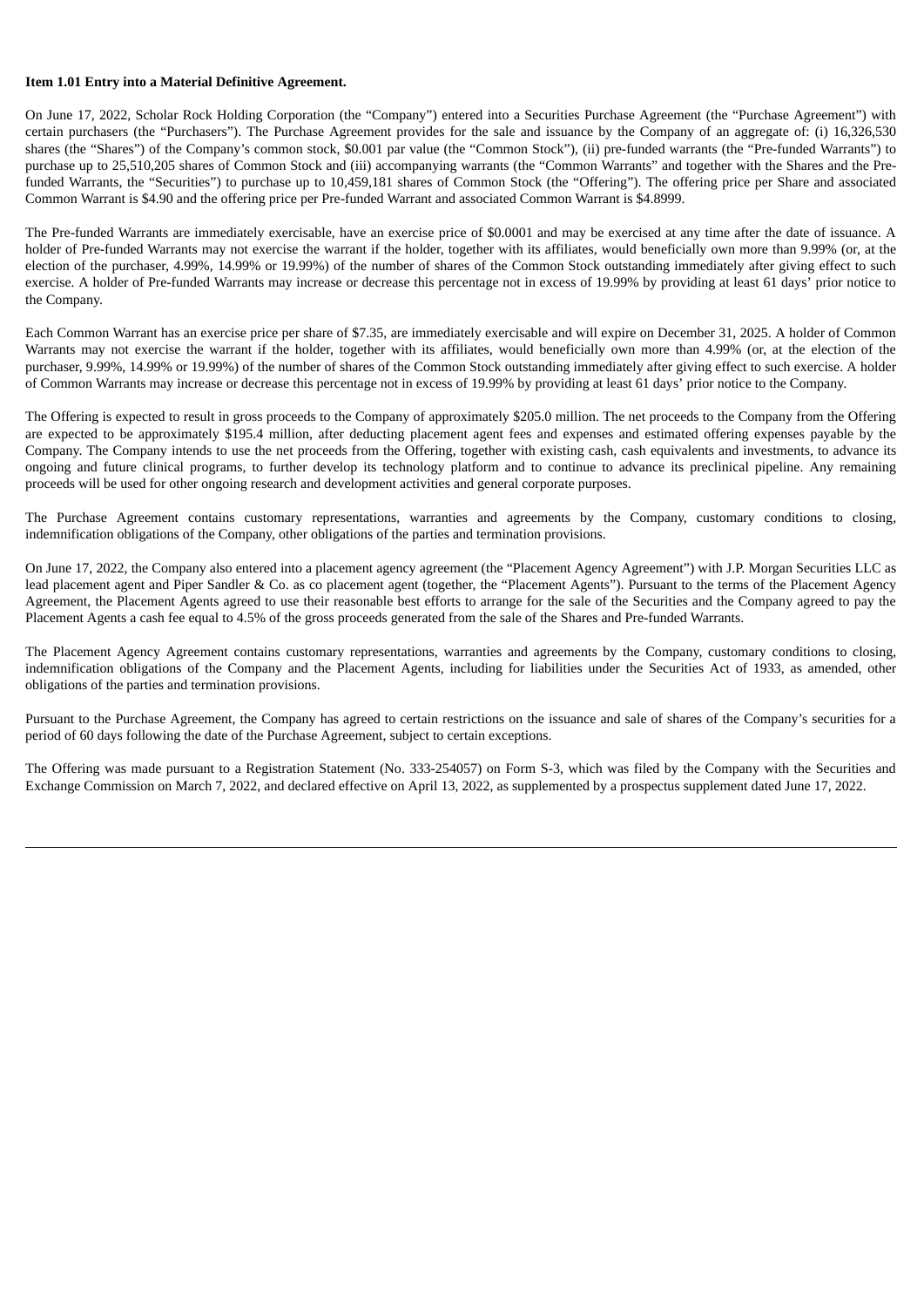The Placement Agency Agreement, form of Purchase Agreement, form of Pre-funded Warrant and form of Common Warrant, are filed as Exhibits 1.1, 10.1, 4.1 and 4.2, respectively, to this Current Report on Form 8-K and are incorporated herein by reference. The above descriptions of the terms of the Placement Agency Agreement, form of Purchase Agreement, form of Pre-funded Warrant and form of Common Stock Warrant do not purport to be complete descriptions of the rights and obligations thereunder and are qualified in their entirety by reference to the full extent of such exhibits.

The legal opinion of Goodwin Procter LLP relating to the legality of the issuance and sale of the Securities in the Offering is attached as Exhibit 5.1 to this Current Report on Form 8-K.

### Item 5.02 Departure of Directors or Certain Officers; Election of Directors; Appointment of Certain Officers; Compensatory Arrangements of **Certain Officers.**

On June 16, 2022, the board of directors of the Company approved the Scholar Rock Holding Corporation 2022 Inducement Equity Plan (the "2022 Inducement Plan"). Pursuant to the terms of the 2022 Inducement Plan, the Company may grant non-qualified stock options, stock appreciation rights, restricted stock awards, restricted stock units, unrestricted stock awards and dividend equivalent rights for up to a total of 1,000,000 shares of common stock to individuals that were not previously an employee or director of the Company or individuals returning to employment after a bona fide period of non-employment with the Company. In accordance with Nasdaq Listing Rule 5635(c)(4), the Company did not seek approval of the 2022 Inducement Plan by its stockholders.

The foregoing is a brief description of the material terms of the 2022 Inducement Plan and is qualified in its entirety by reference to the full text of the 2022 Inducement Plan filed as Exhibit 10.2 to this Current Report on Form 8-K.

## **Item 8.01 Other Events.**

On June 17, 2022, the Company issued a press release announcing the Offering. A copy of the press release is attached hereto as Exhibit 99.1 and is incorporated herein by reference.

#### **Forward Looking Statements**

This Current Report on Form 8-K contains forward-looking statements that involve estimates, assumptions, risks and uncertainties. Forward-looking statements include, but are not limited to, statements related to the Offering, the amount of proceeds expected from the Offering and the timing and certainty of completion of the Offering. The risks and uncertainties relating to the Company and the Offering include general market conditions, the Company's ability to complete the Offering on favorable terms, or at all, as well as other risks detailed from time to time in the Company's Securities and Exchange Commission filings, including in its Quarterly Report on Form 10-Q for the quarter ended March 31, 2022, its Current Reports on Form 8-K and the prospectus supplement dated June 17, 2022 relating to the Offering. These documents contain important factors that could cause actual results to differ from current expectations and from forward-looking statements contained in this Current Report on Form 8-K. These forward-looking statements speak only as of the date of this Current Report on Form 8-K and the Company undertakes no obligation to publicly update any forward-looking statements to reflect new information, events or circumstances after the date of this Current Report on Form 8-K.

#### **Item 9.01 Financial Statements and Exhibits.**

#### **Exhibit**

| No.  | <b>Description</b>                                                                                                             |
|------|--------------------------------------------------------------------------------------------------------------------------------|
| 1.1  | Placement Agency Agreement by and among the Registrant, J.P. Morgan Securities LLC and Piper Sandler & Co. dated June 17, 2022 |
| 4.1  | Form of Pre-Funded Warrant                                                                                                     |
| 4.2  | Form of Common Stock Warrant                                                                                                   |
| 5.1  | <b>Opinion of Goodwin Procter LLP</b>                                                                                          |
| 10.1 | Form of Securities Purchase Agreement by and among the Registrant and the purchasers dated June 17, 2022                       |
| 10.2 | <b>Scholar Rock Holding Corporation 2022 Inducement Equity Plan</b>                                                            |
| 23.1 | Consent of Goodwin Procter LLP (included in Exhibit 5.1)                                                                       |
| 99.1 | Press Release dated June 17, 2022 announcing the Offering                                                                      |
| 104  | Cover Page Interactive Data File (embedded within the Inline XBRL document).                                                   |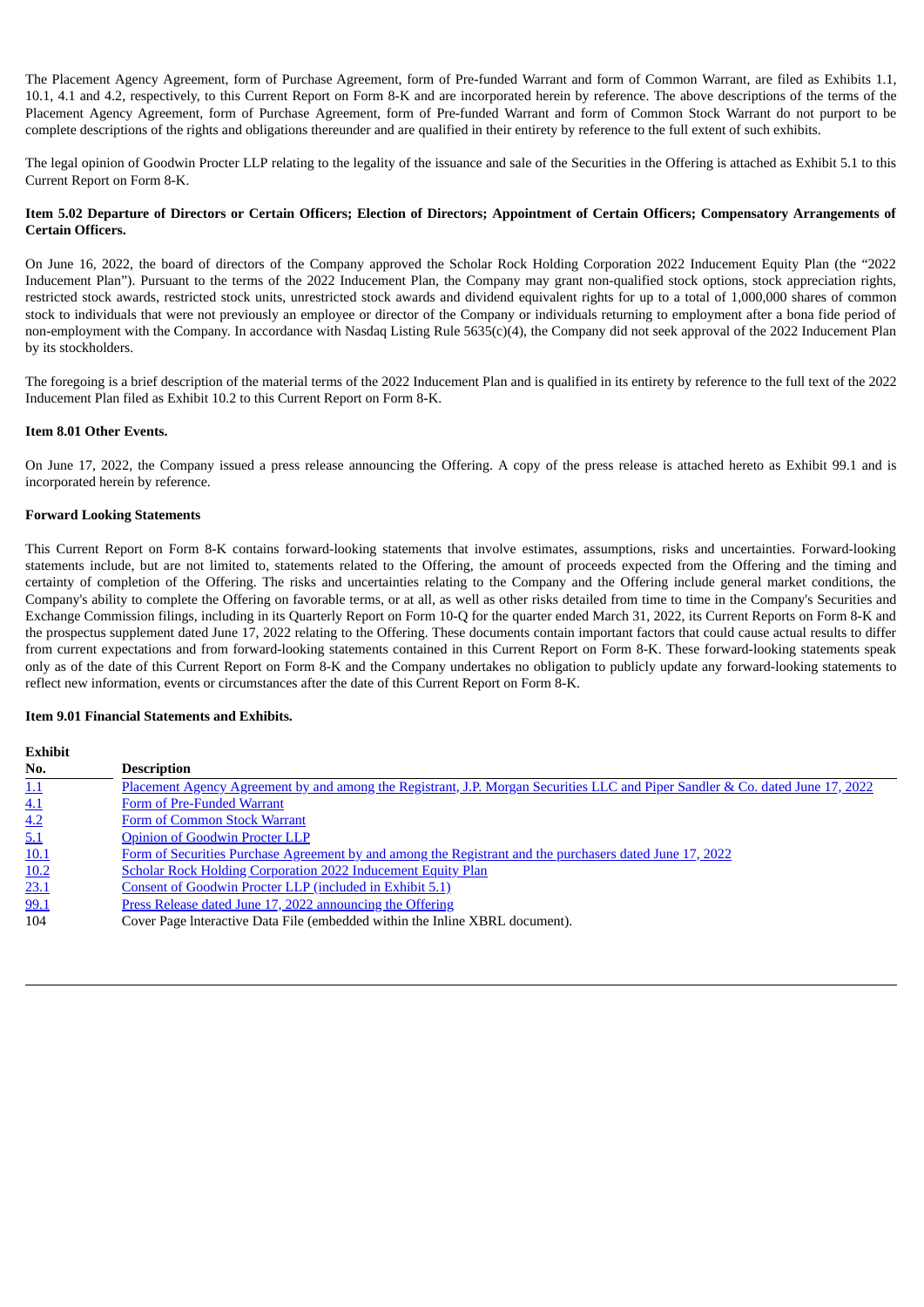## **SIGNATURE**

Pursuant to the requirements of the Securities Exchange Act of 1934, the registrant has duly caused this report to be signed on its behalf by the undersigned hereunto duly authorized.

## **Scholar Rock Holding Corporation**

Date: June 21, 2022 By:/s/ Junlin Ho

Junlin Ho General Counsel and Corporate Secretary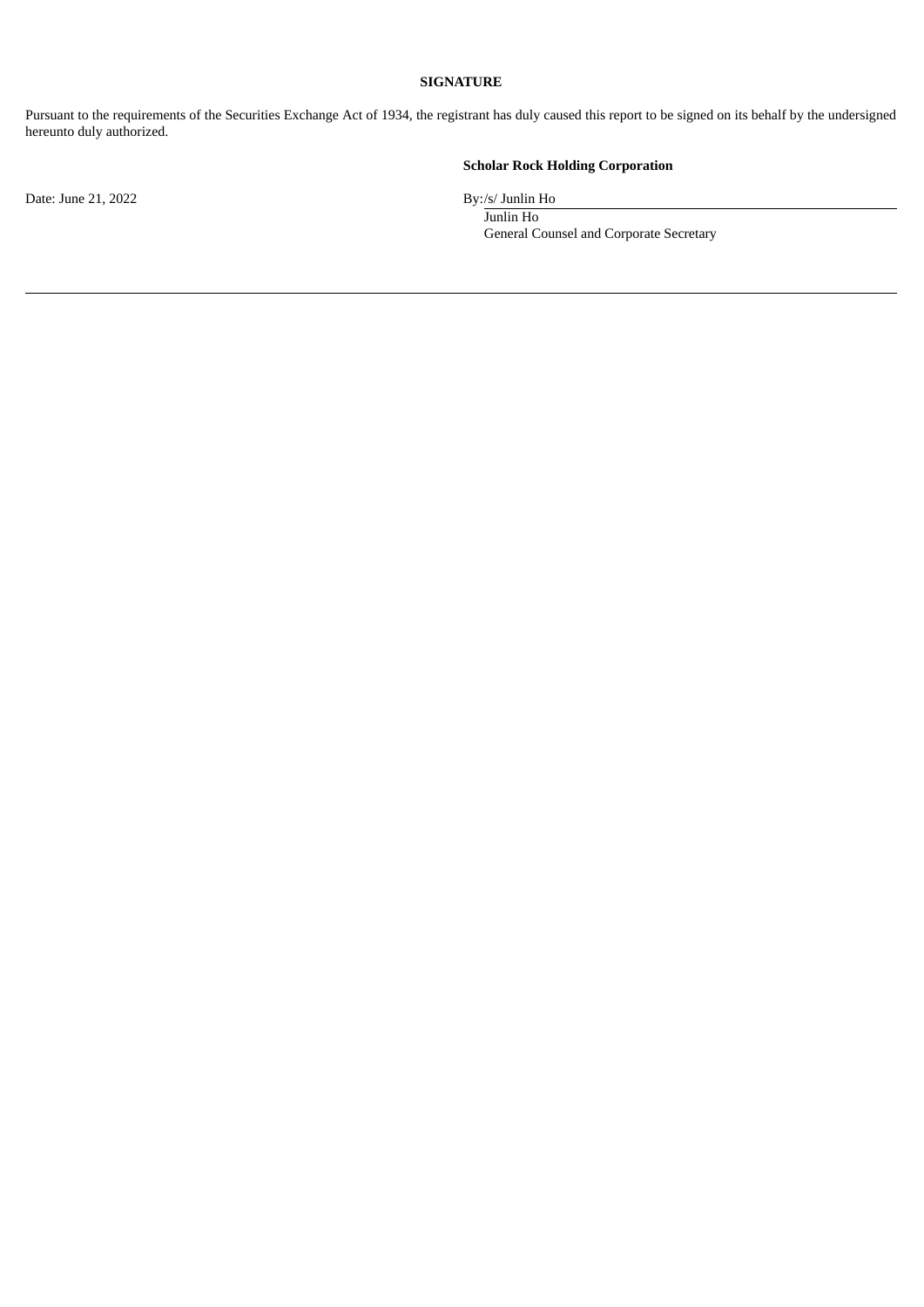<span id="page-4-0"></span>J.P. Morgan Securities LLC 383 Madison Avenue New York, New York 10179

Piper Sandler & Co. 800 Nicollet Mall Minneapolis, Minnesota 55402

#### Ladies and Gentlemen:

June 17, 2022

Scholar Rock Holding Corporation, a Delaware corporation (the "Company"), proposes, subject to the terms and conditions of this Placement Agency Agreement (this "Agreement") and the Securities Purchase Agreement (defined below), to issue and sell to the purchasers identified on the signature pages to the Securities Purchase Agreement (defined below) (the "Investors") (i) up to an aggregate of 16,326,530 shares (the "Shares") of the Company's common stock, par value 0.001 per share (the "Common Stock"), (ii) prepaid warrants to purchase up to an additional 25,510,205 shares of Common Stock (the "Prepaid Warrants") and (iii) warrants to purchase up to an additional 10,459,183 shares of Common Stock (the "Common Warrants" and, together with the Prepaid Warrants, the "Warrants"), in an offering under its registration statement on Form S-3, as amended (Registration No. 333- 254057). The Shares and Warrants will be issued separately.

The Common Stock issuable upon exercise of the Warrants are referred to herein as the "Warrant Shares." The Shares, the Warrants and the Warrant Shares are referred to herein, collectively, as the "Securities." The Securities are more fully described in the Base Prospectus, the Disclosure Package and the Prospectus. The Company desires to engage J.P. Morgan Securities LLC and Piper Sandler & Co. as the placement agents in connection with such issuance and sale of the Securities.

Any reference herein to the Registration Statement, the Base Prospectus, any Preliminary Prospectus Supplement or the Prospectus shall be deemed to refer to and include the documents incorporated by reference therein pursuant to Item 12 of Form S-3 which were filed under the Exchange Act on or before the Effective Date of the Registration Statement or the issue date of the Base Prospectus, such Preliminary Prospectus Supplement or the Prospectus, as the case may be; and any reference herein to the terms "amend," "amendment" or "supplement" with respect to the Registration Statement, the Base Prospectus, any Preliminary Prospectus Supplement or the Prospectus shall be deemed to refer to and include the filing of any document under the Exchange Act after the Effective Date of the Registration Statement or the issue date of the Base Prospectus, any Preliminary Prospectus Supplement or the Prospectus, as the case may be, deemed to be incorporated therein by reference. Any reference herein to "Registration Statement" shall be deemed to include any abbreviated registration statement to register additional securities of the Company under Rule 462(b) under the Securities Act. Certain terms used herein are defined in Section 18 hereof.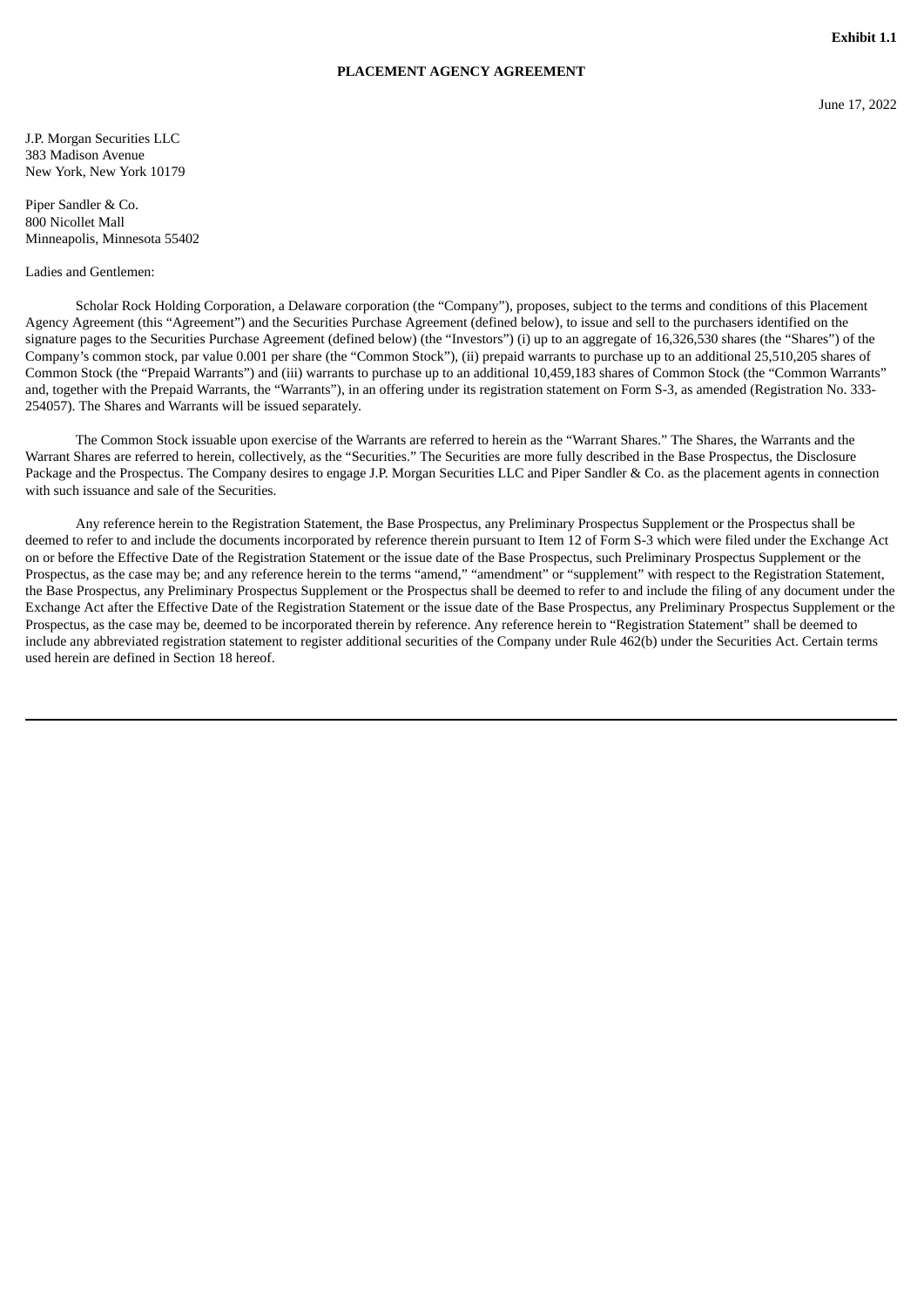#### The Company hereby confirms its agreement with you as follows:

#### **Section 1. Agreement to Act as Placement Agents**.

(a) On the basis of the representations, warranties and agreements of the Company herein contained, and subject to all the terms and conditions of this Agreement, J.P. Morgan Securities LLC and Piper Sandler & Co shall be the Company's exclusive placement agents (in such capacity, the "Placement Agents"), acting on a reasonable best efforts basis, in connection with the issuance and sale by the Company of the Securities to the Investors in a proposed offering pursuant to the Registration Statement, with the terms of the offering to be subject to market conditions and negotiations among the Company, the Placement Agents and the prospective Investors (such offering shall be referred to herein as the "Offering"). As compensation for services rendered, and provided that any of the Securities are sold to the Investors in the Offering, on the Closing Date (as defined in Section 1(c) hereof) of the Offering, the Company shall pay to the Placement Agents an amount in the aggregate equal to 4.5% of the gross proceeds received by the Company from the sale of the Shares and Prepaid Warrants (the "Placement Fee"). J.P. Morgan Securities LLC shall receive 85% of the Placement Fee and Piper Sandler & Co. shall receive 15% of the Placement Fee. The Placement Agents will not receive any fees in connection with the sale or exercise of the Common Warrants. The sale of the Securities shall be made pursuant to the securities purchase agreement in the form included as Exhibit A hereto (the "Securities Purchase Agreement") on the terms described on Exhibit B hereto. The Company shall have the sole right to accept offers to purchase the Securities and may reject any such offer in whole or in part. The Company further understands and agrees that each Placement Agent shall provide its services hereunder independently from any other Placement Agent and that no Placement Agent will rely upon any services or work performed by any other Placement Agent. Accordingly, the Company further agrees that no Placement Agent shall have any liability to the Company or its securityholders for any actions or omissions of the other Placement Agent.

(b) This Agreement shall not give rise to any commitment by the Placement Agents to purchase any of the Securities, and the Placement Agents shall have no authority to bind the Company to accept offers to purchase the Securities. The Placement Agents shall act on a reasonable best efforts basis and does not guarantee that it will be able to raise new capital in the Offering. Prior to the earlier of (i) the date on which this Agreement is terminated and (ii) the Closing Date, the Company shall not, without the prior written consent of the Placement Agents, solicit or accept offers to purchase Securities (other than pursuant to the exercise of options to purchase Common Stock or vesting of restricted stock units ("RSUs") that are outstanding under existing equity incentive plans at the date hereof) otherwise than through the Placement Agents in accordance herewith. The Company acknowledges and agrees that the Placement Agents shall have no liability (in tort, contract or otherwise) to the Company, its affiliates or any other person for any losses, claims, damages and liabilities (including legal or other expenses reasonably incurred in connection with investigating or defending the same) (each a "Loss" and, collectively, the "Losses") arising from its own acts or omissions in performing its obligations as Placement Agents in connection with the Offering, except for any such Losses that are finally judicially determined to have resulted primarily from its willful misconduct, bad faith, gross negligence or willful misconduct in performing its services hereunder.

(c) Payment of the purchase price for, and delivery of, the Securities shall be made at a closing (the "Closing") at the offices of Cooley LLP, counsel for the Placement Agents, located at 55 Hudson Yards, New York, NY 10001at 10:00 A.M. New York City time on June 22, 2022, or at such time on such other date as may be agreed upon in writing by the Placement Agents and the Company (such date of payment and delivery being herein called the "Closing Date"). All such actions taken at the Closing shall be deemed to have occurred simultaneously. No Shares and Warrants which the Company has agreed to sell pursuant to this Agreement and the Securities Purchase Agreement shall be deemed to have been purchased and paid for, or sold by the Company, until such Shares and Warrants shall have been delivered to the Investors against payment therefor by the Investors. If the Company shall default in its obligations to deliver the Shares and Warrants to the Investors whose offer it has accepted, the Company shall indemnify and hold the Placement Agents harmless against any loss, claim or damage incurred by the Placement Agents arising from or as a result of such default by the Company.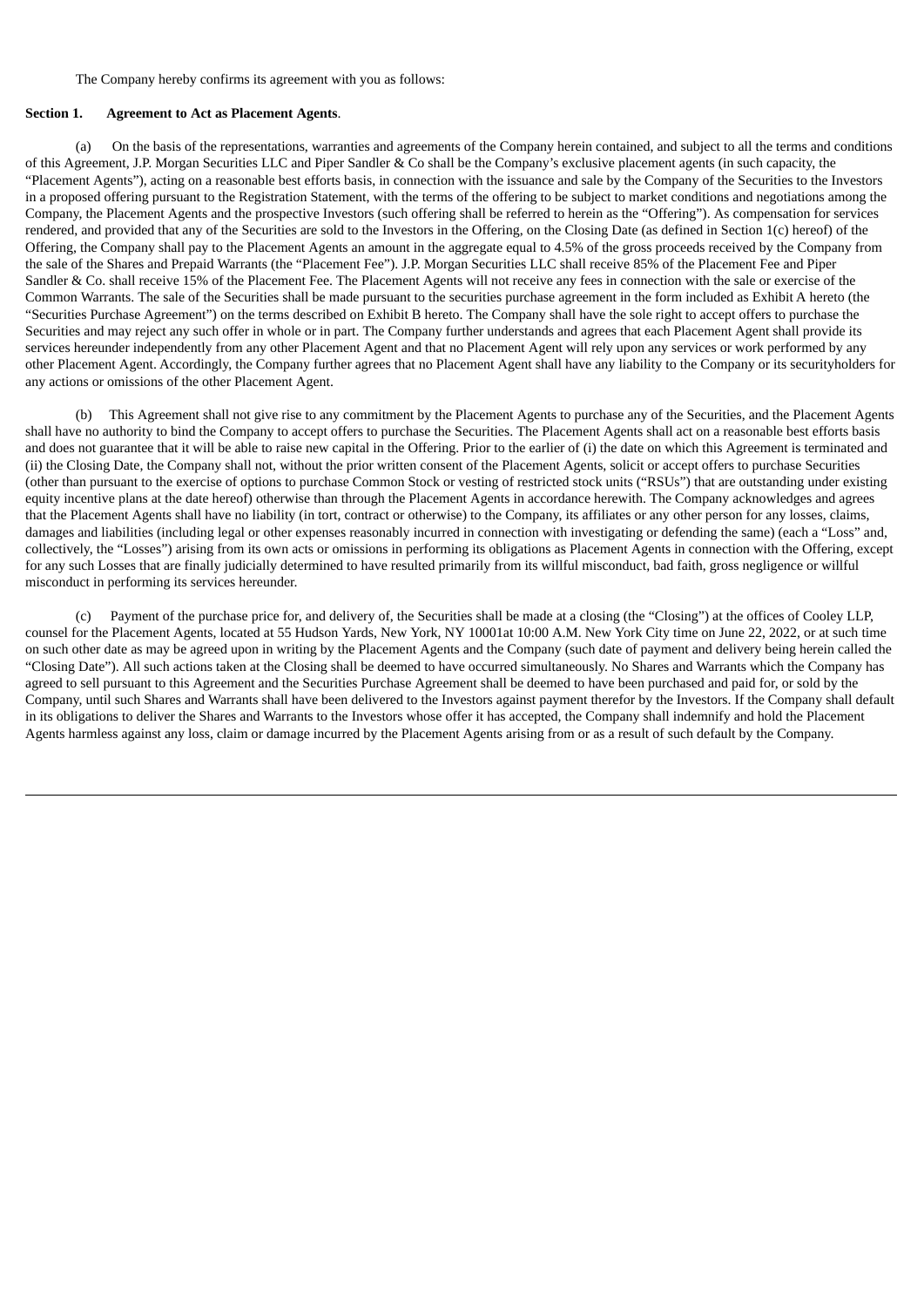(d) On the Closing and on each closing date of the purchase and sale of Warrant Shares, (i) the Company shall deliver, or cause to be delivered, the Securities to the Investors or their designee, and the Investors shall deliver, or cause to be delivered, the purchase price for the Securities to the Company pursuant to the terms of the Securities Purchase Agreement, "delivery versus payment" and (ii) the Company will wire the amounts owed to the Placement Agents as provided in this Agreement. Delivery of the Shares and Warrant Shares shall be made "delivery versus payment" through the facilities of The Depository Trust Company ("DTC") unless the Placement Agents shall otherwise instruct. The Warrants shall be delivered to the Investors in definitive form, registered in such names and in such denominations as the Investors shall request in writing not later than the Closing Date. The Warrants will be made available for inspection by the Placement Agents on the business day prior to the Closing.

(e) The Securities shall be registered in such names and in such denominations as the Investors, unless otherwise instructed by the Placement Agents, shall request by written notice to the Company.

#### **Section 2. Representations, Warranties and Agreements of the Company**.

The Company hereby represents, warrants and covenants to the Placement Agents as of the date hereof, and as of the closing date, as follows:

(a) Disclosure Package. The Disclosure Package as of the Execution Time did not, and as of the Closing Date, will not, contain any untrue statement of a material fact or omit to state a material fact necessary in order to make the statements therein, in the light of the circumstances under which they were made, not misleading; provided that the Company makes no representation or warranty with respect to any statements or omissions made in reliance upon and in conformity with information relating to the Placement Agents furnished to the Company in writing by the Placement Agents expressly for use in such Disclosure Package, it being understood and agreed that the only such information furnished by the Placement Agents consists of the information described as such in Section 6(b) hereof. No statement of material fact included in the Prospectus has been omitted from the Disclosure Package and no statement of material fact included in the Disclosure Package that is required to be included in the Prospectus has been omitted therefrom.

Issuer Free Writing Prospectus. Other than the Registration Statement and the Prospectus, the Company (including its agents and representatives, other than the Placement Agents in their capacity as such) has not prepared, made, used, authorized, approved or referred to and will not prepare, make, use, authorize, approve or refer to any "written communication" (as defined in Rule 405 under the Securities Act) that constitutes an offer to sell or solicitation of an offer to buy the Securities (each such communication by the Company or its agents and representatives (other than a communication referred to in clause (i) below) an "Issuer Free Writing Prospectus") other than any document not constituting a prospectus pursuant to Section 2(a)(10)(a) of the Securities Act or Rule 134 under the Securities Act, each electronic road show and any other written communications approved in writing in advance by the Placement Agents. Each such Issuer Free Writing Prospectus complies in all material respects with the Securities Act, has been or will be (within the time period specified in Rule 433 under the Securities Act) filed in accordance with the Securities Act (to the extent required thereby) and does not conflict with the information contained in the Registration Statement or the Disclosure Package, and did not, and as of the Closing, will not, contain any untrue statement of a material fact or omit to state a material fact necessary in order to make the statements therein, in the light of the circumstances under which they were made, not misleading; provided that the Company makes no representation or warranty with respect to any statements or omissions made in each such Issuer Free Writing Prospectus in reliance upon and in conformity with information relating to the Placement Agents furnished to the Company in writing by the Placement Agents expressly for use in such Issuer Free Writing Prospectus, it being understood and agreed that the only such information furnished by the Placement Agents consists of the information described as such in Section 6(b) hereof.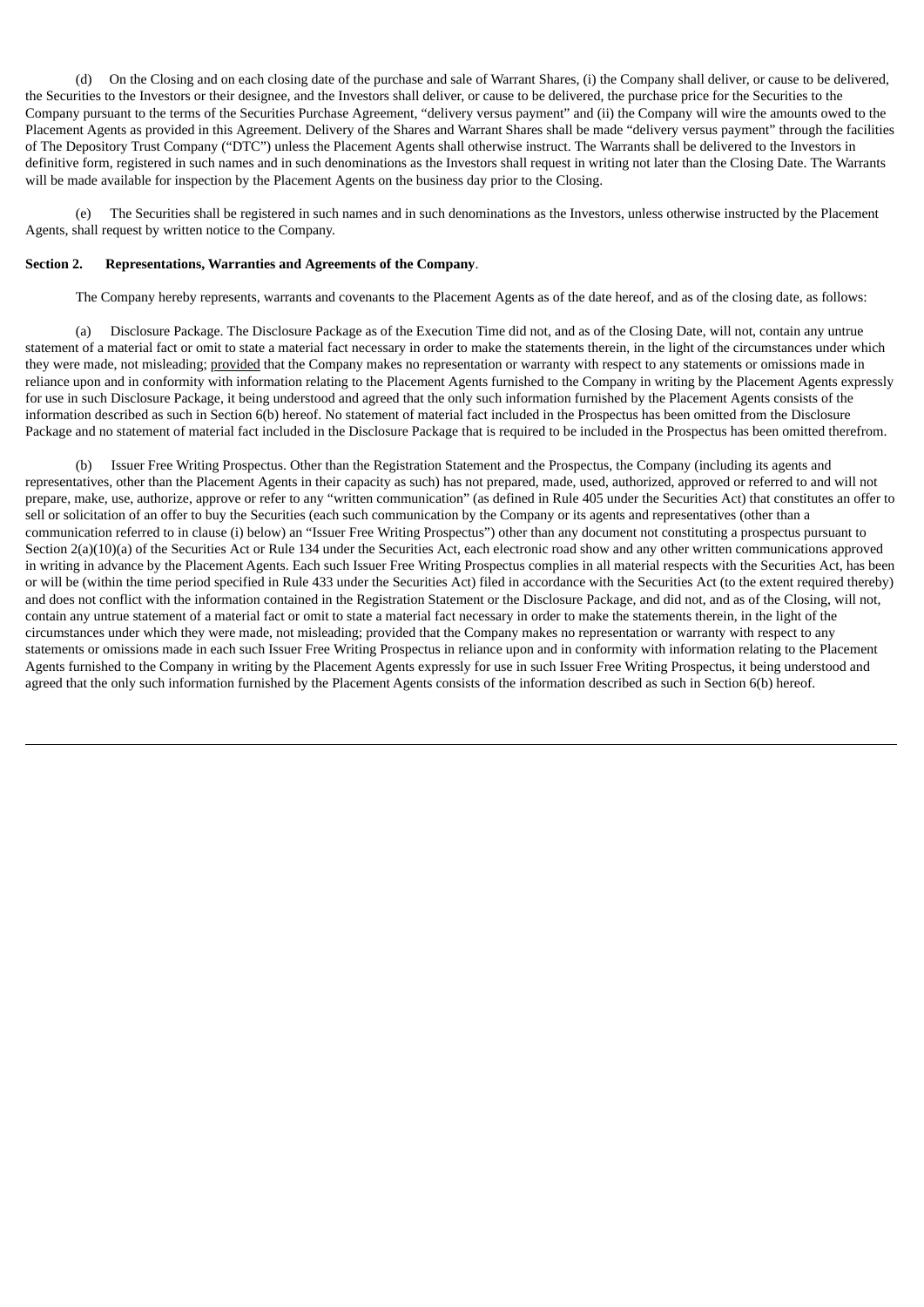(c) Registration Statement and Prospectus. The Company meets the requirements for use of Form S-3 under the Securities Act. Each of the Registration Statement and any post-effective amendment thereto has become effective under the Securities Act. The Company has complied with each request (if any) from the Commission for additional information. No stop order suspending the effectiveness of the Registration Statement has been issued by the Commission, and no proceeding for that purpose or pursuant to Section 8A of the Securities Act against the Company or related to the offering of the Securities has been initiated or threatened by the Commission; as of the applicable effective date of the Registration Statement and any post-effective amendment thereto, the Registration Statement and any such post-effective amendment complied and will comply in all material respects with the Securities Act, and did not and will not contain any untrue statement of a material fact or omit to state a material fact required to be stated therein or necessary in order to make the statements therein not misleading; and as of the date of the Prospectus and any amendment or supplement thereto and as of the Closing, the Prospectus will comply in all material respects with the Securities Act and will not contain any untrue statement of a material fact or omit to state a material fact necessary in order to make the statements therein, in the light of the circumstances under which they were made, not misleading; provided that the Company makes no representation or warranty with respect to any statements or omissions made in reliance upon and in conformity with information relating to the Placement Agents furnished to the Company in writing by the Placement Agents expressly for use in the Registration Statement and the Prospectus and any amendment or supplement thereto, it being understood and agreed that the only such information furnished by the Placement Agents consists of the information described as such in Section 6(b) hereof.

(d) Incorporated Documents. The documents incorporated by reference in the Registration Statement, the Prospectus and the Disclosure Package, when they were filed with the Commission, conformed or will conform, as the case may be, in all material respects to the requirements of the Exchange Act and such documents did not and will not contain any untrue statement of a material fact or omit to state a material fact necessary to make the statements therein, in the light of the circumstances under which they were made, not misleading.

(e) Testing-the-Waters. The Company (i) has not alone engaged in any Testing-the-Waters Communications and (ii) has not authorized anyone to engage in Testing-the-Waters Communications. The Company has not distributed or approved for distribution any Written Testing-the-Waters Communications. "Written Testing-the-Waters Communication" means any Testing-the-Waters Communication that is a written communication within the meaning of Rule 405 under the Securities Act. s

(f) Due Authorization of Placement Agency Agreement. This Agreement has been duly authorized, executed and delivered by the Company. The Company has full right, power and authority to execute and deliver this Agreement and to perform its obligations hereunder; and all action required to be taken for the due and proper authorization, execution and delivery by it of this Agreement and the consummation by it of the transactions contemplated hereby has been duly and validly taken. This Agreement constitutes a valid and legally binding agreement of the Company enforceable against the Company in accordance with its terms.

Due Authorization of Securities Purchase Agreement. The Securities Purchase Agreement has been duly authorized, executed and delivered by the Company. The Company has full right, power and authority to execute and deliver the Securities Purchase Agreement and to perform its obligations thereunder; and all action required to be taken for the due and proper authorization, execution and delivery by it of the Securities Purchase Agreement and the consummation by it of the transactions contemplated thereby has been duly and validly taken. The Securities Purchase Agreement constitutes a valid and legally binding agreement of the Company enforceable against the Company in accordance with its terms.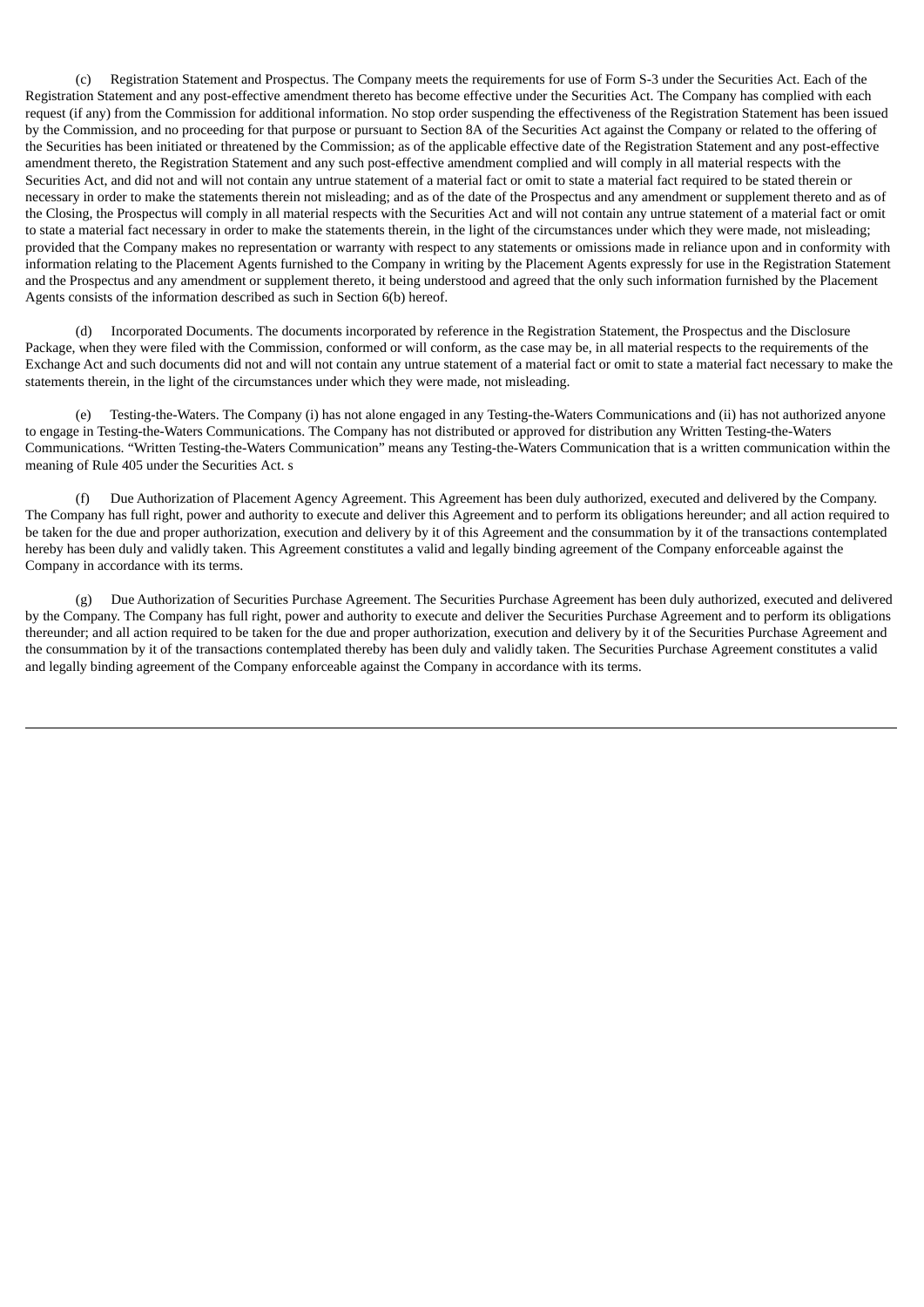(h) Due Authorization of Securities. (i) The Shares have been duly and validly authorized, and, when issued and delivered to and paid for by the Investors pursuant to the Securities Purchase Agreement, will be validly issued, fully paid and nonassessable and conform to the description thereof contained in the Registration Statement, the Disclosure Package and the Prospectus; (ii) The Warrants have been duly and validly authorized and, when executed and delivered by the Company in accordance with the Securities Purchase Agreement, will constitute valid and legally binding agreements of the Company enforceable against the Company in accordance with their terms, except as enforceability may be limited by applicable bankruptcy, insolvency or similar laws affecting creditors' rights generally or by equitable principles relating to enforceability, and will conform to the description thereof contained in the Registration Statement, the Disclosure Package and Prospectus; (iii) The Warrant Shares have been duly authorized and reserved for issuance and, when issued and delivered to and paid for by the Investor upon valid exercise of the Warrants and subject to the terms and conditions set forth in the applicable Securities Purchase Agreement, will be validly issued, fully paid and nonassessable, and will not be subject to preemptive or similar rights. The Warrant Shares, when so issued, will conform in all material respects to the description thereof contained in the Registration Statement, the Disclosure Package and the Prospectus.

(i) No Applicable Registration or Other Similar Rights. There are no persons with registration or other similar rights to have any equity or debt securities registered for sale under the Registration Statement or included in the offering contemplated by this Agreement, except for such rights as have been duly waived.

(j) No Material Adverse Change. Except as otherwise disclosed in the Registration Statement, the Disclosure Package and the Prospectus, subsequent to the respective dates as of which information is given in the Registration Statement, the Disclosure Package and the Prospectus: (i) there has been no material adverse change, or any development that would reasonably be expected to result in a material adverse change, in the condition, financial or otherwise, or in the earnings, business, properties, management, operations, assets, liabilities or prospects, whether or not arising from transactions in the ordinary course of business, of the Company and its subsidiaries, considered as one entity (any such change being referred to herein as a "Material Adverse Change"); (ii) the Company and its subsidiaries, considered as one entity, have not incurred any material liability or obligation, indirect, direct or contingent, including without limitation any losses or interference with its business from fire, explosion, flood, earthquakes, accident or other calamity, whether or not covered by insurance, or from any strike, labor dispute or court or governmental action, order or decree, that are material, individually or in the aggregate, to the Company and its subsidiaries, considered as one entity, or has entered into any transactions not in the ordinary course of business; and (iii) there has not been any material decrease in the capital stock or any material increase in any short-term or long-term indebtedness of the Company or its subsidiaries and there has been no dividend or distribution of any kind declared, paid or made by the Company or, except for dividends paid to the Company or other subsidiaries, by any of the Company's subsidiaries on any class of capital stock, or any repurchase or redemption by the Company or any of its subsidiaries of any class of capital stock.

(k) Independent Accountants. Ernst & Young LLP, which has expressed its opinion with respect to the financial statements (which term as used in this Agreement includes the related notes thereto) filed with the Commission as a part of the Registration Statement, the Disclosure Package and the Prospectus, is (i) an independent registered public accounting firm as required by the Securities Act, the Exchange Act, and the rules of the Public Company Accounting Oversight Board ("PCAOB"), (ii) in compliance with the applicable requirements relating to the qualification of accountants under Rule 2-01 of Regulation S-X under the Securities Act and (iii) a registered public accounting firm as defined by the PCAOB whose registration has not been suspended or revoked and who has not requested such registration to be withdrawn.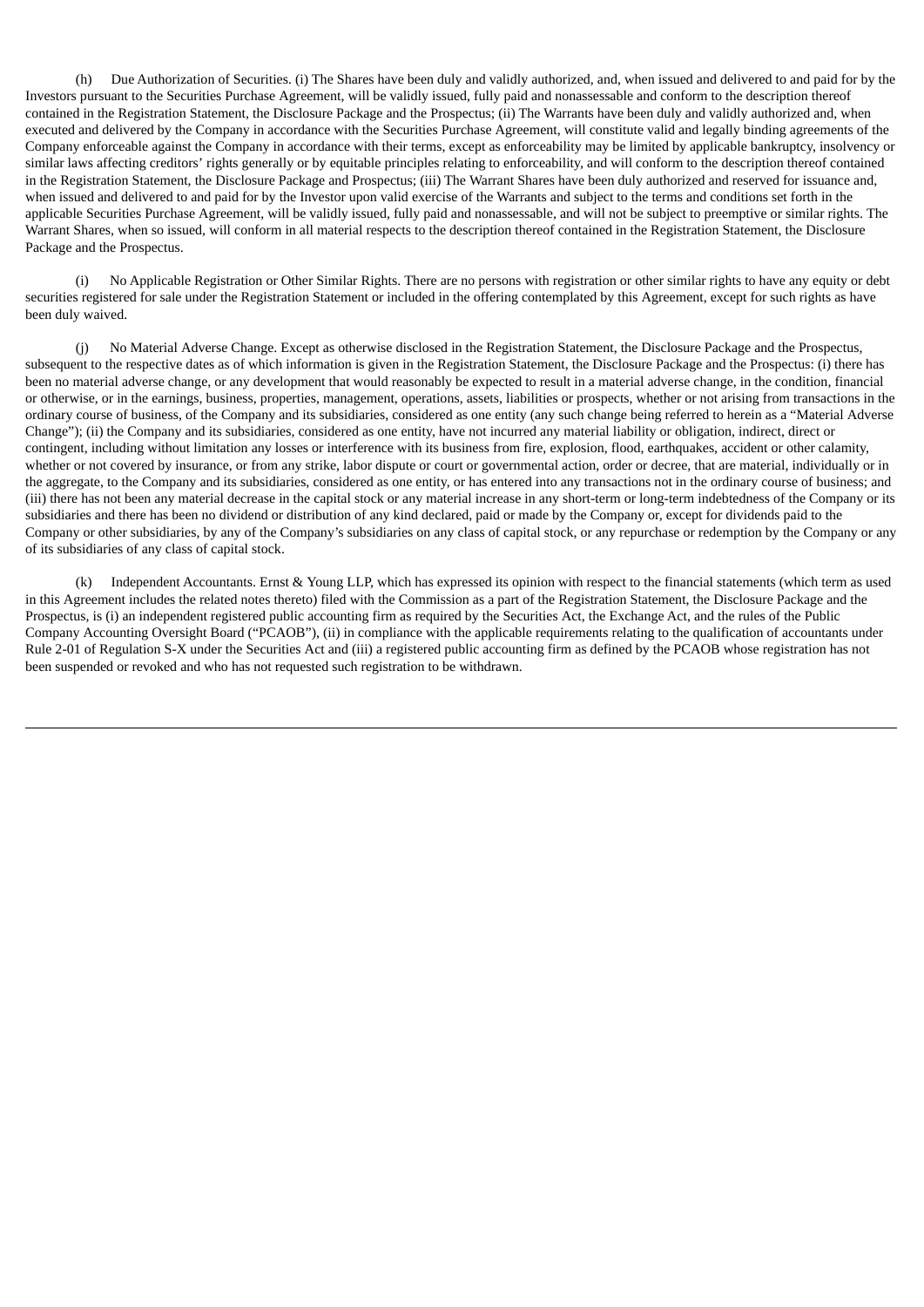(l) Financial Statements. The financial statements filed with the Commission as a part of the Registration Statement, the Disclosure Package and the Prospectus present fairly, in all material respects, the consolidated financial position of the Company and its subsidiaries as of the dates indicated and the results of their operations, changes in stockholders' equity and cash flows for the periods specified. Such financial statements have been prepared in conformity with generally accepted accounting principles as applied in the United States ("GAAP"), applied on a consistent basis throughout the periods involved, except as may be expressly stated in the related notes thereto and except in the case of unaudited financial statements, which are subject to normal and recurring year-end adjustments and do not contain all footnotes as permitted by the applicable rules of the Commission. The interactive data in eXtensible Business Reporting Language included or incorporated by reference in the Registration Statement fairly presents the information called for in all material respects and has been prepared in accordance with the Commission's rules and guidelines applicable thereto. No other financial statements or supporting schedules are required to be included in the Registration Statement, the Disclosure Package or the Prospectus. The financial data set forth in each of the Registration Statement, the Disclosure Package and the Prospectus under the caption "Capitalization" fairly presents, in all material respects, the information set forth therein on a basis consistent with that of the audited financial statements contained in the Registration Statement, the Disclosure Package and the Prospectus. All disclosures contained in the Registration Statement, the Prospectus and any free writing prospectus, that constitute non-GAAP financial measures (as defined by the rules and regulations under the Securities Act and the Exchange Act) comply with Regulation G under the Exchange Act and Item 10 of Regulation S-K under the Securities Act, as applicable. To the Company's knowledge, no person who has been suspended or barred from being associated with a registered public accounting firm, or who has failed to comply with any sanction pursuant to Rule 5300 promulgated by the PCAOB, has participated in or otherwise aided the preparation of, or audited, the financial statements, supporting schedules or other financial data filed with the Commission as a part of the Registration Statement, the Disclosure Package and the Prospectus.

(m) Company's Accounting System. The Company and each of its subsidiaries make and keep accurate books and records and maintain a system of internal accounting controls sufficient to provide reasonable assurance that: (i) transactions are executed in accordance with management's general or specific authorization; (ii) transactions are recorded as necessary to permit preparation of financial statements in conformity with GAAP and to maintain accountability for assets; (iii) access to assets is permitted only in accordance with management's general or specific authorization; (iv) the recorded accountability for assets is compared with existing assets at reasonable intervals and appropriate action is taken with respect to any differences; and (v) the interactive data in eXtensible Business Reporting Language included or incorporated by reference in the Registration Statement, the Disclosure Package and the Prospectus fairly presents the information called for in all material respects and is prepared in accordance with the Commission's rules and guidelines applicable thereto.

(n) Disclosure Controls and Procedures. Deficiencies in or Changes to Internal Control Over Financial Reporting. Except as described in the Registration Statement, the Disclosure Package and the Prospectus, the Company has established and maintains disclosure controls and procedures (as defined in Rules 13a-15 and 15d-15 under the Exchange Act), which (i) are designed to ensure that material information relating to the Company, including its consolidated subsidiaries, is made known to the Company's principal executive officer and its principal financial officer by others within those entities, particularly during the periods in which the periodic reports required under the Exchange Act are being prepared; (ii) have been evaluated by management of the Company for effectiveness as of the end of the Company's most recent fiscal quarter; and (iii) are effective in all material respects to perform the functions for which they were established. Since the end of the Company's most recent audited fiscal year, there have been no significant deficiencies or material weakness in the Company's internal control over financial reporting (whether or not remediated) and no change in the Company's internal control over financial reporting that has materially affected, or is reasonably likely to materially affect, the Company's internal control over financial reporting. The Company is not aware of any change in its internal control over financial reporting that has occurred during its most recent fiscal quarter that has materially affected, or is reasonably likely to materially affect, the Company's internal control over financial reporting.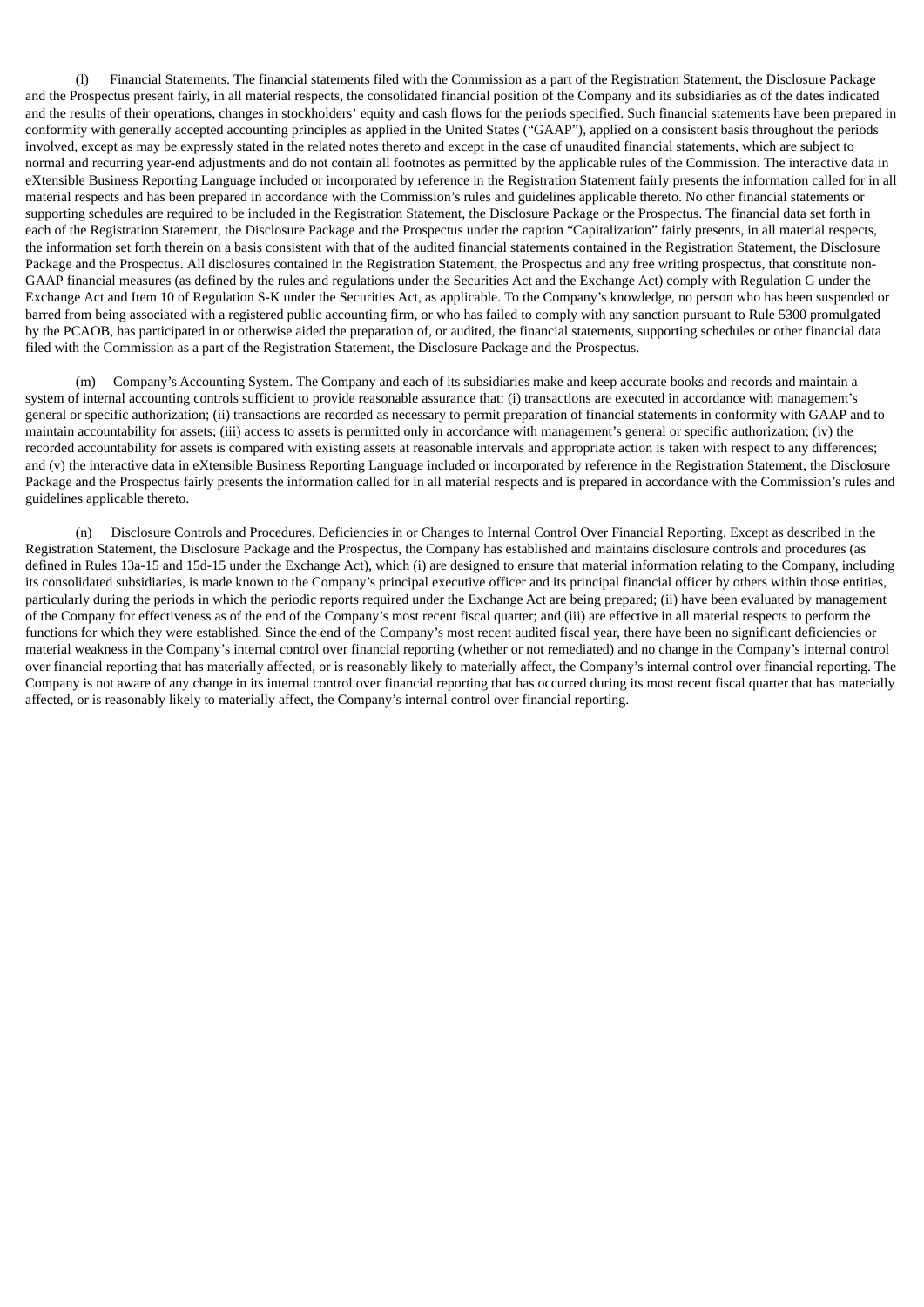(o) Incorporation and Good Standing of the Company. The Company has been duly incorporated and is validly existing as a corporation in good standing under the laws of the State of Delaware and has the corporate power and authority to own, lease and operate its properties and to conduct its business as described in the Registration Statement, the Disclosure Package and the Prospectus and to enter into and perform its obligations under this Agreement. The Company is duly qualified as a foreign corporation to transact business and is in good standing in each jurisdiction in which such qualification is required, whether by reason of the ownership or leasing of property or the conduct of business, except where the failure to be so qualified or in good standing, as the case may be, or to have such power or authority would not, individually or in the aggregate, have a Material Adverse Effect (defined below).

(p) Subsidiaries. Each of the Company's "subsidiaries" (for purposes of this Agreement, as defined in Rule 405 under the Securities Act) has been duly incorporated or organized, as the case may be, and is validly existing and in good standing (where such concept is recognized) under the laws of the jurisdiction of its incorporation or organization and has the power and authority (corporate or other) to own, lease and operate its properties and to conduct its business as described in the Registration Statement, the Disclosure Package and the Prospectus. Each of the Company's subsidiaries is duly qualified to transact business and is in good standing (where such concept is recognized) in each jurisdiction in which such qualification is required, whether by reason of the ownership or leasing of property or the conduct of business, except where the failure to be so qualified or in good standing, as the case may be, or have such power or authority would not, individually or in the aggregate, have a Material Adverse Effect. All of the issued and outstanding capital stock or other equity or ownership interests of each of the Company's subsidiaries have been duly authorized and validly issued, are fully paid and nonassessable and are owned by the Company, directly or through subsidiaries, free and clear of any security interest, mortgage, pledge, lien, encumbrance or adverse claim. The Company does not own or control, directly or indirectly, any corporation, association or other entity other than the subsidiaries listed in Exhibit 21 to the Registration Statement.

(q) Capitalization and Other Capital Stock Matters. The authorized, issued and outstanding capital stock of the Company is as set forth in the Registration Statement, the Disclosure Package and the Prospectus under the caption "Capitalization" (other than for subsequent issuances, if any, pursuant to employee benefit plans, or upon the exercise of outstanding options or warrants, in each case described in the Registration Statement, the Disclosure Package and the Prospectus). The Shares, when issued pursuant to the terms of this Agreement, and the Warrant Shares, when issued and delivered upon exercise as provided under the Warrants, will conform, in all material respects, to the description thereof contained in the Registration Statement, Disclosure Package and Prospectus. All of the issued and outstanding shares of Common Stock have been duly authorized and validly issued, are fully paid and nonassessable and have been issued in compliance with all applicable federal and state securities laws. None of the outstanding shares of Common Stock was issued in violation of any preemptive rights, rights of first refusal or other similar rights to subscribe for or purchase securities of the Company. There are no authorized or outstanding options, warrants, preemptive rights, rights of first refusal or other rights to purchase, or equity or debt securities convertible into or exchangeable or exercisable for, any capital stock of the Company or any of its subsidiaries other than those described in the Registration Statement, the Disclosure Package and the Prospectus. The descriptions of the Company's stock option, stock bonus and other stock plans or arrangements (each, a "Company Stock Plan"), and the options or other rights granted thereunder, set forth in the Registration Statement, the Disclosure Package and the Prospectus accurately and fairly presents, in all material respects, the information required to be shown with respect to such plans, arrangements, options and rights.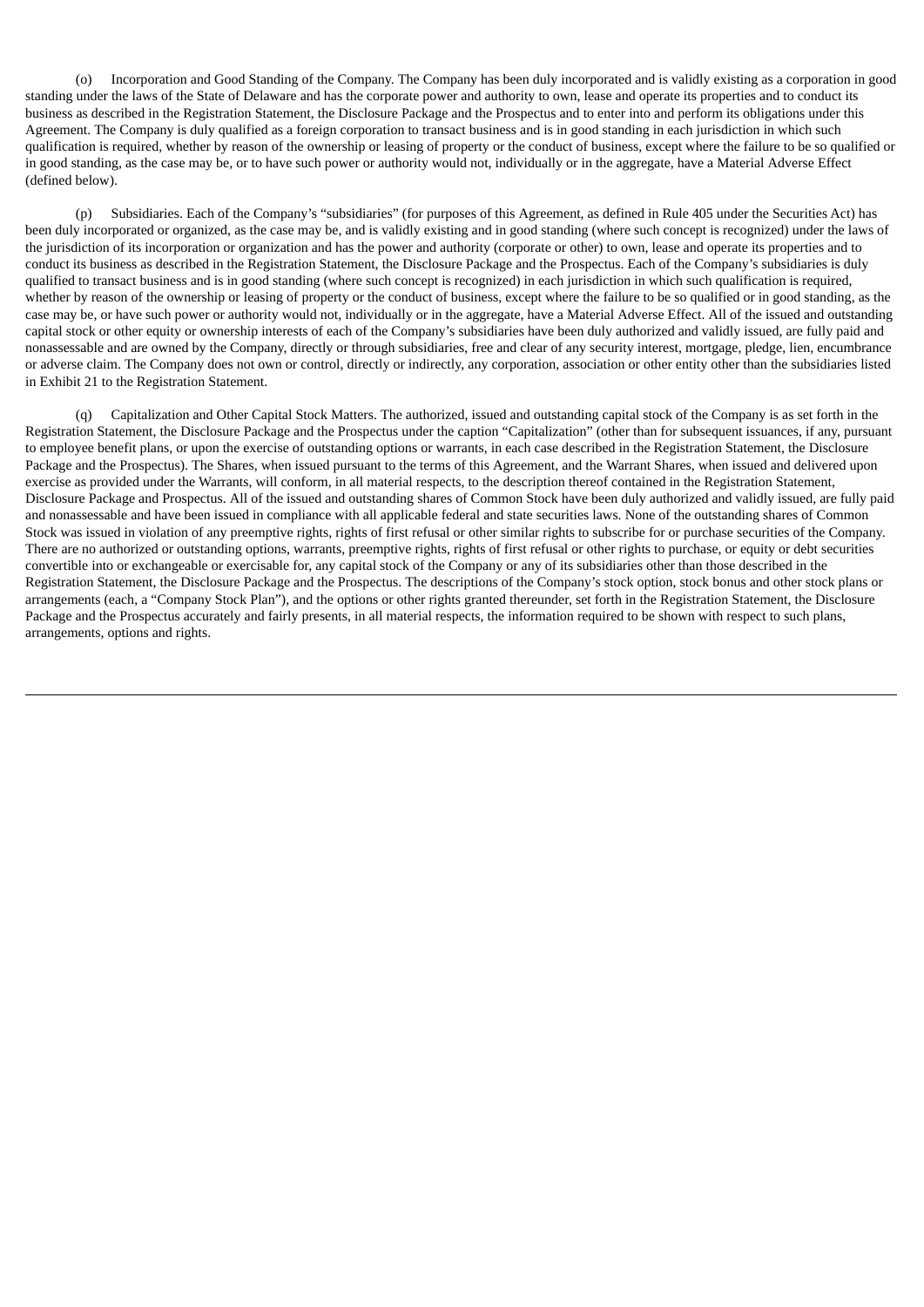(r) Stock Exchange Listing. The Common Stock is registered pursuant to Section 12(b) or 12(g) of the Exchange Act and is listed on The Nasdaq Global Select Market (the "Nasdaq"), and the Company has taken no action designed to, or likely to have the effect of, terminating the registration of the Common Stock under the Exchange Act or delisting the Common Stock from the Nasdaq, nor has the Company received any notification that the Commission or the Nasdaq is contemplating terminating such registration or listing. To the Company's knowledge, it is in compliance with all applicable listing requirements of the Nasdaq.

(s) Non-Contravention of Existing Instruments. No Further Authorizations or Approvals Required. Neither the Company nor any of its subsidiaries is in violation of its charter or by-laws, partnership agreement or operating agreement or similar organizational documents, as applicable, or is in default (or, with the giving of notice or lapse of time, would be in default) ("Default") under any indenture, loan, credit agreement, note, lease, license agreement, contract, franchise or other instrument (including, without limitation, any pledge agreement, security agreement, mortgage or other instrument or agreement evidencing, guaranteeing, securing or relating to indebtedness) to which the Company or any of its subsidiaries is a party or by which it or any of them may be bound, or to which any of their respective properties or assets are subject (each, an "Existing Instrument"), except for such Defaults as could not be expected, individually or in the aggregate, to have a material adverse effect on the condition (financial or other), earnings, business, properties, management, operations, assets, liabilities or prospects of the Company and its subsidiaries, considered as one entity (a "Material Adverse Effect"). The Company's execution, delivery and performance of this Agreement, the Securities Purchase Agreement, the Warrants, consummation of the transactions contemplated hereby, by the Warrants, and by the Registration Statement, the Disclosure Package and the Prospectus and the issuance and sale of the Securities (including the use of proceeds from the sale of the Securities as described in the Registration Statement, the Disclosure Package and the Prospectus under the caption "Use of Proceeds") (i) have been duly authorized by all necessary corporate action and will not result in any violation of the provisions of the charter or by-laws, partnership agreement or operating agreement or similar organizational documents, as applicable, of the Company or any subsidiary (ii) will not conflict with or constitute a breach of, or Default or a Debt Repayment Triggering Event (as defined below) under, or result in the creation or imposition of any lien, charge or encumbrance upon any property or assets of the Company or any of its subsidiaries pursuant to, or require the consent of any other party to, any Existing Instrument, except as could not be expected, individually or in the aggregate, to have a Material Adverse Effect and (iii) will not result in any violation of any law, administrative regulation or administrative or court decree applicable to the Company or any of its subsidiaries, except for such violations as would not be expected, individually or in the aggregate, to have a Material Adverse Effect. No consent, approval, authorization or other order of, or registration or filing with, any court or other governmental or regulatory authority or agency, is required for the Company's execution, delivery and performance of this Agreement, the Securities Purchase Agreement, the Warrants and consummation of the transactions contemplated hereby and by the Registration Statement, the Disclosure Package and the Prospectus, except such as have been obtained or made or will be made by the Company under the Securities Act and such as may be required under applicable state securities or blue sky laws or the Financial Industry Regulatory Authority, Inc. ("FINRA") in connection with the distribution of the Securities by the Placement Agents. As used herein, a "Debt Repayment Triggering Event" means any event or condition which gives, or with the giving of notice or lapse of time would give, the holder of any note, debenture or other evidence of indebtedness (or any person acting on such holder's behalf) the right to require the repurchase, redemption or repayment of all or a portion of such indebtedness by the Company or any of its subsidiaries.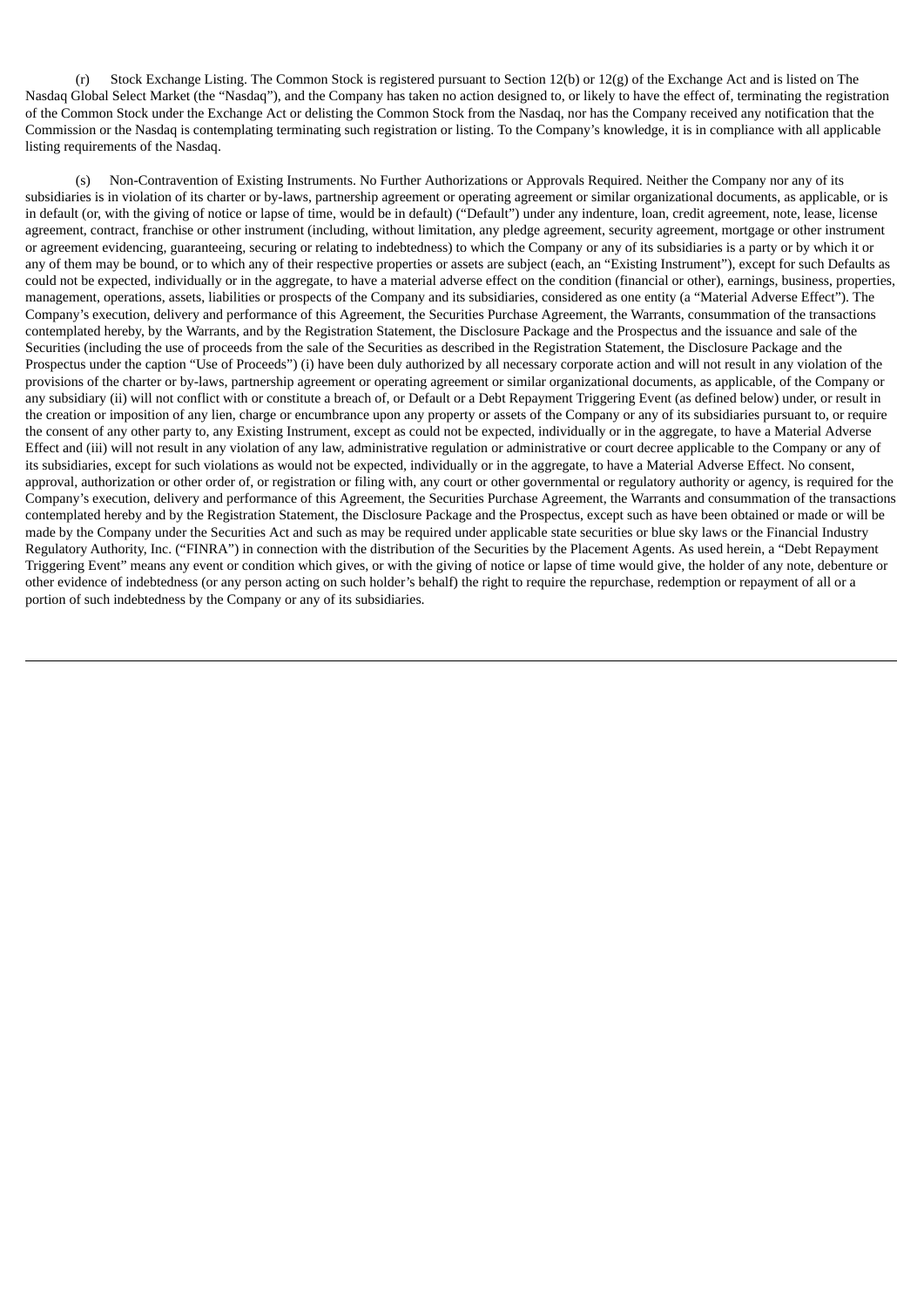(t) Compliance with Laws. The Company and its subsidiaries have been and are in compliance with all applicable laws, rules and regulations, except where failure to be so in compliance could not be expected, individually or in the aggregate, to have a Material Adverse Effect.

No Material Actions or Proceedings. There is no action, suit, proceeding, inquiry or investigation brought by or before any governmental entity now pending or, to the knowledge of the Company, threatened, against or affecting the Company or any of its subsidiaries, which if determined adversely to the Company or any of its subsidiaries would reasonably be expected, individually or in the aggregate, to have a Material Adverse Effect or materially and adversely affect the consummation of the transactions contemplated by this Agreement or the performance by the Company of its obligations hereunder; and the aggregate of all pending legal or governmental proceedings to which the Company or any such subsidiary is a party or of which any of their respective properties or assets is the subject, including ordinary routine litigation incidental to the business, if determined adversely to the Company, would not reasonably be expected, individually or in the aggregate, to have a Material Adverse Effect. No material labor dispute with the employees of the Company or any of its subsidiaries exists or, to the knowledge of the Company, is threatened or imminent. To the knowledge of the Company, no material labor dispute with the employees of any principal supplier, manufacturer, customer or contractor of the Company, exists, or is threatened or imminent.

(v) Intellectual Property Rights. The Company and its subsidiaries own, or have obtained valid and enforceable licenses for, the inventions, patent applications, patents, trademarks, trade names, service names, copyrights, trade secrets and other intellectual property described in the Registration Statement, the Disclosure Package and the Prospectus as being owned or licensed by them or which are necessary for the conduct of their respective businesses as currently conducted or as currently proposed to be conducted (with respect to the commercialization of the product candidates described in the Registration Statement, the Disclosure Package and the Prospectus, except where the failure to own or license such rights would not, individually or in the aggregate, have a Material Adverse Effect) (collectively, "Intellectual Property"). There are no third parties who have rights to any Intellectual Property, except for: (i) the exclusive license granted to Janssen Biotech. Inc., a subsidiary of Johnson & Johnson (pursuant to Option and License Agreement dated December 17, 2013, as amended); (ii) certain rights retained by Children's Medical Center Corporation (CMCC), including rights to practice and use the co-owned patent rights for research, educational, clinical and charitable purposes; (iii) the exclusive option to exclusively license certain Intellectual Property pursuant to the Master Collaboration Agreement with Gilead Sciences, Inc. dated December 19, 2018; (iv) Adimab, LLC pursuant to the Amended and Restated Collaboration Agreement, dated March 12, 2019; and (v) any customary reversionary rights of third-party licensors with respect to Intellectual Property that is disclosed in the Registration Statement, the Disclosure Package and the Prospectus as licensed to the Company or one or more of its subsidiaries; and there is no infringement by third parties of any Intellectual Property . There is no pending or, to the Company's knowledge, threatened action, suit, proceeding or claim by others: (A) challenging the Company's rights in or to any Intellectual Property, and the Company is unaware of any facts which would form a reasonable basis for any such action, suit, proceeding or claim; (B) challenging the validity, enforceability or scope of any Intellectual Property, and except as described in the Registration Statement, the Disclosure Package and the Prospectus, the Company is unaware of any facts which would form a reasonable basis for any such action, suit, proceeding or claim; or (C) asserting that the Company or any of its subsidiaries infringes or otherwise violates, or would, upon the commercialization of any product or service described in the Registration Statement, the Disclosure Package or the Prospectus as under development, infringe or violate, any patent, trademark, trade name, service name, copyright, trade secret or other proprietary rights of others, and the Company is unaware of any facts which would form a reasonable basis for any such action, suit, proceeding or claim. The Company and its subsidiaries have complied with the terms of each agreement pursuant to which Intellectual Property has been licensed to the Company or any subsidiary, and all such agreements are in full force and effect. The product candidates described in the Registration Statement, the Disclosure Package and the Prospectus as under development by the Company or any subsidiary fall within the scope of the claims of one or more patents or pending patent applications owned by, or exclusively licensed to, the Company or any subsidiary.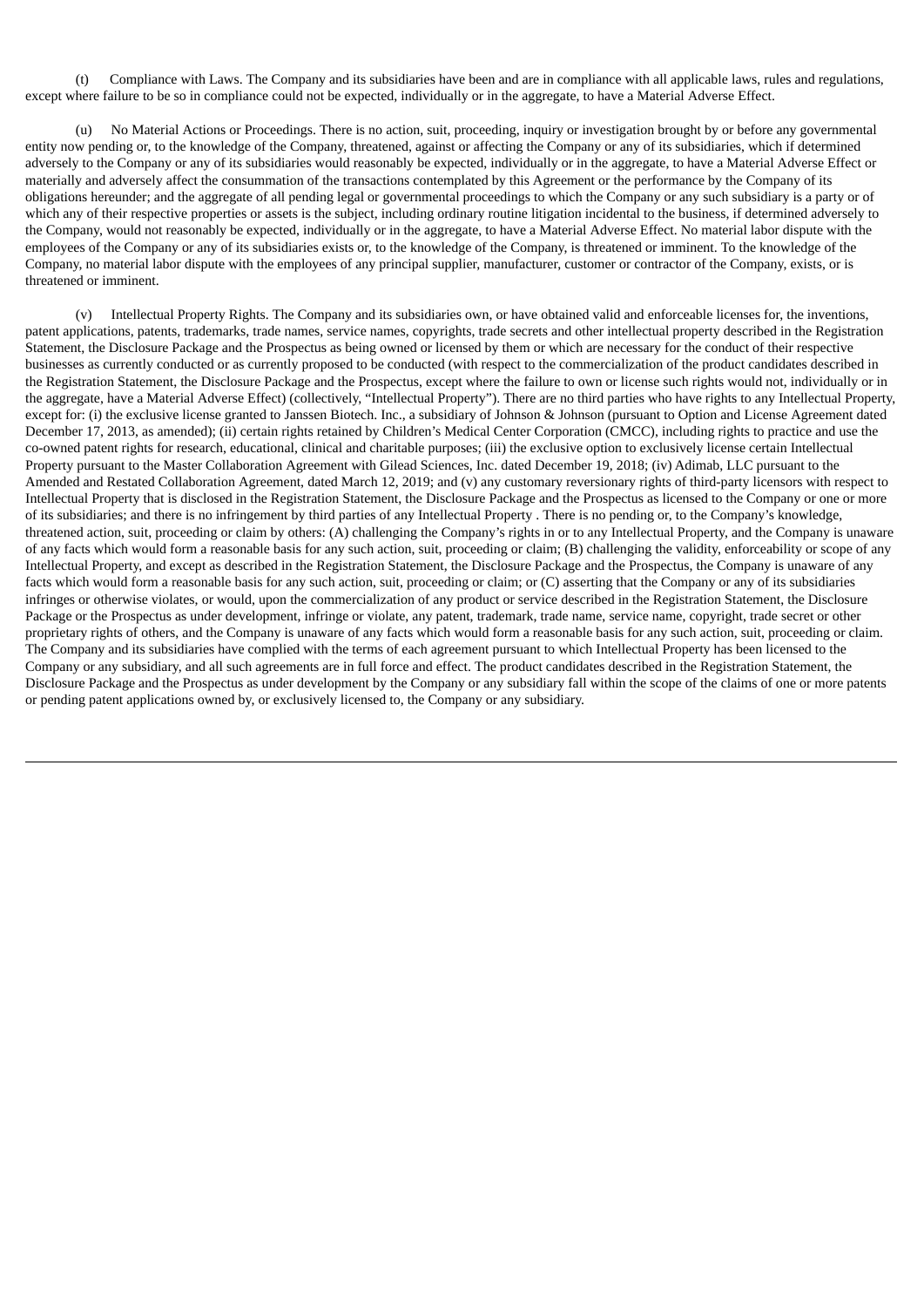(w) All Necessary Permits, etc. The Company and its subsidiaries possess such valid and current certificates, authorizations or permits required by state, federal or foreign regulatory agencies or bodies to conduct their respective businesses as currently conducted and as described in the Registration Statement, the Disclosure Package or the Prospectus ("Permits"), except where the failure to possess the same or so qualify would not reasonably be expected, individually or in the aggregate, to have a Material Adverse Effect. Neither the Company nor any of its subsidiaries is in violation of, or in default under, any of the Permits or has received any notice of proceedings relating to the revocation or modification of, or non-compliance with the Permits, except for such violations, defaults or proceedings if resolved unfavorably, would not reasonably be expected, individually or in the aggregate, to result in a Material Adverse Effect.

(x) Title to Properties. Except as disclosed in the Disclosure Package, the Company and its subsidiaries have good and marketable title to all of the real and personal property and other assets reflected as owned in the financial statements referred to in Section 1(j) above (or elsewhere in the Registration Statement, the Disclosure Package or the Prospectus), in each case free and clear of any security interests, mortgages, liens, encumbrances, equities, adverse claims and other defects, except such as do not materially and adversely affect the value of such property and do not materially interfere with the use made or proposed to be made of such property by the Company. The real property, improvements, equipment and personal property held under lease by the Company or any of its subsidiaries are held under valid and enforceable leases, with such exceptions as are not material and do not materially interfere with the use made or proposed to be made of such real property, improvements, equipment or personal property by the Company or such subsidiary.

(y) Tax Law Compliance. Except in any case in which failure to pay or file (as applicable) would not, individually or in the aggregate, have a Material Adverse Effect, the Company and its subsidiaries have filed all necessary federal, state and foreign income and franchise tax returns or have properly requested extensions thereof and have paid all taxes required to be paid by any of them and, if due and payable, any related or similar assessment, fine or penalty levied against any of them except as may be being contested in good faith and by appropriate proceedings. Except to the extent of any inadequacy that would not, individually or in the aggregate, result in a Material Adverse Effect, the Company has made adequate charges, accruals and reserves in the applicable financial statements referred to in Section 2(l) above in respect of all federal, state and foreign income and franchise taxes for all periods as to which the tax liability of the Company or any of its subsidiaries has not been finally determined.

(z) Insurance. Each of the Company and its subsidiaries are insured by recognized, financially sound and reputable institutions with policies in such amounts and with such deductibles and covering such risks as are reasonably deemed adequate and customary for their businesses including, but not limited to, policies covering real and personal property owned or leased by the Company and its subsidiaries against theft, damage, destruction, acts of vandalism and earthquakes and policies covering the Company and its subsidiaries for product liability claims and clinical trial liability claims. The Company has no reason to believe that it or any of its subsidiaries will not be able (i) to renew its existing insurance coverage as and when such policies expire or (ii) to obtain comparable coverage from similar institutions as may be necessary or appropriate to conduct its business as now conducted and at a cost that would not reasonably be expected, individually or in the aggregate, to have a Material Adverse Effect. Neither the Company nor any of its subsidiaries has been denied any insurance coverage which it has sought or for which it has applied.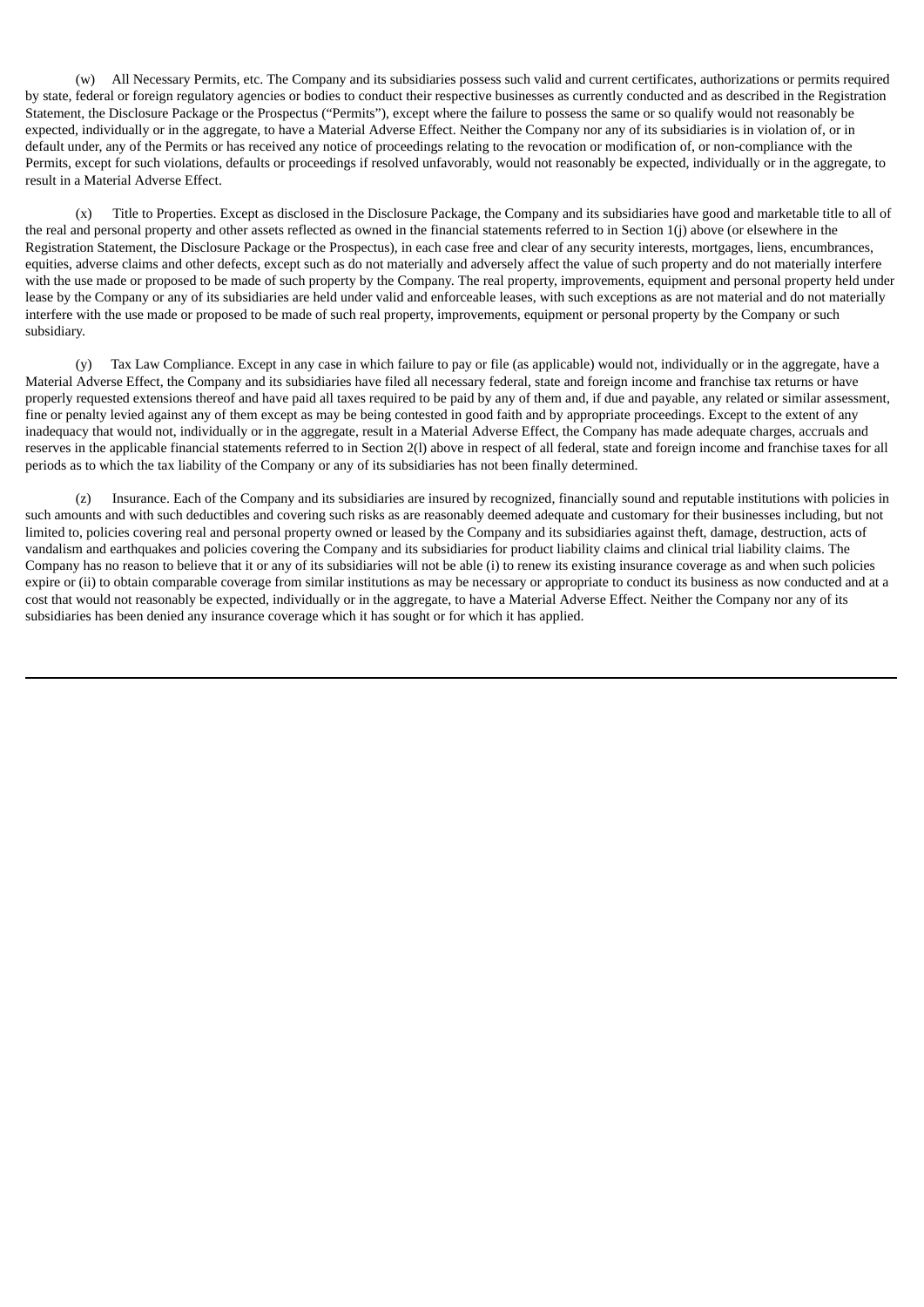(aa) Compliance with Environmental Laws. Except as would not reasonably be expected, individually or in the aggregate, to have a Material Adverse Effect: (i) neither the Company nor any of its subsidiaries is in violation of any federal, state, local or foreign statute, law, rule, regulation, ordinance, code, policy or rule of common law or any judicial or administrative interpretation thereof, including any judicial or administrative order, consent, decree or judgment, relating to pollution or protection of human health, the environment (including, without limitation, ambient air, surface water, groundwater, land surface or subsurface strata) or wildlife, including, without limitation, laws and regulations relating to the release or threatened release of chemicals, pollutants, contaminants, wastes, toxic substances, hazardous substances, petroleum or petroleum products (collectively, "Hazardous Materials") or to the manufacture, processing, distribution, use, treatment, storage, disposal, transport or handling of Hazardous Materials (collectively, "Environmental Laws"); (ii) the Company and its subsidiaries have all permits, authorizations and approvals required under any applicable Environmental Laws and are each in compliance with their requirements; (iii) there are no pending or, to the knowledge of the Company, threatened administrative, regulatory or judicial actions, suits, demands, demand letters, claims, liens, notices of noncompliance or violation, investigation or proceedings relating to any Environmental Law against the Company or any of its subsidiaries; and (iv) there are no events or circumstances that might reasonably be expected to form the basis of an order for clean-up or remediation, or an action, suit or proceeding by any private party or governmental body or agency, against or affecting the Company or any of its subsidiaries relating to Hazardous Materials or any Environmental Laws.

(bb) No Rated Debt or Preferred Securities. There are no debt or preferred securities issued, or guaranteed, by the Company or its subsidiaries that are rated by a "nationally recognized statistical rating organization," as such term is defined in Section 3(a)(62) of the Exchange Act.

(cc) ERISA Compliance. The Company and its subsidiaries and any "employee benefit plan" (as defined under the Employee Retirement Income Security Act of 1974, as amended, and the regulations and published interpretations thereunder (collectively, "ERISA")) established or maintained by the Company, its subsidiaries or their "ERISA Affiliates" (as defined below) are in compliance in all material respects with ERISA. "ERISA Affiliate" means, with respect to the Company or any of its subsidiaries, any member of any group of organizations described in Sections 414(b), (c), (m) or (o) of the Internal Revenue Code of 1986, as amended, and the regulations and published interpretations thereunder (the "Code") of which the Company or such subsidiary is a member. No "reportable event" (as defined under ERISA), for which notice has not been waived, has occurred or is reasonably expected to occur with respect to any "employee benefit plan" established or maintained by the Company, its subsidiaries or any of their ERISA Affiliates. No "employee benefit plan" established or maintained by the Company, its subsidiaries or any of their ERISA Affiliates, if such "employee benefit plan" were terminated, would have any "amount of unfunded benefit liabilities" (as defined under ERISA). Neither the Company, its subsidiaries nor any of their ERISA Affiliates has incurred or reasonably expects to incur any liability under (i) Title IV of ERISA with respect to termination of, or withdrawal from, any "employee benefit plan" or (ii) Sections 412, 4971, 4975 or 4980B of the Code. Each employee benefit plan established or maintained by the Company, its subsidiaries or any of their ERISA Affiliates that is intended to be qualified under Section 401(a) of the Code is so qualified and, to the knowledge of the Company, nothing has occurred, whether by action or failure to act, which would cause the loss of such qualification.

(dd) Company Not an "Investment Company." The Company is not, and will not be, either after receipt of payment for the Securities or after the application of the proceeds therefrom as described under "Use of Proceeds" in the Registration Statement, the Disclosure Package or the Prospectus, required to register as an "investment company" under the Investment Company Act of 1940, as amended (the "Investment Company Act").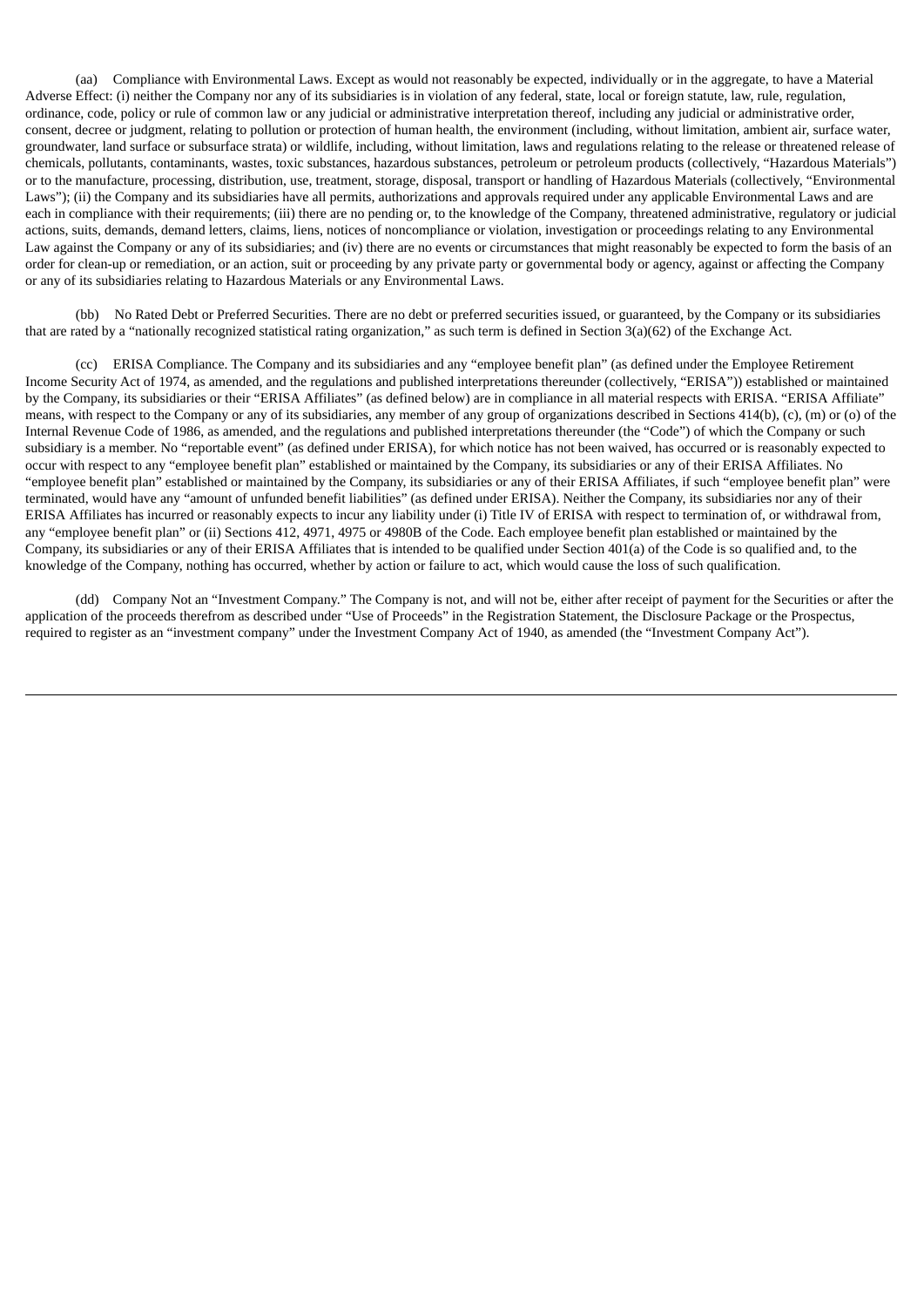(ee) No Price Stabilization or Manipulation. Compliance with Regulation M. Neither the Company nor any of its subsidiaries has taken, directly or indirectly, without giving effect to activities by the Placement Agents, any action designed to or that might reasonably be expected to cause or result in stabilization or manipulation of the price of the Securities or of any "reference security" (as defined in Rule 100 of Regulation M under the Exchange Act ("Regulation M")) with respect to the Securities, whether to facilitate the sale or resale of the Securities or otherwise, and has taken no action which would directly or indirectly violate Regulation M.

(ff) Related-Party Transactions. There are no business relationships or related-party transactions involving the Company or any of its subsidiaries or any other person required to be described in the Registration Statement, the Disclosure Package or the Prospectus that have not been described as required.

(gg) FINRA Matters. All of the information provided to the Placement Agents or to counsel for the Placement Agents by the Company, its counsel, its officers and directors and, to the Company's knowledge, the holders of any securities (debt or equity) or options to acquire any securities of the Company in connection with the offering of the Securities is true, complete, correct and compliant with FINRA's rules and any letters, filings or other supplemental information provided to FINRA pursuant to FINRA Rules or NASD Conduct Rules is true, complete and correct.

(hh) Parties to Lock-Up Agreements. The Company has furnished to the Placement Agents a letter agreement in the form attached hereto as Exhibit C (the "Lock-up Agreement") from each executive officer and director of the Company. If any additional persons shall become directors or officers of the Company prior to the end of the 60-day restricted period referred to in Section 4(h) hereof, the Company shall cause each such person, prior to or contemporaneously with their appointment or election as a director or officer of the Company, to execute and deliver to the Placement Agents a Lock-up Agreement.

(ii) Statistical and Market-Related Data. All statistical, demographic and market-related data included in the Registration Statement, the Disclosure Package or the Prospectus are based on or derived from sources that the Company believes, after reasonable inquiry, to be reliable and accurate. To the extent required, the Company has obtained the written consent to the use of such data from such sources.

(jj) No Unlawful Contributions or Other Payments. Neither the Company nor any of its subsidiaries nor, to the best knowledge of the Company, any employee or agent of the Company or any of its subsidiaries, has made any contribution or other payment to any official of, or candidate for, any federal, state or foreign office in violation of any applicable law or of the character required to be disclosed in the Registration Statement, the Disclosure Package or the Prospectus.

(kk) Foreign Corrupt Practices Act. Neither the Company nor any of its subsidiaries nor, to the knowledge of the Company, any director, officer, agent, employee, controlled affiliate or other person acting on behalf of the Company or any of its subsidiaries has, in the course of its actions for, or on behalf of, the Company or any of its subsidiaries (i) used any corporate funds for any unlawful contribution, gift, entertainment or other unlawful expenses relating to political activity; (ii) made any direct or indirect unlawful payment to any domestic government official, "foreign official" (as defined in the U.S. Foreign Corrupt Practices Act of 1977, as amended, and the rules and regulations thereunder, collectively, the "FCPA") or employee from corporate funds; (iii) violated or is in violation of any provision of the FCPA or any applicable non-U.S. anti-bribery statute or regulation; or (iv) made any unlawful bribe, rebate, payoff, influence payment, kickback or other unlawful payment to any domestic government official, such foreign official or employee; and the Company and its subsidiaries and, to the knowledge of the Company, the Company's controlled affiliates have conducted their respective businesses in compliance with the FCPA and have instituted and maintain policies and procedures designed to ensure, and which are reasonably expected to continue to ensure, continued compliance therewith.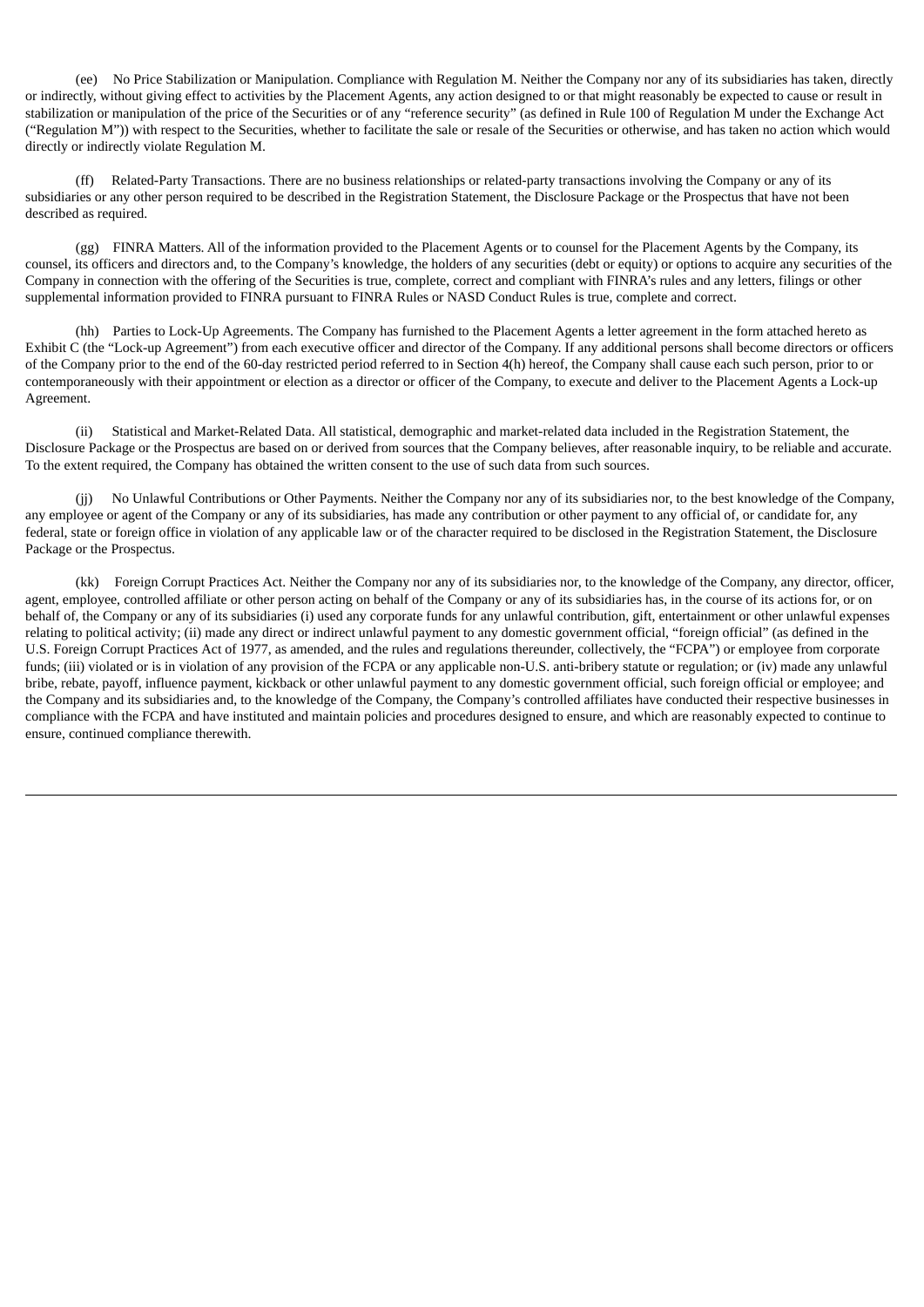(ll) Money Laundering Laws. The operations of the Company and its subsidiaries are, and have been conducted at all times, in compliance with applicable financial recordkeeping and reporting requirements of the Currency and Foreign Transactions Reporting Act of 1970, as amended, the money laundering statutes of all applicable jurisdictions, the rules and regulations thereunder and any related or similar applicable rules, regulations or guidelines, issued, administered or enforced by any governmental agency (collectively, the "Money Laundering Laws") and no action, suit or proceeding by or before any court or governmental agency, authority or body or any arbitrator involving the Company or any of its subsidiaries with respect to the Money Laundering Laws is pending or, to the best knowledge of the Company, threatened.

(mm) OFAC. Neither the Company nor any of its subsidiaries nor, to the knowledge of the Company, after due inquiry, any director, officer, agent, employee, controlled affiliate or person acting on behalf of the Company or any of its subsidiaries is currently subject to any U.S. sanctions administered by the Office of Foreign Assets Control of the U.S. Treasury Department ("OFAC") or other relevant sanctions authority ("Sanctions"); and the Company will not directly or indirectly use the proceeds of this offering, or lend, contribute or otherwise make available such proceeds to any subsidiary, or any joint venture partner or other person or entity, for the purpose of financing the activities of or business with any person, or in any country or territory, that currently is the subject of Sanctions or in any other manner that will result in a violation by any person (including any person participating in the transaction whether as placement agent, underwriter, advisor, investor or otherwise) of applicable Sanctions.

(nn) Brokers. Except pursuant to this Agreement, there is no agent, broker, finder or other party that is entitled to receive from the Company any placement, brokerage or finder's fee or other fee or commission as a result of any transactions contemplated by this Agreement.

(oo) Forward-Looking Statements. Each financial or operational projection or other "forward-looking statement" (as defined by Section 27A of the Securities Act or Section 21E of the Exchange Act) contained in the Registration Statement, the Disclosure Package or the Prospectus (i) was so included by the Company in good faith and with reasonable basis after due consideration by the Company of the underlying assumptions, estimates and other applicable facts and circumstances and (ii) is accompanied by meaningful cautionary statements identifying those factors that could cause actual results to differ materially from those in such forward-looking statement. No such statement was made with the knowledge of an executive officer or director of the Company that it was false or misleading.

(pp) Emerging Growth Company Status. The Company is an "emerging growth company," as defined in Section 2(a) of the Securities Act (an "Emerging Growth Company").

(qq) Clinical Data and Regulatory Compliance. The preclinical tests and clinical trials, if any, and other studies (collectively, "studies") conducted by or on behalf of or sponsored by the Company that are described in, or the results of which are referred to in, the Registration Statement, the Disclosure Package or the Prospectus were and, if still pending, are being conducted in all material respects in accordance with the protocols, procedures and controls designed and approved for such studies and with standard medical and scientific research procedures; each description of the results of such studies is accurate and complete in all material respects and fairly presents the data derived from such studies, and the Company and its subsidiaries have no knowledge of any other studies the results of which are inconsistent with, or otherwise call into question, the results described or referred to in the Registration Statement, the Disclosure Package or the Prospectus; the Company and its subsidiaries have made all such filings and obtained all such approvals as may be required by the Food and Drug Administration of the U.S. Department of Health and Human Services or any committee thereof or from any other U.S. or foreign government or drug or medical device regulatory agency, or health care facility Institutional Review Board (collectively, the "Regulatory Agencies"); neither the Company nor any of its subsidiaries has received any notice of, or correspondence from, any Regulatory Agency requiring the termination, suspension or material modification of any clinical trials that are described or referred to in the Registration Statement, the Disclosure Package or the Prospectus; and the Company and its subsidiaries have each operated and currently are in compliance in all material respects with all applicable rules, regulations and policies of the Regulatory Agencies.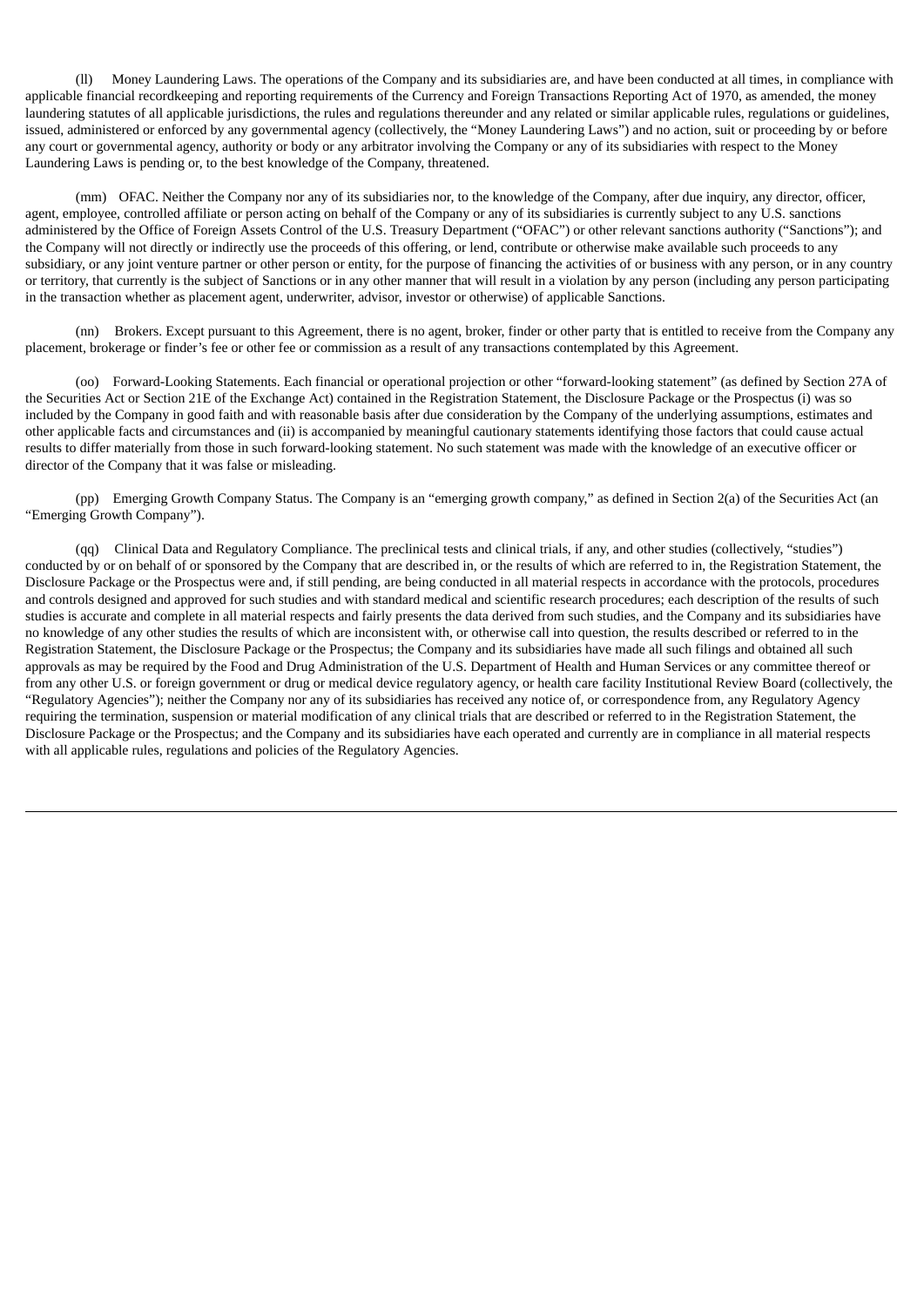(rr) Compliance with Health Care Laws. Except as described in the Registration Statement, the Disclosure Package or the Prospectus, and except as would not, individually or in the aggregate, have or may reasonably be expected to have a Material Adverse Effect: (i) the Company's and each of its subsidiaries' business practices have been structured in a manner designed to comply with state, federal and foreign laws applicable to the Company and its subsidiaries respective businesses, and the Company and its subsidiaries are in compliance with such laws including, without limitation, applicable provisions of: (A) the Federal Food, Drug, and Cosmetic Act (21 U.S.C. § 301 et seq.) and the Public Health Service Act (42 U.S.C. § 201 et seq.), and the regulations promulgated thereunder; (B) all applicable federal, state, local and all applicable foreign health care related fraud and abuse laws, including, without limitation, the U.S. Anti-Kickback Statute (42 U.S.C. §1320a-7b(b)), the U.S. civil False Claims Act (31 U.S.C. §3729 et seq.), the federal criminal false claims law (42 U.S.C. § 1320a-7b(a)), the federal civil monetary penalties law (42 U.S.C. § 1320a-7a), the Stark Law (42 U.S.C. §1395nn), the U.S. Physician Payments Sunshine Act (42 U.S.C. § 1320a-7h), 18 U.S.C. §§286, 287, 1347, and 1349 and the health care fraud criminal provisions under the U.S. Health Insurance Portability and Accountability Act of 1996 ("HIPAA") (42 U.S.C. §1320d et seq.), the exclusion law (42 U.S.C. §1320a-7), Medicare, Title XVIII of the Social Security Act, and Medicaid, Title XIX of the Social Security Act, and the regulations promulgated pursuant to such statutes; and (C) HIPAA, as amended by the Health Information Technology for Economic and Clinical Health Act (42 U.S.C. §17921 et seq.), and the regulations promulgated thereunder and any state or non-U.S. counterpart thereof or other law or regulation the purpose of which is to protect the privacy of individuals or prescribers (collectively, "Health care Laws"); (ii) the Company and its subsidiaries have not engaged in activities which are cause for false claims liability, civil penalties, or mandatory or permissive exclusion from Medicare, Medicaid, or any other state health care program or federal health care program; (iii) neither the Company nor its subsidiaries have received written notice of any claim, action, suit, proceeding, hearing, enforcement, investigation, arbitration or other action from any court or arbitrator or governmental or regulatory authority or third party alleging that any product, operation or activity is in violation of any Health Care Laws nor, to the knowledge of the Company, is any, such claim, action, suit, proceeding, hearing, enforcement, investigation, arbitration or other action threatened; (iv) neither the Company nor any subsidiary has received written notice that any court or arbitrator or governmental or regulatory authority has taken, is taking or intends to take action to limit, suspend, modify or revoke applicable Permits or has any knowledge that any such court or arbitrator or governmental or regulatory authority is considering such action; (v) the Company and its subsidiaries have filed, maintained or submitted all material reports, documents, forms, notices, applications, records, claims, submissions and supplements or amendments as required by any Health Care Laws, and all such reports, documents, forms, notices, applications, records, claims, submissions and supplements or amendments were complete and accurate on the date filed in all material respects (or were corrected or supplemented by a subsequent submission); (vi) neither the Company nor its subsidiaries are a party to any corporate integrity agreements, monitoring agreements, consent decrees, plans of correction, settlement orders, or similar agreements with or imposed by any governmental or regulatory authority; and (vii) neither the Company, its subsidiaries nor any of their respective officers, directors, employees, or agents have been excluded, suspended or debarred from participation in any U.S. federal health care program or human clinical research or, to the knowledge of the Company, is subject to a governmental inquiry, investigation, proceeding, or other similar action that could reasonably be expected to result in debarment, suspension, or exclusion.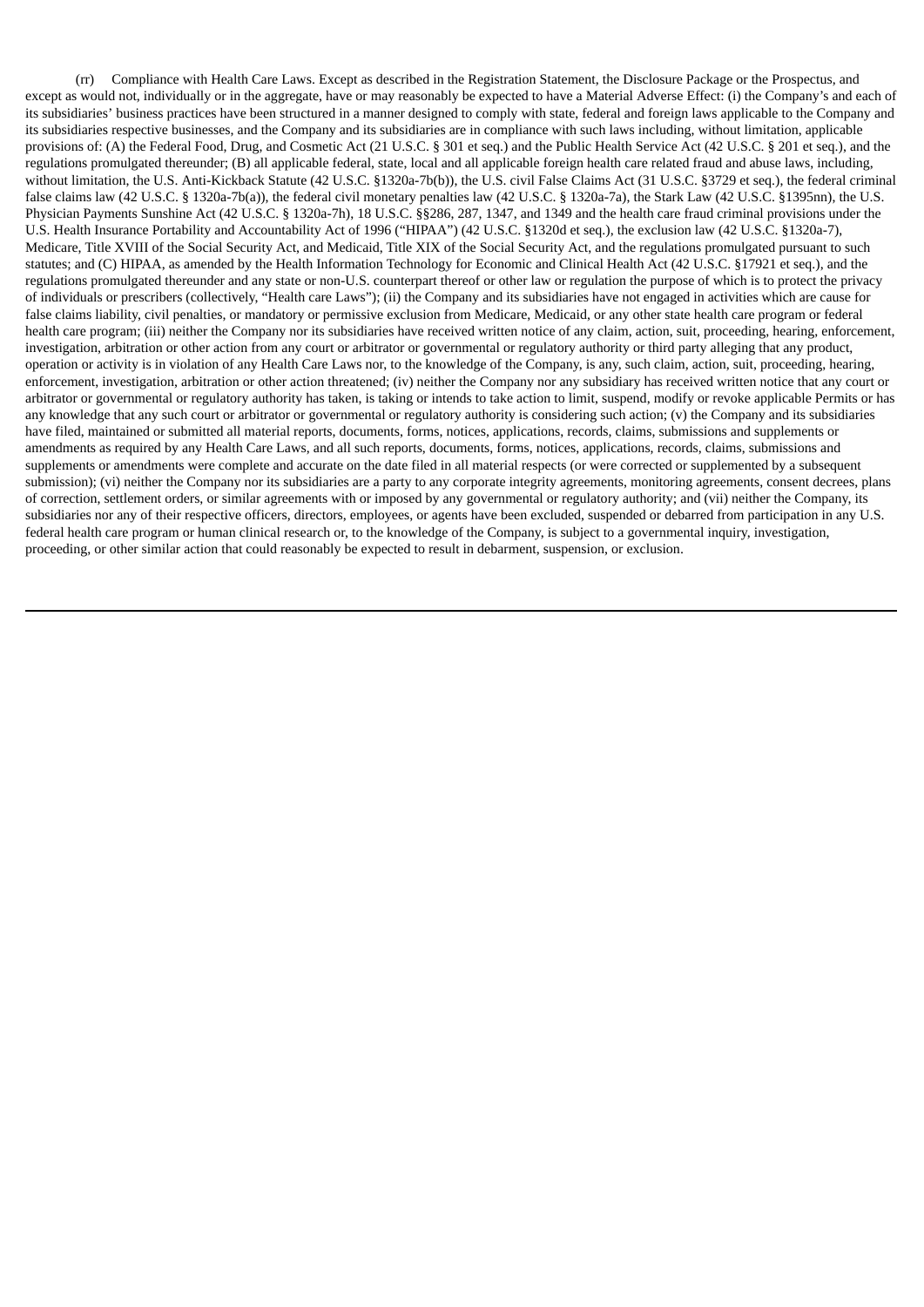(ss) Compliance with Data Privacy Laws. To the best of the Company's knowledge, the Company and its subsidiaries are, and at all prior times were, in material compliance with all applicable state and federal data privacy and security laws and regulations (collectively, the "Privacy Laws"). To ensure compliance with the Privacy Laws, the Company and its subsidiaries have in place, comply with, and take commercially reasonable steps reasonably designed to ensure compliance in all material respects with their policies and procedures relating to data privacy and security and the collection, storage, use, disclosure, handling, and analysis of Personal Data (as defined below) (the "Policies"). The Company and its subsidiaries have at all times made all disclosures to users or customers required by the Privacy Laws, and none of such disclosures made or contained in any Policy have, to the knowledge of the Company, been inaccurate or in violation of any Privacy Laws in any material respect. The Company further certifies that neither it nor any subsidiary: (i) has received written notice of any actual or potential liability under or relating to, or actual or potential violation of, any of the Privacy Laws, (ii) is currently conducting or paying for, in whole or in part, any investigation, remediation, or other corrective action pursuant to any Privacy Law; or (iii) is a party to any order, decree, or agreement from or with a governmental or regulatory authority or agency that imposes any obligation or liability under any Privacy Law.

(tt) Cybersecurity. To the best of the Company's knowledge, the Company and its subsidiaries' information technology assets and equipment, computers, systems, networks, hardware, software, websites, applications, and databases (collectively, "IT Systems") are adequate for, and operate and perform in all material respects as required in connection with the operation of the business of the Company and its subsidiaries as currently conducted, free and clear of all material bugs, errors, defects, Trojan horses, time bombs, malware and other corruptants. The Company and its subsidiaries have implemented and maintained commercially reasonable physical, technical and administrative controls, policies, procedures, and safeguards to maintain and protect their material confidential information and the integrity, continuous operation, redundancy and security of all IT Systems and data, including "Personal Data," used in connection with their businesses. "Personal Data" means (i) a natural person's name, street address, telephone number, e-mail address, photograph, social security number or tax identification number, driver's license number, passport number, credit card number, bank information, or customer or account number; (ii) any information which would qualify as "personally identifying information" under the Federal Trade Commission Act, as amended; (iii) "personal data" as defined by GDPR; (iv) any information which would qualify as "protected health information" under HIPAA; and (v) any other piece of information that allows the identification of such natural person, or his or her family, or permits the collection or analysis of any data related to an identified person's health or sexual orientation. There have been no breaches, violations, outages or unauthorized uses of or accesses to same, except for those that have been remedied without material cost or liability or the duty to notify any other person, nor any incidents under internal review or investigations relating to the same. The Company and its subsidiaries are presently in material compliance with all applicable laws or statutes and all judgments, orders, rules and regulations of any court or arbitrator or governmental or regulatory authority, internal policies and contractual obligations relating to the privacy and security of IT Systems and Personal Data and to the protection of such IT Systems and Personal Data from unauthorized use, access, misappropriation or modification.

(uu) No Rights to Purchase Preferred Stock. The issuance and sale of the Securities as contemplated hereby will not cause any holder of any shares of capital stock, securities convertible into or exchangeable or exercisable for capital stock or options, warrants or other rights to purchase capital stock or any other securities of the Company to have any right to acquire any shares of preferred stock of the Company.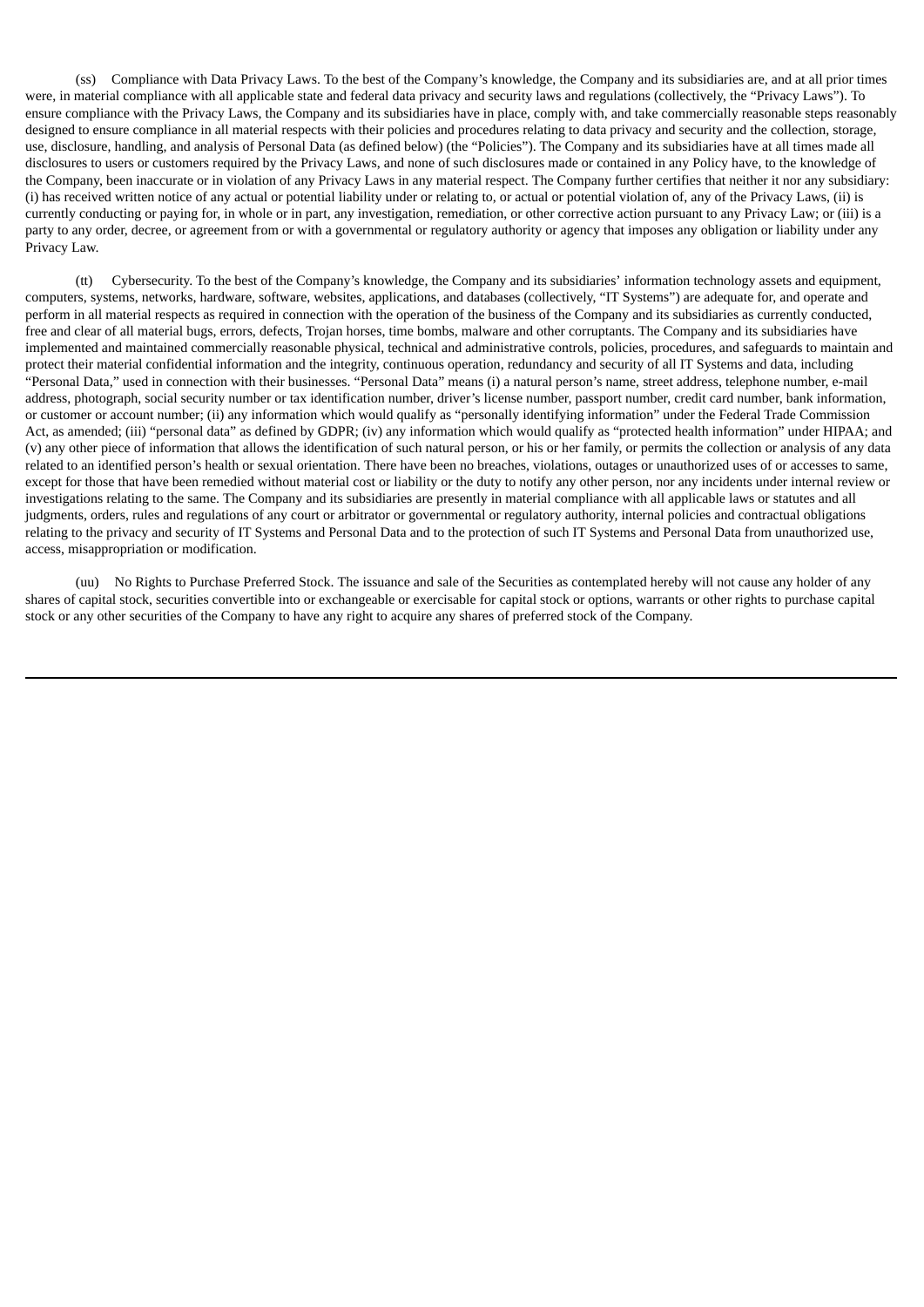(vv) No Contract Terminations. Neither the Company nor any of its subsidiaries has sent or received any communication regarding termination of, or intent not to renew, any of the contracts or agreements referred to or described the Registration Statement, the Prospectus or any free writing prospectus, or referred to or described in, or filed as an exhibit to, the Registration Statement, and no such termination or non-renewal has been threatened by the Company or any of its subsidiaries or, to the Company's knowledge, any other party to any such contract or agreement, which threat of termination or non-renewal has not been rescinded as of the date hereof.

(ww) Dividend Restrictions. No subsidiary of the Company is prohibited or restricted, directly or indirectly, from paying dividends to the Company, or from making any other distribution with respect to such subsidiary's equity securities or from repaying to the Company or any other subsidiary of the Company any amounts that may from time to time become due under any loans or advances to such subsidiary from the Company or from transferring any property or assets to the Company or to any other subsidiary.

(xx) Sarbanes-Oxley. The Company is, and after giving effect to the offering and sale of Securities will be, in compliance in all material respects with all applicable effective provisions of the Sarbanes-Oxley Act of 2002 and the rules and regulations of the Commission promulgated thereunder.

(yy) Descriptions of the Placement Agency Agreement. This Agreement conforms in all material respects to the description thereof contained in each of the Registration Statement, the Disclosure Package and the Prospectus.

(zz) Margin Rules. Neither the issuance, sale and delivery of the Securities nor the application of the proceeds thereof by the Company as described in each of the Registration Statement, the Disclosure Package and the Prospectus will violate Regulation T, U or X of the Board of Governors of the Federal Reserve System or any other regulation of such Board of Governors.

(aaa) Status under the Securities Act. At the time of filing the Registration Statement and any post-effective amendment thereto, at the earliest time thereafter that the Company or any offering participant made a bona fide offer (within the meaning of Rule 164(h)(2) under the Securities Act) of the Securities and at the date hereof, the Company was not and is not or will not be (as applicable) an "ineligible issuer," in connection with the offering of the Securities pursuant to Rules 164, 405 and 433 under the Securities Act.

### **Section 3. Covenants**.

The Company covenants and agrees with the Placement Agents as follows:

(a) Required Filings. The Company will file the Prospectus with the Commission within the time periods specified by Rule 424(b) and Rule 430A, 430B or 430C under the Securities Act, as applicable, and will file any Issuer Free Writing Prospectus to the extent required by Rule 433 under the Securities Act; and the Company will file promptly all reports and any definitive proxy or information statements required to be filed by the Company with the Commission pursuant to Section 13(a), 13(c), 14 or 15(d) of the Exchange Act subsequent to the date of the Prospectus and for so long as the delivery of a prospectus is required in connection with the offering or sale of the Securities and the Company will furnish copies of the Prospectus and each Issuer Free Writing Prospectus (to the extent not previously delivered) to the Placement Agents in New York City prior to 10:00 A.M., New York City time, on the business day next succeeding the date of this Agreement in such quantities as the Placement Agents may reasonably request.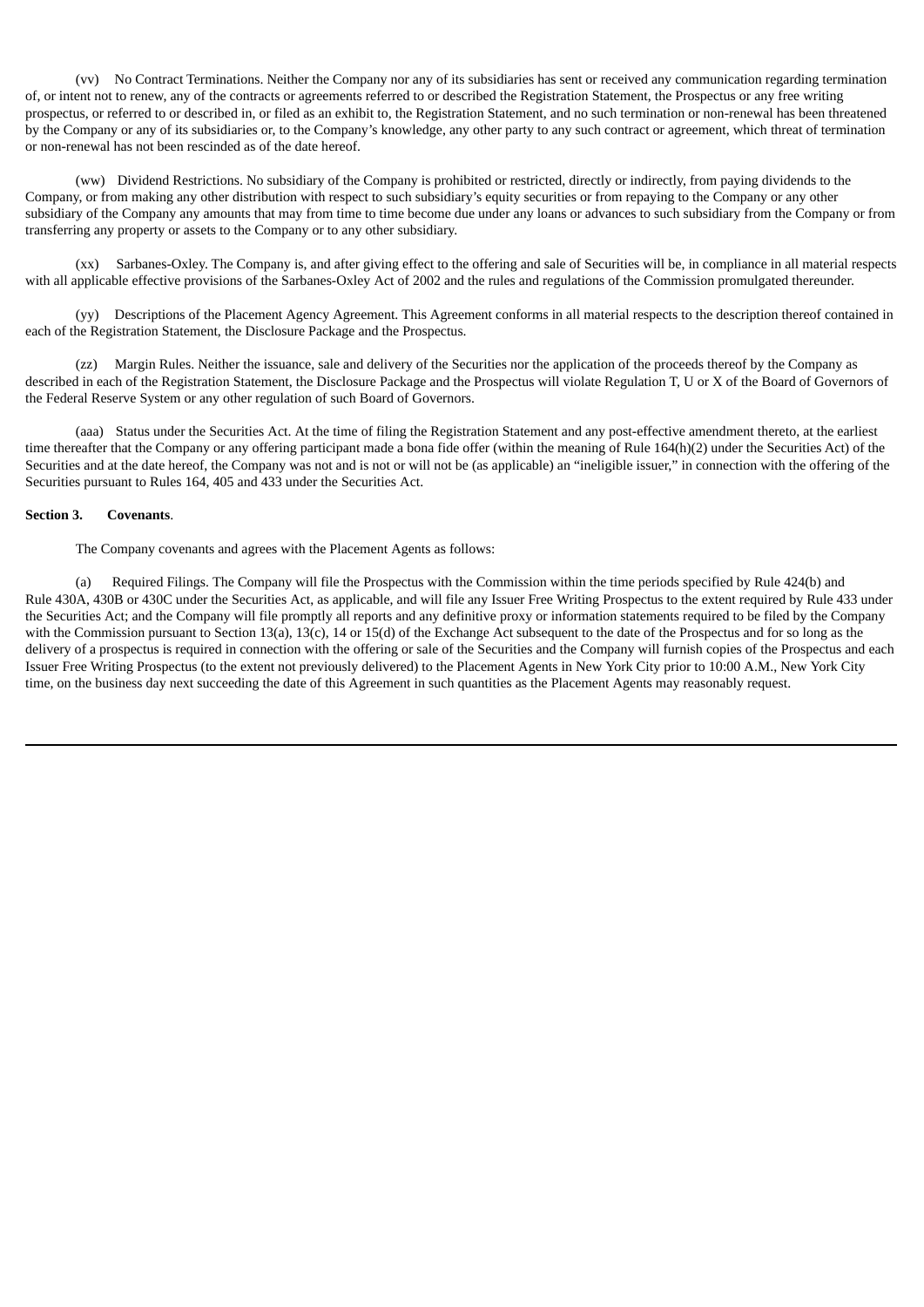(b) Delivery of Copies. The Company will deliver, without charge, (i) to the Placement Agents, two signed copies of the Registration Statement as originally filed and each amendment thereto, in each case including all exhibits and consents filed therewith and documents incorporated by reference therein; and (ii) to the Placement Agents (A) a conformed copy of the Registration Statement as originally filed and each amendment thereto (without exhibits) and (B) during the Prospectus Delivery Period (as defined below), as many copies of the Prospectus (including all amendments and supplements thereto and documents incorporated by reference therein and each Issuer Free Writing Prospectus) as the Placement Agents may reasonably request. As used herein, the term "Prospectus Delivery Period" means such period of time after the first date of the public offering of the Securities as in the opinion of counsel for the Placement Agents a prospectus relating to the Securities is required by law to be delivered (or required to be delivered but for Rule 172 under the Securities Act or a similar rule) in connection with sales of the Securities by the Placement Agents.

(c) Amendments or Supplements, Issuer Free Writing Prospectuses. Before making, preparing, using, authorizing, approving, referring to or filing any Issuer Free Writing Prospectus, and before filing any amendment or supplement to the Registration Statement, the Disclosure Package or the Prospectus, the Company will furnish to the Placement Agents and counsel for the Placement Agents a copy of the proposed Issuer Free Writing Prospectus, amendment or supplement for review and will not make, prepare, use, authorize, approve, refer to or file any such Issuer Free Writing Prospectus or file any such proposed amendment or supplement to which the Placement Agents reasonably objects.

(d) Notice to the Placement Agents. The Company will advise the Placement Agents promptly, and confirm such advice in writing, (i) the time and date of any filing of any post-effective amendment to the Registration Statement or any amendment or supplement to any Preliminary Prospectus Supplement or the Prospectus if such post-effective amendment is filed prior to the Closing Date; (ii) of the time and date when any post-effective amendment to the Registration Statement becomes effective if such post-effective amendment is filed prior to the Closing Date; (iii) of any request by the Commission for any amendment to the Registration Statement or any amendment or supplement to any Preliminary Prospectus Supplement or the Prospectus or the receipt of any comments from the Commission relating to the Registration Statement or any other request by the Commission for any additional information including, but not limited to, any request for information concerning any Testing-the-Waters Communication; (iv) of the issuance by the Commission or any other governmental or regulatory authority of any order suspending the effectiveness of the Registration Statement or preventing or suspending the use of any Preliminary Prospectus Supplement, any of the Disclosure Package or the Prospectus or the initiation or threatening of any proceeding for that purpose or pursuant to Section 8A of the Securities Act; (v) of the occurrence of any event or development within the Prospectus Delivery Period as a result of which the Prospectus, any of the Disclosure Package or any Issuer Free Writing Prospectus as then amended or supplemented would include any untrue statement of a material fact or omit to state a material fact necessary in order to make the statements therein, in the light of the circumstances existing when the Prospectus, the Disclosure Package or any such Issuer Free Writing Prospectus is delivered to a purchaser, not misleading; (vi) of the receipt by the Company of any notice of objection of the Commission to the use of the Registration Statement or any post-effective amendment thereto pursuant to Rule  $401(g)(2)$  under the Securities Act; and (vii) of the receipt by the Company of any notice with respect to any suspension of the qualification of the Securities for offer and sale in any jurisdiction or the initiation or threatening of any proceeding for such purpose; and the Company will use its reasonable best efforts to prevent the issuance of any such order suspending the effectiveness of the Registration Statement, preventing or suspending the use of any Preliminary Prospectus, any of the Disclosure Package or the Prospectus or suspending any such qualification of the Securities and, if any such order is issued, will obtain as soon as possible the withdrawal thereof.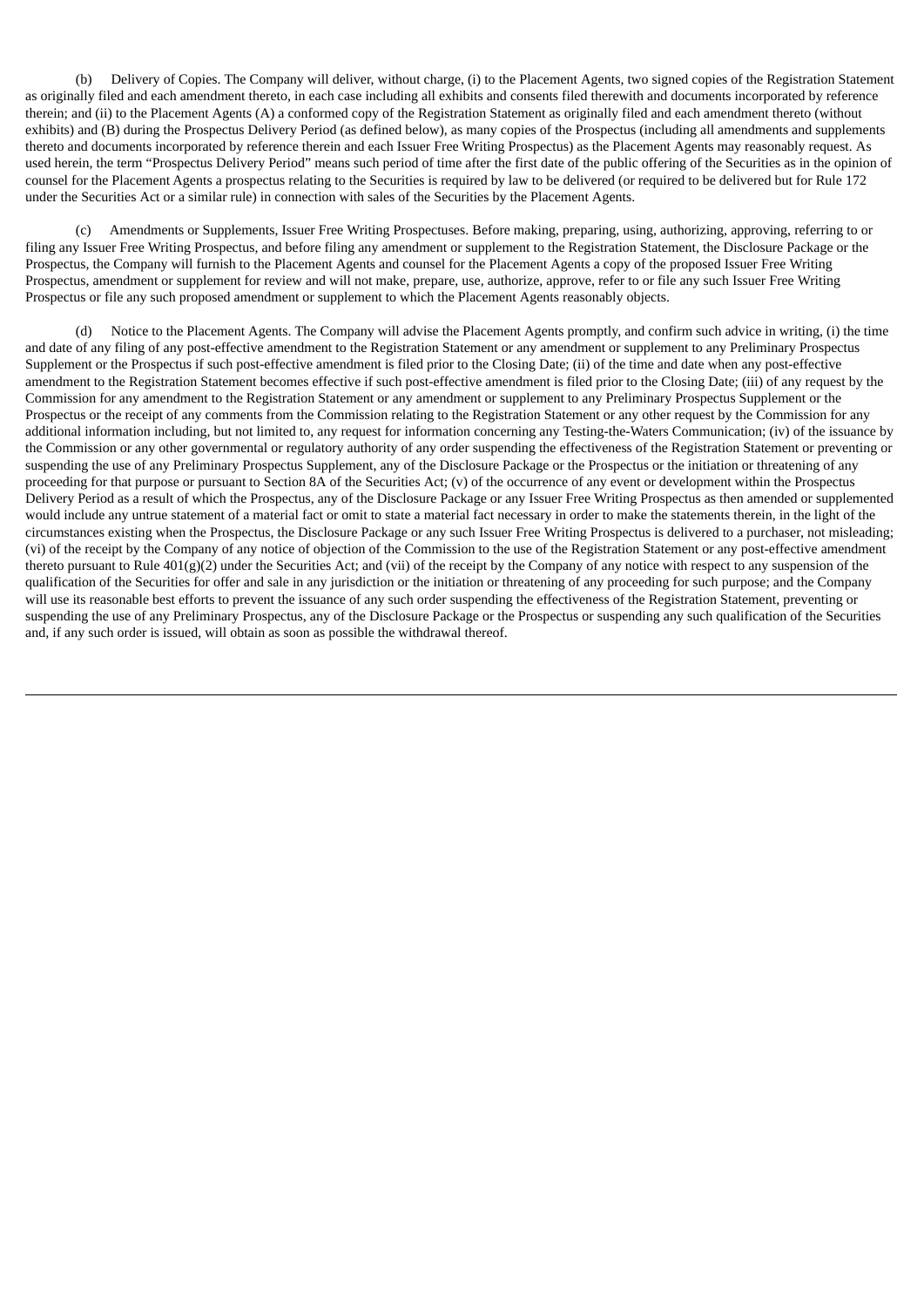(e) Ongoing Compliance. (1) If during the Prospectus Delivery Period (i) any event or development shall occur or condition shall exist as a result of which the Prospectus as then amended or supplemented would include any untrue statement of a material fact or omit to state any material fact necessary in order to make the statements therein, in the light of the circumstances existing when the Prospectus is delivered to a purchaser, not misleading or (ii) it is necessary to amend or supplement the Prospectus to comply with law, the Company will immediately notify the Placement Agents thereof and forthwith prepare and, subject to paragraph (c) above, file with the Commission and furnish to the Placement Agents and to such dealers as the Placement Agents may designate such amendments or supplements to the Prospectus (or any document to be filed with the Commission and incorporated by reference therein) as may be necessary so that the statements in the Prospectus as so amended or supplemented (or any document to be filed with the Commission and incorporated by reference therein) will not, in the light of the circumstances existing when the Prospectus is delivered to a purchaser, be misleading or so that the Prospectus will comply with law and (2) if at any time prior to the Closing (i) any event or development shall occur or condition shall exist as a result of which the Disclosure Package as then amended or supplemented would include any untrue statement of a material fact or omit to state any material fact necessary in order to make the statements therein, in the light of the circumstances existing when the Disclosure Package is delivered to a purchaser, not misleading or (ii) it is necessary to amend or supplement the Disclosure Package to comply with law, the Company will immediately notify the Placement Agents thereof and forthwith prepare and, subject to paragraph (c) above, file with the Commission (to the extent required) and furnish to the Placement Agents and to such dealers as the Placement Agents may designate such amendments or supplements to the Disclosure Package (or any document to be filed with the Commission and incorporated by reference therein) as may be necessary so that the statements in the Disclosure Package as so amended or supplemented will not, in the light of the circumstances existing when the Disclosure Package is delivered to a purchaser, be misleading or so that the Disclosure Package will comply with law.

Blue Sky Compliance. The Company will qualify the Securities for offer and sale under the securities or Blue Sky laws of such jurisdictions as the Placement Agents shall reasonably request and will continue such qualifications in effect so long as required for distribution of the Securities; provided that the Company shall not be required to (i) qualify as a foreign corporation or other entity or as a dealer in securities in any such jurisdiction where it would not otherwise be required to so qualify, (ii) file any general consent to service of process in any such jurisdiction or (iii) subject itself to taxation in any such jurisdiction if it is not otherwise so subject.

Earning Statement. The Company will make generally available to its security holders and the Placement Agents as soon as practicable an earning statement that satisfies the provisions of Section 11(a) of the Securities Act and Rule 158 of the Commission promulgated thereunder covering a period of at least twelve months beginning with the first fiscal quarter of the Company occurring after the "effective date" (as defined in Rule 158) of the Registration Statement.

(h) Use of Proceeds. The Company will apply the net proceeds from the sale of the Securities as described in each of the Registration Statement, the Disclosure Package and the Prospectus under the heading "Use of Proceeds."

(i) No Stabilization. Neither the Company nor its subsidiaries or affiliates will take, directly or indirectly, any action designed to or that could reasonably be expected to cause or result in any stabilization or manipulation of the price of the Securities and will not take any action prohibited by Regulation M under the Exchange Act in connection with the distribution of the Securities contemplated hereby.

(j) Exchange Listing. The Company will use its reasonable best efforts to list for quotation the Shares and Warrant Shares on the Nasdaq.

(k) Reports. So long as the Securities are outstanding, the Company will furnish to the Placement Agents, as soon as they are available, copies of all reports or other communications (financial or other) furnished to holders of the Securities, and copies of any reports and financial statements furnished to or filed with the Commission or any national securities exchange or automatic quotation system; provided the Company will be deemed to have furnished such reports and financial statements to the Placement Agents to the extent they are filed on the Commission's Electronic Data Gathering, Analysis, and Retrieval system.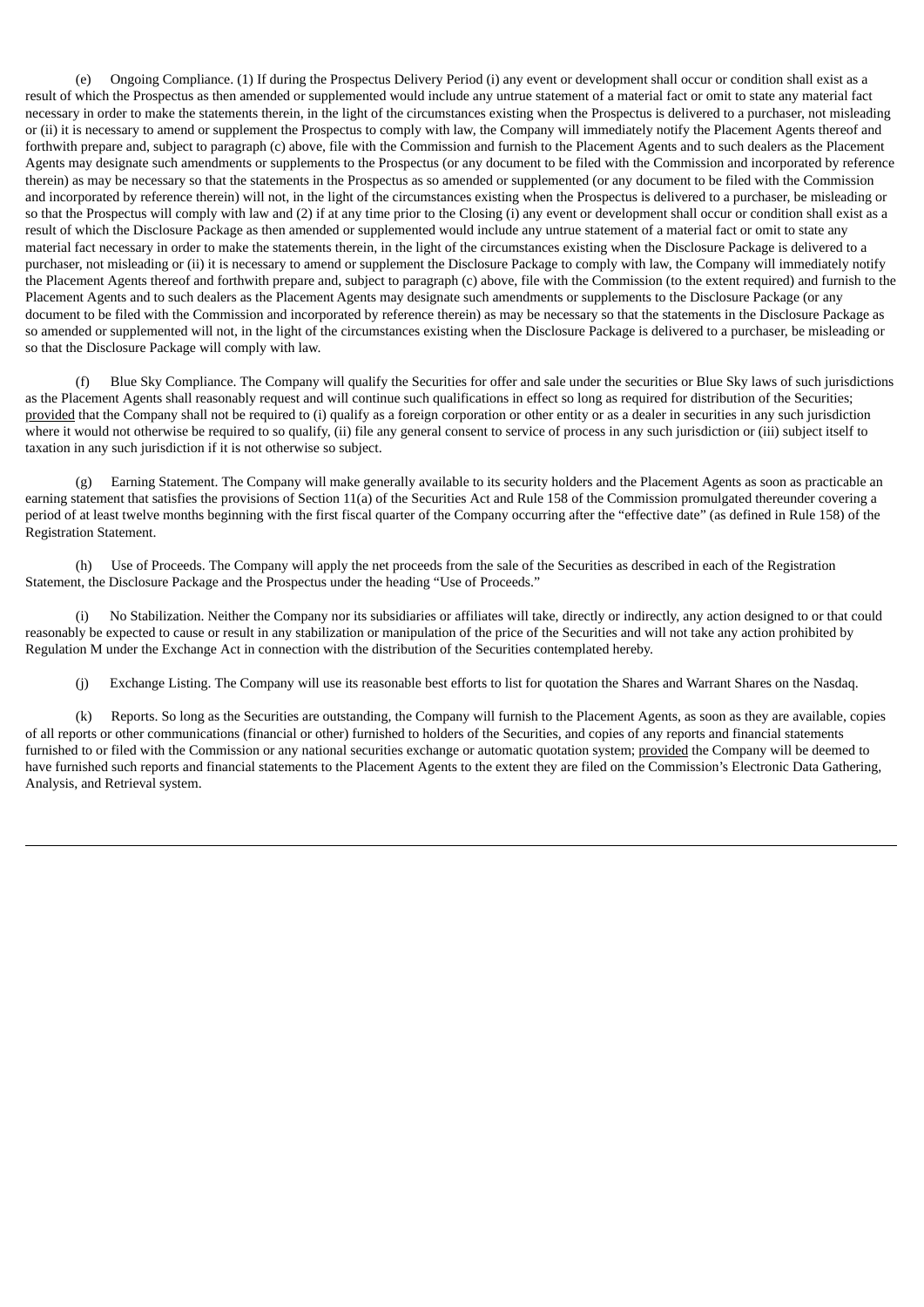(l) Record Retention. The Company will, pursuant to reasonable procedures developed in good faith, retain copies of each Issuer Free Writing Prospectus that is not filed with the Commission in accordance with Rule 433 under the Securities Act.

(m) Emerging Growth Company. The Company will promptly notify the Placement Agents if the Company ceases to be an Emerging Growth Company at any time prior to the later of (i) completion of the distribution of Securities within the meaning of the Securities Act and (ii) completion of the 90-day restricted period referred to in Section 4(h) hereof.

#### **Section 4. Costs and Expenses.**

The Company, whether or not the transactions contemplated hereunder are consummated or this Agreement is terminated, will pay all costs and expenses incident to the Company's obligations under this Agreement and in connection with the transactions contemplated hereby, including but not limited to costs and expenses of or relating to (i) the preparation, printing, filing, delivery and shipping of the Registration Statement, any issuer free writing prospectus and the Prospectus, and any amendment or supplement to any of the foregoing and the printing and furnishing of copies of each thereof to the Placement Agents and dealers (including costs of mailing and shipment), (ii) the registration, issue, sale and delivery of the Securities including any stock or transfer taxes and stamp or similar duties payable upon the sale, issuance or delivery of the Securities and the printing, delivery, shipping of the certificates representing the Securities, (iii) the fees and expenses of any transfer agent or registrar for the Securities, (iv) fees, disbursements and other charges of counsel to the Company , (v) listing fees, if any, for the listing or quotation of the Shares and Warrant Shares on the Nasdaq, (vi) fees and disbursements of the Company's auditor incurred in delivering the letters described in Section 5(i) hereof, and (viii) the costs and expenses of the Company in connection with the marketing of the Offering and the sale of the Securities to prospective investors including, but not limited to, those related to any presentations or meetings undertaken in connection therewith.

#### **Section 5. Conditions of Placement Agents' Obligations**.

The obligations of the Placement Agents hereunder are subject to the following conditions:

(a) No Stop Orders. Prior to the Closing: (i) no stop order suspending the effectiveness of the Registration Statement shall have been issued under the Securities Act and no proceedings initiated under Section 8(d) or 8(e) of the Securities Act for that purpose shall be pending or threatened by the Commission, and (ii) any request for additional information on the part of the Commission (to be included in the Registration Statement , the Prospectus or otherwise) shall have been complied with to the reasonable satisfaction of the Placement Agents.

(b) No Section 8A Proceedings. No stop order suspending the qualification of the Registration Statement shall have been issued by the Commission and no proceedings for that purpose or pursuant to Section 8A of the Securities Act shall be pending or, to the knowledge of the Company, shall be threatened or contemplated by the Commission at or prior to the Closing.

(c) Action Preventing Issuance. No action shall have been taken and no statute, rule, regulation or order shall have been enacted, adopted or issued by any governmental agency or body which would, as of the Closing Date, prevent the issuance or sale of the Securities; and no injunction, restraining order or order of any other nature by any federal or state court of competent jurisdiction shall have been issued as of the Closing Date which would prevent the issuance or sale of the Securities.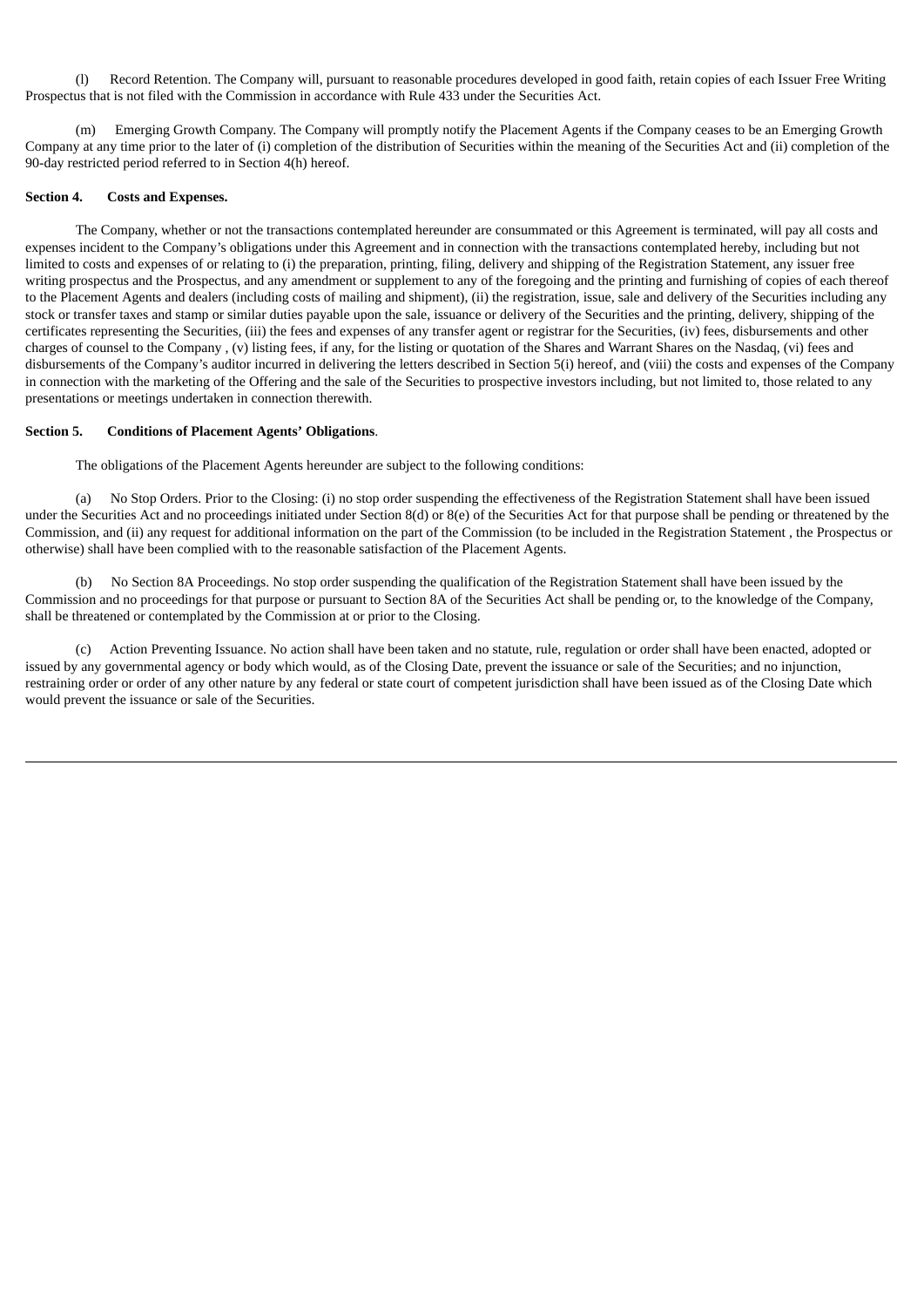(d) Objection of Placement Agents. No prospectus or amendment or supplement to the Registration Statement shall have been filed to which the Placement Agents shall have objected in writing, which objection shall not be unreasonable. The Placement Agents shall not have advised the Company that the Registration Statement or the Prospectus, or any amendment thereof or supplement thereto, contains, in the reasonable opinion of counsel for the Placement Agents, an untrue statement of fact which, in their reasonable opinion, is material, or omits to state a fact which, in their reasonable opinion, is material and is required to be stated therein or necessary to make the statements therein, in light of the circumstances under which they were made, not misleading.

(e) No Material Adverse Change.

(i) Prior to the Closing, there shall not have occurred any material adverse change in or affecting the business, properties, management, financial position, stockholders' equity, results of operations of the Company and its subsidiaries taken as a whole from that set forth in the Prospectus that makes it, in the Placement Agents' judgment, impracticable to market the Securities on the terms and in the manner contemplated in the Disclosure Package.

(ii) There shall not have occurred any of the following: (i) trading generally shall have been suspended or materially limited on or by any of the New York Stock Exchange or the Nasdaq; (ii) trading of any securities issued or guaranteed by the Company shall have been suspended on any exchange or in any over-the-counter market; (iii) a general moratorium on commercial banking activities shall have been declared by federal or New York State authorities; or (iv) there shall have occurred any outbreak or escalation of hostilities or any change in financial markets or any calamity or crisis, either within or outside the United States, that, in the judgment of the Placement Agents, is material and adverse and makes it impracticable or inadvisable to proceed with the offering, sale or delivery of the Securities on the Closing Date on the terms and in the manner contemplated by this Agreement and the Prospectus.

(f) Representations and Warranties. Each of the representations and warranties of the Company contained herein shall be true and correct when made and on and as of the Execution Time and the Closing Date, as if made on such date (except that those representations and warranties that address matters only as of a particular date shall remain true and correct as of such date), and all covenants and agreements herein contained to be performed on the part of the Company and all conditions herein contained to be fulfilled or complied with by the Company at or prior to the Closing Date shall have been duly performed, fulfilled or complied with.

(g) Opinion and 10b-5 Statement of U.S. Counsel to the Company. The Placement Agents shall have received from Goodwin Procter LLP, counsel to the Company, such counsel's written opinion and negative assurance letter, each addressed to the Placement Agents and dated the Closing Date in form and substance reasonably satisfactory to the Placement Agents.

(h) Opinions of Intellectual Property Counsel for the Company. McCarter & English LLP, Finnegan, Henderson, Farabow, Garrett & Dunner, LLP and Carpmaels & Ransford (Specialties) LLP, intellectual property counsel for the Company, each addressed to the Placement Agents and dated the Closing Date in form and substance reasonably satisfactory to the Placement Agents.

(i) Opinion and 10b-5 Statement of U.S. Counsel to the Placement Agents. The Placement Agents shall have received from Cooley LLP, counsel to the Placement Agents, such counsel's written opinion and negative assurance letter, each addressed to the Placement Agents and dated the Closing Date, in form and substance reasonably satisfactory to the Placement Agents.

(j) Comfort Letter. The Placement Agents shall have received, from Ernst & Young LLP, letters dated, respectively, the date of the Securities Purchase Agreement and the Closing Date, and addressed to the Placement Agents in customary forms reasonably satisfactory to the Placement Agents, which letters shall cover, without limitation, the various financial disclosures contained in the Registration Statement and the Prospectus.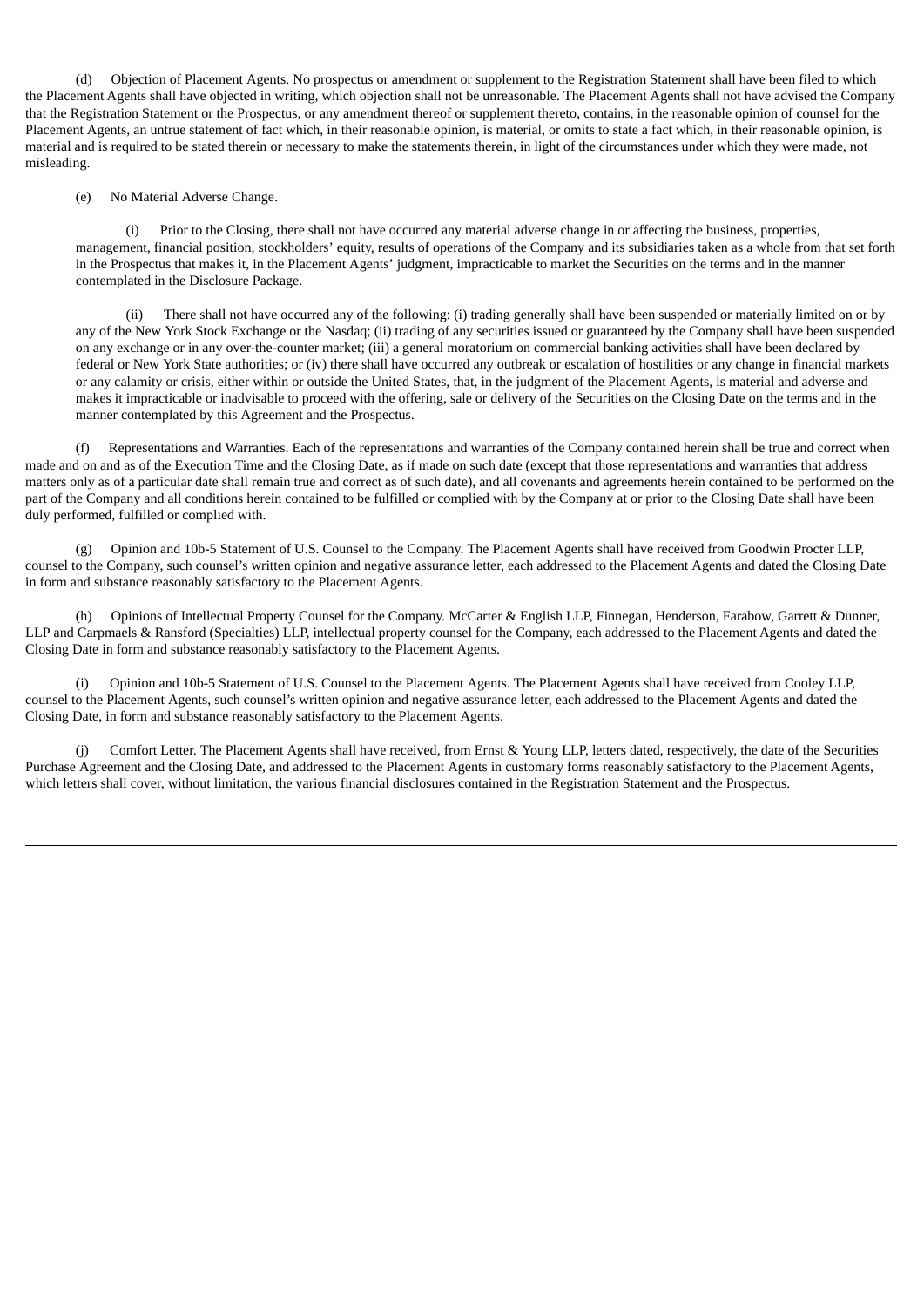(k) Officers' Certificate. The Placement Agents shall have received on the Closing Date a certificate of the Company, addressed to the Placement Agents and dated the Closing, signed by the Chief Executive Officer and the principal financial or accounting officer of the Company to the effect that the signers of such certificate have carefully examined the Registration Statement and Prospectus and any supplements or amendments thereto, as well as each electronic road show used in connection with the offering of the Securities, and this Agreement and that:

(i) each of the representations, warranties and agreements of the Company in this Agreement were true and correct when originally made and are true and correct as of the Execution Time and the Closing Date (except that those representations and warranties that address matters only as of a particular date shall remain true and correct as of such date); and the Company has complied with all agreements and satisfied all the conditions on its part required under this Agreement to be performed or satisfied at or prior to the Closing Date;

(ii) no stop order suspending the effectiveness of the Registration Statement or any part thereof or any amendment thereof or the qualification of the Securities for offering or sale, nor suspending or preventing the use of the Prospectus shall have been issued, and no proceedings for that purpose shall be pending or to their knowledge, threatened by the Commission or any state or regulatory body;

(iii) since the date of the most recent financial statements included in the Prospectus (exclusive of any supplement thereto), there has been no material adverse change, in or affecting the business, properties, management, financial position, stockholders' equity, results of operations of the Company and its subsidiaries taken as a whole, whether or not arising from transactions in the ordinary course of business, except as set forth in or contemplated in the Prospectus (exclusive of any supplement thereto); and

(iv) to the effect set forth in paragraph (n).

(l) Other Filings with the Commission. The Company shall have prepared and filed with the Commission a Current Report on Form 8-K with respect to the transactions contemplated hereby meeting all of the requirements of the Securities Act and the Exchange Act.

(m) Exchange Listing. The Company shall have submitted a Listing of Additional Shares Notification Form to Nasdaq with respect to the Shares and Warrant Shares.

(n) Additional Documents. Prior to the Closing Date, the Company shall have furnished to the Placement Agents such further information, certificates and documents as the Placement Agents may reasonably request.

The documents required to be delivered by this Section 5 shall be delivered through the electronic exchange of documents and signatures or as otherwise agreed between the parties to this Agreement.

All opinions, letters, evidence and certificates mentioned above or elsewhere in this Agreement shall be deemed to be in compliance with the provisions hereof only if they are in form and substance reasonably satisfactory to counsel for the Placement Agents.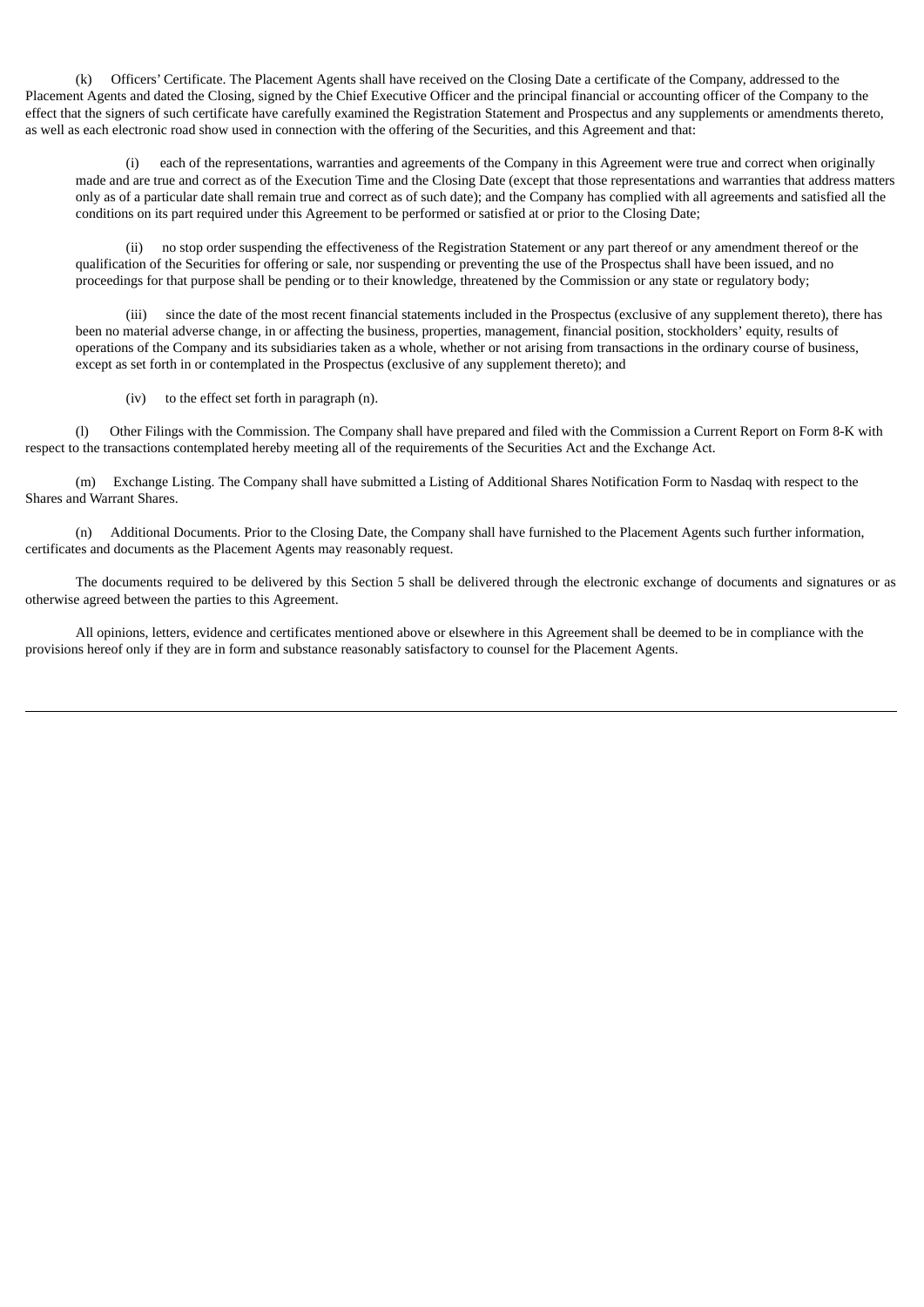#### **Section 6. Indemnification and Contribution.**

(a) Indemnification of the Placement Agents. The Company agrees to indemnify and hold harmless the Placement Agents, its affiliates, directors, officers and employees, and agents who have or who are alleged to have participated in the distribution of the Securities as Placement Agents and each person who controls the Placement Agents within the meaning of either the Securities Act or the Exchange Act against any and all losses, claims, damages, liabilities or actions, joint or several, to which they or any of them may become subject under the Securities Act, the Exchange Act or other federal or state statutory law or regulation, at common law or otherwise (i) relating to, arising out of or in connection with the services performed pursuant to this Agreement, the transaction contemplated hereby or the Placement Agents' role in connection therewith; provided, however, that the Company will not be responsible for any losses, claims, damages or liabilities (or expenses relating thereto) under this clause (i) that are finally judicially determined to have resulted from the willful misconduct, bad faith or gross negligence of the Placement Agents or (ii) insofar as such losses, claims, damages or liabilities (or actions in respect thereof) arise out of or are based upon any untrue statement or alleged untrue statement of a material fact contained in the Registration Statement as originally filed or in any amendment thereof, or in the Base Prospectus, any Preliminary Prospectus Supplement, the Prospectus, any Issuer Free Writing Prospectus, any Disclosure Package, any Testing-the-Waters Communications, any electronic road show used in connection with the offering of the Securities or in any amendment thereof or supplement thereto or arise out of or are based upon the omission or alleged omission to state therein a material fact required to be stated therein or necessary to make the statements therein not misleading, and agrees to reimburse each such indemnified party, as incurred, for any legal or other expenses reasonably incurred by them in connection with investigating or defending any such loss, claim, damage, liability or action under clauses (i) or (ii); provided, however, that the Company will not be liable in any such case pursuant to clause (ii) to the extent that any such loss, claim, damage or liability arises out of or is based upon any untrue statement or omission or alleged untrue statement or omission made in reliance upon and in conformity with the Placement Agents Information. This indemnity agreement will be in addition to any liability which the Company may otherwise have.

(b) Indemnification of the Company. The Placement Agents agrees, severally and not jointly, to indemnify and hold harmless the Company, each of its directors, each of its officers who signed the Registration Statement, and each person, if any, who controls the Company within the meaning of either the Securities Act or the Exchange Act, against any and all losses, claims, damages, liabilities or actions that arise out of, or are based upon, any untrue statement or omission or alleged untrue statement or omission made in reliance upon and in conformity with any information relating to the Placement Agents furnished to the Company in writing by the Placement Agents expressly for use in and contained in the Registration Statement as originally filed or in any amendment thereof, or in the Base Prospectus, any Preliminary Prospectus Supplement, the Prospectus, any Issuer Free Writing Prospectus, any Disclosure Package, any Testing-the-Waters Communications, any electronic road show used in connection with the offering of the Securities or in any amendment thereof or supplement, and agrees to reimburse each such indemnified party, as incurred, for any legal or other expenses reasonably incurred by them in connection with investigating or defending any such loss, claim, damage, liability or action; provided, however, that the parties hereto hereby agree that such information provided by the Placement Agents consists solely of the name of the Placement Agents on the cover of the Prospectus (collectively, the "Placement Agents Information").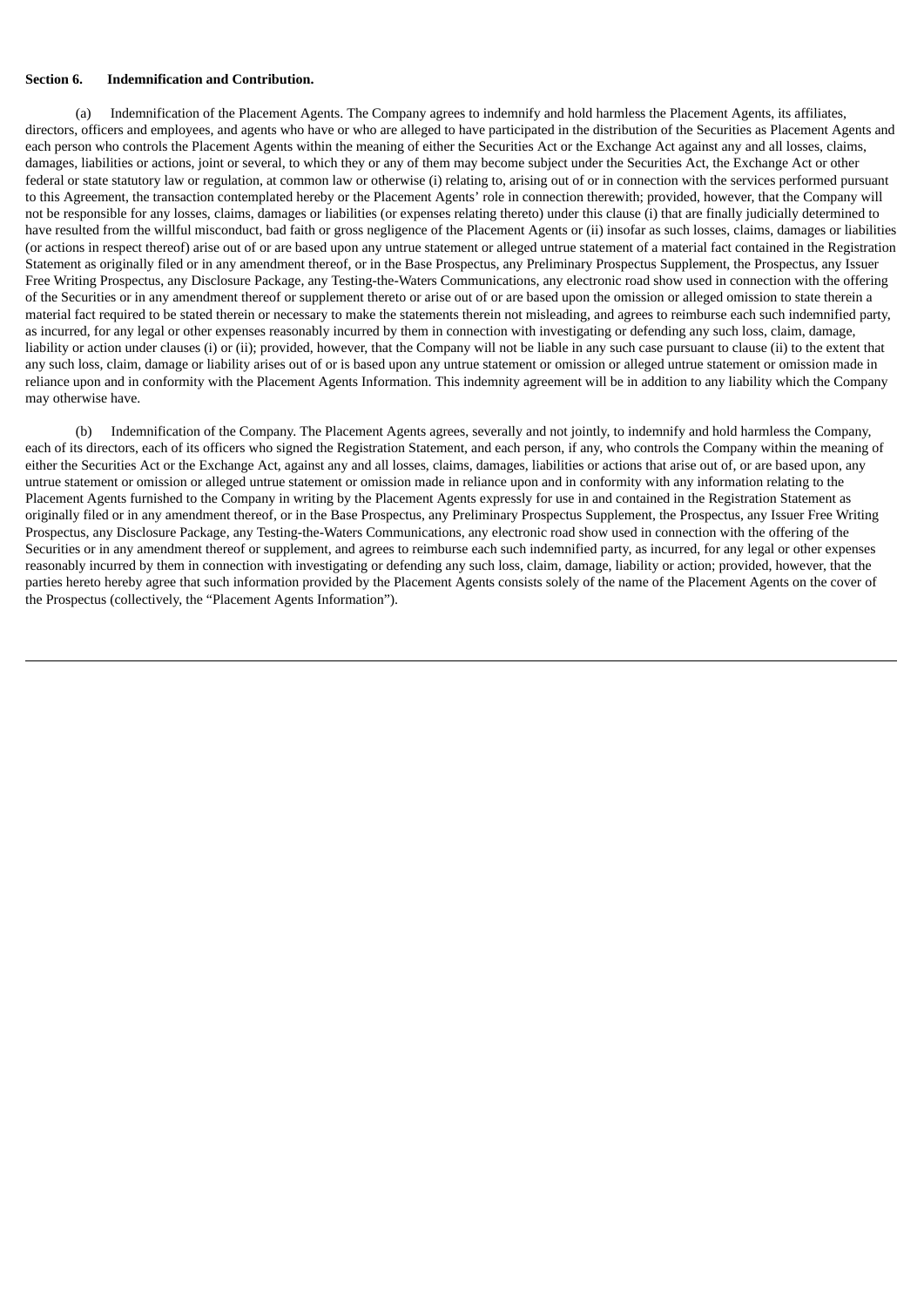(c) Notice and Procedures. Promptly after receipt by an indemnified party under this Section 6 of notice of the commencement of any action, such indemnified party will, if a claim in respect thereof is to be made against the indemnifying party under this Section 6, notify the indemnifying party in writing of the commencement thereof; but the failure so to notify the indemnifying party (i) will not relieve it from liability under paragraph (a) or (b) above unless and to the extent it did not otherwise learn of such action and such failure results in the forfeiture by the indemnifying party of substantial rights and defenses and (ii) will not, in any event, relieve the indemnifying party from any obligations to any indemnified party other than the indemnification obligation provided in paragraph (a) or (b) above. The indemnifying party shall be entitled to appoint counsel of the indemnifying party's choice at the indemnifying party's expense to represent the indemnified party in any action for which indemnification is sought (in which case the indemnifying party shall not thereafter be responsible for the fees and expenses of any separate counsel retained by the indemnified party or parties except as set forth below); provided, however, that such counsel shall be satisfactory to the indemnified party. Notwithstanding the indemnifying party's election to appoint counsel to represent the indemnified party in an action, the indemnified party shall have the right to employ separate counsel (including local counsel), and the indemnifying party shall bear the reasonable fees, costs and expenses of such separate counsel if (i) the use of counsel chosen by the indemnifying party to represent the indemnified party would present such counsel with a conflict of interest, (ii) the actual or potential defendants in, or targets of, any such action include both the indemnified party and the indemnifying party and the indemnified party shall have reasonably concluded that there may be legal defenses available to it and/or other indemnified parties which are different from or additional to those available to the indemnifying party, (iii) the indemnifying party shall not have employed counsel satisfactory to the indemnified party to represent the indemnified party within a reasonable time after notice of the institution of such action or (iv) the indemnifying party shall authorize the indemnified party to employ separate counsel at the expense of the indemnifying party; provided, however, that an indemnifying party shall not be liable for the fees and expenses of more than one such separate counsel (in addition to local counsel) in connection with any proceeding or related proceeding in the same jurisdiction. An indemnifying party shall not be liable for any settlement of any proceeding effected without its consent (which consent shall not be unreasonably withheld). Notwithstanding the foregoing sentence, if at any time an indemnified party shall have requested an indemnifying party to reimburse the indemnified party for fees and expenses of counsel as contemplated by Section 6(a) or (b) hereof, the indemnifying party agrees that it shall be liable for any settlement of any proceeding effected without its written consent if (i) such settlement is entered into more than 60 days after receipt by such indemnifying party of the aforesaid request, (ii) such indemnifying party shall have received notice of the terms of such settlement at least 30 days before such settlement is entered into and (iii) such indemnifying party shall not have reimbursed the indemnified party in accordance with such request or disputed in good faith the indemnified party's entitlement to such reimbursement prior to the date of such settlement. An indemnifying party will not, without the prior written consent (which consent shall not be unreasonably withheld) of the indemnified parties, settle or compromise or consent to the entry of any judgment with respect to any pending or threatened claim, action, suit or proceeding in respect of which indemnification or contribution may be sought hereunder (whether or not the indemnified parties are actual or potential parties to such claim or action) unless such settlement, compromise or consent: (i) includes an unconditional release of each indemnified party from all liability arising out of such claim, action, suit or proceeding and (ii) does not include an admission of fault.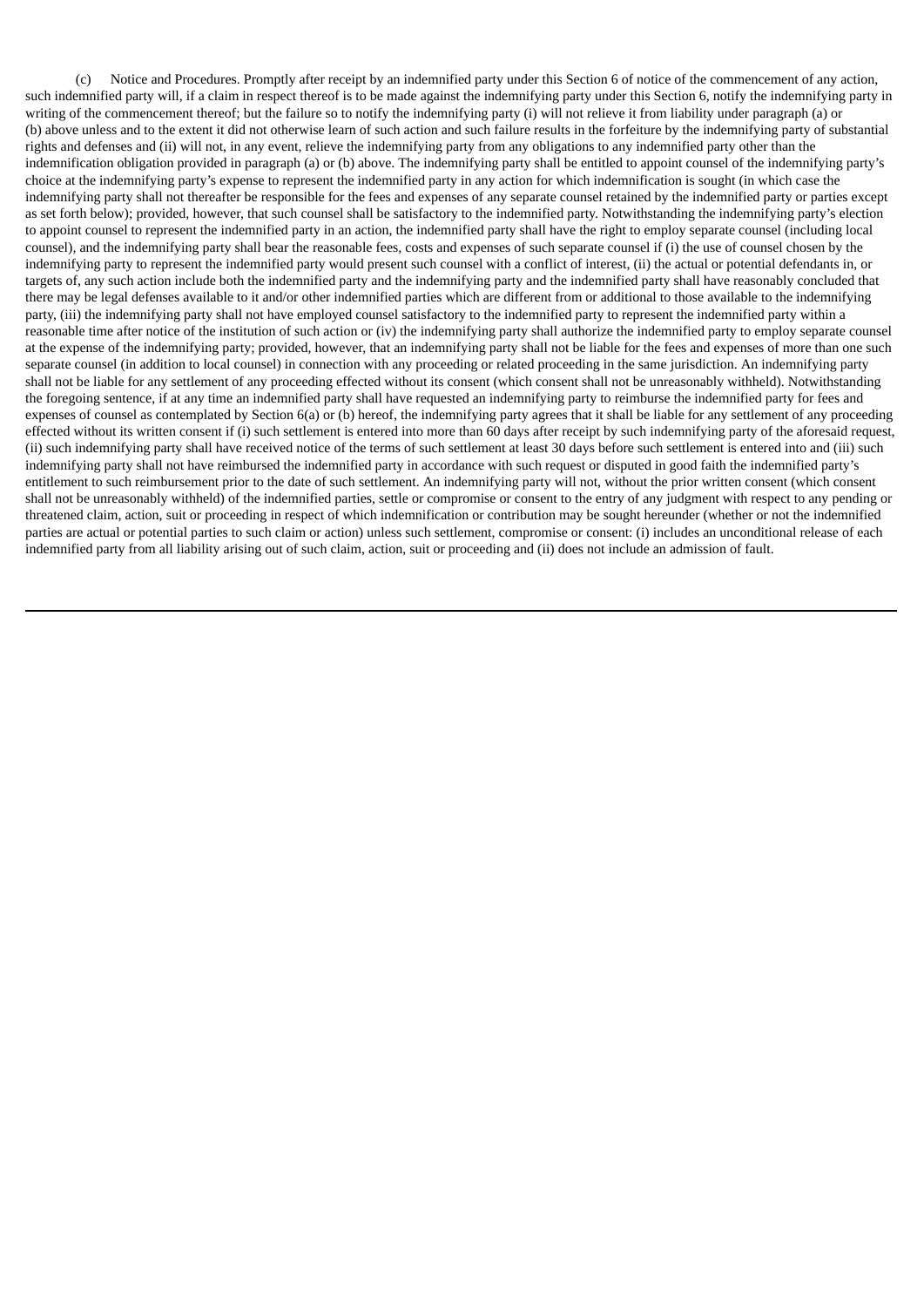(d) Contribution. In the event that the indemnity provided in paragraph (b) or (c) of this Section 6 is unavailable to or insufficient to hold harmless an indemnified party for any reason, the Company and the Placement Agents severally agree to contribute to the aggregate Losses to which the Company and the Placement Agents may be subject in such proportion as is appropriate to reflect the relative benefits received by the Company on the one hand and by the Placement Agents on the other from the offering of the Securities. If the allocation provided by the immediately preceding sentence is unavailable for any reason, the Company and the Placement Agents severally shall contribute in such proportion as is appropriate to reflect not only such relative benefits but also the relative fault of the Company on the one hand and of the Placement Agents on the other in connection with the actions, statements or omissions which resulted in such Losses as well as any other relevant equitable considerations. Benefits received by the Company shall be deemed to be equal to the total net proceeds from the Offering (before deducting expenses) received by it, and benefits received by the Placement Agents shall be deemed to be equal to the Placement Fee, in each case as set forth on the cover page of the Prospectus. Relative fault shall be determined (i) in the case of any untrue or any alleged untrue statement of a material fact or the omission or alleged omission to state a material fact by reference to, among other things, whether such statement or omission relates to information provided by the Company on the one hand or the Placement Agents on the other, the intent of the parties and their relative knowledge, access to information and opportunity to correct or prevent such untrue statement or omission; and (ii) in the case of any other action or omission, shall be determined by reference to, among other things, whether such action or omission was taken or omitted to be taken by the Company or by the Placement Agents and the parties' relative intent, relative knowledge, access to information and opportunity to correct or prevent such action or omission. The Company and the Placement Agents agree that it would not be just and equitable if contribution were determined by pro rata allocation (even if the Placement Agents were treated as one entity for such purpose) or any other method of allocation which does not take account of the equitable considerations referred to above. Notwithstanding the provisions of this paragraph (d), in no event shall a Placement Agent be required to contribute any amount in excess of the amount by which the Placement Fee received by such Placement Agent with respect to the offering of the Securities exceeds the amount of any damages that such Placement Agent has otherwise been required to pay by reason of such untrue or alleged untrue statement or omission or alleged omission. Notwithstanding the provisions of this paragraph (d), in no event shall a Placement Agent be required to contribute any amount in excess of the amount by which the total Placement Fee received by such Placement Agent exceeds the amount of any damages that such Placement Agent has otherwise been required to pay by reason of such untrue or alleged untrue statement or omission or alleged omission. No person guilty of fraudulent misrepresentation (within the meaning of Section 11(f) of the Securities Act) shall be entitled to contribution from any person who was not guilty of such fraudulent misrepresentation. The Placement Agents' obligations to contribute pursuant to this paragraph (d) are several in proportion to their Placement Fee and not joint. For purposes of this Section 6, each person who controls the Placement Agents within the meaning of either the Securities Act or the Exchange Act and each director, officer, employee, affiliate and agent of the Placement Agents shall have the same rights to contribution as the Placement Agents, and each person who controls the Company within the meaning of either the Securities Act or the Exchange Act, each officer of the Company who shall have signed the Registration Statement and each director of the Company shall have the same rights to contribution as the Company, subject in each case to the applicable terms and conditions of this paragraph (d).

(e) Representations and Agreements to Survive Delivery. The obligations of the Company under this Section 6 shall be in addition to any liability which the Company may otherwise have. The indemnity and contribution agreements of the parties contained in this Section 6 and the covenants, warranties and representations of the Company contained in this Agreement shall remain operative and in full force and effect regardless of (i) any termination of this Agreement, (ii) any investigation made by or on behalf of the Placement Agents, their affiliates, directors, officers and employees, and agents who have or who are alleged to have participated in the distribution of the Securities as Placement Agents and each person who controls the Placement Agents within the meaning of either the Securities Act or the Exchange Act, or by or on behalf of the Company, its directors or officers or any person who controls the Company within the meaning of either the Securities Act or the Exchange Act, and (iii) the issuance and delivery of the Securities. The Company and the Placement Agents agree promptly to notify each other of the commencement of any proceeding against it and, in the case of the Company, against any of the Company's officers or directors in connection with the issuance and sale of the Securities, or in connection with the Registration Statement, any Preliminary Prospectus Supplement or the Prospectus.

#### **Section 7. Termination**.

The Placement Agents' services hereunder may be terminated with or without cause by the Placement Agents at any time and without liability or continuing obligation to the Placement Agents or the Company, except for any compensation earned by the Placement Agents to the date of termination and as otherwise provided in this Section 7. If (i) If this Agreement shall be terminated by the Placement Agents pursuant to Section 5 hereof or (ii) the sale of the Securities to the Investors is not consummated because of any failure, refusal or inability on the part of the Company to comply with the terms or perform any agreement or obligation of this Agreement or the Securities Purchase Agreement, other than by reason of a default by the Placement Agents, the Company will, in addition to paying the amounts described in Section 4 hereof, and, if applicable, the preceding sentence, reimburse the Placement Agents for all of its reasonable, documented and actual out-of-pocket disbursements (including, but not limited to, the reasonable and documented fees and disbursements of its outside counsel).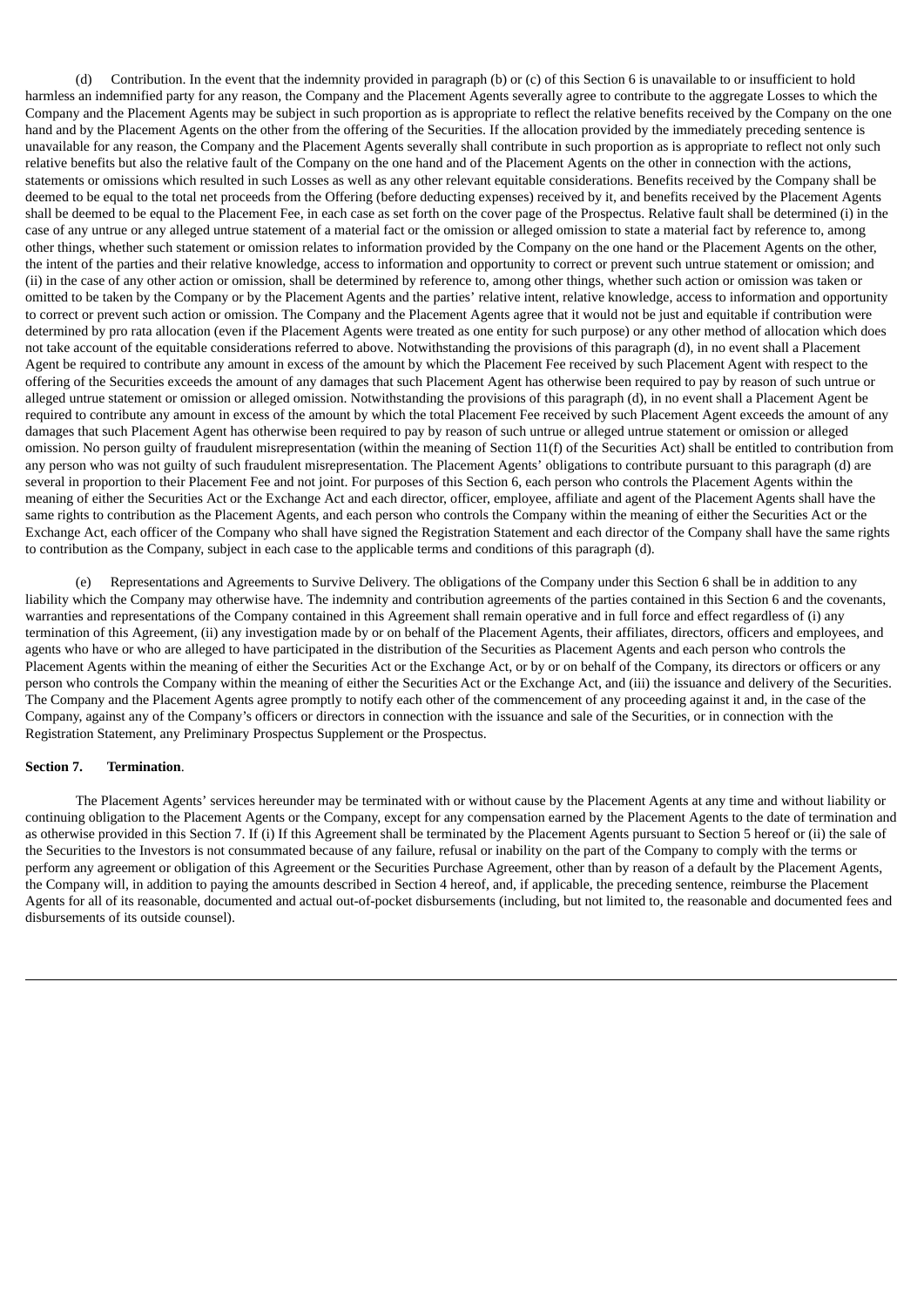Notwithstanding any termination of this Agreement, Sections 1(b), 4, 6, and 8 through 18 hereof shall at all times be effective and shall survive such termination.

#### **Section 8. Notices**.

All statements, requests, notices and agreements hereunder shall be in writing or by facsimile, and:

(a) if to the Placement Agents, shall be delivered or sent by mail, telex or facsimile transmission to:

J.P. Morgan Securities LLC 383 Madison Avenue New York, New York 10179 Attention: Equity Syndicate Desk Fax: (212) 622-8358

Piper Sandler & Co. 800 Nicollet Mall Minneapolis, Minnesota 55402 Attention: Michael Bassett Email: michael.Bassett@psc.com

with a copy (which shall not constitute notice) to:

Cooley LLP 55 Hudson Yards New York, New York 10001 Attention: Divakar Gupta and Daniel Goldberg Email: dgupta@cooley.com; dgoldberg@cooley.com

(b) if to the Company shall be delivered or sent by mail, telex or facsimile transmission to:

Scholar Rock Holding Corporation 301 Binney Street 3<sup>rd</sup> Floor Cambridge, Massachusetts 02142 Attention: General Counsel, Junlin Ho Email: jho@scholarrock.com

with a copy (which shall not constitute notice) to:

Goodwin Procter LLP 100 Northern Avenue Boston Massachusetts 02210 Attention: Kinglsey Taft and Laurie A. Burlingame Email: ktaft@goodwinlaw.com; LBurlingame@goodwinlaw.com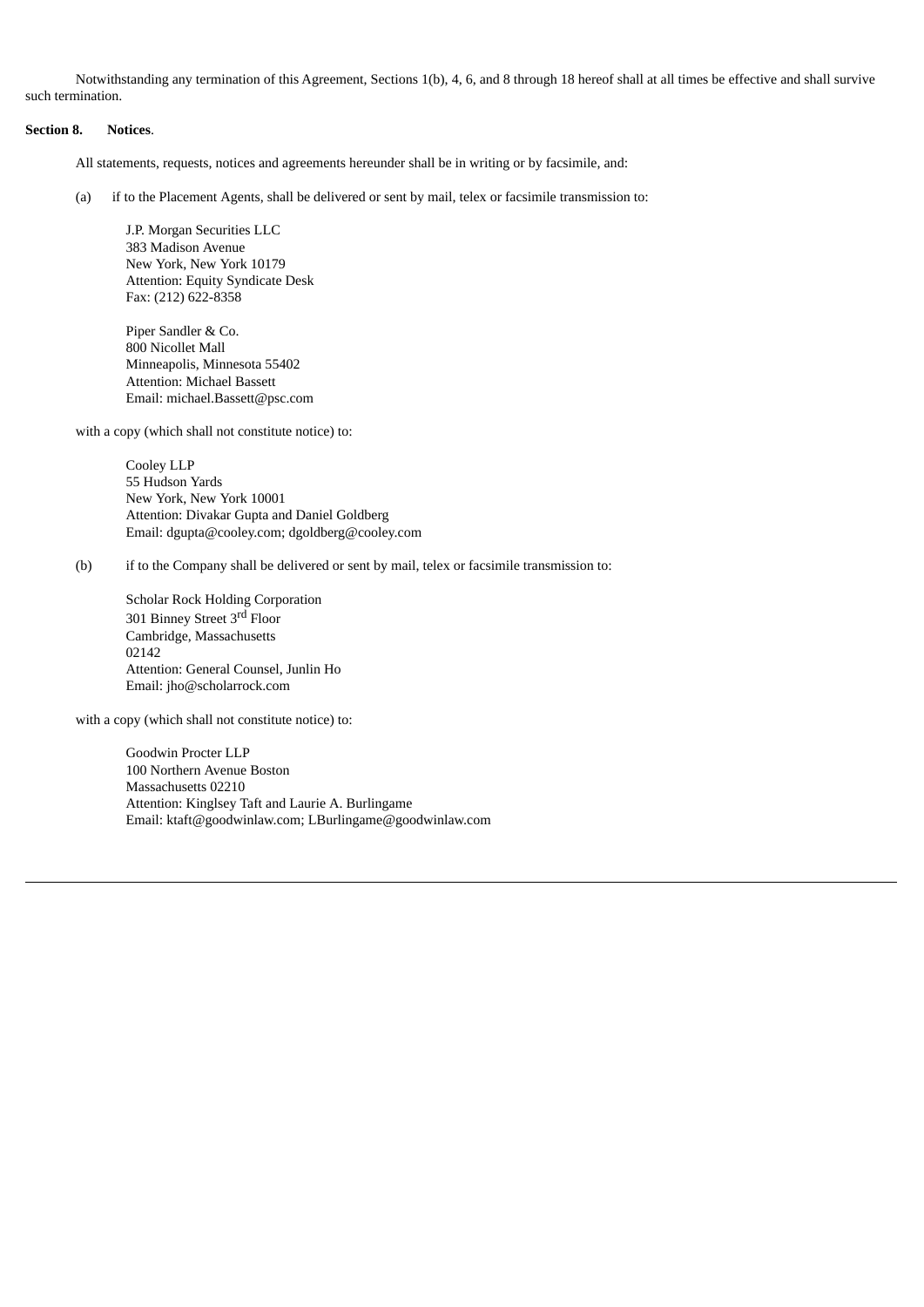Any such notice shall be effective only upon receipt. Any party to this Agreement may change such address for notices by sending to the parties to this Agreement written notice of a new address for such purpose.

#### **Section 9. Persons Entitled to Benefit of Agreement**.

This Agreement shall inure to the benefit of and shall be binding upon the Placement Agents, the Company and their respective successors and assigns and the controlling persons, officers and directors and other parties referred to in Section 6 hereof. Nothing in this Agreement is intended or shall be construed to give to any other person, firm or corporation, other than the persons, firms or corporations mentioned in the preceding sentence, any legal or equitable remedy or claim under or in respect of this Agreement, or any provision herein contained. The term "successors and assigns" as herein used shall not include any purchaser of the Securities by reason merely of such purchase.

#### **Section 10. Governing Law**.

This Agreement and any claim, controversy or dispute arising under or related to this Agreement shall be governed by and construed in accordance with the laws of the State of New York, without giving effect to the conflicts of laws provisions thereof.

#### **Section 11. No Fiduciary Relationship**.

The Company acknowledges and agrees that the Placement Agents shall act as an independent contractor, and not as a fiduciary, and any duties of the Placement Agents with respect to providing investment banking services to the Company, including the offering of the Securities contemplated hereby (including in connection with determining the terms of the Offering), shall be contractual in nature, as expressly set forth herein, and shall be owed solely to the Company. Each party hereto disclaims any intention to impose any fiduciary or similar duty on any other party hereto. Additionally, the Placement Agents has not acted as a financial advisor, nor has advised or is advising, the Company or any other person as to any legal, tax, investment, accounting or regulatory matters in any jurisdiction with respect to the transactions contemplated hereby. The Company shall consult with its own advisors concerning such matters and shall be responsible for making its own independent investigation and appraisal of the transactions contemplated hereby, and the Placement Agents shall have no responsibility or liability to the Company with respect thereto. Any review by the Placement Agents of the Company, the transactions contemplated hereby or other matters relating to such transactions has been and will be performed solely for the benefit of the Placement Agents and has not been and shall not be performed on behalf of the Company or any other person. It is understood that the Placement Agents has not and will not be rendering an opinion to the Company as to the fairness of the terms of the Offering. Notwithstanding anything in this Agreement to the contrary, the Company acknowledges that the Placement Agents may have financial interests in the success of the Offering contemplated hereby that are not limited to the Placement Fee. The Company hereby waives and releases, to the fullest extent permitted by law, any claims that the Company may have against the Placement Agents with respect to any breach or alleged breach of fiduciary duty.

#### **Section 12. Headings.**

The Section headings in this Agreement have been inserted as a matter of convenience of reference and are not a part of this Agreement.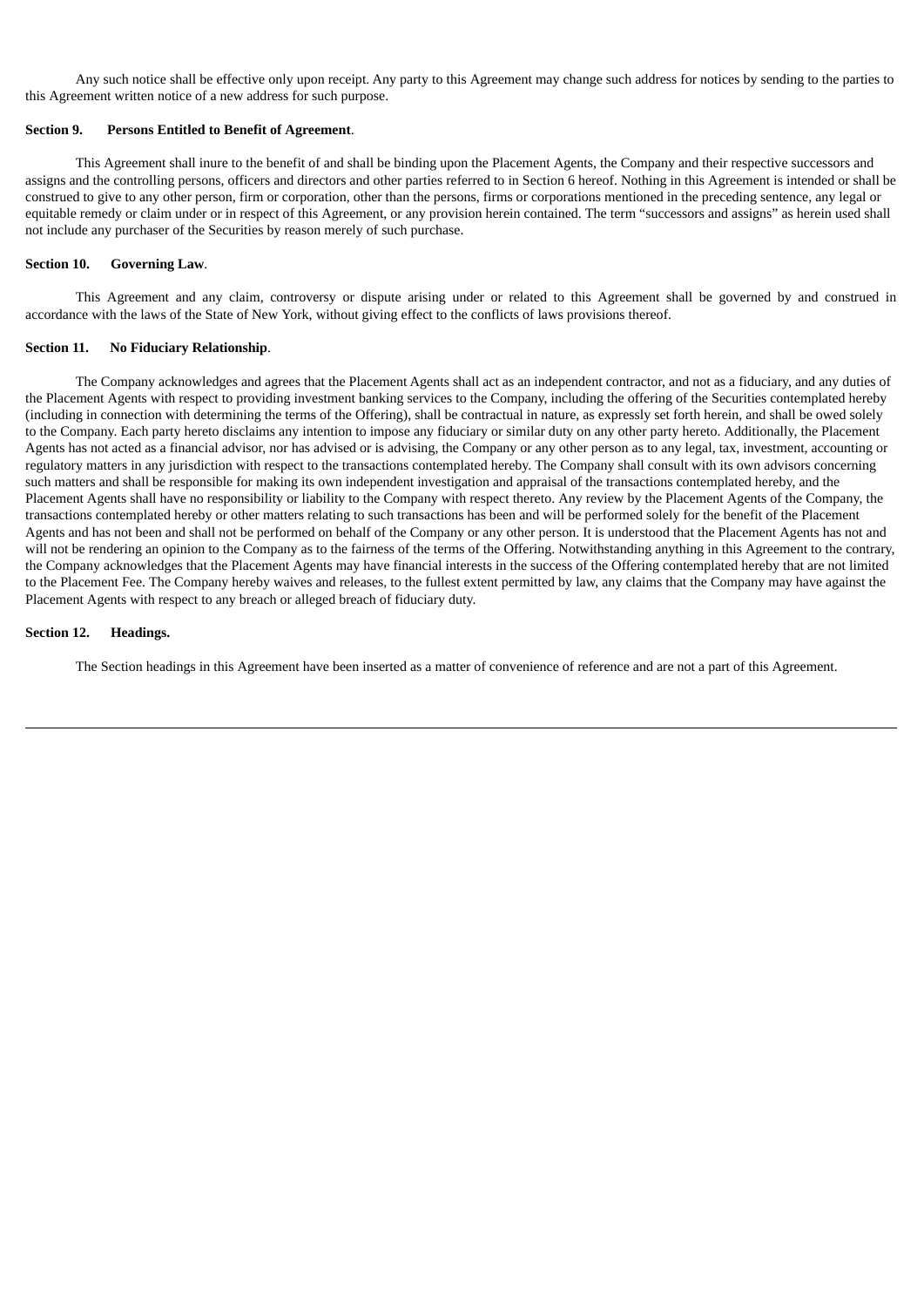#### **Section 13. Amendments and Waivers**.

No supplement, modification or waiver of this Agreement shall be binding unless executed in writing by the party to be bound thereby. The failure of a party to exercise any right or remedy shall not be deemed or constitute a waiver of such right or remedy in the future. No waiver of any of the provisions of this Agreement shall be deemed or shall constitute a waiver of any other provision hereof (regardless of whether similar), nor shall any such waiver constitute a continuing waiver unless otherwise expressly provided.

#### **Section 14. Submission to Jurisdiction; Waiver of Jury Trial**.

(a) Submission to Jurisdiction. The Company hereby submits to the exclusive jurisdiction of the U.S. federal and New York state courts in the Borough of Manhattan in The City of New York in any suit or proceeding arising out of or relating to this Agreement or the transactions contemplated hereby. The Company waives any objection which it may now or hereafter have to the laying of venue of any such suit or proceeding in such courts. The Company agrees that final judgment in any such suit, action or proceeding brought in such court shall be conclusive and binding upon the Company and may be enforced in any court to the jurisdiction of which Company is subject by a suit upon such judgment.

(b) Waiver of Jury Trial. Each of the parties hereto hereby waives any right to trial by jury in any suit or proceeding arising out of or relating to this Agreement.

#### **Section 15. Patriot Act**.

In accordance with the requirements of the USA Patriot Act (Title III of Pub. L. 107-56 (signed into law October 26, 2001)), the Placement Agents required to obtain, verify and record information that identifies their respective clients, including the Company, which information may include the name and address of their respective clients, as well as other information that will allow the Placement Agents to properly identify their respective clients.

#### **Section 16. Limitation on Damages**.

No party hereto shall be responsible or have any liability to any other party for any indirect, special or consequential damages incurred by the other party arising out of or in connection with this Agreement or the transactions contemplated hereby, even if advised of the possibility thereof; provided that nothing in this Section shall be deemed to relieve the Company of any obligation it may otherwise have under Section 6 to indemnify any person referred to in Section 6(a) for any such damages asserted by an unaffiliated third party.

#### **Section 17. Counterparts**.

This Agreement may be executed in one or more counterparts and, if executed in more than one counterpart, the executed counterparts shall each be deemed to be an original and all such counterparts shall together constitute one and the same instrument. In the event that any signature is delivered by facsimile transmission, electronic mail, or otherwise by electronic transmission (including any electronic signature complying with the U.S. federal ESIGN Act of 2000, e.g., www.docusign.com) evidencing an intent to sign this Agreement, such facsimile transmission, electronic mail or other electronic transmission shall create a valid and binding obligation of the undersigned with the same force and effect as if such signature were an original. Execution and delivery of this Agreement by facsimile transmission, electronic mail or other electronic transmission is legal, valid and binding for all purposes.

**Section 18. Definitions.** The terms that follow, when used in this Agreement, shall have the meanings indicated.

"Base Prospectus" shall mean the base prospectus referred contained in the Registration Statement at the Execution Time.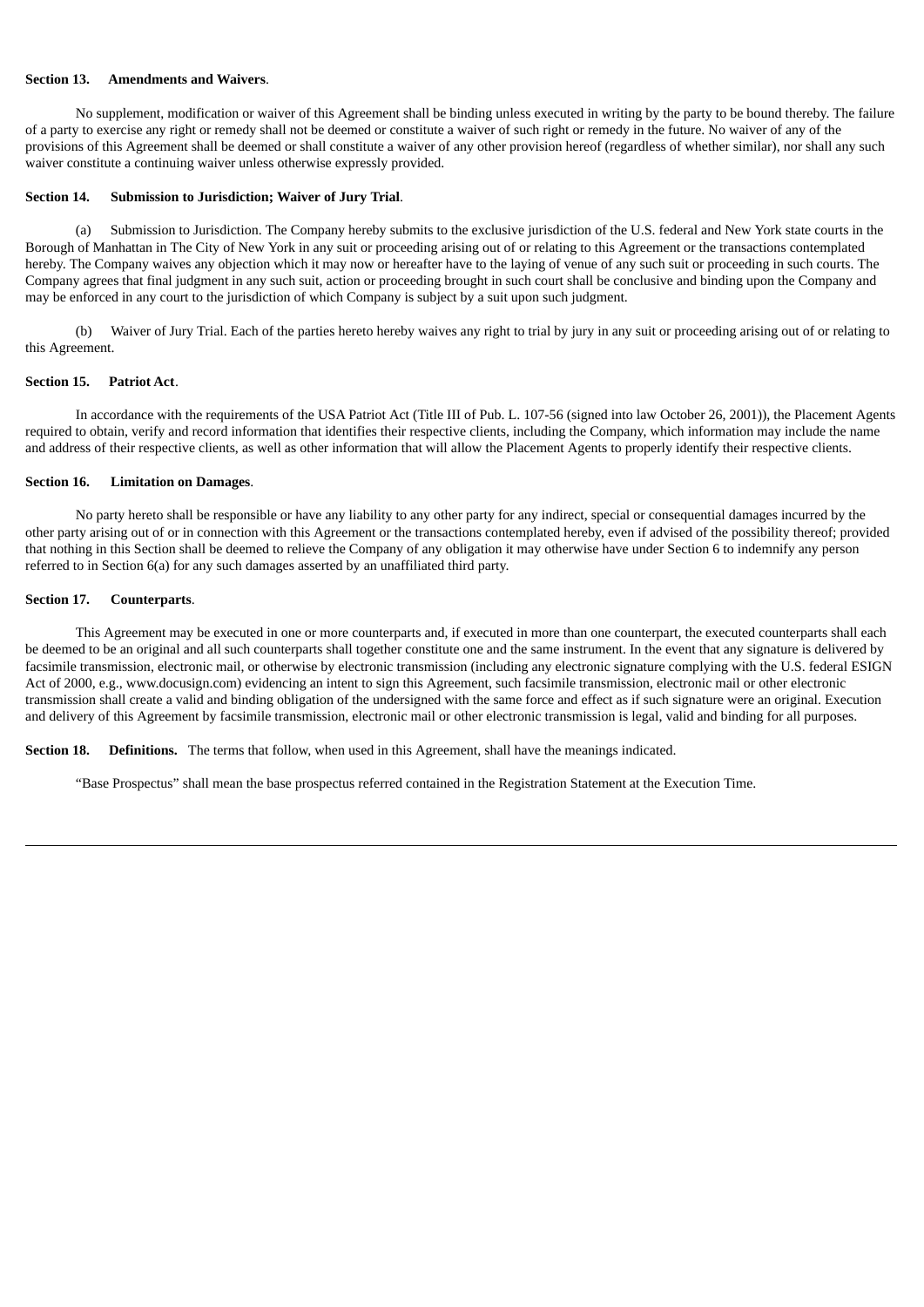"business day" shall mean any day other than a Saturday, a Sunday or a legal holiday or a day on which banking institutions or trust companies are authorized or obligated by law to close in New York City.

"Commission" shall mean the Securities and Exchange Commission.

"Disclosure Package" shall mean (i) the Base Prospectus, including documents incorporated by reference therein, (ii) the Issuer Free Writing Prospectuses, if any, identified in Schedule I hereto, (iii) the information included on Exhibit B hereto, and (iv) any other Free Writing Prospectus that the parties hereto shall hereafter expressly agree in writing to treat as part of the Disclosure Package.

"Effective Date" shall mean each date and time that the Registration Statement and any post-effective amendment or amendments thereto became or becomes effective.

"Exchange Act" shall mean the Securities Exchange Act of 1934, as amended, and the rules and regulations of the Commission promulgated thereunder.

"Execution Time" shall mean the date and time that this Agreement is executed and delivered by the parties hereto.

"Free Writing Prospectus" shall mean a free writing prospectus, as defined in Rule 405 under the Securities Act.

"Preliminary Prospectus Supplement" shall mean any preliminary prospectus supplement to the Base Prospectus which is used prior to the filing of the Prospectus, together with the Base Prospectus.

"Prospectus" shall mean the final prospectus supplement to the Base Prospectus relating to the Securities that will be filed pursuant to Rule 424(b) after the Execution Time, together with the Base Prospectus.

"Registration Statement" shall mean the Company's registration statement on Form S-3 (Registration No. 333- 254057), as amended by Post-Effective Amendment No. 1 filed with the Commission on March 7, 2022 and Post-Effective Amendment No. 2 filed with the Commission on March 7, 2022, including exhibits and financial statements and any prospectus supplement relating to the Securities that is filed with the Commission pursuant to Rule 424(b) under the Securities Act and deemed part of such registration statement pursuant to Rule 430B under the Securities Act, as amended on each Effective Date and, in the event any post-effective amendment thereto becomes effective prior to the Closing Date, shall also mean such registration statement as so amended.

"Securities Act" shall mean the Securities Act of 1933, as amended, and the rules and regulations of the Commission promulgated thereunder.

"Testing-the-Waters Communication" means any communication with potential investors undertaken in reliance on Section 5(d) or Rule 163B of the Securities Act.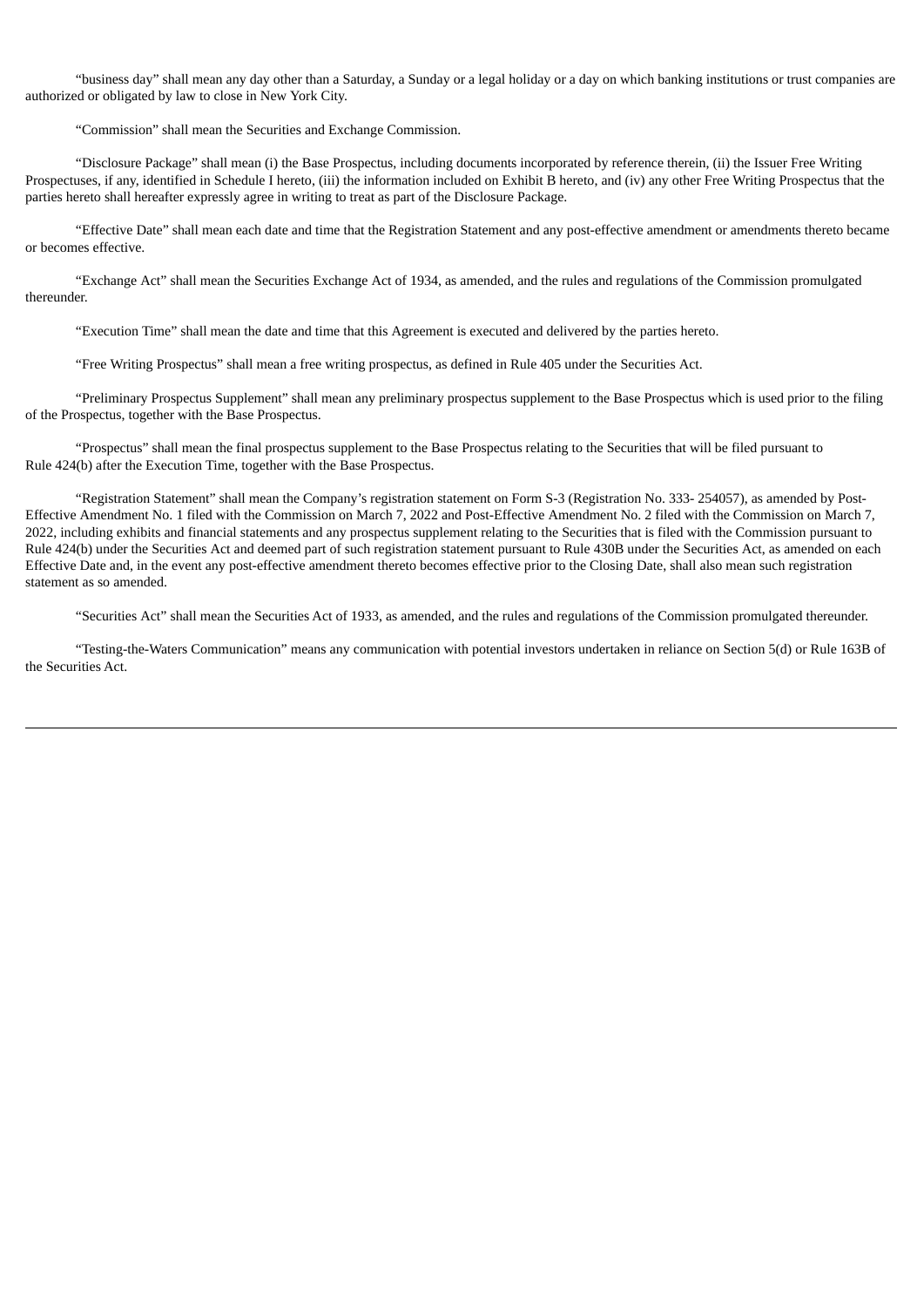If the foregoing is in accordance with your understanding of the agreement between the Company and the Placement Agents, kindly indicate your acceptance in the space provided for that purpose below.

Very truly yours,

SCHOLAR ROCK HOLDINGS CORPORATION

By: /s/Edward Myles

Name: Edward Myles Title: Chief Financial Officer and Chief Operating Officer

Accepted as of the date first above written:

J.P. MORGAN SECURITIES LLC

By: /s/Keith Canton Name: Keith Canton Title: Managing Director

PIPER SANDLER & CO.

By: /s/Michael Bassett Name: Michael Bassett Title: Managing Director

[Signature Page to Placement Agency Agreement]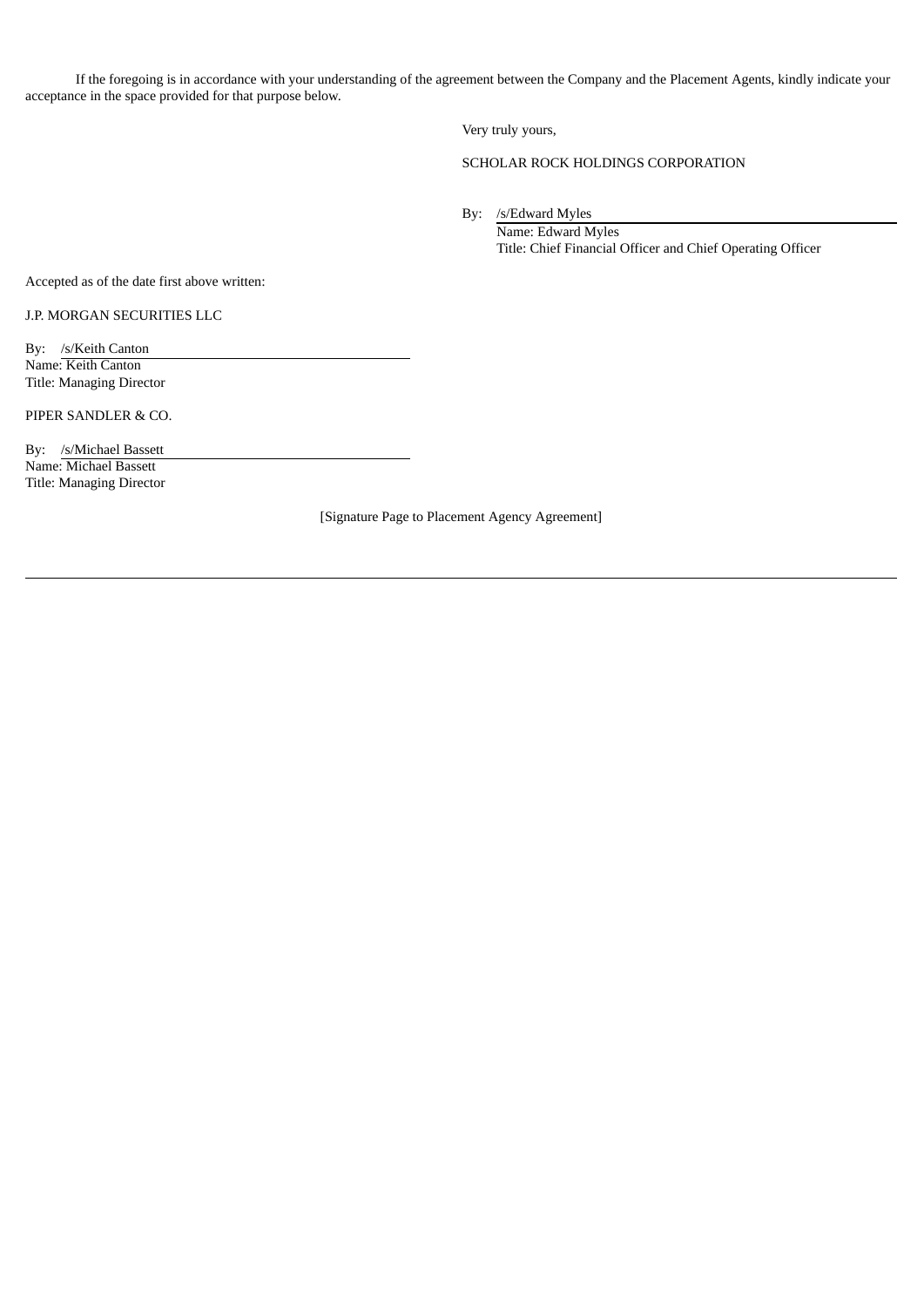### **SCHOLAR ROCK HOLDING CORPORATION WARRANT TO PURCHASE COMMON STOCK**

Number of Shares: [●]

(subject to adjustment)

<span id="page-33-0"></span>Warrant No. [●] Original Issue Date: June [●], 2022

Scholar Rock Holding Corporation, a Delaware corporation (the "**Company**"), hereby certifies that, for good and valuable consideration, the receipt and sufficiency of which are hereby acknowledged, [●] or its registered assigns (the "**Holder**"), is entitled, subject to the terms set forth below, to purchase from the Company up to a total of [●] shares of common stock, \$0.001 par value per share (the "**Common Stock**"), of the Company (each such share, a "**Warrant Share**" and all such shares, the "**Warrant Shares**") at an exercise price per share equal to \$0.0001 per share (as adjusted from time to time as provided in Section 9 herein, the "**Exercise Price**") upon surrender of this Warrant to Purchase Common Stock (including any Warrants to Purchase Common Stock issued in exchange, transfer or replacement hereof, the "**Warrant**") at any time and from time to time on or after the date hereof (the "**Original Issue Date**"), subject to the following terms and conditions:

1. *Definitions*. For purposes of this Warrant, the following terms shall have the following meanings:

(a) "**Affiliate**" means any Person directly or indirectly controlled by, controlling or under common control with, a Holder, as such terms are used in and construed under Rule 405 under the Securities Act, but only for so long as such control shall continue.

(b) "**Commission**" means the United States Securities and Exchange Commission.

(c) "**Closing Sale Price**" means, for any security as of any date, the last trade price for such security on the Principal Trading Market for such security, as reported by Bloomberg L.P., or, if such Principal Trading Market begins to operate on an extended hours basis and does not designate the last trade price, then the last trade price of such security prior to 4:00 P.M., New York City time, as reported by Bloomberg L.P., or if the security is not listed for trading on a national securities exchange or other trading market on the relevant date, the last quoted bid price for the security in the over-the-counter market on the relevant date as reported by OTC Markets Group Inc. (or a similar organization or agency succeeding to its functions of reporting prices). If the Closing Sale Price cannot be calculated for a security on a particular date on any of the foregoing bases, the Closing Sale Price of such security on such date shall be the fair market value as mutually determined by the Company and the Holder. If the Company and the Holder are unable to agree upon the fair market value of such security, then the Board of Directors of the Company shall use its good faith judgment to determine the fair market value. The Board of Directors' determination shall be binding upon all parties absent demonstrable error. All such determinations shall be appropriately adjusted for any stock dividend, stock split, stock combination or other similar transaction during the applicable calculation period.

(d) "**Principal Trading Market**" means the national securities exchange or other trading market on which the Common Stock is primarily listed on and quoted for trading, which, as of the Original Issue Date, shall be the Nasdaq Global Select Market.

(e) "**Registration Statement**" means the Company's Registration Statement on Form S-3 (File No. 333- 254057) as amended and, declared effective on April 13, 2022.

(f) "**Securities Act**" means the Securities Act of 1933, as amended.

(g) "**Trading Day**" means any weekday on which the Principal Trading Market is open for trading. If the Common Stock is not listed or admitted for trading, "Trading Day" means any day except any Saturday, any Sunday, any day which is a federal legal holiday in the United States or any day on which banking institutions in New York City are authorized or required by law or other governmental action to close.

(h) "**Transfer Agent**" means Computershare Trust Company, N.A., the Company's transfer agent and registrar for the Common Stock, and any successor appointed in such capacity.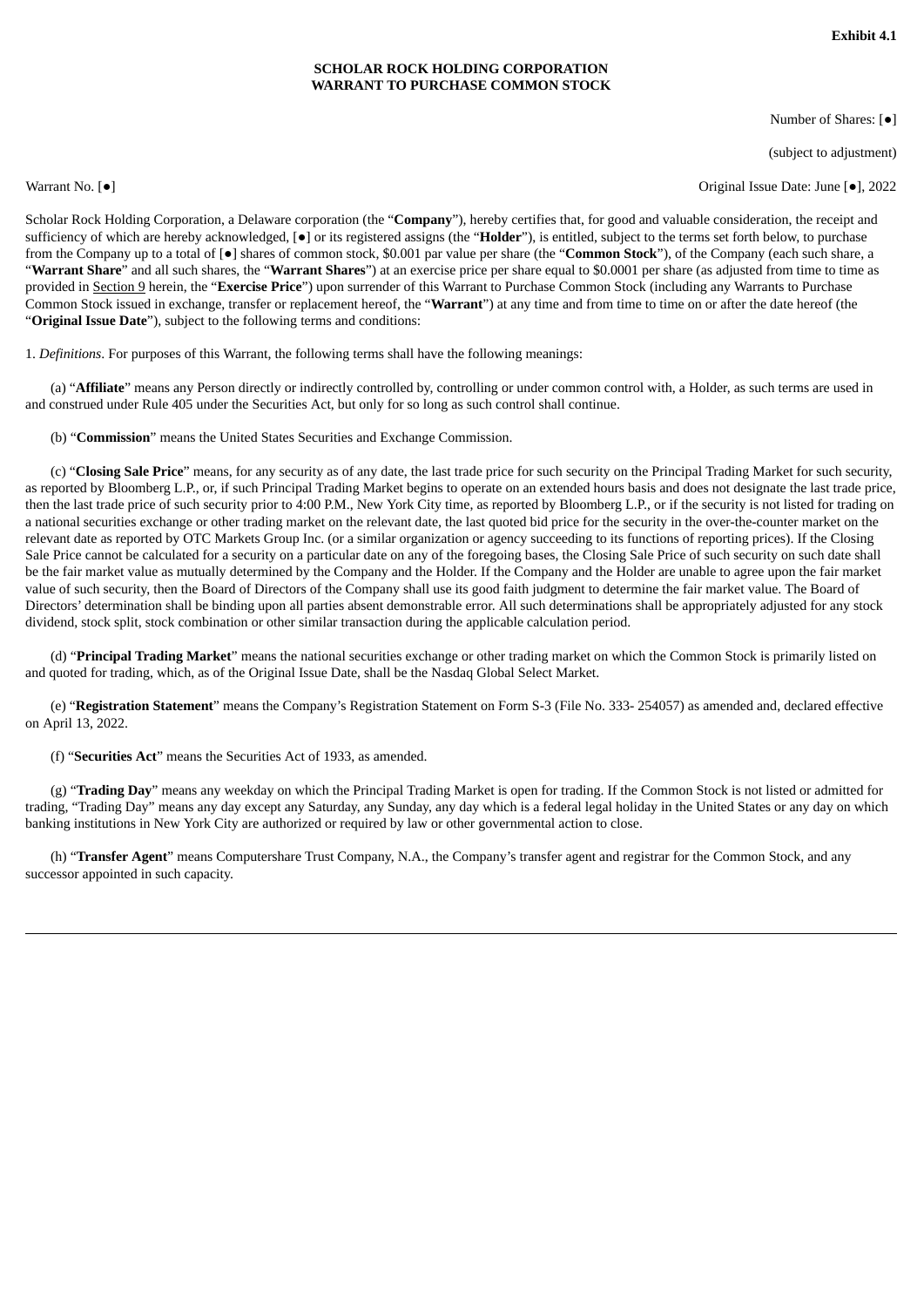2. *Issuance of Securities; Registration of Warrants*. The Warrant, as initially issued by the Company, is offered and sold pursuant to the Registration Statement. As of the Original Issue Date, the Warrant Shares are issuable under the Registration Statement. Accordingly, the Warrant and, assuming issuance pursuant to the Registration Statement or an exchange meeting the requirements of Section 3(a)(9) of the Securities Act as in effect on the Original Issue Date, the Warrant Shares, are not "restricted securities" under Rule 144 promulgated under the Securities Act as of the Original Issue Date. The Company shall register ownership of this Warrant, upon records to be maintained by the Company for that purpose (the "**Warrant Register**"), in the name of the record Holder (which shall include the initial Holder or, as the case may be, any assignee to which this Warrant is assigned hereunder) from time to time. The Company may deem and treat the registered Holder of this Warrant as the absolute owner hereof for the purpose of any exercise hereof or any distribution to the Holder, and for all other purposes, absent actual notice to the contrary.

3. *Registration of Transfers*. Subject to compliance with all applicable securities laws and the rules of the Principal Trading Market, the Company shall, or will cause its Transfer Agent to, register the transfer of all or any portion of this Warrant in the Warrant Register, upon surrender of this Warrant, and payment for all applicable transfer taxes (if any). Upon any such registration or transfer, a new warrant to purchase Common Stock in substantially the form of this Warrant (any such new warrant, a "**New Warrant**") evidencing the portion of this Warrant so transferred shall be issued to the transferee, and a New Warrant evidencing the remaining portion of this Warrant not so transferred, if any, shall be issued to the transferring Holder. The acceptance of the New Warrant by the transferee thereof shall be deemed the acceptance by such transferee of all of the rights and obligations in respect of the New Warrant that the Holder has in respect of this Warrant. The Company shall, or will cause its Transfer Agent to, prepare, issue and deliver at the Company's own expense any New Warrant under this Section 3. Until due presentment for registration of transfer, the Company may treat the registered Holder hereof as the owner and holder for all purposes, and the Company shall not be affected by any notice to the contrary.

#### 4. *Exercise and Duration of Warrants*.

(a) All or any part of this Warrant shall be exercisable by the registered Holder in any manner permitted by this Warrant at any time and from time to time on or after the Original Issue Date.

(b) The Holder may exercise this Warrant by delivering to the Company (i) an exercise notice, in the form attached as Schedule 1 hereto (the "**Exercise Notice**"), completed and duly signed, and (ii) payment of the Exercise Price for the number of Warrant Shares as to which this Warrant is being exercised (which may take the form of a "cashless exercise" if so indicated in the Exercise Notice pursuant to Section 10 below). The date on which such exercise notice is delivered to the Company (as determined in accordance with the notice provisions hereof) is an **"Exercise Date**." The Holder shall not be required to deliver the original Warrant in order to effect an exercise hereunder. Execution and delivery of the Exercise Notice shall have the same effect as cancellation of the original Warrant and issuance of a New Warrant evidencing the right to purchase the remaining number of Warrant Shares, if any. The aggregate exercise price of this Warrant, except for the Exercise Price, was pre-funded to the Company on or before the Original Issue Date, and consequently no additional consideration (other than the Exercise Price) shall be required by to be paid by the Holder to effect any exercise of this Warrant. The Holder shall not be entitled to the return or refund of all, or any portion, of such pre-funded exercise price under any circumstance or for any reason whatsoever. The Holder and any assignee, by acceptance of this Warrant, acknowledge and agree that, by reason of the provisions of this paragraph, following the purchase of a portion of the Warrant Shares hereunder, the number of Warrant Shares available for purchase hereunder **at any given time may be less than the amount stated on the face hereof.**

#### 5. *Delivery of Warrant Shares*.

(a) Upon exercise of this Warrant, the Company shall promptly (but in no event later than three (3) Trading Days after the Exercise Date), upon the request of the Holder, cause the Transfer Agent to credit such aggregate number of shares of Common Stock to which the Holder is entitled pursuant to such exercise to the Holder's or its designee's balance account with The Depository Trust Company ("**DTC**") through its Deposit Withdrawal Agent Commission system or if the Transfer Agent is not participating in the Fast Automated Securities Transfer Program (the "**FAST Program**") or if the certificates are required to bear a legend regarding restriction on transferability, issue and dispatch by overnight courier to the address as specified in the Exercise Notice, a certificate, registered in the Company's share register in the name of the Holder or its designee, for the number of shares of Common Stock to which the Holder is entitled pursuant to such exercise. The Holder, or any natural person or legal entity (each, a "**Person**") so designated by the Holder to receive Warrant Shares, shall be deemed to have become the holder of record of such Warrant Shares as of the Exercise Date, irrespective of the date such Warrant Shares are credited to the Holder's DTC account or the date of delivery of the certificates evidencing such Warrant Shares, as the case may be.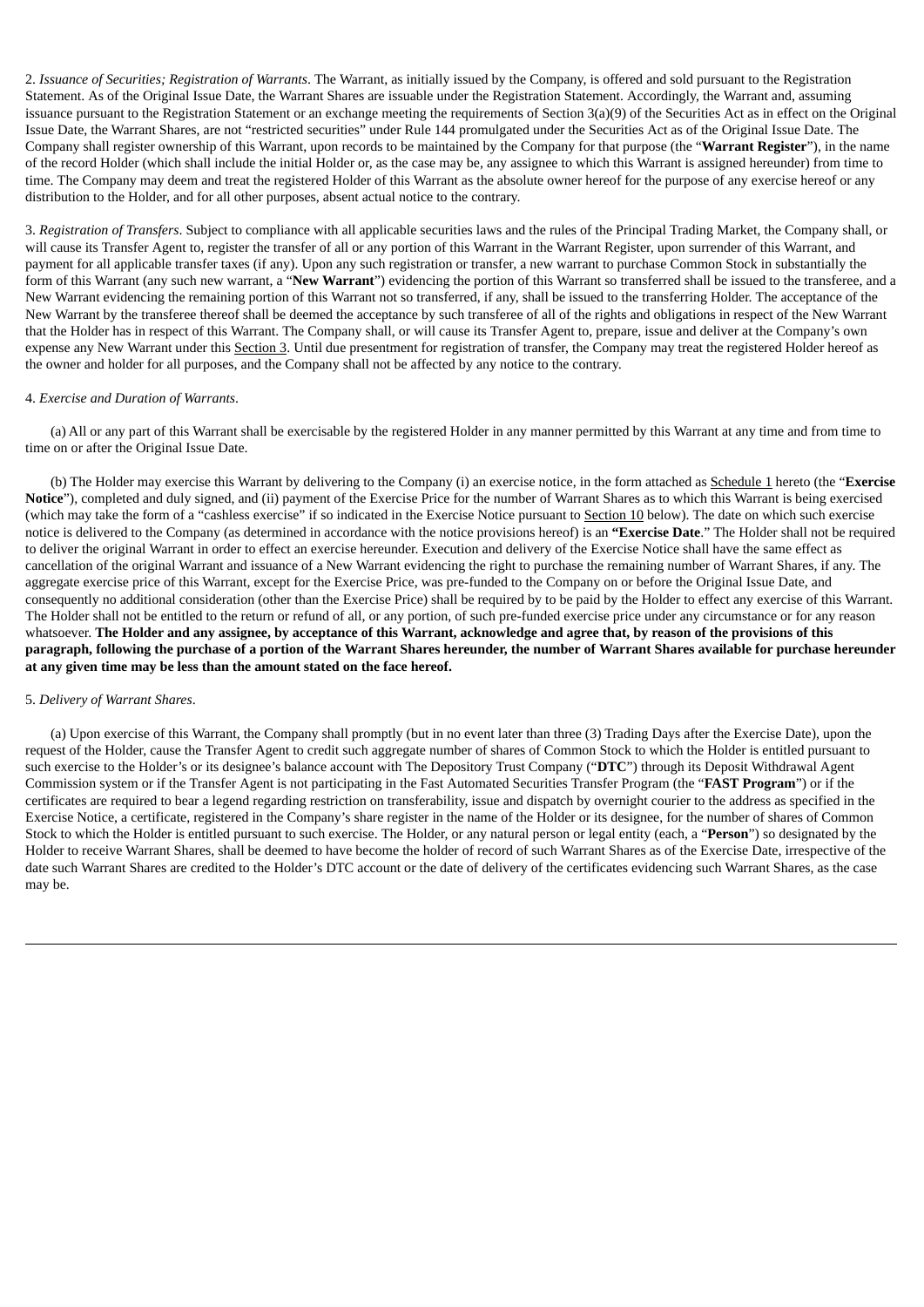(b) If by the close of the third (3rd) Trading Day after the Exercise Date, the Company fails to deliver to the Holder a certificate representing the required number of Warrant Shares in the manner required pursuant to Section 5(a) or fails to cause the Transfer Agent to credit the Holder's DTC account for such number of Warrant Shares to which the Holder is entitled, and if after such third (3rd) Trading Day and prior to the receipt of such Warrant Shares, the Holder purchases (in an open market transaction or otherwise, provided such purchases shall be made in a commercially reasonable manner at prevailing market prices) shares of Common Stock to deliver in satisfaction of a sale by the Holder of the Warrant Shares which the Holder anticipated receiving upon such exercise (a "**Buy-In**"), then the Company shall, within three (3) Trading Days after the Holder's written request and in the Holder's sole discretion, either (i) pay in cash to the Holder an amount equal to the Holder's total purchase price (including commercially reasonable brokerage commissions, if any) for the shares of Common Stock so purchased, at which point the Company's obligation to deliver such certificate (and to issue such Warrant Shares) or to cause the Holder's DTC account to be credited for such Warrant Shares shall terminate or (ii) (x)pay cash to the Holder in an amount equal to the excess (if any) of Holder's total purchase price (including commercially reasonable brokerage commissions, if any) for the shares of Common Stock so purchased in the Buy-In (assuming such sale was executed on commercially reasonable terms at prevailing market prices) over the product of (A) the number of shares of Common Stock purchased in the Buy-In, times (B) the Closing Sale Price of a share of Common Stock on the Exercise Date and (y) at the option of the Holder, either promptly deliver to the Holder a certificate or certificates representing such Warrant Shares or reinstate the portion of the Warrant and equivalent number of Warrant Shares for which such exercise was not honored (in which case such exercise shall be deemed rescinded).

(c) To the extent permitted by law and subject to Section  $5(b)$ , the Company's obligations to cause the Transfer Agent to issue and deliver Warrant Shares in accordance with and subject to the terms hereof (including the limitations set forth in Section 11 below) are absolute and unconditional, irrespective of any action or inaction by the Holder to enforce the same, any waiver or consent with respect to any provision hereof, the recovery of any judgment against any Person or any action to enforce the same, or any setoff, counterclaim, recoupment, limitation or termination, or any breach or alleged breach by the Holder or any other Person of any obligation to the Company or any violation or alleged violation of law by the Holder or any other Person, and irrespective of any other circumstance that might otherwise limit such obligation of the Company to the Holder in connection with the issuance of Warrant Shares. Subject to Section 5(b), nothing herein shall limit the Holder's right to pursue any other remedies available to it hereunder, at law or in equity including, without limitation, a decree of specific performance and/or injunctive relief with respect to the Company's failure to timely deliver certificates representing shares of Common Stock upon exercise of the Warrant as required pursuant to the terms hereof.

6. *Charges, Taxes and Expenses*. Issuance and delivery of certificates for shares of Common Stock, if any, upon exercise of this Warrant shall be made without charge to the Holder for any issue or transfer tax, transfer agent fee or other incidental tax or expense (excluding any applicable stamp duties) in respect of the issuance of such certificates, all of which taxes and expenses shall be paid by the Company; *provided*, *however*, that the Company shall not be required to pay any tax that may be payable in respect of any transfer involved in the registration of any certificates for Warrant Shares or the Warrants in a name other than that of the Holder or an Affiliate thereof. The Holder shall be responsible for all other tax liability that may arise as a result of holding or transferring this Warrant or receiving Warrant Shares upon exercise hereof.

7. *Replacement of Warrant*. If this Warrant is mutilated, lost, stolen or destroyed, the Company shall issue or cause to be issued in exchange and substitution for and upon cancellation hereof, or in lieu of and substitution for this Warrant, a New Warrant, but only upon receipt of evidence reasonably satisfactory to the Company of such loss, theft or destruction (in such case) and, in each case, a customary and reasonable indemnity and surety bond, if requested by the Company. Applicants for a New Warrant under such circumstances shall also comply with such other reasonable regulations and procedures and pay such other reasonable third-party costs as the Company may prescribe. If a New Warrant is requested as a result of a mutilation of this Warrant, then the Holder shall deliver such mutilated Warrant to the Company as a condition precedent to the Company's obligation to issue the New Warrant.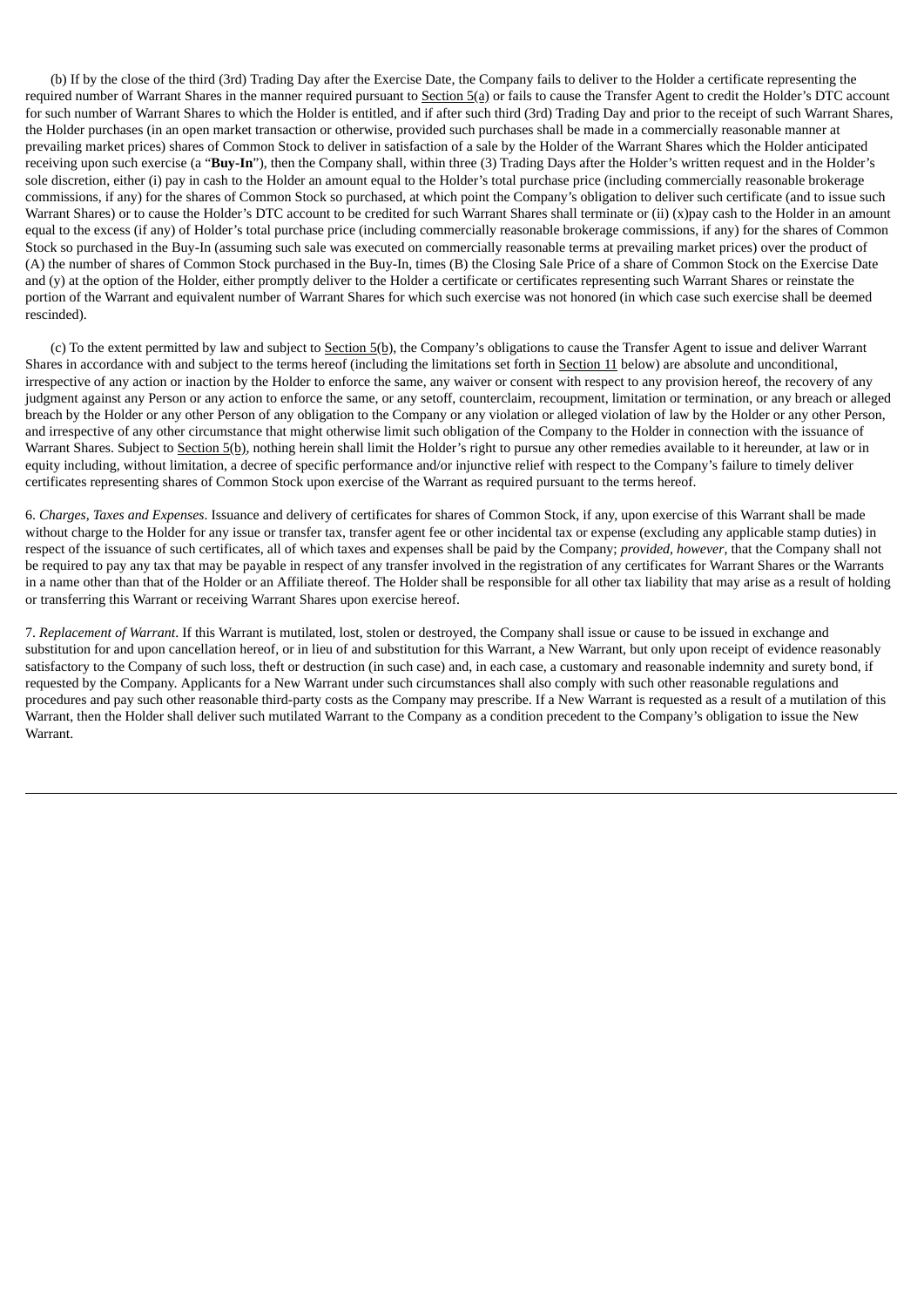8. *Reservation of Warrant Shares*. The Company covenants that it will, at all times while this Warrant is outstanding, reserve and keep available out of the aggregate of its authorized but unissued and otherwise unreserved Common Stock, solely for the purpose of enabling it to issue Warrant Shares upon exercise of this Warrant as herein provided, the number of Warrant Shares that are initially issuable and deliverable upon the exercise of this entire Warrant, free from preemptive rights or any other contingent purchase rights of persons other than the Holder (taking into account the adjustments and restrictions of Section 9). The Company covenants that all Warrant Shares so issuable and deliverable shall, upon issuance and the payment of the applicable Exercise Price in accordance with the terms hereof, be duly and validly authorized, issued and fully paid and non-assessable. The Company will take all such action as may be reasonably necessary to assure that such shares of Common Stock may be issued as provided herein without violation of any applicable law or regulation, or of any requirements of any securities exchange or automated quotation system upon which the Common Stock may be listed. The Company further covenants that it will not, without the prior written consent of the Holder, take any actions to increase the par value of the Common Stock at any time while this Warrant is outstanding.

9. *Certain Adjustments*. The Exercise Price and number of Warrant Shares issuable upon exercise of this Warrant are subject to adjustment from time to time as set forth in this Section 9.

(a) Stock Dividends and Splits. If the Company, at any time while this Warrant is outstanding, (i) pays a stock dividend on its Common Stock or otherwise makes a distribution on any class of capital stock issued and outstanding on the Original Issue Date and in accordance with the terms of such stock on the Original Issue Date, as described in the Registration Statement, that is payable in shares of Common Stock, (ii) subdivides its outstanding shares of Common Stock into a larger number of shares of Common Stock, (iii) combines its outstanding shares of Common Stock into a smaller number of shares of Common Stock or (iv) issues by reclassification of shares of capital stock any additional shares of Common Stock of the Company, then in each such case the Exercise Price shall be multiplied by a fraction, the numerator of which shall be the number of shares of Common Stock outstanding immediately before such event and the denominator of which shall be the number of shares of Common Stock outstanding immediately after such event. Any adjustment made pursuant to clause (i) of this paragraph shall become effective immediately after the record date for the determination of stockholders entitled to receive such dividend or distribution, provided, however, that if such record date shall have been fixed and such dividend is not fully paid on the date fixed therefor, the Exercise Price shall be recomputed accordingly as of the close of business on such record date and thereafter the Exercise Price shall be adjusted pursuant to this paragraph as of the time of actual payment of such dividends. Any adjustment pursuant to clause (ii) or (iii) of this paragraph shall become effective immediately after the effective date of such subdivision or combination.

(b) Pro Rata Distributions. If the Company, at any time while this Warrant is outstanding, distributes to all holders of Common Stock for no consideration (i) evidences of its indebtedness, (ii) any security (other than a distribution of Common Stock covered by the preceding paragraph) (iii) rights or warrants to subscribe for or purchase any security, or (iv) cash or any other asset (in each case, a "**Distribution**"), other than a reclassification as to which  $S$ ection  $9(c)$  applies, then in each such case, the Holder shall be entitled to participate in such Distribution to the same extent that the Holder would have participated therein if the Holder had held the number of shares of Common Stock acquirable upon complete exercise of this Warrant (without regard to any limitations on exercise hereof, including without limitation, the ownership limitation set forth in Section 11(a) hereof) immediately before the date of which a record is taken for such Distribution, or, if no such record is taken, the date as of which the record holders of Common Stock are to be determined for the participation in such Distribution (provided, however, to the extent that the Holder's right to participate in any such Distribution would result in the Holder exceeding the ownership limitation set forth in Section 11(a) hereof, then the Holder shall not be entitled to participate in such Distribution to such extent (or in the beneficial ownership of any Common Stock as a result of such Distribution to such extent) and the portion of such Distribution shall be held in abeyance for the benefit of the Holder until the earlier of (i) such time, if ever, as the delivery to such Holder of such portion would not result in the Holder exceeding the ownership limitation set forth in Section 11(a) hereof and (ii) such time as the Holder has exercised this Warrant.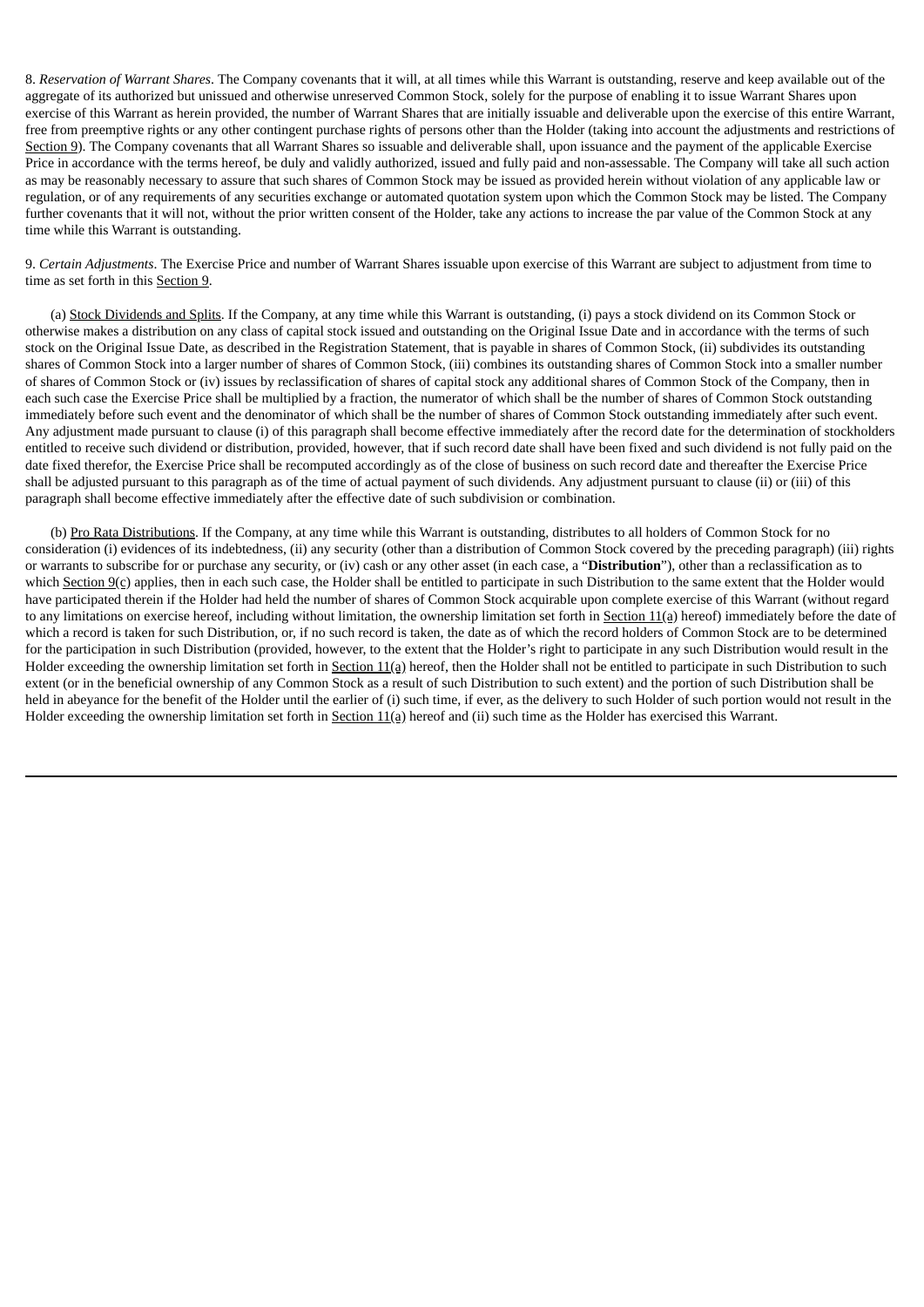(c) Fundamental Transactions. If, at any time while this Warrant is outstanding (i) the Company effects any merger or consolidation of the Company with or into another Person, in which the Company is not the surviving entity and in which the stockholders of the Company immediately prior to such merger or consolidation do not own, directly or indirectly, at least 50% of the voting power of the surviving entity immediately after such merger or consolidation, (ii) the Company effects any sale, transfer or disposition to another Person of all or substantially all of its assets in one transaction or a series of related transactions, (iii) pursuant to any tender offer or exchange offer (whether by the Company or another Person), holders of capital stock tender shares representing more than 50% of the voting power of the capital stock of the Company and the Company or such other Person, as applicable, accepts such tender for payment, (iv) the Company consummates a stock purchase agreement or other business combination (including, without limitation, a reorganization, recapitalization, spin-off or scheme of arrangement) with another Person whereby such other Person acquires more than the 50% of the voting power of the capital stock of the Company (except for any such transaction in which the stockholders of the Company immediately prior to such transaction maintain, in substantially the same proportions, the voting power of such Person immediately after the transaction) or (v) the Company effects any reclassification of the Common Stock or any compulsory share exchange pursuant to which the Common Stock is effectively converted into or exchanged for other securities, cash or property (other than as a result of a subdivision or combination of shares of Common Stock covered by Section 9(a) above) (in any such case, a "**Fundamental Transaction**"), then following such Fundamental Transaction the Holder shall have the right to receive, upon exercise of this Warrant, the same amount and kind of securities, cash or property as it would have been entitled to receive upon the occurrence of such Fundamental Transaction if it had been, immediately prior to such Fundamental Transaction, the holder of the number of Warrant Shares then issuable upon exercise in full of this Warrant without regard to any limitations on exercise contained herein (the "**Alternate Consideration**"). The Company shall not effect any Fundamental Transaction in which the Company is not the surviving entity or the Alternate Consideration includes securities of another Person unless (i) the Alternate Consideration is solely cash and the Company provides for the simultaneous "cashless exercise" of this Warrant pursuant to Section 10 below or (ii) prior to or simultaneously with the consummation thereof, any successor to the Company, surviving entity or other Person (including any purchaser of assets of the Company) shall assume the obligation to deliver to the Holder such Alternate Consideration as, in accordance with the foregoing provisions, the Holder may be entitled to receive, and the other obligations under this Warrant. The provisions of this paragraph (c) shall similarly apply to subsequent transactions analogous of a Fundamental Transaction type.

(d) Number of Warrant Shares. Simultaneously with any adjustment to the Exercise Price pursuant to Section 9 (including any adjustment to the Exercise Price that would have been effected but for the final sentence in this paragraph (d)), the number of Warrant Shares that may be purchased upon exercise of this Warrant shall be increased or decreased proportionately, so that after such adjustment the aggregate Exercise Price payable hereunder for the increased or decreased number of Warrant Shares shall be the same as the aggregate Exercise Price in effect immediately prior to such adjustment. Notwithstanding the foregoing, in no event may the Exercise Price be adjusted below the par value of the Common Stock then in effect.

(e) Calculations. All calculations under this Section 9 shall be made to the nearest one-hundredth of one cent or the nearest share, as applicable.

(f) Notice of Adjustments. Upon the occurrence of each adjustment pursuant to this Section 9, the Company at its expense will, at the written request of the Holder, promptly compute such adjustment, in good faith, in accordance with the terms of this Warrant and prepare a certificate setting forth such adjustment, including a statement of the adjusted Exercise Price and adjusted number or type of Warrant Shares or other securities issuable upon exercise of this Warrant (as applicable), describing the transactions giving rise to such adjustments and showing in detail the facts upon which such adjustment is based. Upon written request, the Company will promptly deliver a copy of each such certificate to the Holder and to the Transfer Agent.

(g) Notice of Corporate Events. If, while this Warrant is outstanding, the Company (i) declares a dividend or any other distribution of cash, securities or other property in respect of its Common Stock, including, without limitation, any granting of rights or warrants to subscribe for or purchase any capital stock of the Company or any subsidiary, (ii) authorizes or approves, enters into any agreement contemplating or solicits stockholder approval for any Fundamental Transaction or (iii) authorizes the voluntary dissolution, liquidation or winding up of the affairs of the Company, then, except if such notice and the contents thereof shall be deemed to constitute material non-public information, the Company shall deliver to the Holder a notice of such transaction at least ten (10) days prior to the applicable record or effective date on which a Person would need to hold Common Stock in order to participate in or vote with respect to such transaction; provided, however, that the failure to deliver such notice or any defect therein shall not affect the validity of the corporate action required to be described in such notice. In addition, if while this Warrant is outstanding, the Company authorizes or approves, enters into any agreement contemplating or solicits stockholder approval for any Fundamental Transaction contemplated by **Section 9(c)**, other than a Fundamental Transaction under clause (iii) of  $Section\ 9(c)$ , then, except if such notice and the contents thereof shall be deemed to constitute material non-public information, the Company shall deliver to the Holder a notice of such Fundamental Transaction at least ten (10) days prior to the date such Fundamental Transaction is consummated.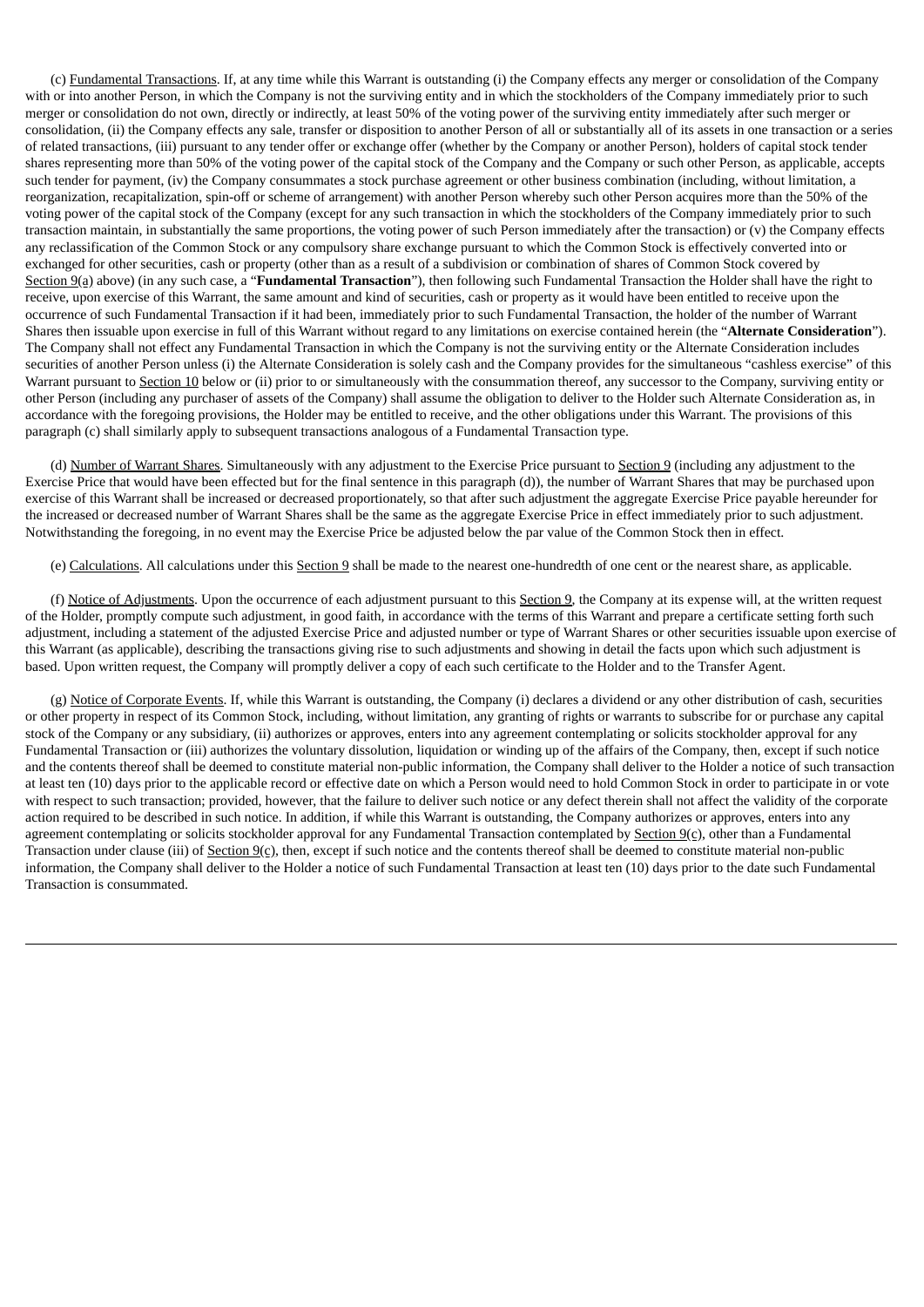10. *Payment of Cashless Exercise Price*. Notwithstanding anything contained herein to the contrary, the Holder may, in its sole discretion, satisfy its obligation to pay the Exercise Price through a "cashless exercise," in which event the Company shall issue to the Holder the number of Warrant Shares in an exchange of securities effected pursuant to Section 3(a)(9) of the Securities Act as determined as follows:

 $X = Y [(A-B)/A]$ 

where:

"X" equals the number of Warrant Shares to be issued to the Holder;

"Y" equals the total number of Warrant Shares with respect to which this Warrant is then being exercised;

"A" equals the Closing Sale Price per share of Common Stock as of the Trading Day on the date immediately preceding the Exercise Date; and

"B" equals the Exercise Price per Warrant Share then in effect on the Exercise Date.

For purposes of Rule 144 promulgated under the Securities Act, it is intended, understood and acknowledged that the Warrant Shares issued in such a "cashless exercise" transaction shall be deemed to have been acquired by the Holder, and the holding period for the Warrant Shares shall be deemed to have commenced, on the Original Issue Date (provided that the Commission continues to take the position that such treatment is proper at the time of such exercise). In the event that the Registration Statement or another registration statement registering the issuance of Warrant Shares is, for any reason, not effective at the time of exercise of this Warrant, then this Warrant may only be exercised through a cashless exercise, as set forth in this Section 10.

Except as otherwise set forth herein, in no event will the exercise of this Warrant be settled in cash.

#### 11. *Limitations on Exercise*.

(a) Notwithstanding anything to the contrary contained herein, the Company shall not effect any exercise of this Warrant, and the Holder shall not be entitled to exercise this Warrant for a number of Warrant Shares in excess of that number of Warrant Shares which, upon giving effect or immediately prior to such exercise, would cause (i) the aggregate number of shares of Common Stock beneficially owned by the Holder, its Affiliates and any other Persons whose beneficial ownership of Common Stock would be aggregated with the Holder's for purposes of Section 13(d) of the Securities Exchange Act of 1934, as amended (the "**Exchange Act**"), to exceed 9.99% (the "**Maximum Percentage**") of the total number of issued and outstanding shares of Common Stock of the Company following such exercise, or (ii) the combined voting power of the securities of the Company beneficially owned by the Holder and its Affiliates and any other Persons whose beneficial ownership of Common Stock would be aggregated with the Holder's for purposes of Section 13(d) of the Exchange Act to exceed 9.99% of the combined voting power of all of the securities of the Company then outstanding following such exercise. For purposes of this Warrant, in determining the number of outstanding shares of Common Stock, the Holder may rely on the number of outstanding shares of Common Stock as reflected in (x) the Company's most recent Form 10-Q or Form 10-K, as the case may be, filed with the Commission prior to the Exercise Date, (y) a more recent public announcement by the Company or (z) any other notice by the Company or the Transfer Agent setting forth the number of shares of Common Stock outstanding. Upon the written request of the Holder, the Company shall within three (3) Trading Days confirm in writing or by electronic mail to the Holder the number of shares of Common Stock then outstanding. In any case, the number of outstanding shares of Common Stock shall be determined after giving effect to the conversion or exercise of securities of the Company, including this Warrant, by the Holder since the date as of which such number of outstanding shares of Common Stock was reported. By written notice to the Company, the Holder may from time to time increase or decrease the Maximum Percentage to any other percentage not in excess of 19.99% specified in such notice; provided that any such increase or decrease will not be effective until the sixty-first (61st) day after such notice is delivered to the Company. For purposes of this Section 11(a), the aggregate number of shares of Common Stock or voting securities beneficially owned by the Holder and its Affiliates and any other Persons whose beneficial ownership of Common Stock would be aggregated with the Holder's for purposes of Section 13(d) of the Exchange Act shall include the shares of Common Stock issuable upon the exercise of this Warrant with respect to which such determination is being made, but shall exclude the number of shares of Common Stock which would be issuable upon (x) exercise of the remaining unexercised and non-cancelled portion of this Warrant by the Holder and (y) exercise or conversion of the unexercised, non-converted or non-cancelled portion of any other securities of the Company that do not have voting power (including without limitation any securities of the Company which would entitle the holder thereof to acquire at any time Common Stock, including without limitation any debt, preferred stock, right, option, warrant or other instrument that is at any time convertible into or exercisable or exchangeable for, or otherwise entitles the holder thereof to receive, Common Stock), is subject to a limitation on conversion or exercise analogous to the limitation contained herein and is beneficially owned by the Holder or any of its Affiliates and other Persons whose beneficial ownership of Common Stock would be aggregated with the Holder's for purposes of Section 13(d) of the Exchange Act.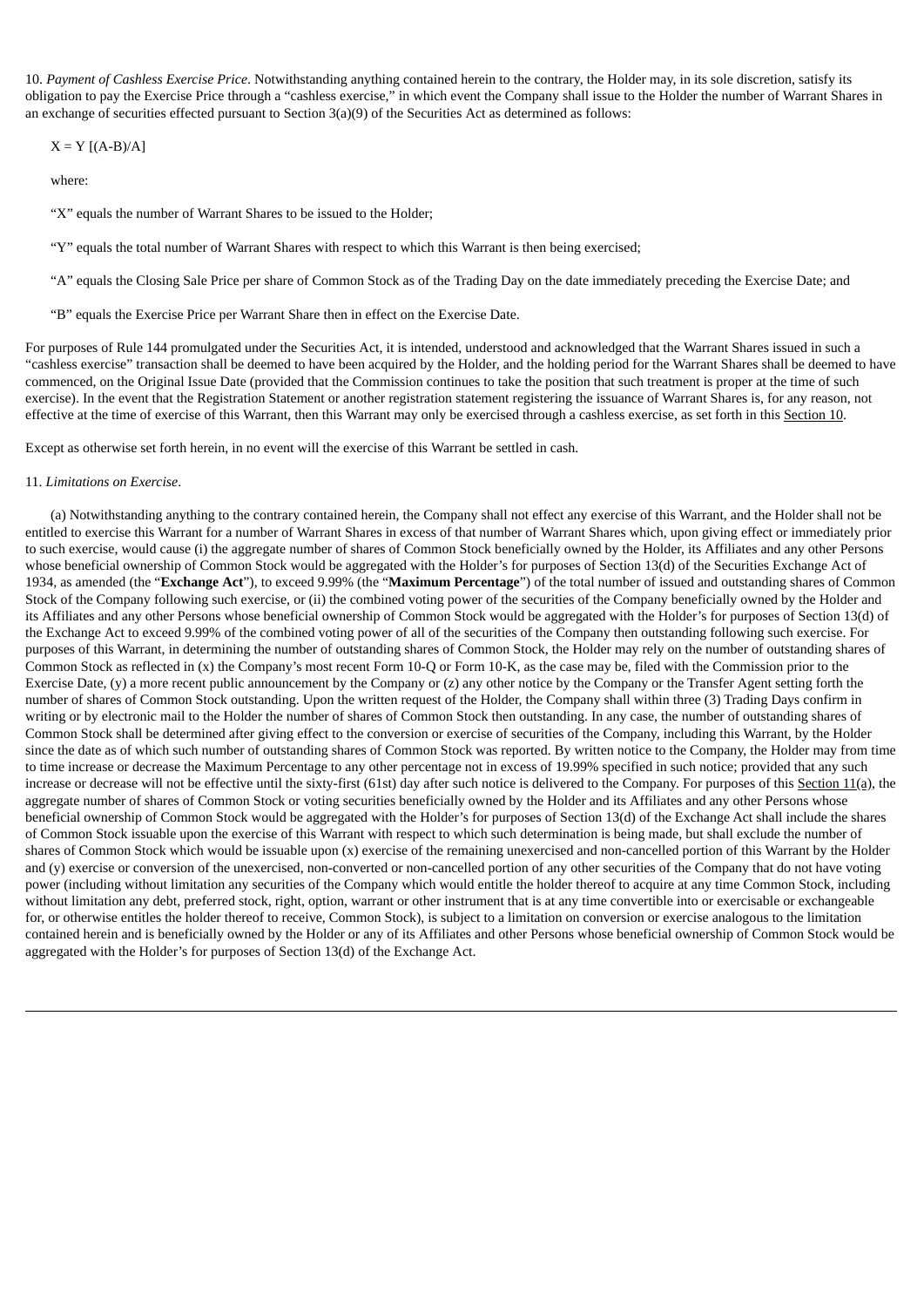(b) This Section 11 shall not restrict the number of shares of Common Stock which a Holder may receive or beneficially own in order to determine the amount of securities or other consideration that such Holder may receive in the event of a Fundamental Transaction as contemplated in Section 9(c) of this Warrant.

12. *No Fractional Shares*. No fractional Warrant Shares will be issued in connection with any exercise of this Warrant. In lieu of any fractional shares that would otherwise be issuable, the number of Warrant Shares to be issued shall be rounded down to the next whole number and the Company shall pay the Holder in cash the fair market value (based on the Closing Sale Price) for any such fractional shares.

13. *Notices*. Any and all notices or other communications or deliveries hereunder (including, without limitation, any Exercise Notice) shall be in writing and shall be deemed given and effective on the earliest of (i) the date of transmission, if such notice or communication is delivered via facsimile or confirmed e-mail prior to 5:30 P.M., New York City time, on a Trading Day, (ii) the next Trading Day after the date of transmission, if such notice or communication is delivered via facsimile or confirmed e-mail on a day that is not a Trading Day or later than 5:30 P.M., New York City time, on any Trading Day, (iii) the Trading Day following the date of mailing, if sent by nationally recognized overnight courier service specifying next business day delivery, or (iv) upon actual receipt by the Person to whom such notice is required to be given, if by hand delivery. The addresses, facsimile numbers and email addresses for such communications shall be:

If to the Company:

Scholar Rock Holding Corporation 01 Binney Street, 3rd Floor Cambridge, MA 02142 Attention: General Counsel Email: jho@scholarrock.com

If to the Holder, to its address, facsimile number or e-mail address set forth herein or on the books and records of the Company.

Or, in each of the above instances, to such other address, facsimile number or e-mail address as the recipient party has specified by written notice given to each other party at least five (5) days prior to the effectiveness of such change.

14. *Warrant Agent*. The Company shall initially serve as warrant agent under this Warrant. Upon ten (10) days' notice to the Holder, the Company may appoint a new warrant agent. Any corporation into which the Company or any new warrant agent may be merged or any corporation resulting from any consolidation to which the Company or any new warrant agent shall be a party or any corporation to which the Company or any new warrant agent transfers substantially all of its corporate trust or shareholders services business shall be a successor warrant agent under this Warrant without any further act. Any such successor warrant agent shall promptly cause notice of its succession as warrant agent to be mailed (by first class mail, postage prepaid) to the Holder at the Holder's last address as shown on the Warrant Register.

# 15. *Miscellaneous*.

(a) No Rights as a Stockholder. The Holder, solely in such Person's capacity as a holder of this Warrant, shall not be entitled to vote or receive dividends or be deemed the holder of share capital of the Company for any purpose, nor shall anything contained in this Warrant be construed to confer upon the Holder, solely in such Person's capacity as the Holder of this Warrant, any of the rights of a stockholder of the Company or any right to vote, give or withhold consent to any corporate action (whether any reorganization, issue of stock, reclassification of stock, consolidation, merger, amalgamation, conveyance or otherwise), receive notice of meetings, receive dividends or subscription rights, or otherwise, prior to the issuance to the Holder of the Warrant Shares which such Person is then entitled to receive upon the due exercise of this Warrant. In addition, nothing contained in this Warrant shall be construed as imposing any liabilities on the Holder to purchase any securities (upon exercise of this Warrant or otherwise) or as a stockholder of the Company, whether such liabilities are asserted by the Company or by creditors of the Company.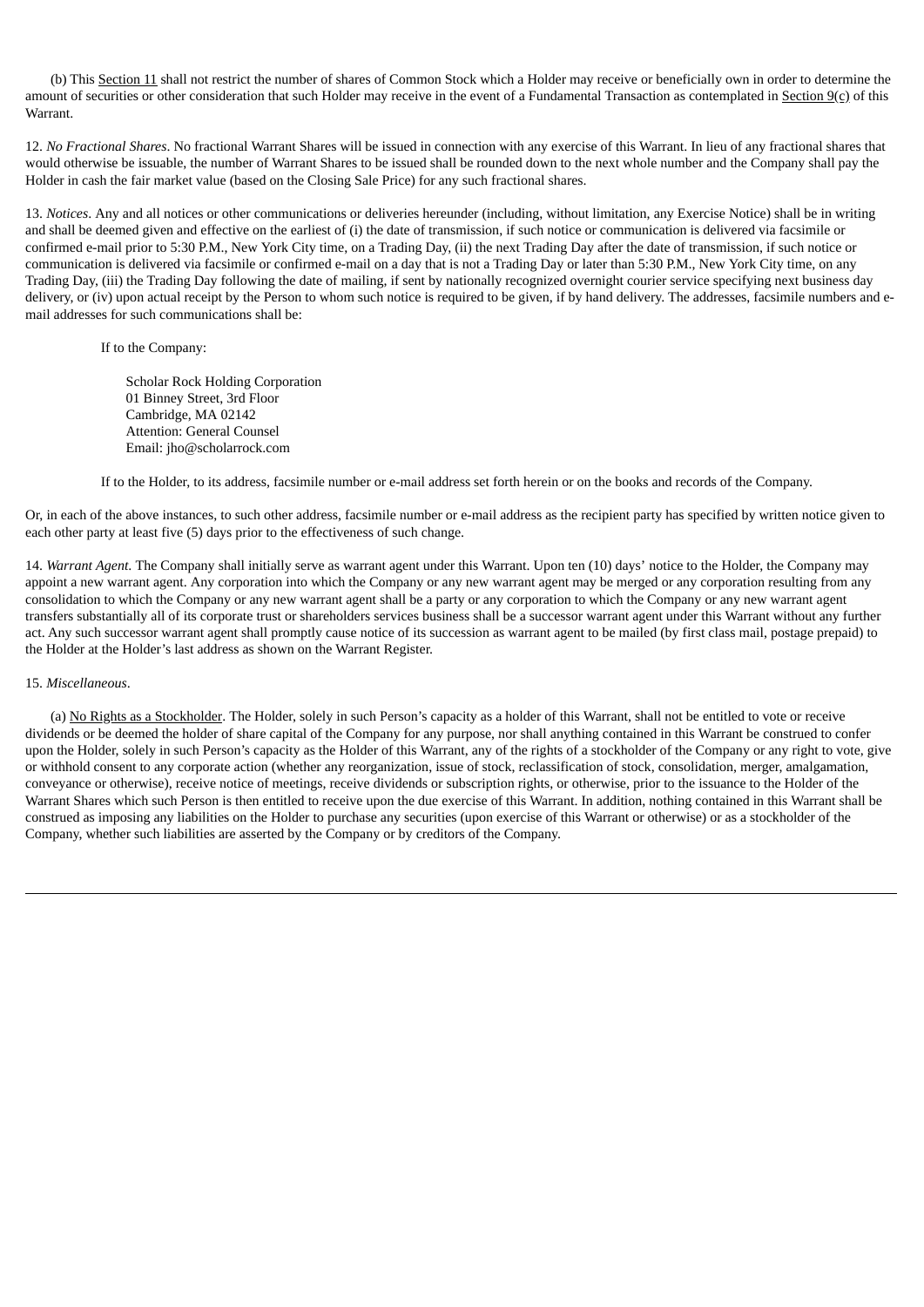(b) Authorized Shares. Except and to the extent as waived or consented to by the Holder, the Company shall not by any action, including, without limitation, amending its certificate or articles of incorporation or through any reorganization, transfer of assets, consolidation, merger, dissolution, issue or sale of securities or any other voluntary action, avoid or seek to avoid the observance or performance of any of the terms of this Warrant, but will at all times in good faith assist in the carrying out of all such terms and in the taking of all such actions as may be necessary or appropriate to protect the rights of Holder as set forth in this Warrant against impairment. Without limiting the generality of the foregoing, the Company will (a) not increase the par value of any Warrant Shares above the amount payable therefor upon such exercise immediately prior to such increase in par value, (b) take all such action as may be necessary or appropriate in order that the Company may validly and legally issue fully paid and non-assessable Warrant Shares upon the exercise of this Warrant, and (c) use commercially reasonable efforts to obtain all such authorizations, exemptions or consents from any public regulatory body having jurisdiction thereof as may be necessary to enable the Company to perform its obligations under this Warrant.

(c) Successors and Assigns. Subject to compliance with applicable securities laws, this Warrant may be assigned by the Holder. This Warrant may not be assigned by the Company without the written consent of the Holder, except to a successor in the event of a Fundamental Transaction. This Warrant shall be binding on and inure to the benefit of the Company and the Holder and their respective successors and assigns. Subject to the preceding sentence, nothing in this Warrant shall be construed to give to any Person other than the Company and the Holder any legal or equitable right, remedy or cause of action under this Warrant. This Warrant may be amended only in writing signed by the Company and the Holder, or their successors and assigns.

(d) Amendment and Waiver. Except as otherwise provided herein, the provisions of the Warrants may be amended and the Company may take any action herein prohibited, or omit to perform any act herein required to be performed by it, only if the Company has obtained the written consent of the Holder.

(e) Acceptance. Receipt of this Warrant by the Holder shall constitute acceptance of and agreement to all of the terms and conditions contained herein.

(f) Governing Law; Jurisdiction. All questions concerning the construction, validity, enforcement and interpretation of this Warrant shall be governed by and construed and enforced in accordance with the internal laws of the State of New York, without regard to the principles of conflicts of law thereof. Each party agrees that all legal proceedings concerning the interpretations, enforcement and defense of the transactions contemplated by this Warrant (whether brought against a party hereto or their respective affiliates, directors, officers, shareholders, partners, members, employees or agents) shall be commenced exclusively in the state and federal courts sitting in the City of New York. Each party hereby irrevocably submits to the exclusive jurisdiction of the state and federal courts sitting in the City of New York, Borough of Manhattan for the adjudication of any dispute hereunder or in connection herewith or with any transaction contemplated hereby or discussed herein, and hereby irrevocably waives, and agrees not to assert in any suit, action or proceeding, any claim that it is not personally subject to the jurisdiction of any such court, that such suit, action or proceeding is improper or is an inconvenient venue for such proceeding. Each party hereby irrevocably waives personal service of process and consents to process being served in any such suit, action or proceeding by mailing a copy thereof via registered or certified mail or overnight delivery (with evidence of delivery) to such party at the address in effect for notices to it under this Warrant and agrees that such service shall constitute good and sufficient service of process and notice thereof. Nothing contained herein shall be deemed to limit in any way any right to serve process in any other manner permitted by law. If either party shall commence an action, suit or proceeding to enforce any provisions of this Warrant, the prevailing party in such action, suit or proceeding shall be reimbursed by the other party for their reasonable attorneys' fees and other costs and expenses incurred with the investigation, preparation and prosecution of such action or proceeding. Each of the Company and the Holder hereby waives all rights to a trial by jury.

(g) Headings. The headings herein are for convenience only, do not constitute a part of this Warrant and shall not be deemed to limit or affect any of the provisions hereof.

(h) Severability. In case any one or more of the provisions of this Warrant shall be invalid or unenforceable in any respect, the validity and enforceability of the remaining terms and provisions of this Warrant shall not in any way be affected or impaired thereby, and the Company and the Holder will attempt in good faith to agree upon a valid and enforceable provision which shall be a commercially reasonable substitute therefor, and upon so agreeing, shall incorporate such substitute provision in this Warrant.

[REMAINDER OF PAGE INTENTIONALLY LEFT BLANK]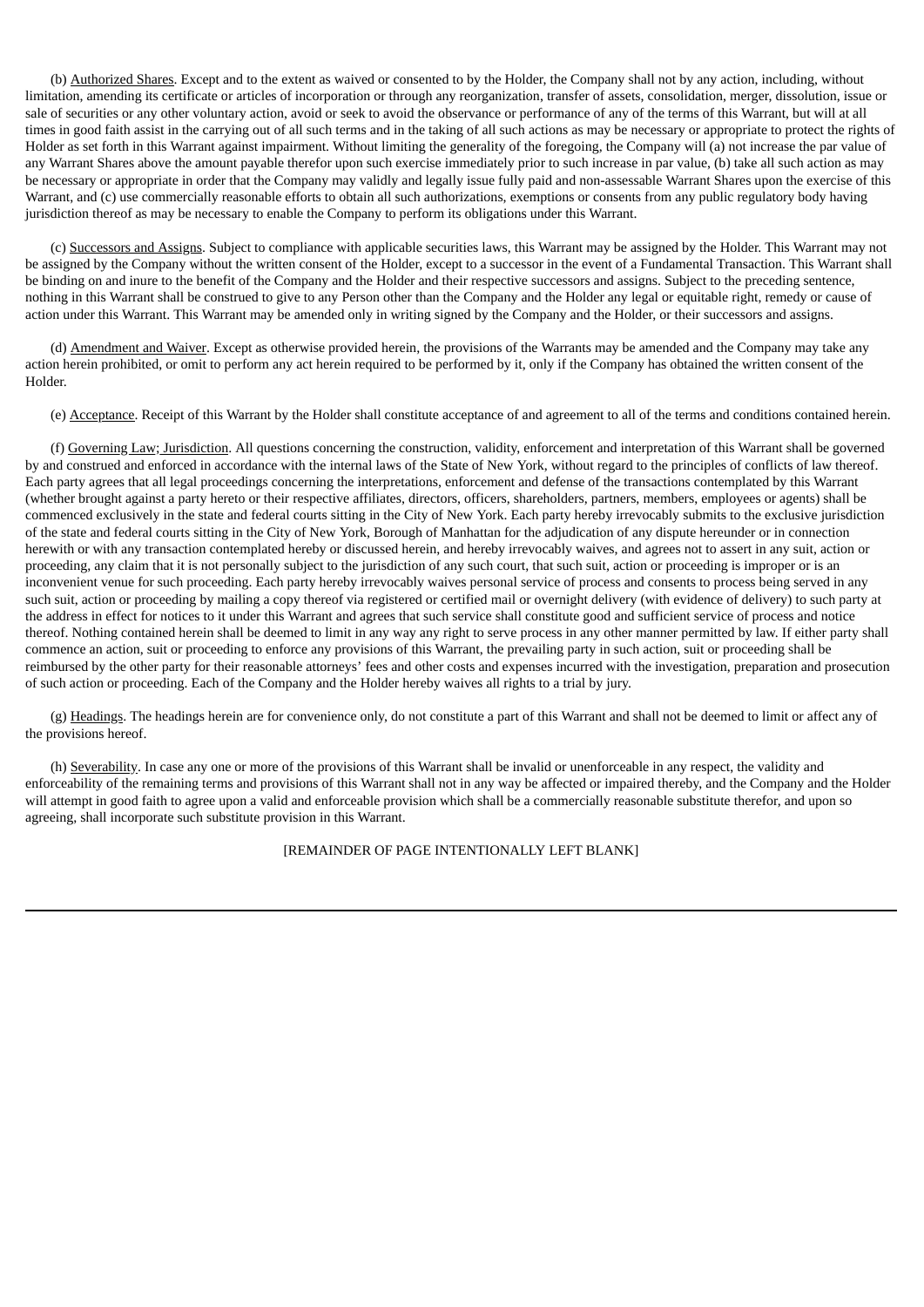IN WITNESS WHEREOF, the Company has caused this Warrant to be duly executed by its authorized officer as of the date first indicated above.

# SCHOLAR ROCK HOLDING CORPORATION

By:

Name: Edward Myles Title: Chief Financial Officer and Chief Operating Officer

*[Signature Page to Prefunded Warrant]*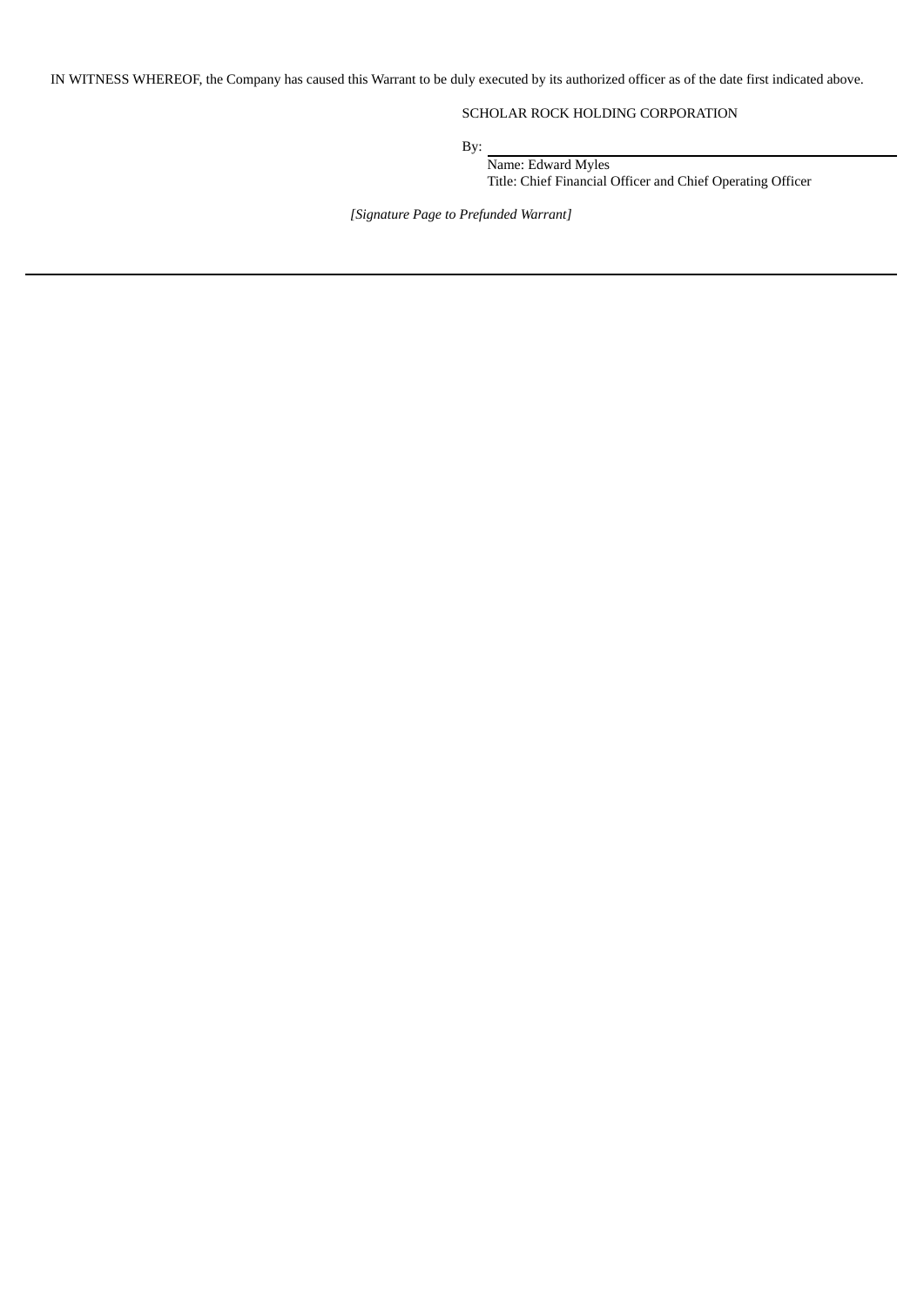## **SCHEDULE 1**

#### **FORM OF EXERCISE NOTICE**

[To be executed by the Holder to purchase Warrant Shares under the Warrant]

Ladies and Gentlemen:

(1) The undersigned is the Holder of Warrant No. \_\_\_ (the "Warrant") issued by Scholar Rock Holding Corporation, a Delaware corporation (the "Company"). Capitalized terms used herein and not otherwise defined herein have the respective meanings set forth in the Warrant.

(2) The undersigned hereby exercises its right to purchase Warrant Shares pursuant to the Warrant.

(3) The Holder intends that payment of the Exercise Price shall be made as (check one):

- ☐ Cash Exercise
- ☐ "Cashless Exercise" under Section 10 of the Warrant

(4) If the Holder has elected a Cash Exercise, the Holder shall pay the sum of \$ \_\_\_\_\_\_\_\_\_\_\_ in immediately available funds to the Company in accordance with the terms of the Warrant.

(5) Pursuant to this Exercise Notice, the Company shall deliver to the Holder Warrant Shares determined in accordance with the terms of the Warrant. The Warrant Shares shall be delivered to the following DWAC Account Number:

(6) By its delivery of this Exercise Notice, the undersigned represents and warrants to the Company that in giving effect to the exercise evidenced hereby the Holder, its Affiliates and any other Person whose beneficial ownership of Common Stock would be aggregated with the Holder's for purposes of Section 13(d) of the Exchange Act will not beneficially own in excess of the number of shares of Common Stock (as determined in accordance with Section 13(d) of the Securities Exchange Act of 1934, as amended) permitted to be owned under Section 11(a) of the Warrant to which this notice relates.

Holder as specified on the face of the Warrant)

| Dated:          |                                                    |
|-----------------|----------------------------------------------------|
| Name of Holder: |                                                    |
| By:             |                                                    |
| Name:           |                                                    |
| Title:          |                                                    |
|                 | (Signature must conform in all respects to name of |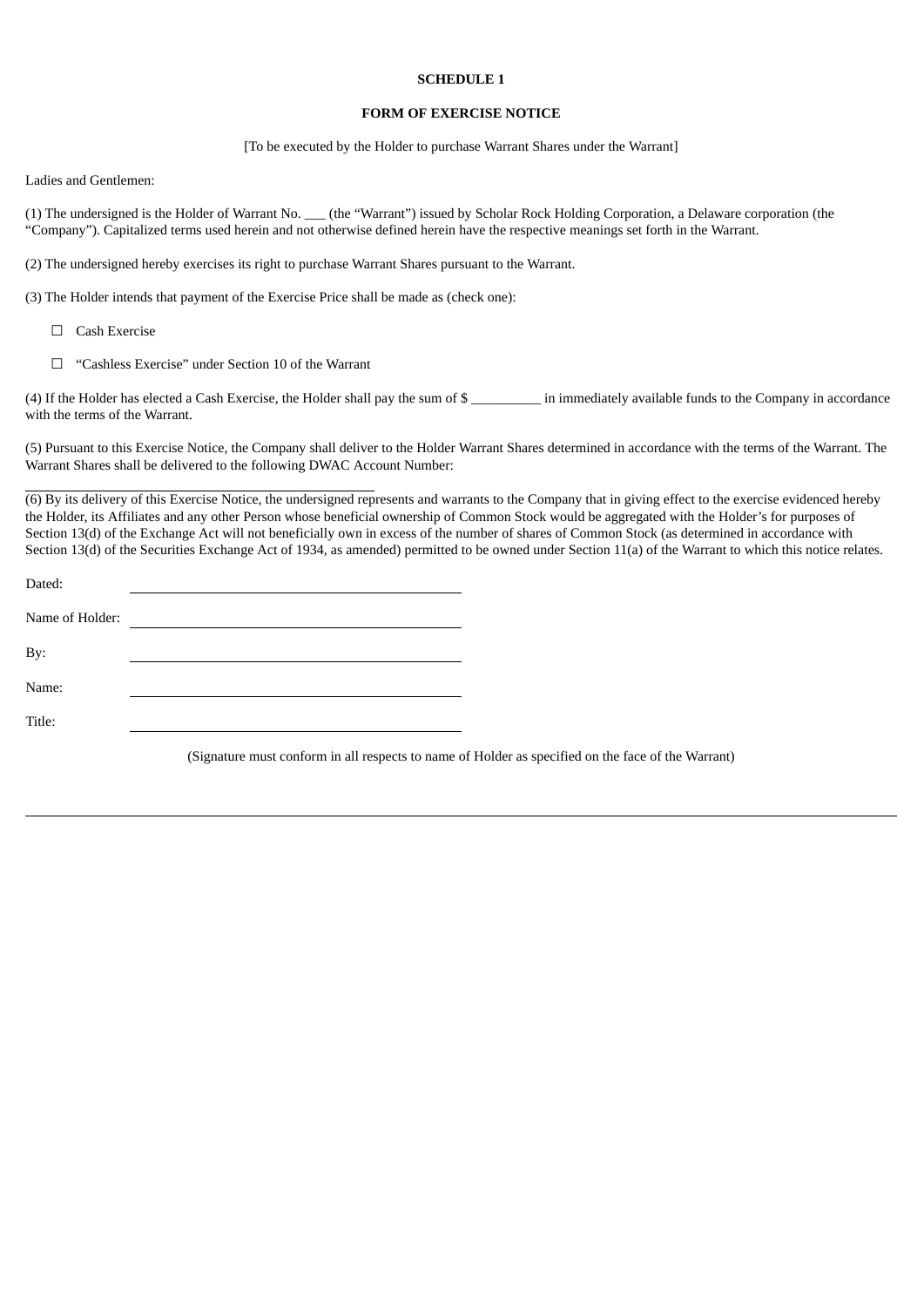#### **COMMON STOCK PURCHASE WARRANT**

## **SCHOLAR ROCK HOLDING CORPORATION**

Warrant Shares: \_\_\_\_\_\_\_ Initial Exercise Date: June 22, 2022

THIS COMMON STOCK PURCHASE WARRANT (the "Warrant") certifies that, for value received, \_\_\_\_\_\_\_\_\_\_\_ or its assigns (the "Holder") is entitled, upon the terms and subject to the limitations on exercise and the conditions hereinafter set forth, at any time on or after the date hereof (the "Initial Exercise Date") and on or prior to 5:00 p.m. (New York City time) on December 31, 2025 (the "Termination Date") but not thereafter, to subscribe for and purchase from Scholar Rock Holding Corporation, a company incorporated under the laws of the State of Delaware (the "Company"), up to shares (as subject to adjustment hereunder, the "Warrant Shares") of Common Stock. The purchase price of one share of Common Stock under this Warrant shall be equal to the Exercise Price, as defined in Section 2(b).

Section 1. Definitions. In addition to the terms defined elsewhere in this Warrant, the following terms have the meanings indicated in this Section 1:

"Affiliate" means any Person directly or indirectly is controlled by, controlling or under common control with a Person, as such terms are used in and construed under Rule 405 under the Securities Act.

"Bid Price" means, for any date, the price determined by the first of the following clauses that applies: (a) if the Common Stock is then listed or quoted on a Trading Market, the bid price of the Common Stock for the time in question (or the nearest preceding date) on the Trading Market on which the Common Stock is then listed or quoted as reported by Bloomberg L.P. (based on a Trading Day from 9:30 a.m. (New York City time) to 4:02 p.m. (New York City time)), (b) if OTCQB or OTCQX is not a Trading Market, the volume weighted average price of the Common Stock for such date (or the nearest preceding date) on OTCQB or OTCQX as applicable, (c) if the Common Stock is not then listed or quoted for trading on OTCQB or OTCQX and if prices for the Common Stock are then reported on the Pink Open Market (or a similar organization or agency succeeding to its functions of reporting prices), the most recent bid price per share of the Common Stock so reported, or (d) in all other cases, the fair market value of a share of Common Stock as determined by an independent appraiser selected in good faith by the Holders of a majority in interest of the Warrants then outstanding and reasonably acceptable to the Company, the fees and expenses of which shall be paid by the Company.

"Business Day" means any day other than Saturday, Sunday or other day on which commercial banks in The City of New York are authorized or required by law to remain closed; provided, however, for clarification, commercial banks shall not be deemed to be authorized or required by law to remain closed due to "stay at home", "shelter-in-place", "non-essential employee" or any other similar orders or restrictions or the closure of any physical branch locations at the direction of any governmental authority so long as the electronic funds transfer systems (including for wire transfers) of commercial banks in The City of New York generally are open for use by customers on such day.

"Commission" means the United States Securities and Exchange Commission.

"Common Stock" means the common stock of the Company, par value \$0.001 per share, and any other class of securities into which such securities may hereafter be reclassified or changed.

"Common Stock Equivalents" means any securities of the Company or the Subsidiaries which would entitle the holder thereof to acquire at any time Common Stock, including, without limitation, any debt, preferred stock, right, option, warrant or other instrument that is at any time convertible into or exercisable or exchangeable for, or otherwise entitles the holder thereof to receive, Common Stock.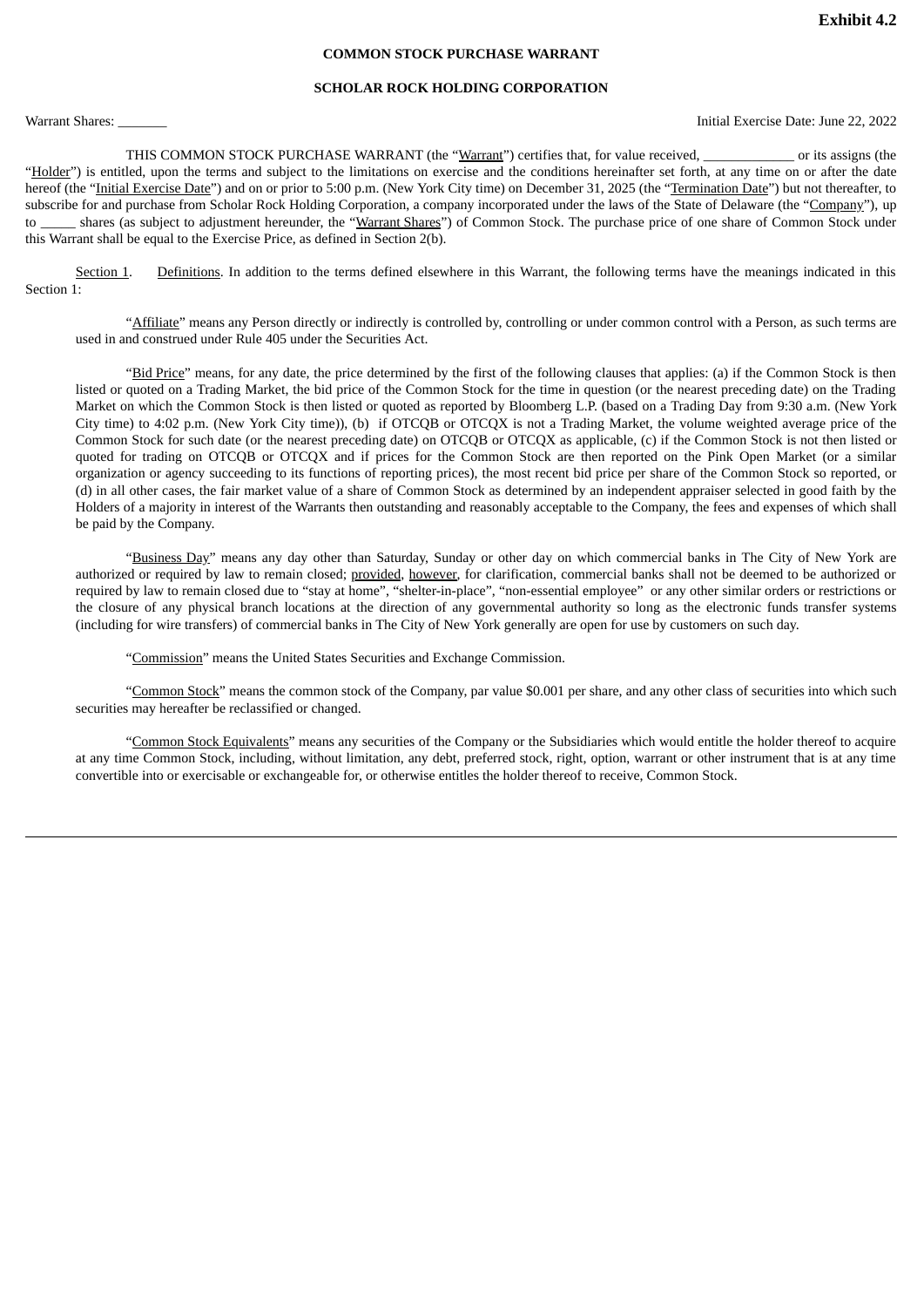"Exchange Act" means the Securities Exchange Act of 1934, as amended, and the rules and regulations promulgated thereunder.

"Person" means an individual or corporation, partnership, trust, incorporated or unincorporated association, joint venture, limited liability company, joint stock company, government (or an agency or subdivision thereof) or other entity of any kind.

"Registration Statement" means the Company's registration statement on Form S-3, as amended (File No. 333-254057).

"Securities Act" means the Securities Act of 1933, as amended, and the rules and regulations promulgated thereunder.

"Trading Day" means any weekday on which the Trading Market is open for trading. If the Common Stock is not listed or admitted for trading, "Trading Day" means any day except any Saturday, any Sunday, any day which is a federal legal holiday in the United States or any day on which banking institutions in New York City are authorized or required by law or other governmental action to close..

"Trading Market" means the Nasdaq Global Select Market and any of the following markets or exchanges on which the Common Stock is listed or quoted for trading on the date in question: the NYSE American, the Nasdaq Capital Market, the Nasdaq Global Market, the New York Stock Exchange, OTCQB or OTCQX (or any successors to any of the foregoing).

"Transfer Agent" means Computershare Trust Company, Inc., the current transfer agent of the Company, located at 150 Royall Street, Canton, MA 02021, and any successor transfer agent of the Company.

"VWAP" means, for any date, the price determined by the first of the following clauses that applies: (a) if the Common Stock is then listed or quoted on a Trading Market, the daily volume weighted average price of the Common Stock for such date (or the nearest preceding date) on the Trading Market on which the Common Stock is then listed or quoted as reported by Bloomberg L.P. (based on a Trading Day from 9:30 a.m. (New York City time) to 4:02 p.m. (New York City time)), (b) if OTCQB or OTCQX is not a Trading Market, the volume weighted average price of the Common Stock for such date (or the nearest preceding date) on OTCQB or OTCQX as applicable, (c) if the Common Stock is not then listed or quoted for trading on OTCQB or OTCQX and if prices for the Common Stock are then reported on the Pink Open Market (or a similar organization or agency succeeding to its functions of reporting prices), the most recent Bid Price per share of the Common Stock so reported, or (d) in all other cases, the fair market value of a share of Common Stock as determined by an independent appraiser selected in good faith by the holders of a majority in interest of the Warrants then outstanding and reasonably acceptable to the Company, the fees and expenses of which shall be paid by the Company.

"Warrant Agent" means initially the Company, but upon ten (10) days' notice to the Holder, the Company may appoint a new warrant agent. Any corporation into which the Company or any new warrant agent may be merged or any corporation resulting from any consolidation to which the Company or any new warrant agent shall be a party or any corporation to which the Company or any new warrant agent transfers substantially all of its corporate trust or shareholders services business shall be a successor warrant agent under this Warrant without any further act. Any such successor warrant agent shall promptly cause notice of its succession as warrant agent to be mailed (by first class mail, postage prepaid) to the Holder at the Holder's last address as shown on the Warrant Register.

"Warrants" means this Warrant and the other Common Stock purchase warrants issued by the Company pursuant to the Prospectus Supplement, exclusive of the Pre-Funded Warrants (as described in the Registration Statement).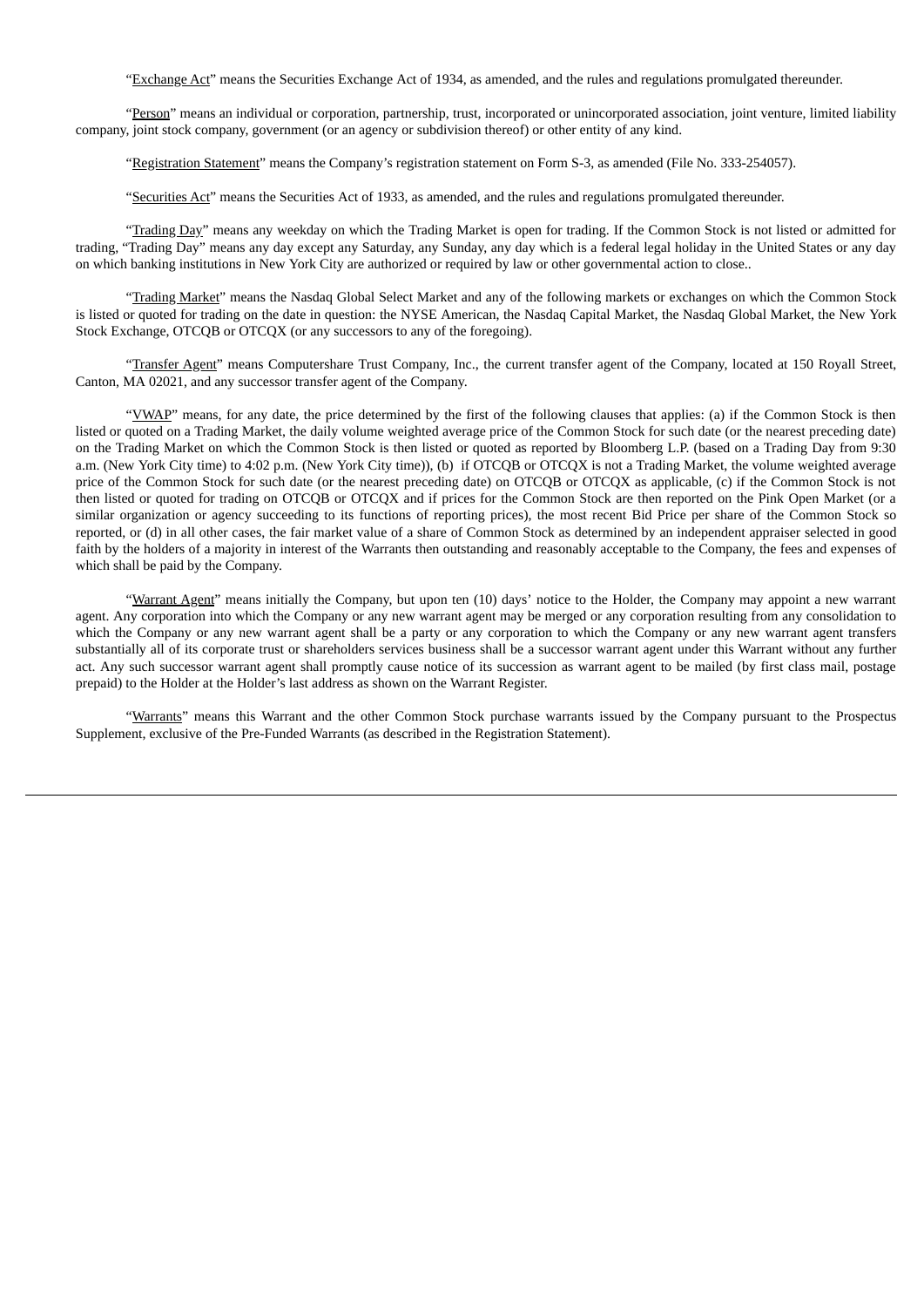## Section 2. Exercise.

a) Exercise of Warrant. Exercise of the purchase rights represented by this Warrant may be made, in whole or in part, at any time or times on or after the Initial Exercise Date and on or before the Termination Date by delivery to the Company of a duly executed e-mail attachment of the Notice of Exercise in the form annexed hereto (the "Notice of Exercise"). Within the earlier of (i) two (2) Trading Days and (ii) the number of Trading Days comprising the Standard Settlement Period (as defined in Section 2(d)(i) herein) following the date of exercise as aforesaid, the Holder shall deliver the aggregate Exercise Price for the shares specified in the applicable Notice of Exercise by wire transfer unless the cashless exercise procedure specified in Section 2(c) below is specified in the applicable Notice of Exercise. No ink-original Notice of Exercise shall be required, nor shall any medallion guarantee (or other type of guarantee or notarization) of any Notice of Exercise be required. Notwithstanding anything herein to the contrary, the Holder shall not be required to physically surrender this Warrant to the Company until the Holder has purchased all of the Warrant Shares available hereunder and the Warrant has been exercised in full, in which case, the Holder shall surrender this Warrant to the Company for cancellation within three (3) Trading Days of the date on which the final Notice of Exercise is delivered to the Company. Partial exercises of this Warrant resulting in purchases of a portion of the total number of Warrant Shares available hereunder shall have the effect of lowering the outstanding number of Warrant Shares purchasable hereunder in an amount equal to the applicable number of Warrant Shares purchased. The Holder and the Company shall maintain records showing the number of Warrant Shares purchased and the date of such purchases. The Company shall deliver any objection to any Notice of Exercise within one (1) Business Day of receipt of such notice. **The Holder** and any assignee, by acceptance of this Warrant, acknowledge and agree that, by reason of the provisions of this paragraph, following the purchase of a portion of the Warrant Shares hereunder, the number of Warrant Shares available for purchase hereunder at any given **time may be less than the amount stated on the face hereof.**

b) Exercise Price. The exercise price per share of Common Stock under this Warrant shall be \$7.35, subject to adjustment hereunder (the "Exercise Price").

c) Cashless Exercise. Notwithstanding anything to the contrary set forth herein, if at the time of exercise hereof there is no effective registration statement registering, or the prospectus contained therein is not available for the issuance of the Warrant Shares to the Holder, then this Warrant may also be exercised, in whole or in part, at such time by means of a "cashless exercise" in which the Holder shall be entitled to receive a number of Warrant Shares equal to the quotient obtained by dividing  $[(A-B)(X)]$  by  $(A)$ , where:

(A) = as applicable: (i) the VWAP on the Trading Day immediately preceding the date of the applicable Notice of Exercise if such Notice of Exercise is (1) both executed and delivered pursuant to Section 2(a) hereof on a day that is not a Trading Day or (2) both executed and delivered pursuant to Section 2(a) hereof on a Trading Day prior to the opening of "regular trading hours" (as defined in Rule 600(b) of Regulation NMS promulgated under the federal securities laws) on such Trading Day, (ii) at the option of the Holder, either (y) the VWAP on the Trading Day immediately preceding the date of the applicable Notice of Exercise or (z) the Bid Price of the Common Stock on the principal Trading Market as reported by Bloomberg L.P. ("Bloomberg") as of the time of the Holder's execution of the applicable Notice of Exercise if such Notice of Exercise is executed during "regular trading hours" on a Trading Day and is delivered within two (2) hours thereafter (including until two (2) hours after the close of "regular trading hours" on a Trading Day) pursuant to Section 2(a) hereof or (iii) the VWAP on the date of the applicable Notice of Exercise if the date of such Notice of Exercise is a Trading Day and such Notice of Exercise is both executed and delivered pursuant to Section 2(a) hereof after the close of "regular trading hours" on such Trading Day;

(B) = the Exercise Price of this Warrant, as adjusted hereunder; and

(X) = the number of Warrant Shares that would be issuable upon exercise of this Warrant in accordance with the terms of this Warrant if such exercise were by means of a cash exercise rather than a cashless exercise.

If Warrant Shares are issued in such a cashless exercise, the parties acknowledge and agree that in accordance with Section 3(a)(9) of the Securities Act, the Warrant Shares shall take on the registered characteristics of the Warrants being exercised. The Company agrees not to take any position contrary to this Section 2(c).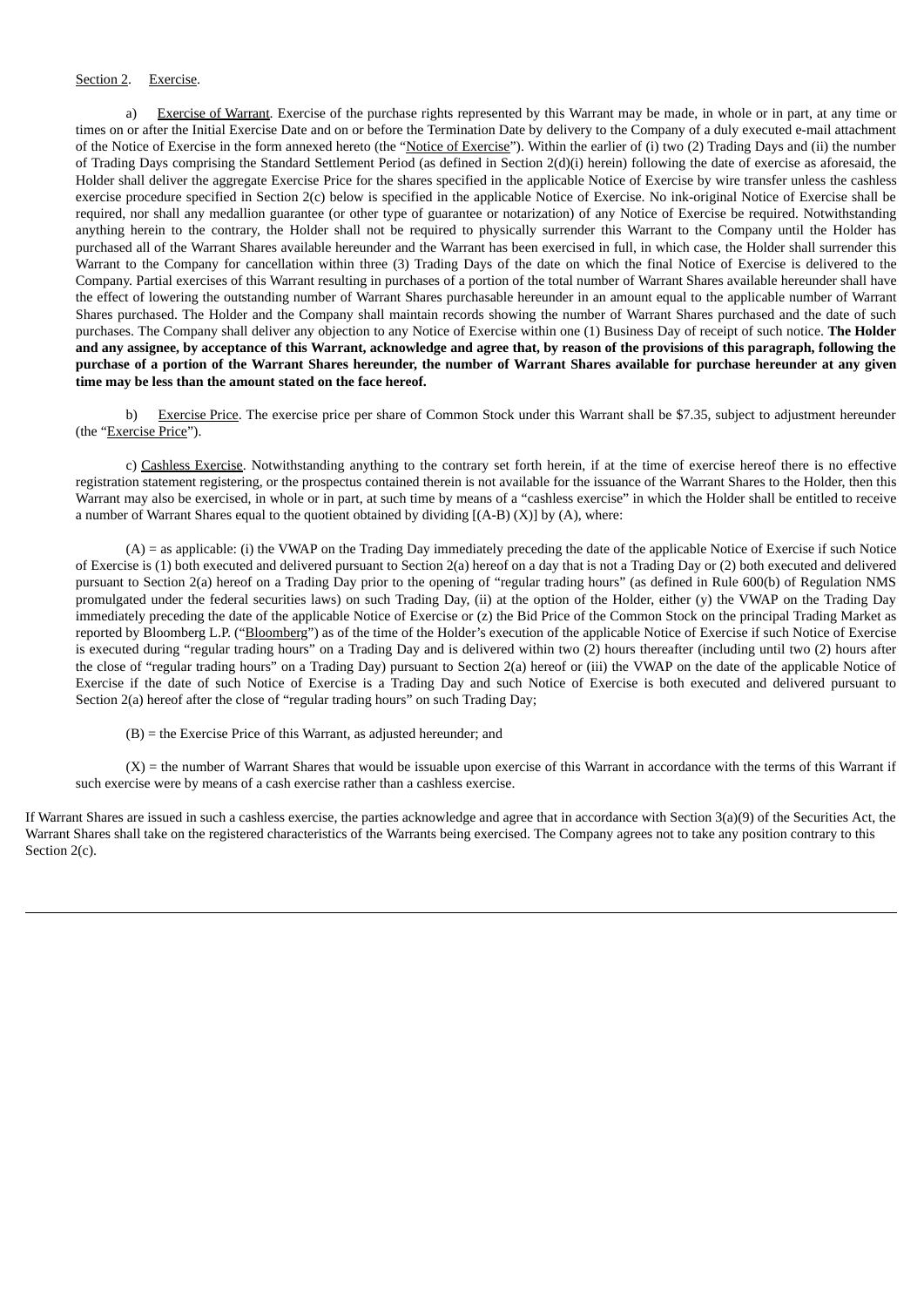## d) Mechanics of Exercise.

i.Delivery of Warrant Shares Upon Exercise. The Company shall cause the Warrant Shares purchased hereunder to be transmitted by the Transfer Agent to the Holder by crediting the account of the Holder's or its designee's balance account with The Depository Trust Company through its Deposit or Withdrawal at Custodian system ("DWAC") if the Company is then a participant in such system and either (A) there is an effective registration statement permitting the issuance of the Warrant Shares to or resale of the Warrant Shares by Holder or (B) this Warrant is being exercised via cashless exercise, and otherwise by physical delivery of a certificate, registered in the Company's share register in the name of the Holder or its designee, for the number of Warrant Shares to which the Holder is entitled pursuant to such exercise to the address specified by the Holder in the Notice of Exercise by the date that is the earliest of (i) two (2) Trading Days after the delivery to the Company of the Notice of Exercise, (ii) one (1) Trading Day after delivery of the aggregate Exercise Price (other than in the case of a cashless exercise) to the Company and (iii) the number of Trading Days comprising the Standard Settlement Period after the delivery to the Company of the Notice of Exercise (such date, the "Warrant Share Delivery Date"). Upon delivery of the Notice of Exercise, the Holder shall be deemed for all corporate purposes to have become the holder of record of the Warrant Shares with respect to which this Warrant has been exercised, irrespective of the date of delivery of the Warrant Shares, provided that payment of the aggregate Exercise Price (other than in the case of a cashless exercise) is received within the earlier of (i) two (2) Trading Days and (ii) the number of Trading Days comprising the Standard Settlement Period following delivery of the Notice of Exercise. If the Company fails for any reason to deliver to the Holder the Warrant Shares subject to a Notice of Exercise by the Warrant Share Delivery Date, the Company shall pay to the Holder, in cash, as liquidated damages and not as a penalty, for each \$1,000 of Warrant Shares subject to such exercise (based on the VWAP of the Common Stock on the date of the applicable Notice of Exercise), \$10 per Trading Day (increasing to \$20 per Trading Day on the fifth Trading Day after such liquidated damages begin to accrue) for each Trading Day after such Warrant Share Delivery Date until such Warrant Shares are delivered or Holder rescinds such exercise. The Company agrees to maintain a transfer agent that is a participant in the FAST program so long as this Warrant remains outstanding and exercisable. As used herein, "Standard Settlement Period" means the standard settlement period, expressed in a number of Trading Days, on the Company's primary Trading Market with respect to the Common Stock as in effect on the date of delivery of the Notice of Exercise.

ii. Delivery of New Warrants Upon Exercise. If this Warrant shall have been exercised in part, the Company shall, at the request of a Holder and upon surrender of this Warrant certificate, at the time of delivery of the Warrant Shares, deliver to the Holder a new Warrant evidencing the rights of the Holder to purchase the unpurchased Warrant Shares called for by this Warrant, which new Warrant shall in all other respects be identical with this Warrant.

Rescission Rights. If the Company fails to cause the Transfer Agent to transmit to the Holder the Warrant Shares pursuant to Section 2(d)(i) by the Warrant Share Delivery Date, then the Holder will have the right to rescind such exercise by providing the Company with written notice of rescission.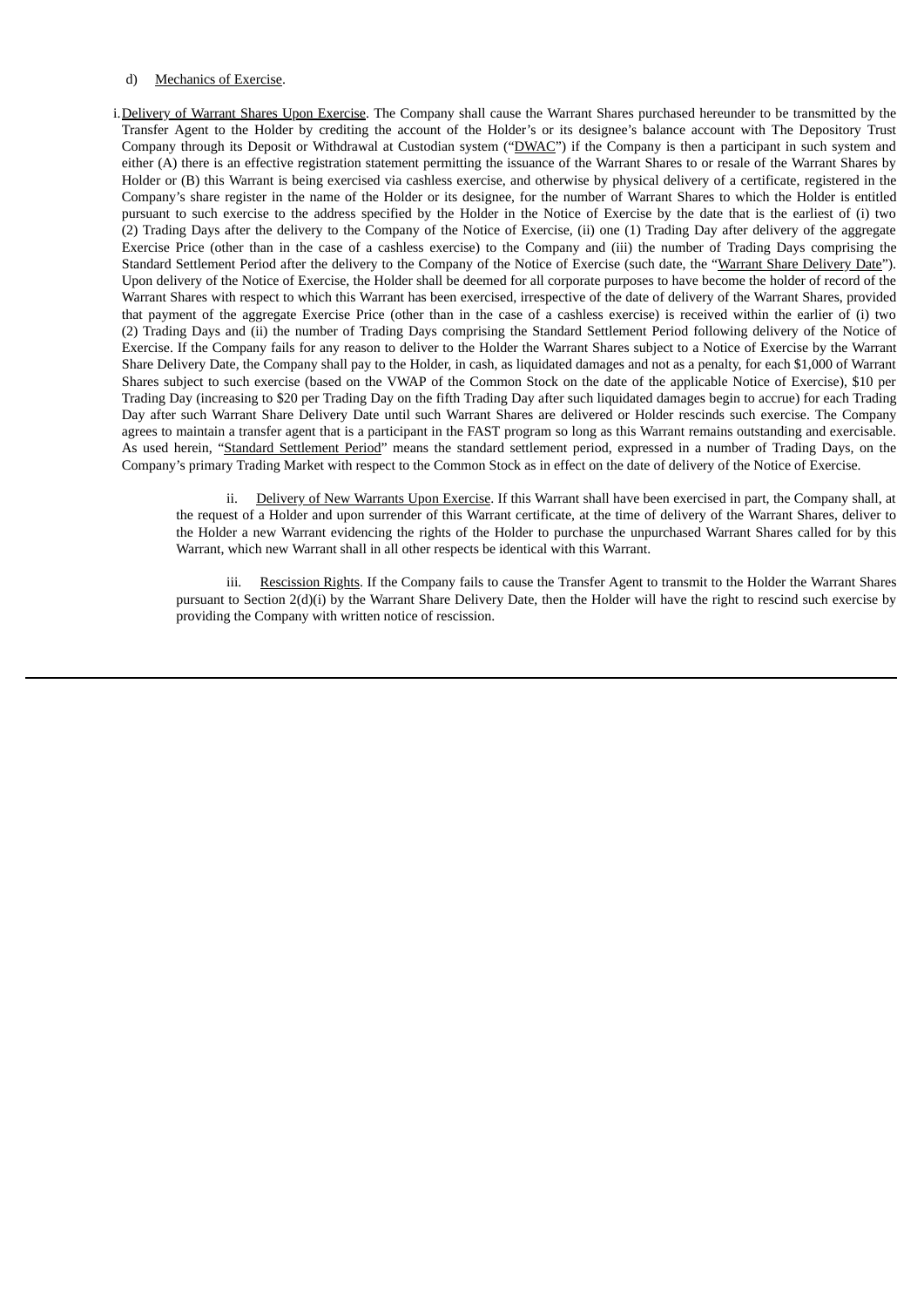iv. Compensation for Buy-In on Failure to Timely Deliver Warrant Shares Upon Exercise. In addition to any other rights available to the Holder, if the Company fails to cause the Transfer Agent to transmit to the Holder the Warrant Shares in accordance with the provisions of Section 2(d)(i) above pursuant to an exercise on or before the Warrant Share Delivery Date, and if after such date the Holder is required by its broker to purchase (in an open market transaction or otherwise) or the Holder's brokerage firm otherwise purchases, shares of Common Stock to deliver in satisfaction of a sale by the Holder of the Warrant Shares which the Holder anticipated receiving upon such exercise (a " $\frac{B_V - In}{n}$ "), then the Company shall (A) pay in cash to the Holder the amount, if any, by which (x) the Holder's total purchase price (including brokerage commissions, if any) for the shares of Common Stock so purchased exceeds (y) the amount obtained by multiplying (1) the number of Warrant Shares that the Company was required to deliver to the Holder in connection with the exercise at issue times (2) the price at which the sell order giving rise to such purchase obligation was executed, and (B) at the option of the Holder, either reinstate the portion of the Warrant and equivalent number of Warrant Shares for which such exercise was not honored (in which case such exercise shall be deemed rescinded) or deliver to the Holder the number of shares of Common Stock that would have been issued had the Company timely complied with its exercise and delivery obligations hereunder. For example, if the Holder purchases Common Stock having a total purchase price of \$11,000 to cover a Buy-In with respect to an attempted exercise of shares of Common Stock with an aggregate sale price giving rise to such purchase obligation of \$10,000, under clause (A) of the immediately preceding sentence the Company shall be required to pay the Holder \$1,000. The Holder shall provide the Company written notice indicating the amounts payable to the Holder in respect of the Buy-In and, upon request of the Company, evidence of the amount of such loss. Nothing herein shall limit a Holder's right to pursue any other remedies available to it hereunder, at law or in equity including, without limitation, a decree of specific performance and/or injunctive relief with respect to the Company's failure to timely deliver shares of Common Stock upon exercise of the Warrant as required pursuant to the terms hereof.

No Fractional Shares or Scrip. No fractional shares or scrip representing fractional shares shall be issued upon the exercise of this Warrant. As to any fraction of a share which the Holder would otherwise be entitled to purchase upon such exercise, the Company shall, at its election, either pay a cash adjustment in respect of such final fraction in an amount equal to such fraction multiplied by the Exercise Price or round down to the nearest whole share.

vi. Charges, Taxes and Expenses. Issuance of Warrant Shares shall be made without charge to the Holder for any issue or transfer tax or other incidental expense in respect of the issuance of such Warrant Shares, all of which taxes and expenses shall be paid by the Company, and such Warrant Shares shall be issued in the name of the Holder or in such name or names as may be directed by the Holder; provided, however, that in the event that Warrant Shares are to be issued in a name other than the name of the Holder, this Warrant when surrendered for exercise shall be accompanied by the Assignment Form attached hereto duly executed by the Holder and the Company may require, as a condition thereto, the payment of a sum sufficient to reimburse it for any transfer tax incidental thereto. The Company shall pay all Transfer Agent fees required for same-day processing of any Notice of Exercise and all fees to the Depository Trust Company (or another established clearing corporation performing similar functions) required for same-day electronic delivery of the Warrant Shares.

vii. Closing of Books. The Company will not close its stockholder books or records in any manner which prevents the timely exercise of this Warrant, pursuant to the terms hereof.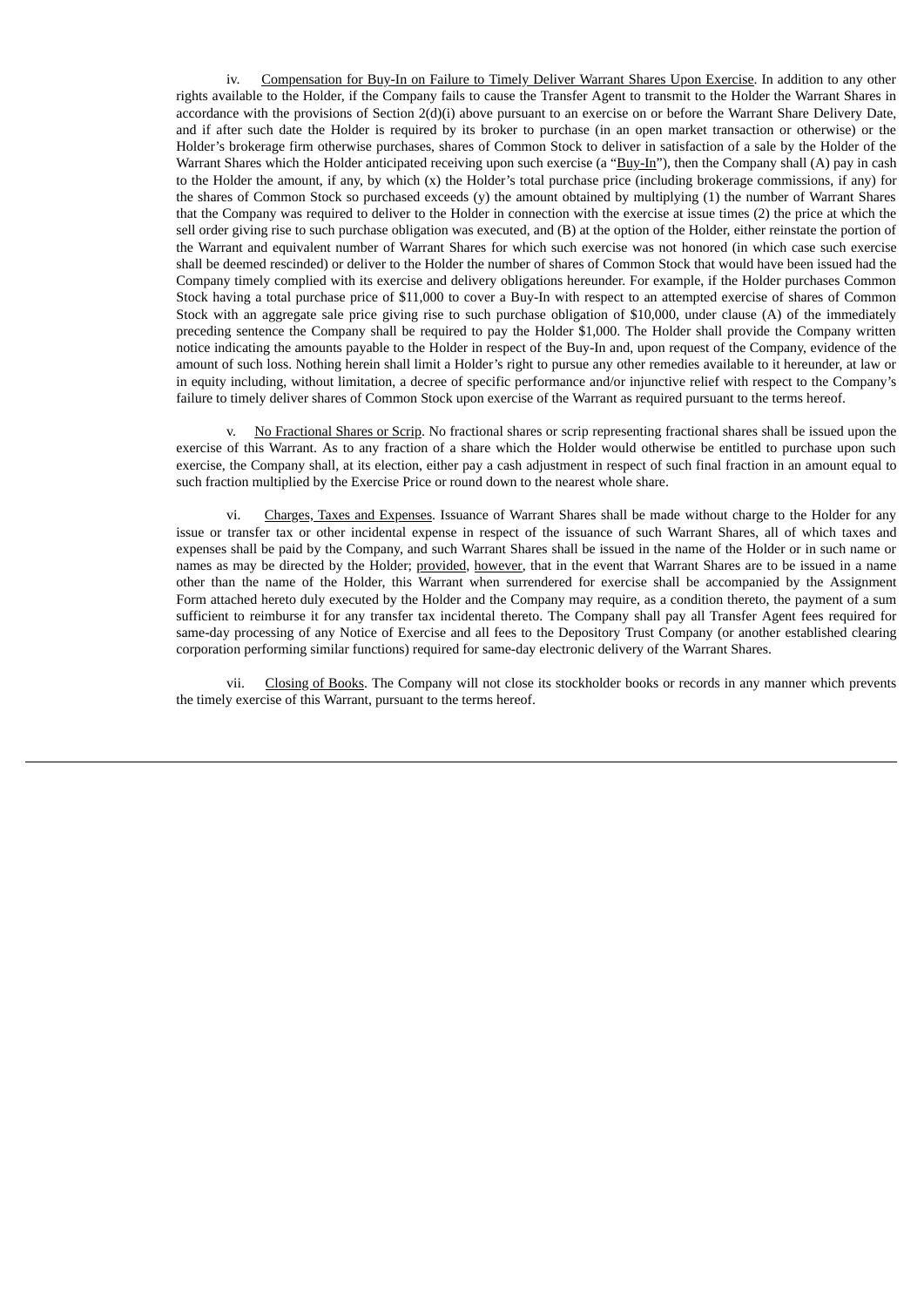e) Holder's Exercise Limitations. The Company shall not effect any exercise of this Warrant, and a Holder shall not have the right to exercise any portion of this Warrant, pursuant to Section 2 or otherwise to the extent that immediately prior to or after giving effect to such issuance after exercise as set forth on the applicable Notice of Exercise, the Holder (together with the Holder's Affiliates, and any other Persons acting as a group together with the Holder or any of the Holder's Affiliates (such Persons, "Attribution Parties")), would beneficially own in excess of the Beneficial Ownership Limitation (as defined below). For purposes of the foregoing sentence, the number of shares of Common Stock beneficially owned by the Holder and its Affiliates and Attribution Parties shall include the number of shares of Common Stock issuable upon exercise of this Warrant with respect to which such determination is being made, but shall exclude the number of shares of Common Stock which would be issuable upon (i) exercise of the remaining, nonexercised portion of this Warrant beneficially owned by the Holder or any of its Affiliates or Attribution Parties and (ii) exercise or conversion of the unexercised or nonconverted portion of any other securities of the Company (including, without limitation, any other Common Stock Equivalents) subject to a limitation on conversion or exercise analogous to the limitation contained herein beneficially owned by the Holder or any of its Affiliates or Attribution Parties. Except as set forth in the preceding sentence, for purposes of this Section 2(e), beneficial ownership shall be calculated in accordance with Section 13(d) of the Exchange Act and the rules and regulations promulgated thereunder, it being acknowledged by the Holder that the Company is not representing to the Holder that such calculation is in compliance with Section 13(d) of the Exchange Act and the Holder is solely responsible for any schedules required to be filed in accordance therewith. To the extent that the limitation contained in this Section 2(e) applies, the determination of whether this Warrant is exercisable (in relation to other securities owned by the Holder together with any Affiliates and Attribution Parties) and of which portion of this Warrant is exercisable shall be in the sole discretion of the Holder, and the submission of a Notice of Exercise shall be deemed to be the Holder's determination of whether this Warrant is exercisable (in relation to other securities owned by the Holder together with any Affiliates and Attribution Parties) and of which portion of this Warrant is exercisable, in each case subject to the Beneficial Ownership Limitation, and the Company shall have no obligation to verify or confirm the accuracy of such determination and shall have no liability for exercises of this Warrant that are not in compliance with the Beneficial Ownership Limitation (other than to the extent that information on the number of outstanding shares of Common Stock of the Company is provided by the Company and relied upon by the Holder). In addition, a determination as to any group status as contemplated above shall be determined in accordance with Section 13(d) of the Exchange Act and the rules and regulations promulgated thereunder and the Company shall have no obligation to verify or confirm the accuracy of such determination and shall have no liability for exercises of this Warrant that are not in compliance with the Beneficial Ownership Limitation. For purposes of this Section 2(e), in determining the number of outstanding shares of Common Stock, a Holder may rely on the number of outstanding shares of Common Stock as reflected in (A) the Company's most recent periodic or annual report filed with the Commission, as the case may be, (B) a more recent public announcement by the Company or (C) a more recent written notice by the Company or the Transfer Agent setting forth the number of shares of Common Stock outstanding. Upon the written or oral request of a Holder, the Company shall within one Trading Day confirm orally and in writing to the Holder the number of shares of Common Stock then outstanding. In any case, the number of outstanding shares of Common Stock shall be determined after giving effect to the conversion or exercise of securities of the Company, including this Warrant, by the Holder or its Affiliates or Attribution Parties since the date as of which such number of outstanding shares of Common Stock was reported. The "Beneficial Ownership Limitation" shall be 4.99% (or, upon election by a Holder prior to the issuance of any Warrants, 9.99%, 14.99% or 19.99%) of the number of shares of the Common Stock outstanding immediately after giving effect to the issuance of shares of Common Stock issuable upon exercise of this Warrant. The Holder, upon notice to the Company, may increase or decrease the Beneficial Ownership Limitation provisions of this Section 2(e), provided that the Beneficial Ownership Limitation in no event exceeds 9.99%, 14.99% or 19.99% of the number of shares of the Common Stock outstanding immediately after giving effect to the issuance of shares of Common Stock upon exercise of this Warrant held by the Holder and the provisions of this Section 2(e) shall continue to apply. Any increase in the Beneficial Ownership Limitation will not be effective until the 61<sup>st</sup> day after such notice is delivered to the Company. The provisions of this paragraph shall be construed and implemented in a manner otherwise than in strict conformity with the terms of this Section 2(e) to correct this paragraph (or any portion hereof) which may be defective or inconsistent with the intended Beneficial Ownership Limitation herein contained or to make changes or supplements necessary or desirable to properly give effect to such limitation. The limitations contained in this paragraph shall apply to a successor holder of this Warrant.

#### Section 3. Certain Adjustments.

a) Stock Dividends and Splits. If the Company, at any time while this Warrant is outstanding: (i) pays a stock dividend or otherwise makes a distribution or distributions on shares of its Common Stock or any other equity or equity equivalent securities payable in shares of Common Stock (which, for avoidance of doubt, shall not include any shares of Common Stock issued by the Company upon exercise of this Warrant), (ii) subdivides outstanding shares of Common Stock into a larger number of shares, (iii) combines (including by way of reverse stock split) outstanding shares of Common Stock into a smaller number of shares, or (iv) issues by reclassification of shares of the Common Stock any shares of capital stock of the Company, then in each case the Exercise Price shall be multiplied by a fraction of which the numerator shall be the number of shares of Common Stock (excluding treasury shares, if any) outstanding immediately before such event and of which the denominator shall be the number of shares of Common Stock outstanding immediately after such event, and the number of shares issuable upon exercise of this Warrant shall be proportionately adjusted such that the aggregate Exercise Price of this Warrant shall remain unchanged. Any adjustment made pursuant to this Section 3(a) shall become effective immediately after the record date for the determination of stockholders entitled to receive such dividend or distribution and shall become effective immediately after the effective date in the case of a subdivision, combination or reclassification.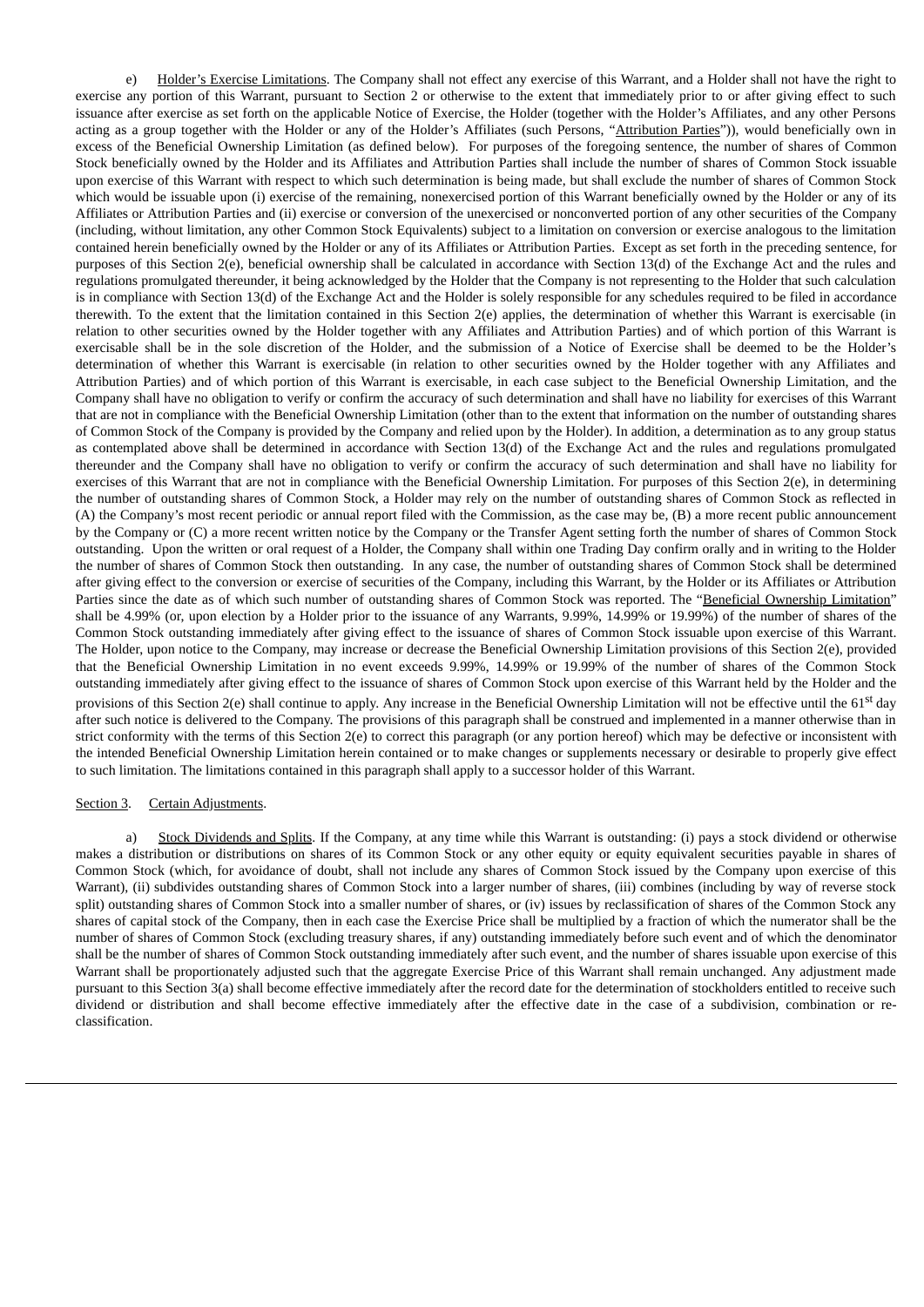b) Pro Rata Distributions. During such time as this Warrant is outstanding, if the Company shall declare or make any dividend or other distribution of its assets (or rights to acquire its assets) to holders of shares of Common Stock, by way of return of capital or otherwise (including, without limitation, any distribution of cash, stock or other securities, property or options by way of a dividend, spin off, reclassification, corporate rearrangement, scheme of arrangement or other similar transaction) other than dividends or distributions subject to Section 3(a) (a "Distribution"), other than a reclassification as to which Section 3(c) applies, then in each such case, at any time after the issuance of this Warrant, then, in each such case, the Holder shall be entitled to participate in such Distribution to the same extent that the Holder would have participated therein if the Holder had held the number of shares of Common Stock acquirable upon complete exercise of this Warrant (without regard to any limitations on exercise hereof, including without limitation, the Beneficial Ownership Limitation) immediately before the date of which a record is taken for such Distribution, or, if no such record is taken, the date as of which the record holders of shares of Common Stock are to be determined for the participation in such Distribution (provided, however, to the extent that the Holder's right to participate in any such Distribution would result in the Holder exceeding the Beneficial Ownership Limitation, then the Holder shall not be entitled to participate in such Distribution to such extent (or in the beneficial ownership of any shares of Common Stock as a result of such Distribution to such extent) and the portion of such Distribution shall be held in abeyance for the benefit of the Holder until such time, if ever, as its right thereto would not result in the Holder exceeding the Beneficial Ownership Limitation).

c) Fundamental Transactions. If, at any time while this Warrant is outstanding (i) the Company effects any merger or consolidation of the Company with or into another Person, in which the Company is not the surviving entity and in which the stockholders of the Company immediately prior to such merger or consolidation do not own, directly or indirectly, at least 50% of the voting power of the surviving entity immediately after such merger or consolidation, (ii) the Company effects any sale, transfer or disposition to another Person of all or substantially all of its assets in one transaction or a series of related transactions, (iii) pursuant to any tender offer or exchange offer (whether by the Company or another Person), holders of capital stock tender shares representing more than 50% of the voting power of the capital stock of the Company and the Company or such other Person, as applicable, accepts such tender for payment, (iv) the Company consummates a stock purchase agreement or other business combination (including, without limitation, a reorganization, recapitalization, spin-off or scheme of arrangement) with another Person whereby such other Person acquires more than the 50% of the voting power of the capital stock of the Company (except for any such transaction in which the stockholders of the Company immediately prior to such transaction maintain, in substantially the same proportions, the voting power of such Person immediately after the transaction) or (v) the Company effects any reclassification of the Common Stock or any compulsory share exchange pursuant to which the Common Stock is effectively converted into or exchanged for other securities, cash or property (other than as a result of a subdivision or combination of shares of Common Stock covered by Section 3(a) above) (in any such case, a "Fundamental Transaction"), then following such Fundamental Transaction the Holder shall have the right to receive, upon exercise of this Warrant, the same amount and kind of securities, cash or property as it would have been entitled to receive upon the occurrence of such Fundamental Transaction if it had been, immediately prior to such Fundamental Transaction, the holder of the number of Warrant Shares then issuable upon exercise in full of this Warrant without regard to any limitations on exercise contained herein (the "Alternate Consideration"). The Company shall not effect any Fundamental Transaction in which the Company is not the surviving entity or the Alternate Consideration includes securities of another Person unless (i) the Alternate Consideration is solely cash and the Company provides for the simultaneous "cashless exercise" of this Warrant pursuant to Section 2 below or (ii) prior to or simultaneously with the consummation thereof, any successor to the Company, surviving entity or other Person (including any purchaser of assets of the Company) shall assume the obligation to deliver to the Holder such Alternate Consideration as, in accordance with the foregoing provisions, the Holder may be entitled to receive, and the other obligations under this Warrant. The provisions of this paragraph (c) shall similarly apply to subsequent transactions analogous of a Fundamental Transaction type.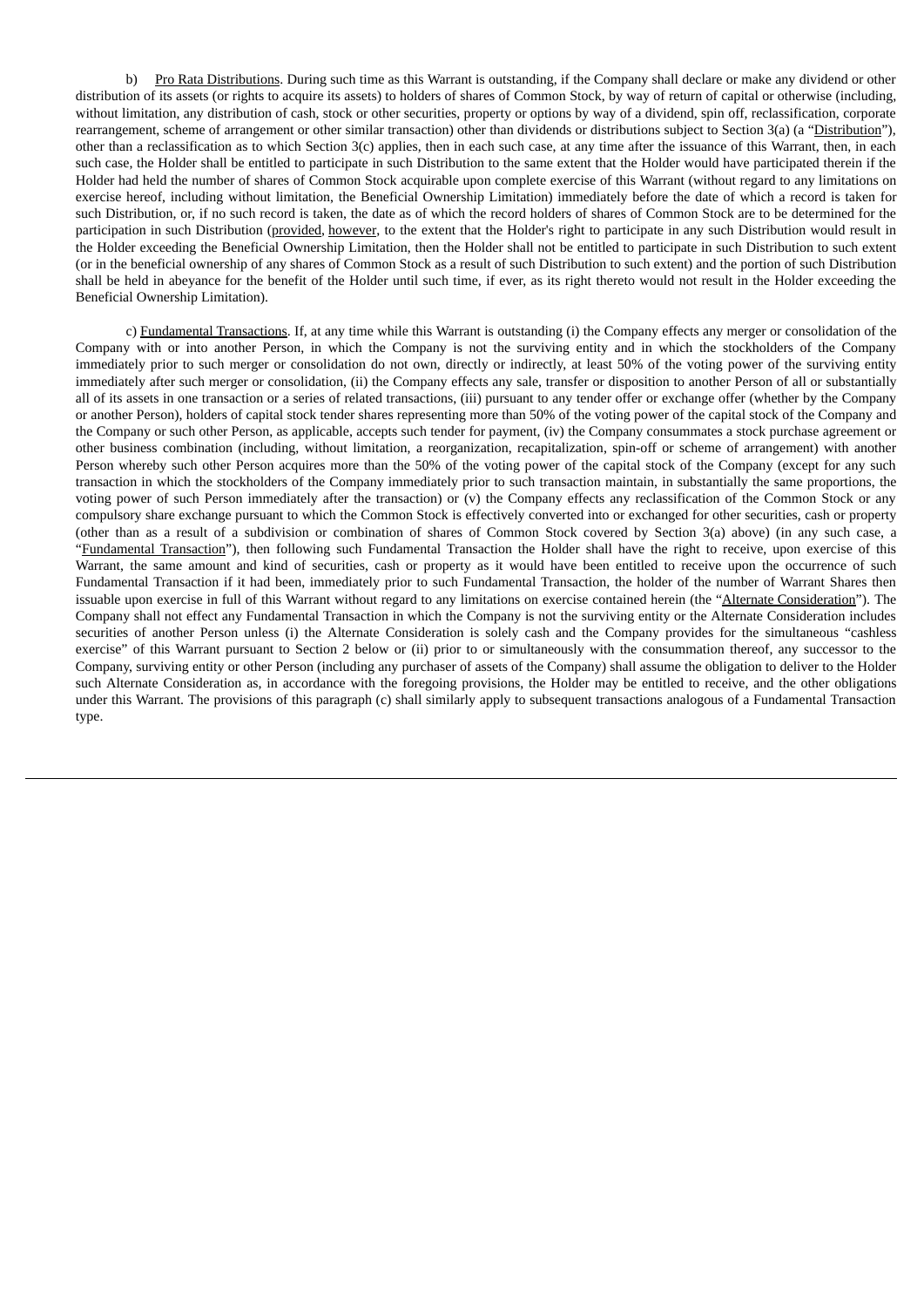d) Calculations. All calculations under this Section 3 shall be made to the nearest cent or the nearest 1/100th of a share, as the case may be. For purposes of this Section 3, the number of shares of Common Stock deemed to be issued and outstanding as of a given date shall be the sum of the number of shares of Common Stock (excluding treasury shares, if any) issued and outstanding.

# e) Notice to Holder.

i. Adjustment to Exercise Price. Whenever the Exercise Price is adjusted pursuant to any provision of this Section 3, the Company shall promptly deliver to the Holder by facsimile or email a notice setting forth the Exercise Price after such adjustment and any resulting adjustment to the number of Warrant Shares and setting forth a brief statement of the facts requiring such adjustment.

ii. Notice to Allow Exercise by Holder. If (A) the Company shall declare a dividend (or any other distribution in whatever form) on the Common Stock, (B) the Company shall declare a special nonrecurring cash dividend on or a redemption of the Common Stock, (C) the Company shall authorize the granting to all holders of the Common Stock rights or warrants to subscribe for or purchase any shares of capital stock of any class or of any rights, (D) the approval of any stockholders of the Company shall be required in connection with any reclassification of the Common Stock, any consolidation or merger to which the Company is a party, any sale or transfer of all or substantially all of the assets of the Company, or any compulsory share exchange whereby the Common Stock is converted into other securities, cash or property, or (E) the Company shall authorize the voluntary or involuntary dissolution, liquidation or winding up of the affairs of the Company, then, in each case, the Company shall cause to be delivered by facsimile or email to the Holder at its last facsimile number or email address as it shall appear upon the Warrant Register of the Company, at least 20 calendar days prior to the applicable record or effective date hereinafter specified, a notice stating (x) the date on which a record is to be taken for the purpose of such dividend, distribution, redemption, rights or warrants, or if a record is not to be taken, the date as of which the holders of the Common Stock of record to be entitled to such dividend, distributions, redemption, rights or warrants are to be determined or (y) the date on which such reclassification, consolidation, merger, sale, transfer or share exchange is expected to become effective or close, and the date as of which it is expected that holders of the Common Stock of record shall be entitled to exchange their shares of the Common Stock for securities, cash or other property deliverable upon such reclassification, consolidation, merger, sale, transfer or share exchange; provided that the failure to deliver such notice or any defect therein or in the delivery thereof shall not affect the validity of the corporate action required to be specified in such notice. To the extent that any notice provided in this Warrant constitutes, or contains, material, non-public information regarding the Company or any of the Subsidiaries, the Company shall simultaneously file such notice with the Commission on a Current Report on Form 8-K. The Holder shall remain entitled to exercise this Warrant during the period commencing on the date of such notice to the effective date of the event triggering such notice except as may otherwise be expressly set forth herein.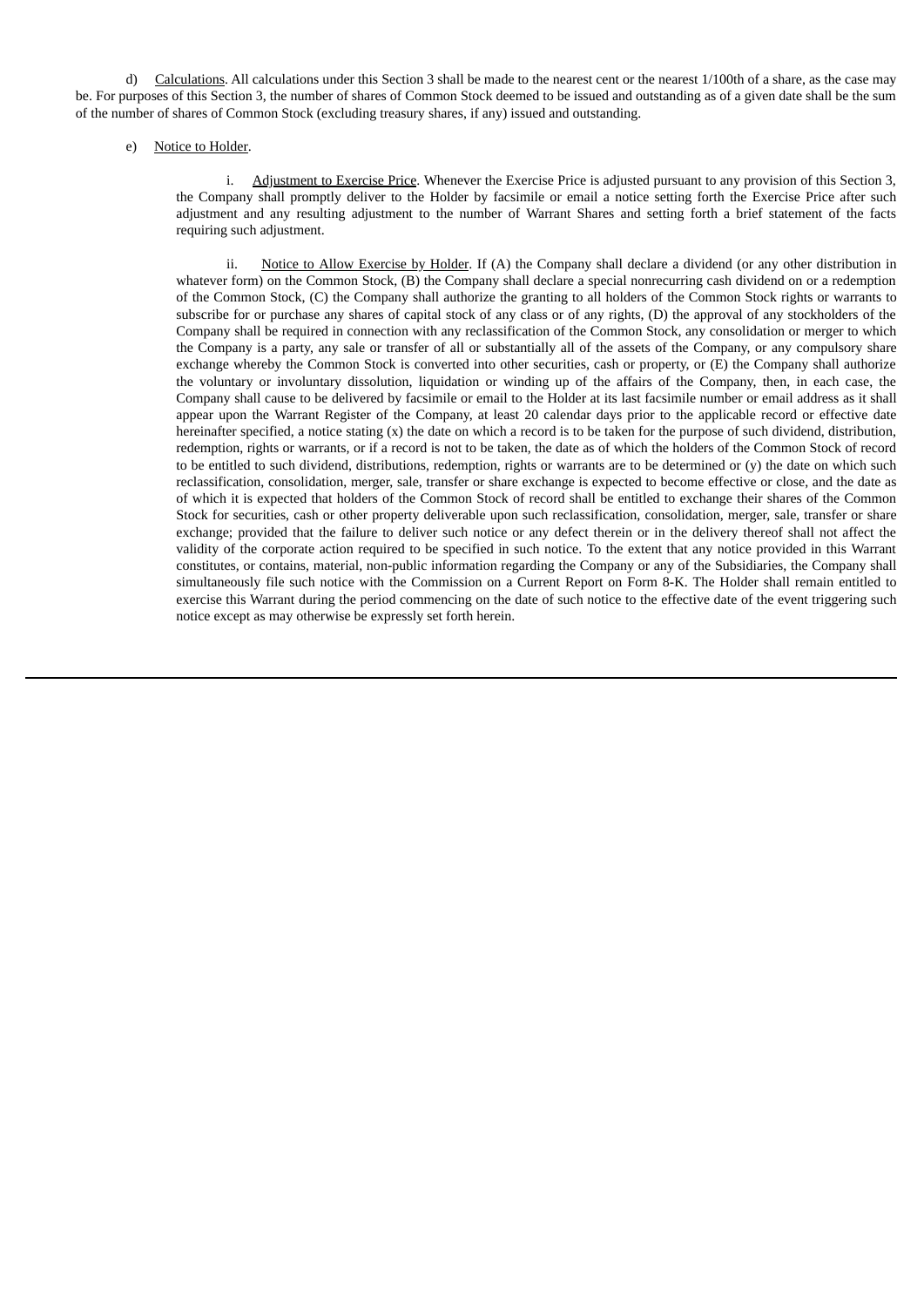## Section 4. Transfer of Warrant.

a) Transferability. The Holder may not transfer or assign this Warrant and all rights hereunder, in whole or in part unless such transfer is to the Holder's successors and Affiliates. Upon transfer to a successor or Affiliate, the Holder shall surrender this Warrant at the principal office of the Company or its designated agent, and provide a written assignment of this Warrant substantially in the form attached hereto duly executed by the Holder or its agent or attorney and funds sufficient to pay any transfer taxes payable upon the making of such transfer. Upon such surrender and, if required, such payment, the Company shall execute and deliver a new Warrant or Warrants in the name of the assignee or assignees, as applicable, and in the denomination or denominations specified in such instrument of assignment, and shall issue to the assignor a new Warrant evidencing the portion of this Warrant not so assigned, and this Warrant shall promptly be cancelled. Notwithstanding anything herein to the contrary, the Holder shall not be required to physically surrender this Warrant to the Company unless the Holder has assigned this Warrant in full, in which case, the Holder shall surrender this Warrant to the Company within three (3) Trading Days of the date on which the Holder delivers an assignment form to the Company assigning this Warrant in full. The Warrant, if properly assigned in accordance herewith, may be exercised by a new holder for the purchase of Warrant Shares without having a new Warrant issued.

b) New Warrants. This Warrant may be divided or combined with other Warrants upon presentation hereof at the aforesaid office of the Company, together with a written notice specifying the names and denominations in which new Warrants are to be issued, signed by the Holder or its agent or attorney. Subject to compliance with Section 4(a), as to any transfer which may be involved in such division or combination, the Company shall execute and deliver a new Warrant or Warrants in exchange for the Warrant or Warrants to be divided or combined in accordance with such notice. All Warrants issued on transfers or exchanges shall be dated the Initial Exercise Date and shall be identical with this Warrant except as to the number of Warrant Shares issuable pursuant thereto.

c) Warrant Register. The Warrant Agent shall register this Warrant, upon records to be maintained by the Warrant Agent for that purpose (the "Warrant Register"), in the name of the record Holder hereof from time to time. The Company and the Warrant Agent may deem and treat the registered Holder of this Warrant as the absolute owner hereof for the purpose of any exercise hereof or any distribution to the Holder, and for all other purposes, absent actual notice to the contrary.

# Section 5. Miscellaneous.

a) No Rights as Stockholder Until Exercise. This Warrant does not entitle the Holder to any voting rights, dividends or other rights as a stockholder of the Company prior to the exercise hereof as set forth in Section 2(d)(i), except as expressly set forth in Section 3. Without limiting any rights of a Holder to receive Warrant Shares on a "cashless exercise" pursuant to Section 2(c) or to receive cash payments pursuant to Section  $2(d)(i)$  and Section  $2(d)(iv)$  herein, in no event shall the Company be required to net cash settle an exercise of this Warrant.

b) Loss, Theft, Destruction or Mutilation of Warrant. The Company covenants that upon receipt by the Company of evidence reasonably satisfactory to it of the loss, theft, destruction or mutilation of this Warrant or any stock certificate relating to the Warrant Shares, and in case of loss, theft or destruction, of indemnity or security reasonably satisfactory to it (which, in the case of the Warrant, shall not include the posting of any bond), and upon surrender and cancellation of such Warrant or stock certificate, if mutilated, the Company will make and deliver a new Warrant or stock certificate of like tenor and dated as of such cancellation, in lieu of such Warrant or stock certificate.

c) Saturdays, Sundays, Holidays, etc. If the last or appointed day for the taking of any action or the expiration of any right required or granted herein shall not be a Business Day, then, such action may be taken or such right may be exercised on the next succeeding Business Day.

#### d) Authorized Shares.

The Company covenants that, during the period the Warrant is outstanding, it will reserve from its authorized and unissued Common Stock a sufficient number of shares to provide for the issuance of the Warrant Shares upon the exercise of any purchase rights under this Warrant. The Company further covenants that its issuance of this Warrant shall constitute full authority to its officers who are charged with the duty of issuing the necessary Warrant Shares upon the exercise of the purchase rights under this Warrant. The Company will take all such reasonable action as may be necessary to assure that such Warrant Shares may be issued as provided herein without violation of any applicable law or regulation, or of any requirements of the Trading Market upon which the Common Stock may be listed. The Company covenants that all Warrant Shares which may be issued upon the exercise of the purchase rights represented by this Warrant will, upon exercise of the purchase rights represented by this Warrant and payment for such Warrant Shares in accordance herewith, be duly authorized, validly issued, fully paid and nonassessable and free from all taxes, liens and charges created by the Company in respect of the issue thereof (other than taxes in respect of any transfer occurring contemporaneously with such issue).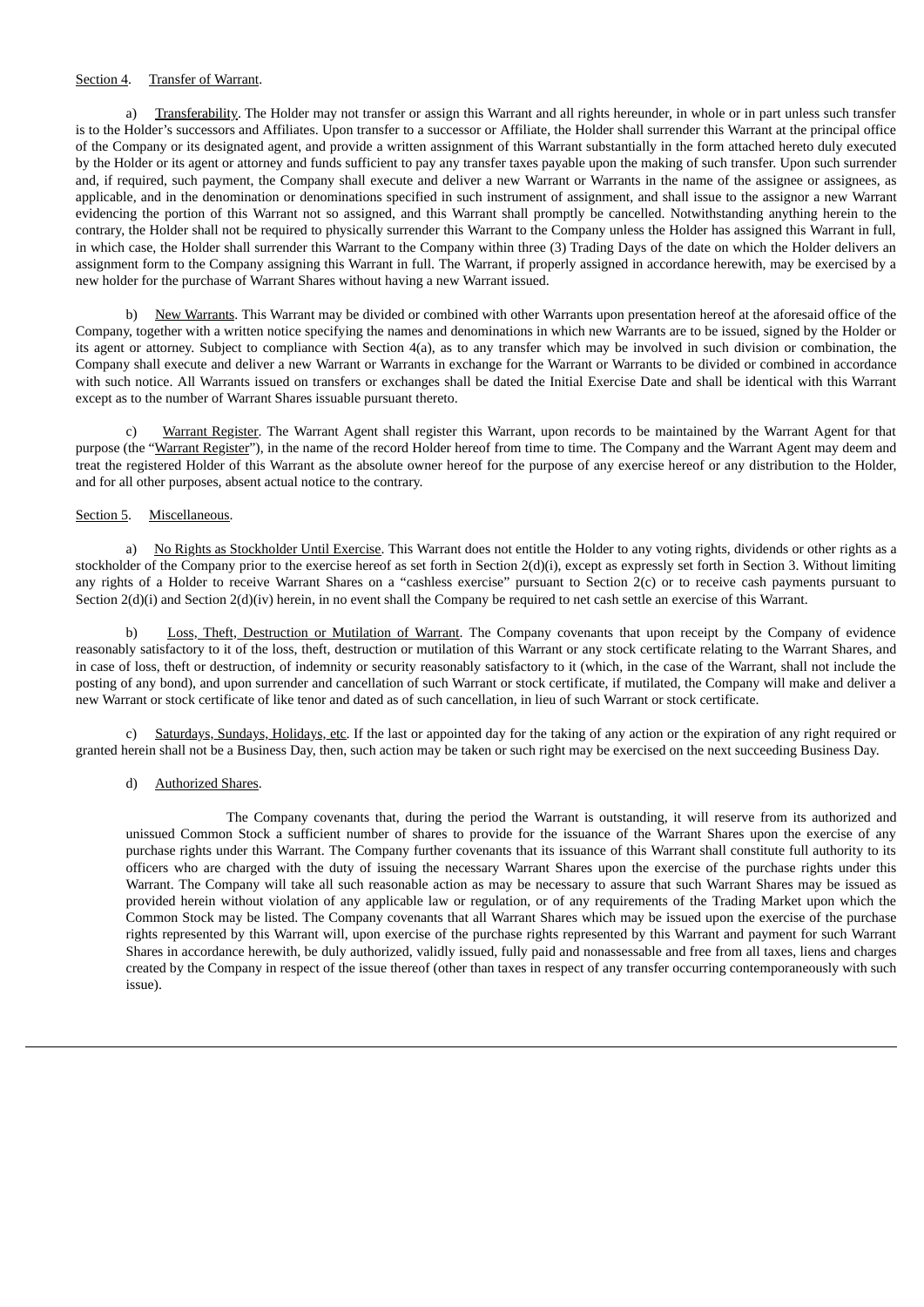Except and to the extent as waived or consented to by the Holder, the Company shall not by any action, including, without limitation, amending its certificate of incorporation or through any reorganization, transfer of assets, consolidation, merger, dissolution, issue or sale of securities or any other voluntary action, avoid or seek to avoid the observance or performance of any of the terms of this Warrant, but will at all times in good faith assist in the carrying out of all such terms and in the taking of all such actions as may be necessary or appropriate to protect the rights of Holder as set forth in this Warrant against impairment. Without limiting the generality of the foregoing, the Company will (i) not increase the par value of any Warrant Shares above the amount payable therefor upon such exercise immediately prior to such increase in par value, (ii) take all such action as may be necessary or appropriate in order that the Company may validly and legally issue fully paid and nonassessable Warrant Shares upon the exercise of this Warrant and (iii) use commercially reasonable efforts to obtain all such authorizations, exemptions or consents from any public regulatory body having jurisdiction thereof, as may be, necessary to enable the Company to perform its obligations under this Warrant.

Before taking any action which would result in an adjustment in the number of Warrant Shares for which this Warrant is exercisable or in the Exercise Price, the Company shall obtain all such authorizations or exemptions thereof, or consents thereto, as may be necessary from any public regulatory body or bodies having jurisdiction thereof.

e) Governing Law. All questions concerning the construction, validity, enforcement and interpretation of this Warrant shall be governed by and construed and enforced in accordance with the internal laws of the State of New York, without regard to the principles of conflicts of law thereof. Each party agrees that all legal proceedings concerning the interpretations, enforcement and defense of the transactions contemplated by this Warrant (whether brought against a party hereto or their respective affiliates, directors, officers, shareholders, partners, members, employees or agents) shall be commenced exclusively in the state and federal courts sitting in the City of New York. Each party hereby irrevocably submits to the exclusive jurisdiction of the state and federal courts sitting in the City of New York, Borough of Manhattan for the adjudication of any dispute hereunder or in connection herewith or with any transaction contemplated hereby or discussed herein, and hereby irrevocably waives, and agrees not to assert in any suit, action or proceeding, any claim that it is not personally subject to the jurisdiction of any such court, that such suit, action or proceeding is improper or is an inconvenient venue for such proceeding. Each party hereby irrevocably waives personal service of process and consents to process being served in any such suit, action or proceeding by mailing a copy thereof via registered or certified mail or overnight delivery (with evidence of delivery) to such party at the address in effect for notices to it under this Warrant and agrees that such service shall constitute good and sufficient service of process and notice thereof. Nothing contained herein shall be deemed to limit in any way any right to serve process in any other manner permitted by law. If either party shall commence an action, suit or proceeding to enforce any provisions of this Warrant, the prevailing party in such action, suit or proceeding shall be reimbursed by the other party for their reasonable attorneys' fees and other costs and expenses incurred with the investigation, preparation and prosecution of such action or proceeding.

f) Restrictions. The Holder acknowledges that the Warrant Shares acquired upon the exercise of this Warrant, if not registered, and the Holder does not utilize cashless exercise, will have restrictions upon resale imposed by state and federal securities laws.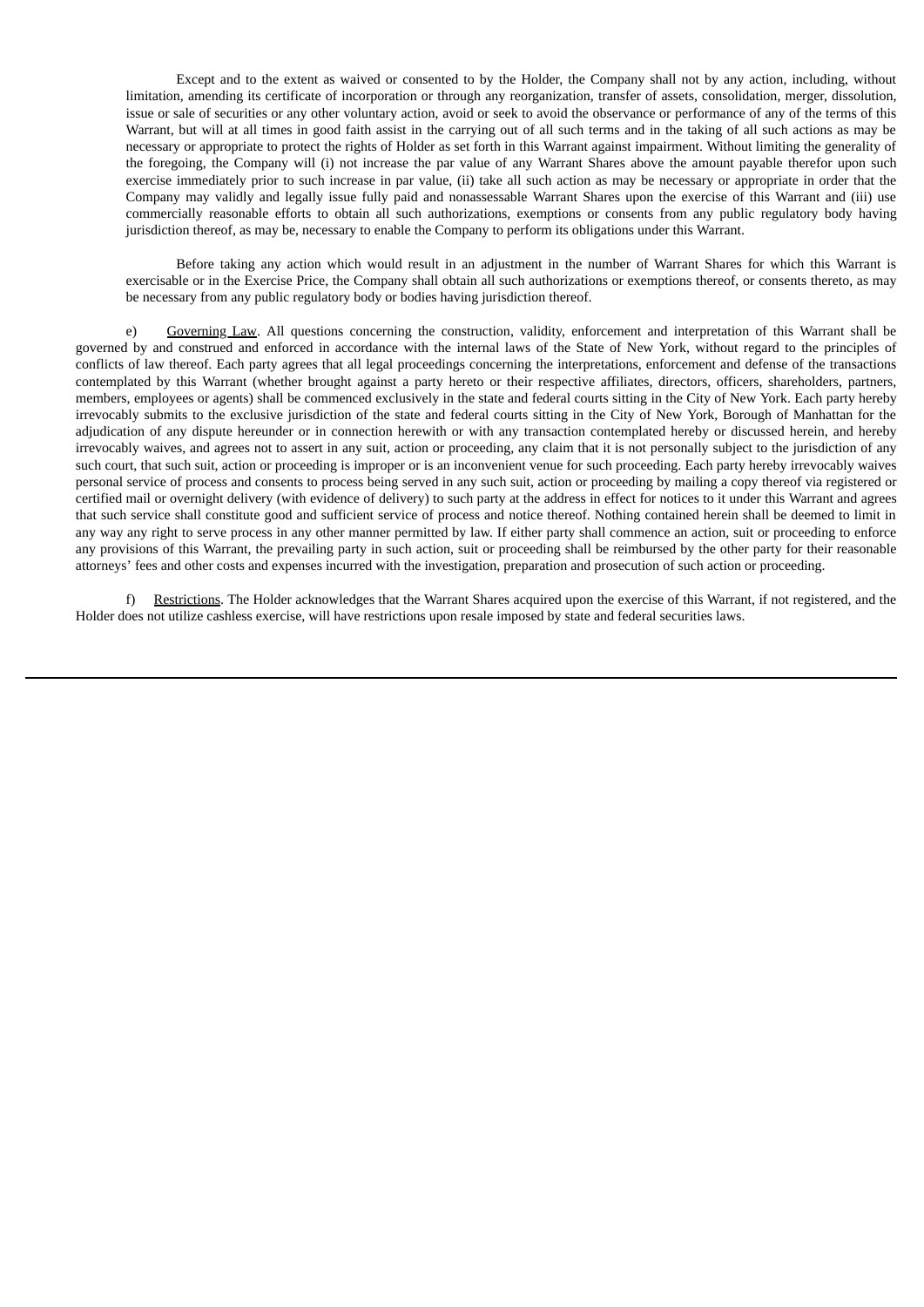g) Nonwaiver and Expenses. No course of dealing or any delay or failure to exercise any right hereunder on the part of Holder shall operate as a waiver of such right or otherwise prejudice the Holder's rights, powers or remedies. Without limiting any other provision of this Warrant, if the Company willfully and knowingly fails to comply with any provision of this Warrant, which results in any material damages to the Holder, the Company shall pay to the Holder such amounts as shall be sufficient to cover any costs and expenses including, but not limited to, reasonable attorneys' fees, including those of appellate proceedings, incurred by the Holder in collecting any amounts due pursuant hereto or in otherwise enforcing any of its rights, powers or remedies hereunder.

h) Notices. Any and all notices or other communications or deliveries to be provided by the Holders hereunder including, without limitation, any Notice of Exercise, shall be in writing and delivered personally, or via e-mail, or sent by a nationally recognized overnight courier service, addressed to the Company, at Scholar Rock Holding Corporation, 301 Binney Street, 3rd Floor, Cambridge, MA 02142, Attention: **General Counsel**, email address: jho@scholarrock.com, or such other email address or address as the Company may specify for such purposes by notice to the Holders. Any and all notices or other communications or deliveries to be provided by the Company hereunder shall be in writing and delivered personally, by facsimile or e-mail, or sent by a nationally recognized overnight courier service addressed to each Holder at the e-mail address or address of such Holder appearing on the books of the Company. Any notice or other communication or deliveries hereunder shall be deemed given and effective on the earliest of (i) the date of transmission, if such notice or communication is delivered via e-mail at the email address set forth in this Section prior to 5:30 p.m. (New York City time) on any date, (ii) the next Trading Day after the date of transmission, if such notice or communication is delivered via e-mail at the e-mail address set forth in this Section on a day that is not a Trading Day or later than 5:30 p.m. (New York City time) on any Trading Day, (iii) the second Trading Day following the date of mailing, if sent by U.S. nationally recognized overnight courier service, or (iv) upon actual receipt by the party to whom such notice is required to be given. To the extent that any notice provided hereunder constitutes, or contains, material, non-public information regarding the Company or any subsidiaries, the Company shall simultaneously file such notice with the Commission pursuant to a Current Report on Form 8-K.

Limitation of Liability. No provision hereof, in the absence of any affirmative action by the Holder to exercise this Warrant to purchase Warrant Shares, and no enumeration herein of the rights or privileges of the Holder, shall give rise to any liability of the Holder for the purchase price of any Common Stock or as a stockholder of the Company, whether such liability is asserted by the Company or by creditors of the Company.

i) Remedies. The Holder, in addition to being entitled to exercise all rights granted by law, including recovery of damages, will be entitled to specific performance of its rights under this Warrant. The Company agrees that monetary damages would not be adequate compensation for any loss incurred by reason of a breach by it of the provisions of this Warrant and hereby agrees to waive and not to assert the defense in any action for specific performance that a remedy at law would be adequate.

k) Successors and Assigns. Subject to applicable securities laws, this Warrant and the rights and obligations evidenced hereby shall inure to the benefit of and be binding upon the successors and permitted assigns of the Company and the successors and permitted assigns of Holder. The provisions of this Warrant are intended to be for the benefit of any Holder from time to time of this Warrant and shall be enforceable by the Holder or holder of Warrant Shares.

l) Amendment. This Warrant may be modified or amended or the provisions hereof waived with the written consent of the Company, on the one hand, and the Holder or the beneficial owner of this Warrant, on the other hand.

m) Severability. Wherever possible, each provision of this Warrant shall be interpreted in such manner as to be effective and valid under applicable law, but if any provision of this Warrant shall be prohibited by or invalid under applicable law, such provision shall be ineffective to the extent of such prohibition or invalidity, without invalidating the remainder of such provisions or the remaining provisions of this Warrant.

n) Headings. The headings used in this Warrant are for the convenience of reference only and shall not, for any purpose, be deemed a part of this Warrant.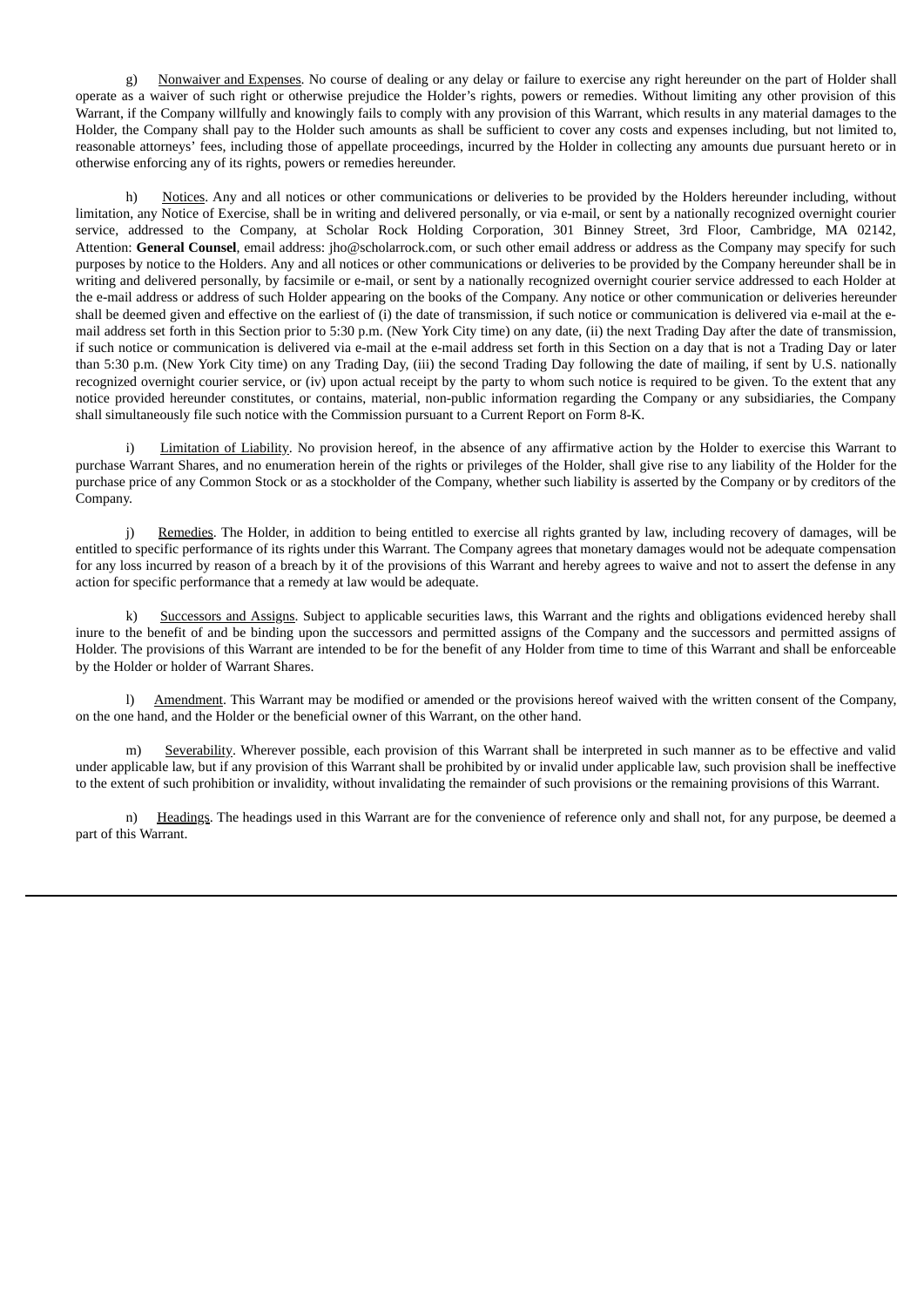IN WITNESS WHEREOF, the Company has caused this Warrant to be executed by its officer thereunto duly authorized as of the date first above indicated.

# **SCHOLAR ROCK HOLDING CORPORATION**

By:

Name: Title: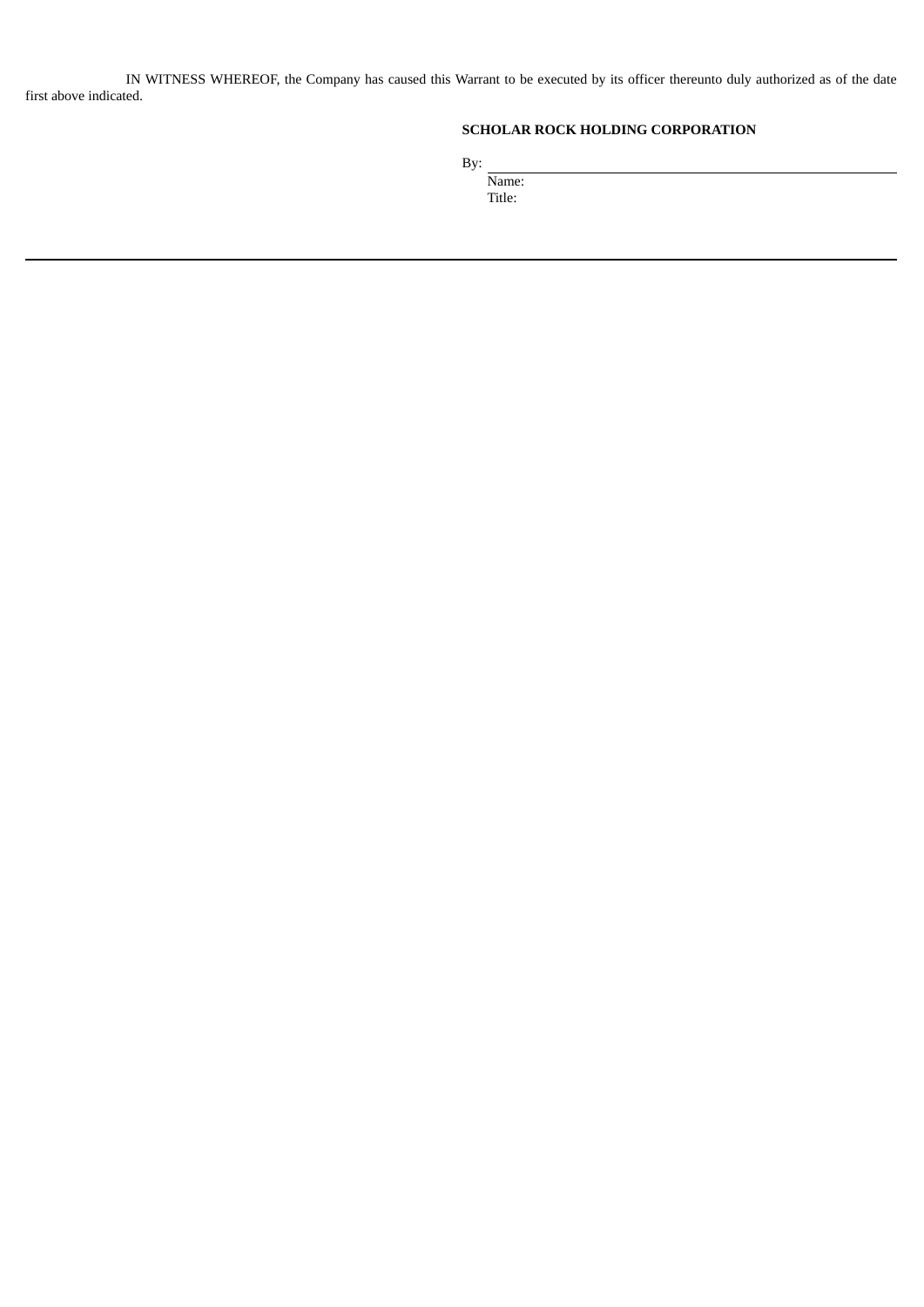# **NOTICE OF EXERCISE**

# TO: SCHOLAR ROCK HOLDING CORPORATION

(1) The undersigned hereby elects to purchase \_\_\_\_\_\_\_\_ Warrant Shares of the Company pursuant to the terms of the attached Warrant (only if exercised in full), and tenders herewith payment of the exercise price in full, together with all applicable transfer taxes, if any.

(2) Payment shall take the form of of (check applicable box):

☐ in lawful money of the United States; or

 $\Box$  if permitted the cancellation of such number of Warrant Shares as is necessary, in accordance with the formula set forth in subsection 2(c), to exercise this Warrant with respect to the maximum number of Warrant Shares purchasable pursuant to the cashless exercise procedure set forth in subsection 2(c).

(3) Please issue said Warrant Shares in the name of the undersigned or in such other name as is specified below:

(4)The time of day this Notice of Exercise is being executed is:

The Warrant Shares shall be delivered to the following DWAC Account Number:

| [SIGNATURE OF HOLDER]          |                                                        |  |  |  |
|--------------------------------|--------------------------------------------------------|--|--|--|
| Name of Investing Entity:      |                                                        |  |  |  |
|                                | Signature of Authorized Signatory of Investing Entity: |  |  |  |
| of<br>Name                     | Authorized                                             |  |  |  |
| Signatory:                     |                                                        |  |  |  |
| Title of Authorized Signatory: |                                                        |  |  |  |
| Date:                          |                                                        |  |  |  |
|                                |                                                        |  |  |  |
|                                |                                                        |  |  |  |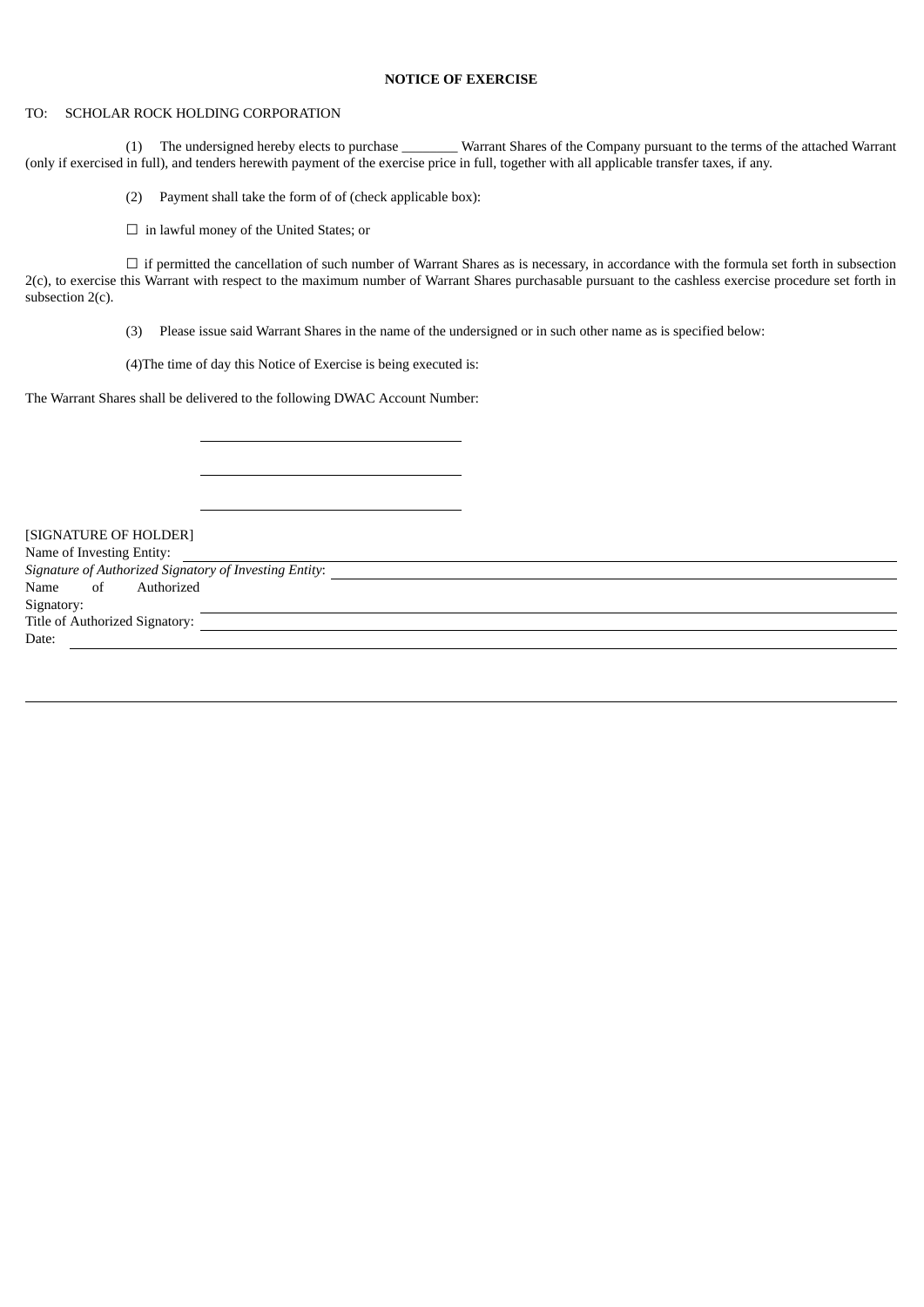# **ASSIGNMENT FORM**

(To assign the foregoing Warrant, execute this form and supply required information. Do not use this form to purchase shares.)

| FOR VALUE RECEIVED, the foregoing Warrant and all rights evidenced thereby are hereby assigned to |  |  |  |  |  | a[/n] [Affiliate] |
|---------------------------------------------------------------------------------------------------|--|--|--|--|--|-------------------|
| [successor] of the Holder.                                                                        |  |  |  |  |  |                   |

Name:

Address:

(Please Print)

(Please Print)

Phone Number:

Email Address:

Dated: \_\_\_\_\_\_\_\_\_\_\_\_\_\_\_ \_\_, \_\_\_\_\_\_

Holder's Signature:

Holder's Address: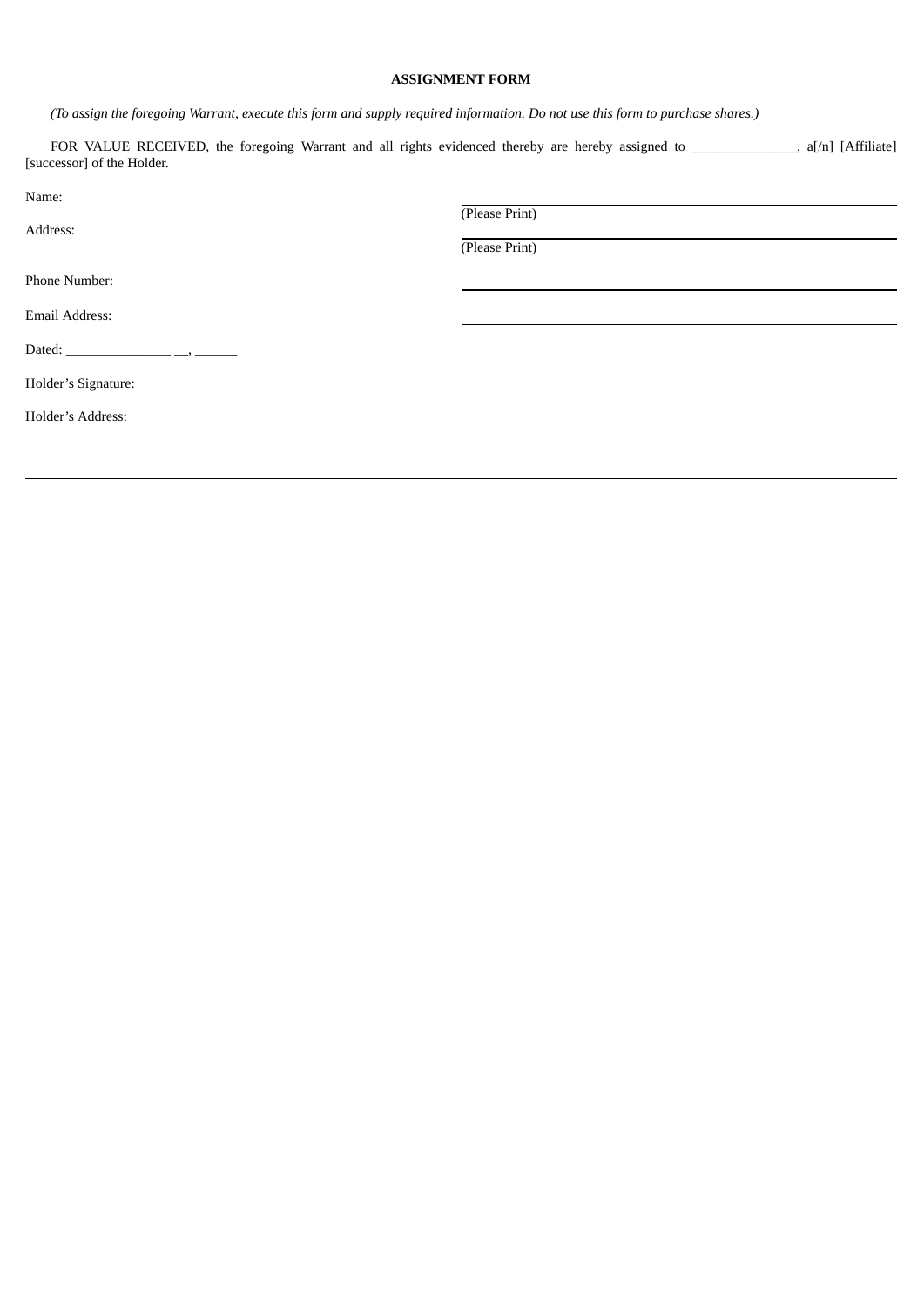



Goodwin Procter LLP 100 Northern Avenue Boston, MA 02210

goodwinlaw.com

+1 617 570 1000

June 21, 2022

Scholar Rock Holding Corporation 620 Memorial Drive, 2nd Floor Cambridge, MA 02139

# Re: Securities Registered under Registration Statement on Form S-3

We have acted as counsel to you in connection with your filing of a Registration Statement on Form S-3 (File No. 333-254057) (as amended or supplemented, the "Registration Statement") filed on March 9, 2021 with the Securities and Exchange Commission (the "Commission") pursuant to the Securities Act of 1933, as amended (the "Securities Act"), as amended by Post-Effective Amendment No. 1 filed with the Commission on March 7, 2022 and Post-Effective Amendment No. 2 filed with the Commission on March 7, 2022, relating to the registration of the offer by Scholar Rock Holding Corporation, a Delaware corporation (the "Company") of up to \$300,000,000 of any combination of securities of the types specified therein. The Registration Statement was declared effective by the Commission on April 13, 2022. Reference is made to our opinion letter dated March 7, 2022 and included as Exhibit 5.1 to the Registration Statement. We are delivering this supplemental opinion letter in connection with the prospectus supplement (the "Prospectus Supplement") filed on June 21, 2022 by the Company with the Commission pursuant to Rule 424 under the Securities Act. The Prospectus Supplement relates to the offering by the Company of up to an aggregate of (i) 16,326,530 shares (the "Common Shares") of the Company's Common Stock, par value \$0.001 per share (the "Common Stock"), (ii) pre-funded warrants (the "Pre-Funded Warrants") to purchase up to 25,510,205 shares of Common Stock (such shares issuable upon exercise of the Pre-Funded Warrants, the "Pre-funded Warrant Shares") and (iii) accompanying Common Stock purchase warrants (the "Common Warrants" and together with the Pre-funded Warrants, the "Warrants") to purchase up to 10,459,181 shares of Common Stock (such shares issuable upon exercise of the Common Warrants, the "Common Warrant Shares" and together with the Common Shares and the Prefunded Warrant Shares, the "Shares") covered by the Registration Statement. The Shares are being sold to the several purchasers named in, and pursuant to, a securities purchase agreement among the Company and such purchasers (the "Purchase Agreement").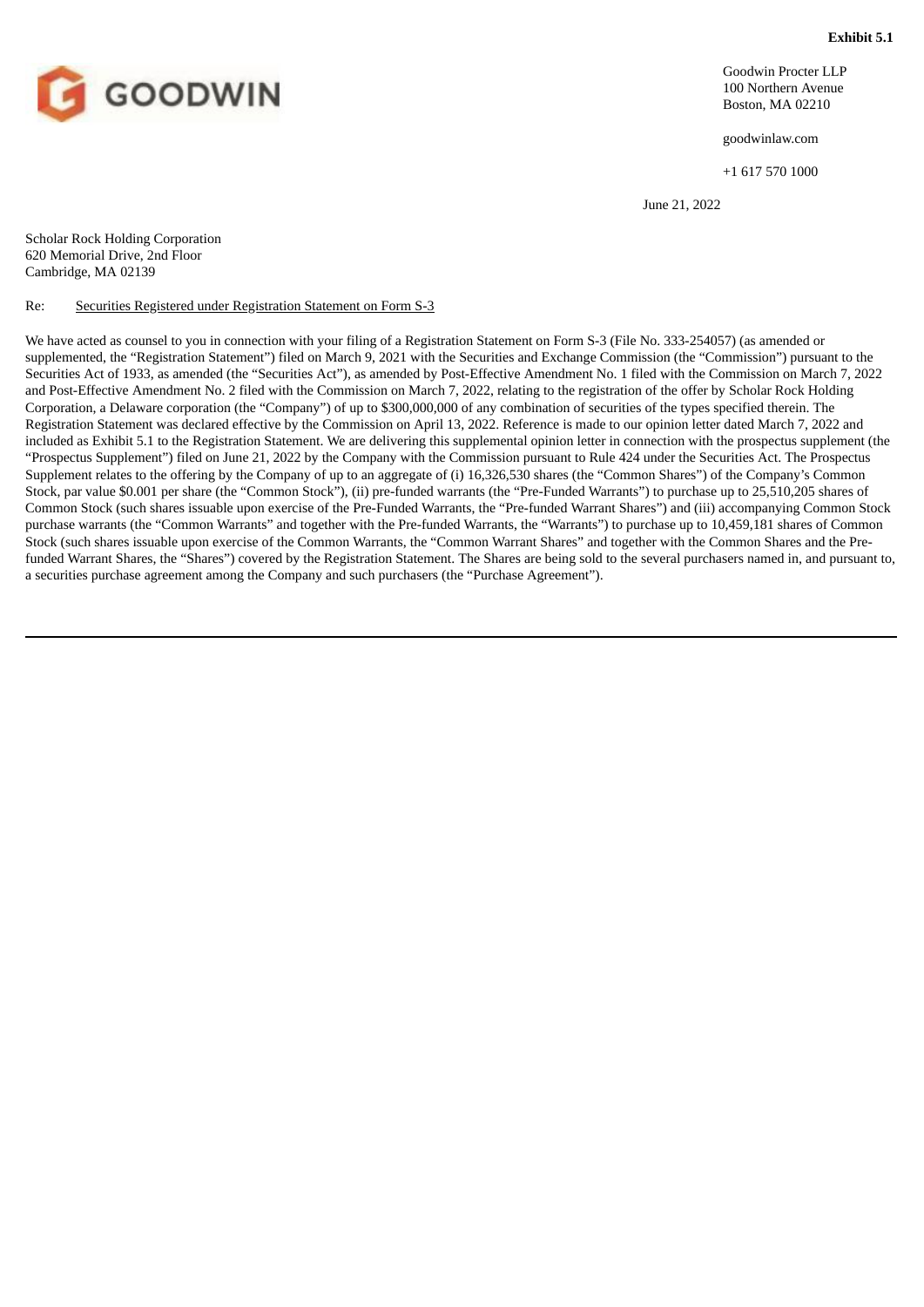Scholar Rock Holding Corporation June 21, 2022 Page 2

We have reviewed such documents and made such examination of law as we have deemed appropriate to give the opinion set forth below. We have relied, without independent verification, on certificates of public officials and, as to matters of fact material to the opinion set forth below, on certificates of officers of the Company.

Based on the foregoing, we are of the opinion that:

- 1. The Shares have been duly authorized and, upon issuance and delivery against payment therefor in accordance with the terms of the Purchase Agreement, the Shares will be validly issued, fully paid and non-assessable.
- 2. The Warrants have been duly authorized and executed by the Company and, when delivered and paid for in accordance with the terms of the Purchase Agreement, will be valid and binding obligations of the Company.
- 3. Assuming sufficient authorized but unissued shares of Common Stock are available for issuance when the Warrants are exercised, the Warrant Shares, when issued upon exercise of the Warrants in accordance with the terms of the Warrants, will be validly issued, fully paid and nonassessable.

We hereby consent to the inclusion of this opinion as Exhibit 5.1 to the Registration Statement and to the references to our firm under the caption "Legal Matters" in the Registration Statement. In giving our consent, we do not admit that we are in the category of persons whose consent is required under Section 7 of the Securities Act or the rules and regulations thereunder.

> Very truly yours, /s/ Goodwin Procter LLP

GOODWIN PROCTER LLP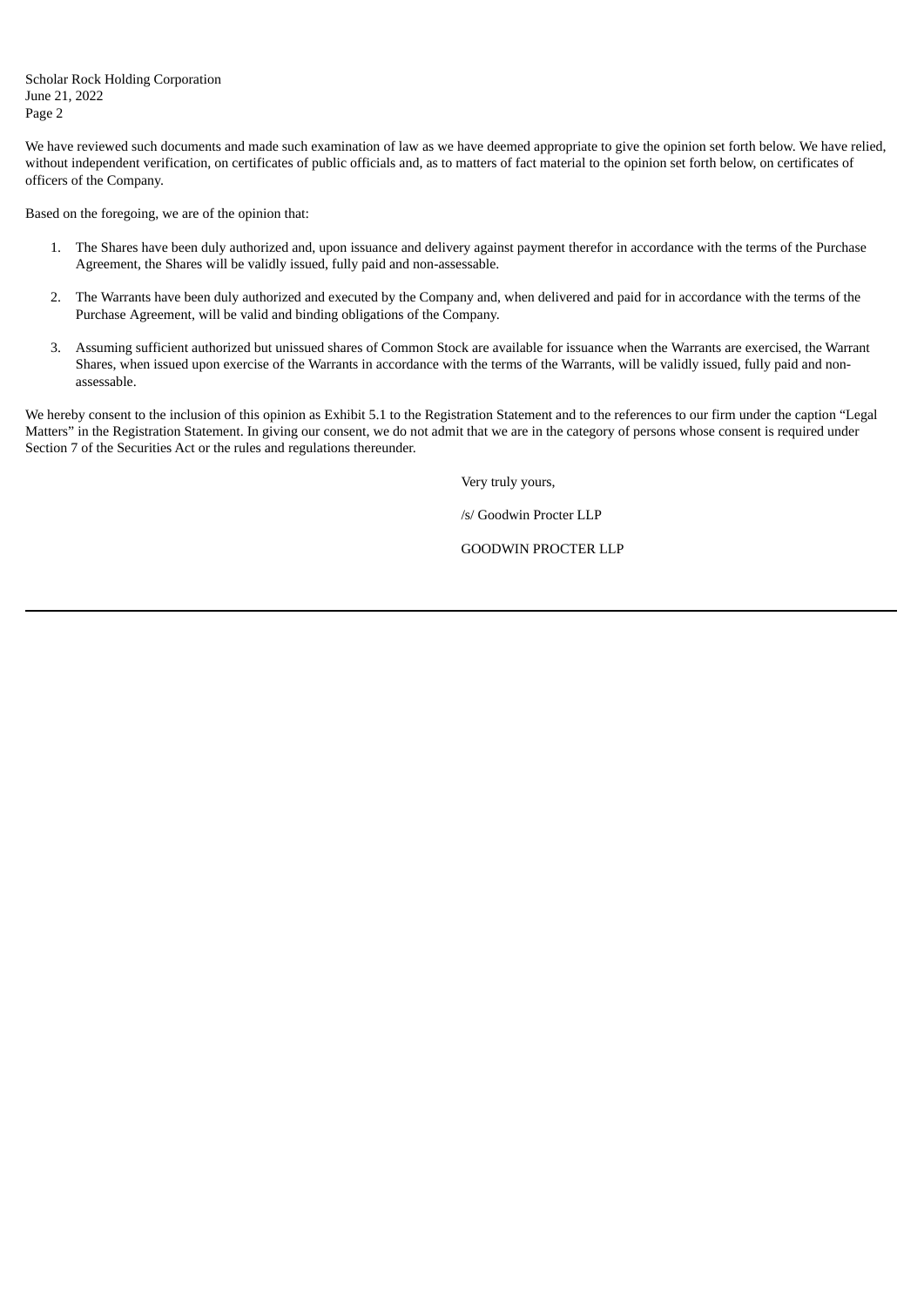# **SECURITIES PURCHASE AGREEMENT**

This Securities Purchase Agreement (this "Agreement") is dated as of June 17, 2022, between Scholar Rock Holding Corporation, a corporation incorporated under the laws of the state of Delaware (the "Company"), and each purchaser identified on the signature pages hereto (each, including its successors and assigns, a "Purchaser" and collectively the "Purchasers").

WHEREAS, subject to the terms and conditions set forth in this Agreement and pursuant to an effective registration statement under the Securities Act (as defined below), the Company desires to issue and sell to each Purchaser, and each Purchaser, severally and not jointly, desires to purchase from the Company, securities of the Company as more fully described in this Agreement.

NOW, THEREFORE, IN CONSIDERATION of the mutual covenants contained in this Agreement, and for other good and valuable consideration the receipt and adequacy of which are hereby acknowledged, the Company and each Purchaser agree as follows:

## **ARTICLE I.** DEFINITIONS

1.1 Definitions. In addition to the terms defined elsewhere in this Agreement, for all purposes of this Agreement, the following terms have the meanings set forth in this Section 1.1:

"Acquiring Person" shall have the meaning ascribed to such term in Section 4.5.

"Action" means any action, suit, inquiry, notice of violation, proceeding (including any partial proceeding such as a deposition) or investigation pending or, to the Company's Knowledge, threatened in writing against or affecting the Company, any Subsidiary or any of their respective properties or any officer, director or employee of the Company or any Subsidiary acting in his or her capacity as an officer, director or employee before or by any federal, state, county, local or foreign court, arbitrator, governmental or administrative agency, regulatory authority, stock market, stock exchange or trading facility.

"Affiliate" means any Person that, directly or indirectly through one or more intermediaries, controls or is controlled by or is under common control with a Person as such terms are used in and construed under Rule 405 under the Securities Act.

"Board of Directors" means the board of directors of the Company.

"Business Day" means any day other than Saturday, Sunday or other day on which commercial banks in The City of New York are authorized or required by law to remain closed; provided, however, for clarification, commercial banks shall not be deemed to be authorized or required by law to remain closed due to "stay at home", "shelter-in-place", "non-essential employee" or any other similar orders or restrictions or the closure of any physical branch locations at the direction of any governmental authority so long as the electronic funds transfer systems (including for wire transfers) of commercial banks in The City of New York generally are open for use by customers on such day.

"Closing" means the closing of the purchase and sale of the Securities pursuant to Section 2.1.

"Closing Date" means June 22, 2022.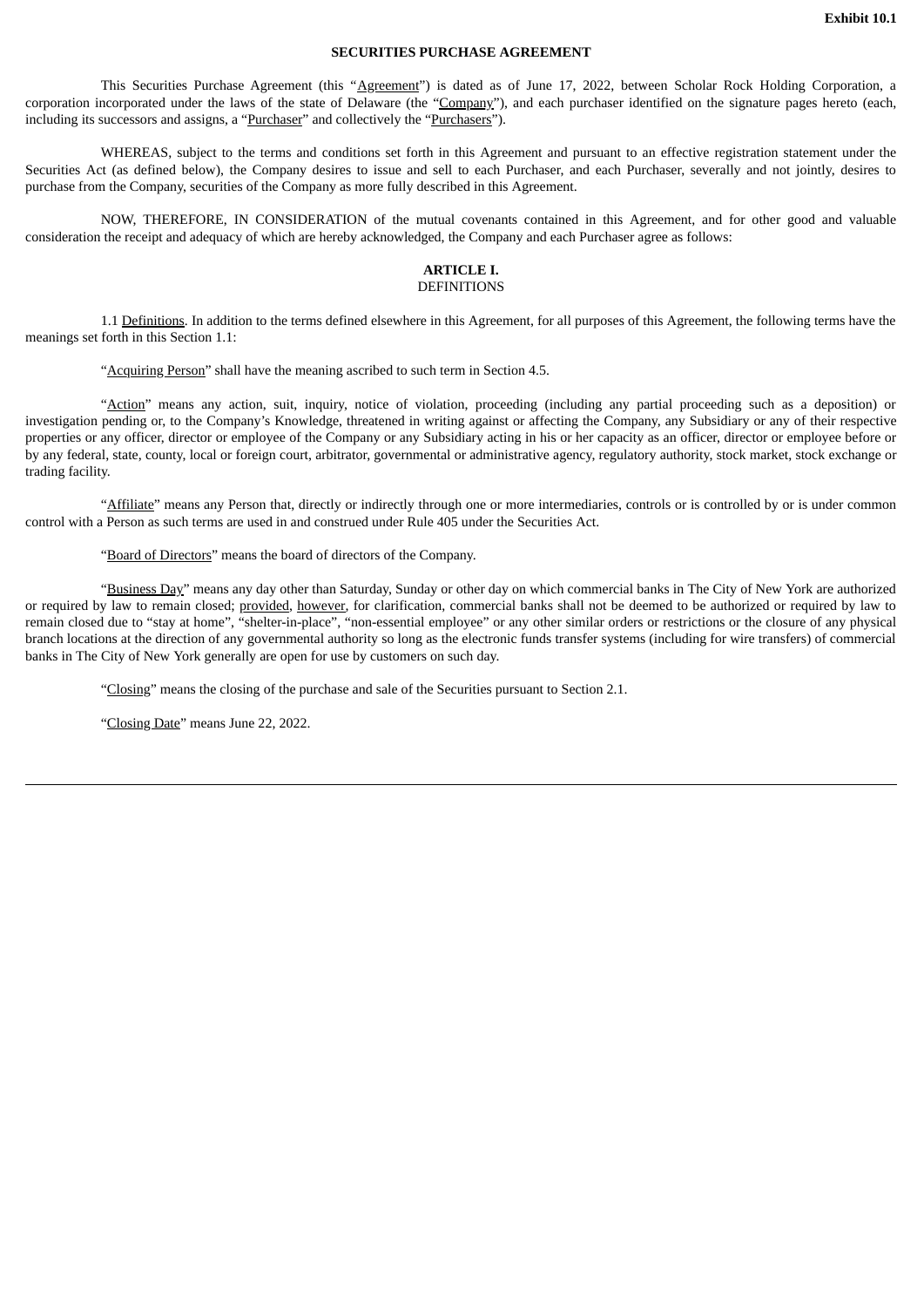"Commission" means the United States Securities and Exchange Commission.

"Common Stock" means the common stock of the Company, par value \$0.001 per share, and any other class of securities into which such securities may hereafter be reclassified or changed.

"Common Stock Equivalents" means any securities of the Company or the Subsidiaries which would entitle the holder thereof to acquire at any time Common Stock, including, without limitation, any debt, preferred stock, right, option, warrant or other instrument that is at any time convertible into or exercisable or exchangeable for, or otherwise entitles the holder thereof to receive, Common Stock.

"Common Warrant Shares" means the shares of Common Stock issuable upon exercise of the Common Warrants.

"Common Warrants" means, collectively, the Common Stock purchase warrants delivered to the Purchasers at the Closing in accordance with Section 2.2(a) hereof, which Warrants shall be immediately exercisable and will expire on December 31, 2025, in the form of  $Exhibit A$  attached hereto.

"Company Counsel" means Goodwin Procter LLP, with offices located at 100 Northern Avenue, Boston, MA 02210.

"Company's Knowledge" means with respect to any statement made to the Company's Knowledge, that the statement is based upon the actual knowledge of the executive officers of the Company having responsibility for the matter or matters that are the subject of the statement.

"Cooley" means Cooley LLP, counsel to the Placement Agent, with offices located at 55 Hudson Yards, New York, New York 10001.

"Disclosure Schedules" means the Disclosure Schedules of the Company delivered concurrently herewith, if any.

"Disclosure Time" means, (i) if this Agreement is signed on a day that is not a Trading Day or after 9:00 a.m. (New York City time) and before midnight (New York City time) on any Trading Day, 9:01 a.m. (New York City time) on the Trading Day immediately following the date hereof, unless otherwise instructed as to an earlier time by the Placement Agent, and (ii) if this Agreement is signed between midnight (New York City time) and 9:00 a.m. (New York City time) on any Trading Day, no later than 9:01 a.m. (New York City time) on the date hereof, unless otherwise instructed as to an earlier time by the Placement Agent.

"Evaluation Date" shall have the meaning ascribed to such term in Section 3.1(t).

"Exchange Act" means the Securities Exchange Act of 1934, as amended, and the rules and regulations promulgated thereunder.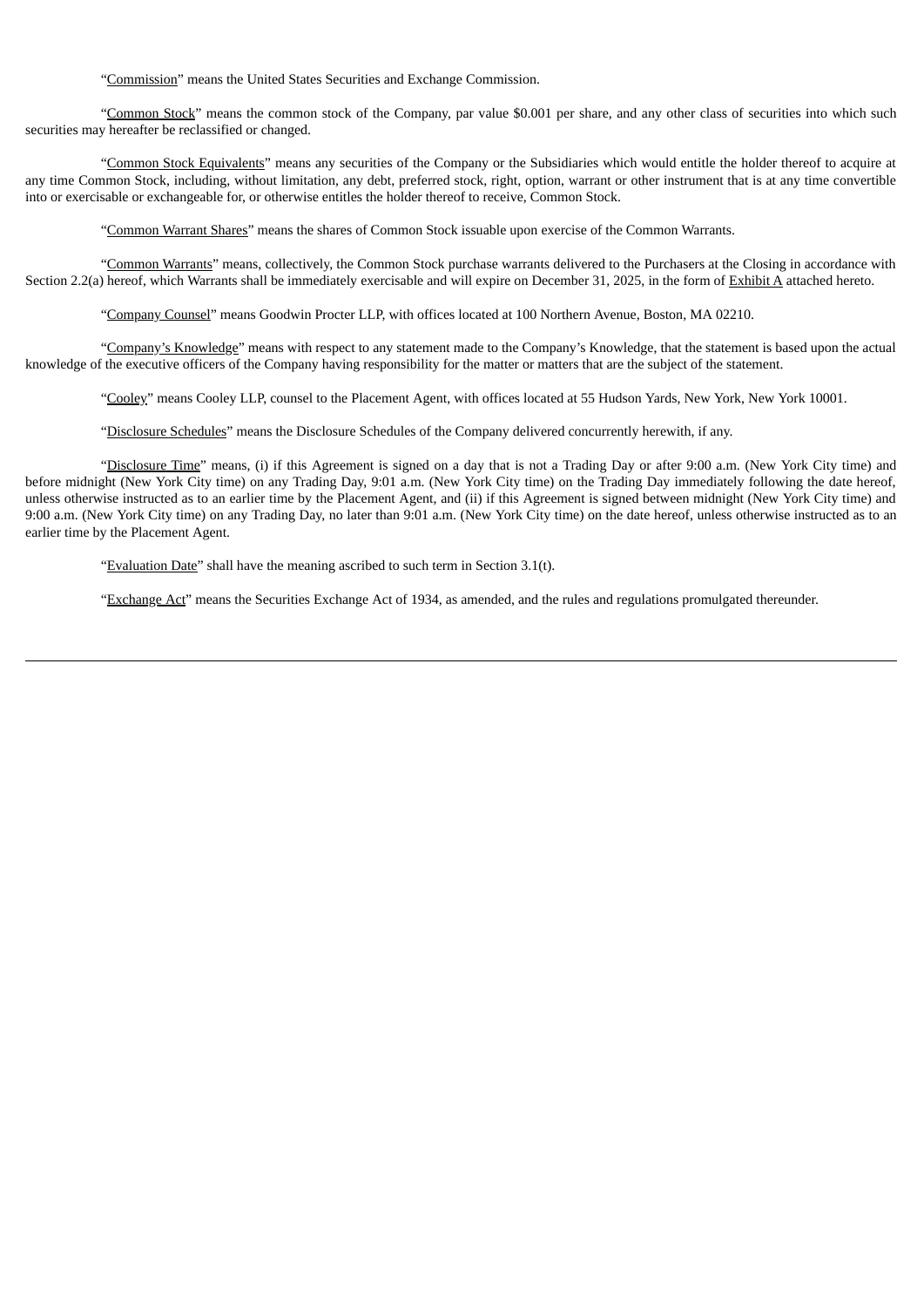"Exempt Issuance" means the issuance of (a) shares of Common Stock or options to employees, officers, directors or consultants of the Company pursuant to any stock or option plan duly adopted for such purpose, by a majority of the non-employee members of the Board of Directors or a majority of the members of a committee of non-employee directors established for such purpose for services rendered to the Company; provided that the issuance of any such securities to any consultant (i) are issued as "restricted securities" (as defined in Rule 144) and carry no registration rights that require or permit the filing of any registration statement in connection therewith during the prohibition period in Section 4.11(a) herein or (ii) are subject to a written lock-up agreement for the term of prohibition period in Section 4.11 herein, (b) securities upon the exercise or exchange of or conversion of any Securities issued hereunder, and/or other securities exercisable or exchangeable for or convertible into shares of Common Stock issued and outstanding on the date of this Agreement, provided that such securities have not been amended since the date of this Agreement to increase the number of such securities or to decrease the exercise price, exchange price or conversion price of such securities (other than in connection with stock splits or combinations) or to extend the term of such securities, and (c) securities issued pursuant to acquisitions or strategic transactions approved by a majority of the disinterested directors of the Company, provided that such securities (i) are issued as "restricted securities" (as defined in Rule 144) and carry no registration rights that require or permit the filing of any registration statement in connection therewith during the prohibition period in Section 4.11(a) herein or (ii) are subject to a written lock-up agreement, and provided that any such issuance shall only be to a Person (or to the equityholders of a Person) which is, itself or through its subsidiaries, an operating company or an owner of an asset in a business synergistic with the business of the Company, but shall not include a transaction in which the Company is issuing securities primarily for the purpose of raising capital or to an entity whose primary business is investing in securities, and (d) shares of Common Stock in the "at the market" offering pursuant to the Sales Agreement, dated as of March 9, 2021, between the Company and Jefferies LLC.

"FCPA" means the Foreign Corrupt Practices Act of 1977, as amended.

"GAAP" means U.S. generally accepted accounting principles, as applied by the Company.

"Intellectual Property Rights" shall have the meaning ascribed to such term in Section  $3.1(p)$ .

"Liens" means a lien, charge, pledge, security interest, encumbrance, right of first refusal, preemptive right or other restriction.

"Lock-Up Agreement" means the Lock-Up Agreement, dated as of the date hereof, by and among the Company and the directors and named executive officers of the Company, except for those listed on Annex A attached hereto, in the form of Exhibit C attached hereto.

"Material Adverse Change" shall have the meaning ascribed to such term in Section 3.1(j).

"Material Adverse Effect" means (i) a material adverse effect on the results of operations, assets, prospects, business or financial condition of the Company and the Subsidiaries, taken as a whole, or (ii) a material adverse effect on the Company's ability to perform in any material respect on a timely basis its obligations under any Transaction Document; except that, with respect to the foregoing clause (i), any of the following, either alone or in combination, shall not be deemed a Material Adverse Effect: (A) effects caused by changes or circumstances affecting general market conditions in the U.S. economy or which are generally applicable to the industry in which the Company operates, provided that such effects are not borne disproportionately by the Company, (B) effects resulting from or relating to the announcement or disclosure of the sale of the Securities or other transactions contemplated by this Agreement, or (C) effects caused by any event, occurrence or condition resulting from or relating to the taking of any action in accordance with this Agreement.

"Material Contract" means any contract, instrument or other agreement to which the Company is a party or by which it is bound which is material to the business of the Company, including those that have been filed as an exhibit to the SEC Reports pursuant to Item 601(b)(10) of Regulation S-K.

"Material Permits" shall have the meaning ascribed to such term in Section 3.1(n).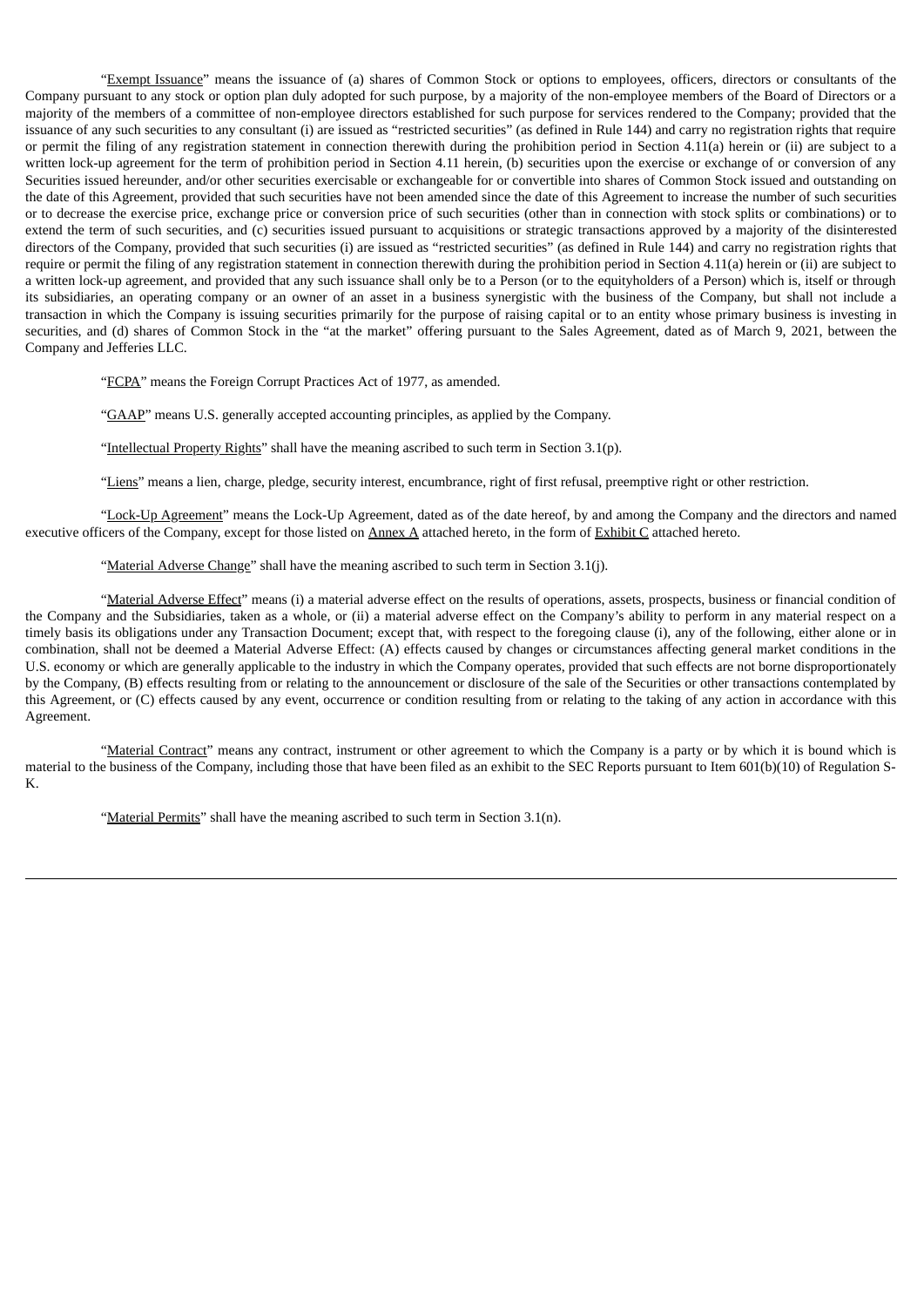"Per Share Purchase Price" equals \$4.90, subject to adjustment for reverse and forward stock splits, stock dividends, stock combinations and other similar transactions of the Common Stock that occur after the date of this Agreement, provided that the purchase price per Pre-Funded Warrant shall be the Per Share Purchase Price minus \$0.0001.

"Person" means an individual or corporation, partnership, trust, incorporated or unincorporated association, joint venture, limited liability company, joint stock company, government (or an agency or subdivision thereof) or other entity of any kind.

"Placement Agent" means J.P. Morgan Securities LLC.

"Placement Agency Agreement" means that certain placement agent agreement dated as of the date hereof between the Company and the Placement Agent.

"Pre-Funded Warrant Shares" means the shares of Common Stock issuable upon exercise of the Pre-Funded Warrants.

"Pre-Funded Warrants" means, collectively, the Pre-Funded Common Stock purchase warrants delivered to the Purchasers at the Closing in accordance with Section 2.2(a) hereof, which Pre-Funded Warrants shall be exercisable immediately and shall expire when exercised in full, in the form of Exhibit B attached hereto.

"Proceeding" means an action, claim, suit, arbitration, hearing, investigation or proceeding (including, without limitation, an informal investigation or partial proceeding, such as a deposition), whether commenced or threatened.

"Prospectus" means the prospectus included in Post-Effective Amendment No. 2 to the Registration Statement, including the information incorporated by reference therein, at the time it was declared effective by the Commission.

"Prospectus Supplement" means the supplement to the Prospectus complying with Rule 424(b) of the Securities Act containing certain supplemental information regarding the Securities and the terms of the offering of the Securities that has been will be filed with the Commission, including the information incorporated by reference therein, and delivered by the Company to each Purchaser on or prior to the date hereof.

"Purchaser Party" shall have the meaning ascribed to such term in Section 4.8.

"Registration Statement" means the Registration Statement on Form S-3 (File No. 333-254057) filed by the Company with the Commission and declared effective on April 13, 2022, including the information incorporated by reference therein.

"Required Approvals" shall have the meaning ascribed to such term in Section 3.1(e).

"Rule 144" means Rule 144 promulgated by the Commission pursuant to the Securities Act, as such Rule may be amended or interpreted from time to time, or any similar rule or regulation hereafter adopted by the Commission having substantially the same purpose and effect as such Rule.

"Rule 424" means Rule 424 promulgated by the Commission pursuant to the Securities Act, as such Rule may be amended or interpreted from time to time, or any similar rule or regulation hereafter adopted by the Commission having substantially the same purpose and effect as such Rule.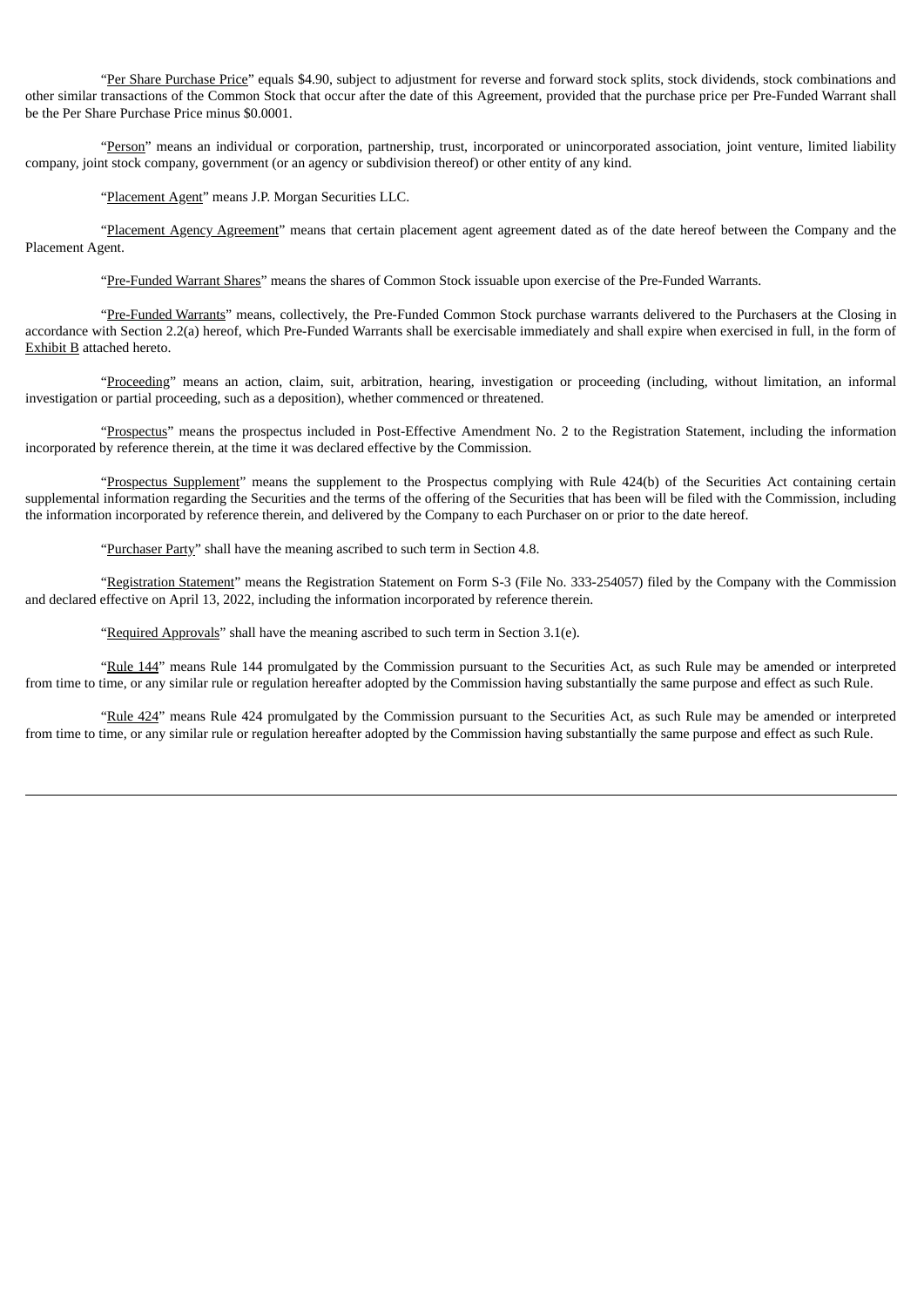"SEC Reports" shall have the meaning ascribed to such term in Section 3.1(h).

"Securities" means the Shares, the Warrants and the Warrant Shares.

"Securities Act" means the Securities Act of 1933, as amended, and the rules and regulations promulgated thereunder.

"Shares" means the shares of Common Stock issued or issuable to each Purchaser pursuant to this Agreement.

"Short Sales" means all "short sales" as defined in Rule 200 of Regulation SHO under the Exchange Act (but shall not be deemed to include locating and/or borrowing shares of Common Stock).

"Subscription Amount" means, as to each Purchaser, the aggregate amount to be paid for Shares and Warrants purchased hereunder as specified below such Purchaser's name on the signature page of this Agreement and next to the heading "Subscription Amount," in United States dollars and in immediately available funds (minus, if applicable, a Purchaser's aggregate exercise price of the Pre-Funded Warrants, which amounts shall be paid as and when such Pre-Funded Warrants are exercised for cash).

"Subsidiary" means the subsidiary of the Company as set forth in the SEC Reports, and shall, where applicable, also include any direct or indirect subsidiary of the Company formed or acquired after the date hereof.

"Trading Day" means a day on which the principal Trading Market is open for trading.

"Trading Market" means the Nasdaq Global Select Market or any of the following markets or exchanges on which the Common Stock is listed or quoted for trading on the date in question: the NYSE American, the Nasdaq Capital Market, the Nasdaq Global Market, the Nasdaq Global Select Market or the New York Stock Exchange (or any successors to any of the foregoing).

"Transaction Documents" means this Agreement, the Lock-Up Agreements, the Warrants, the Placement Agency Agreement, all exhibits and schedules thereto and hereto, the Officer's Certificate and the Prospectus Supplement.

"Transfer Agent" means Computershare Trust Company, Inc., the current transfer agent of the Company, located at 150 Royall Street, Canton, MA 02021, and any successor transfer agent of the Company.

"Warrants" means, collectively, the Common Warrants and the Pre-Funded Warrants.

"Warrant Shares" means the shares of Common Stock issuable upon exercise of the Warrants.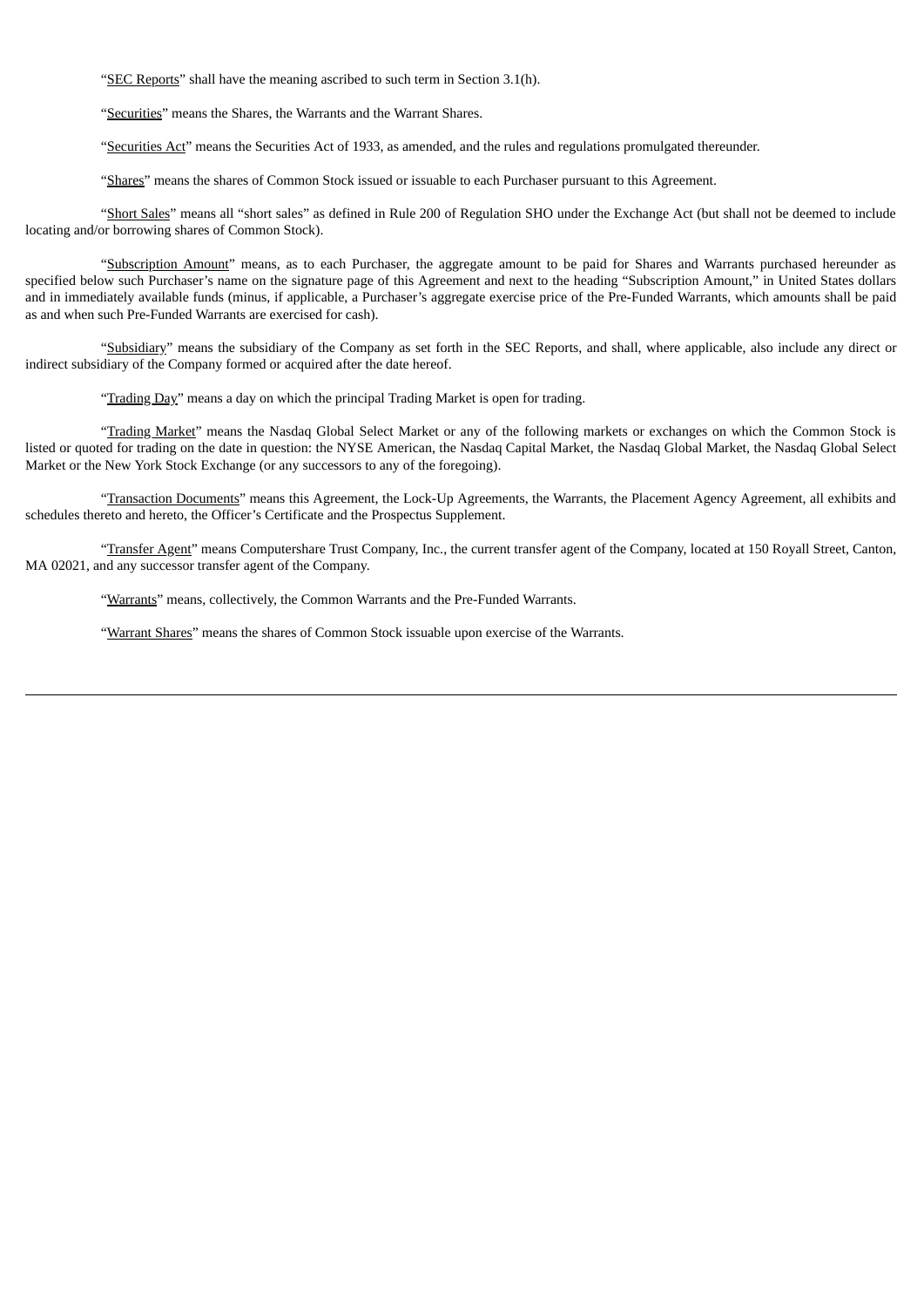# **ARTICLE II.** PURCHASE AND SALE

2.1 Closing. On the Closing Date, upon the terms and subject to the conditions set forth herein, the Company agrees to sell and issue to the Purchasers, and the Purchasers, severally and not jointly, agree to purchase, up to an aggregate of \$205,000,001.50 of Shares and Warrants; provided, however, that, to the extent that a Purchaser determines, in its sole discretion, that such Purchaser (together with such Purchaser's Affiliates, and any Person acting as a group together with such purchaser or any of such Purchaser's Affiliates) would beneficially own in excess of the Beneficial Ownership Limitation, or as such Purchaser may otherwise choose, in lieu of purchasing Shares such Purchaser may elect to purchase Pre-Funded Warrants in lieu of Shares in such manner to result in the same aggregate purchase price being paid by such Purchaser to the Company (minus an amount equal to the Exercise Price times the number of Pre-Funded Warrants, as defined in the Pre-Funded Warrants) (and each such Purchaser of Pre-Funded Warrants will, for the avoidance of doubt, also receive Common Warrants as though they purchased Shares). The "Beneficial Ownership Limitation" shall be 4.99% (or, at the election of the Purchaser at Closing, 9.99% or 19.99%) of the number of shares of the Common Stock outstanding immediately after giving effect to the issuance of the Securities on the Closing Date. Each Purchaser's Subscription Amount shall set forth on the signature page hereto and, at the election of the Purchaser, the Purchaser may indicate that, upon Closing, its Subscription Amount shall not cause the beneficial ownership of the Common Stock of it and its Affiliates on an aggregate basis to exceed 19.99% of the number of shares of Common Stock outstanding immediately after giving effect to the issuance of the Securities on the Closing Date (calculated in accordance with Section 13(d) of the Exchange Act and the rules and regulations promulgated thereunder, it being acknowledged by the Holder that the Company is not representing to the Holder that such calculation is in compliance with Section 13(d) of the Exchange Act), and after consultation with the Purchaser the Subscription Amount shall be reduced automatically. Each Purchaser's Subscription Amount shall be made available for "Delivery Versus Payment" settlement with the Company or its designee. The Company shall deliver to each Purchaser its respective Shares and Warrants pursuant to Section 2.2(a), and the Company and each Purchaser shall deliver the other items set forth in Section 2.2 deliverable at the Closing. Upon satisfaction of the covenants and conditions set forth in Sections 2.2 and 2.3, the Closing shall occur at the offices of Cooley or such other location as the parties shall mutually agree. Settlement of the Shares shall occur via "Delivery Versus Payment" ("DVP") (i.e., on the Closing Date, the Company shall issue the Shares registered in the Purchasers' names and addresses and released by the Transfer Agent directly to the account(s) identified by each Purchaser; upon receipt of such Shares, payment therefor shall be made by the Purchaser by wire transfer to the Company). Notwithstanding anything herein to the contrary, if at any time on or after the time of execution of this Agreement by the Company and an applicable Purchaser, through, and including the time immediately prior to the Closing (the "Pre-Settlement Period"), such Purchaser sells to any Person all, or any portion, of the Shares to be issued hereunder to such Purchaser at the Closing (collectively, the "Pre-Settlement Shares"), such Purchaser shall, automatically hereunder (without any additional required actions by such Purchaser or the Company), be deemed to be unconditionally bound to purchase, such Pre-Settlement Shares at the Closing; provided, that the Company shall not be required to deliver any Pre-Settlement Shares to such Purchaser prior to the Company's receipt of the purchase price of such Pre-Settlement Shares hereunder; and provided further that the Company hereby acknowledges and agrees that the forgoing shall not constitute a representation or covenant by such Purchaser as to whether or not during the Pre-Settlement Period such Purchaser shall sell any shares of Common Stock to any Person and that any such decision to sell any shares of Common Stock by such Purchaser shall solely be made at the time such Purchaser elects to effect any such sale, if any. Notwithstanding the foregoing, with respect to any Notice(s) of Exercise (as defined in the Pre-Funded Warrants) delivered on or prior to 12:00 p.m. (New York City time) on the Closing Date, which may be delivered at any time after the time of execution of the this Agreement, the Company agrees to deliver the Warrant Shares subject to such notice(s) by 4:00 p.m. (New York City time) on the Closing Date and the Closing Date shall be the Warrant Share Delivery Date (as defined in the Pre-Funded Warrants) for purposes hereunder.

## 2.2 Deliveries.

(a) On or prior to the Closing Date (except as indicated below), the Company shall deliver or cause to be delivered to each Purchaser the following:

(i) this Agreement duly executed by the Company;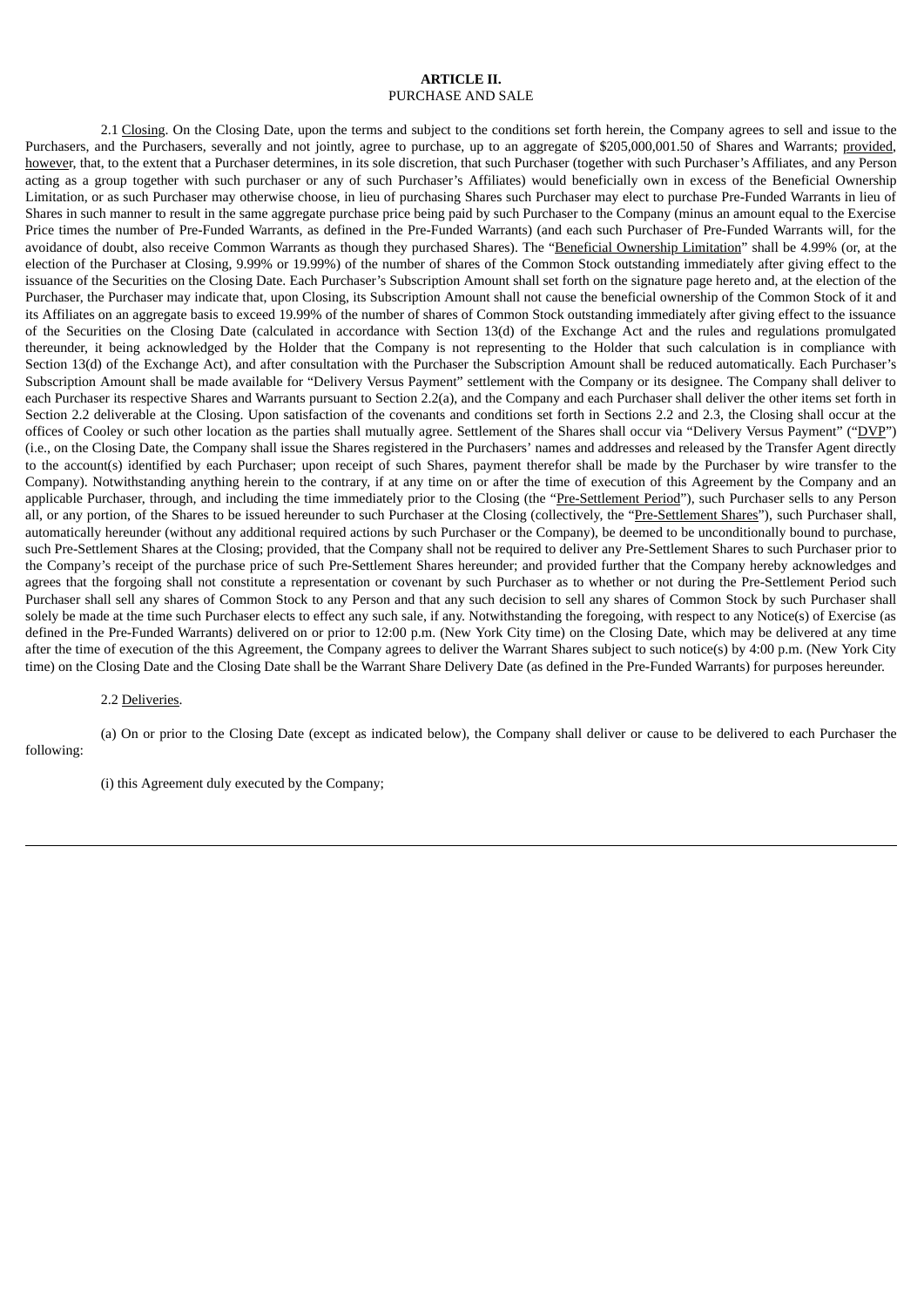(ii) a legal opinion of Company Counsel, dated as of the Closing Date, in form and substance reasonably satisfactory to the Placement Agent;

(iii) subject to the last sentence of Section 2.1, the Company shall have provided each Purchaser with the Company's wire instructions, on Company letterhead and executed by the Company's Chief Executive Officer or Chief Financial Officer;

(iv) subject to Section 2.1, a copy of the irrevocable instructions to the Transfer Agent instructing the Transfer Agent to deliver on an expedited basis via The Depository Trust Company Deposit or Withdrawal at Custodian system ("DWAC") Shares equal to such Purchaser's Subscription Amount divided by the Per Share Purchase Price, registered in the name of such Purchaser;

(v) a Common Warrant registered in the name of such Purchaser to purchase up to a number of shares of Common Stock equal to 25% of such Purchaser's Shares or Pre-Funded Warrant Shares, as applicable, with an exercise price equal to \$7.35 per share, subject to adjustment therein, a PDF copy of which shall be provided to such Purchaser on the Closing Date, with original Common Warrant to be delivered to Purchaser within five (5) business days of Closing;

(vi) for each Purchaser of Pre-Funded Warrants pursuant to Section 2.1, a Pre-Funded Warrant registered in the name of such Purchaser to purchase up to a number of shares of Common Stock equal to the portion of such Purchaser's Subscription Amount applicable to Pre-Funded Warrants divided by the Per Share Purchase Price minus \$0.0001, with an exercise price equal to \$0.0001, subject to adjustment therein;

(vii) an Officer's Certificate, in form and substance satisfactory to the Purchasers;

(viii) a Secretary's Certificate, in form and substance satisfactory to the Purchasers, that includes a good standing certificate for the Company, issued by the Secretary of State and the State of Delaware, dated not less than five (5) business days prior to the Closing Date;

(ix) on the date hereof, the duly executed Lock-Up Agreements; and

(x) the Prospectus Supplement (which may be delivered in accordance with Rule 172 under the Securities Act).

(b) On or prior to the Closing Date, each Purchaser shall deliver or cause to be delivered to the Company the following:

(i) this Agreement duly executed by such Purchaser; and

(ii) such Purchaser's Subscription Amount, which shall be made available for "Delivery Versus Payment" settlement with the Company or its designee per Section 2.1.

#### 2.3 Closing Conditions.

(a) The obligations of the Company hereunder in connection with the Closing are subject to the following conditions being met:

(i) the representations and warranties of the Purchasers contained herein shall be materially true and correct as of the Closing Date as if made as of the Closing Date (unless such representation or warranty was made as of a specific date, in which such representation and warranty shall be true and correct as of such date);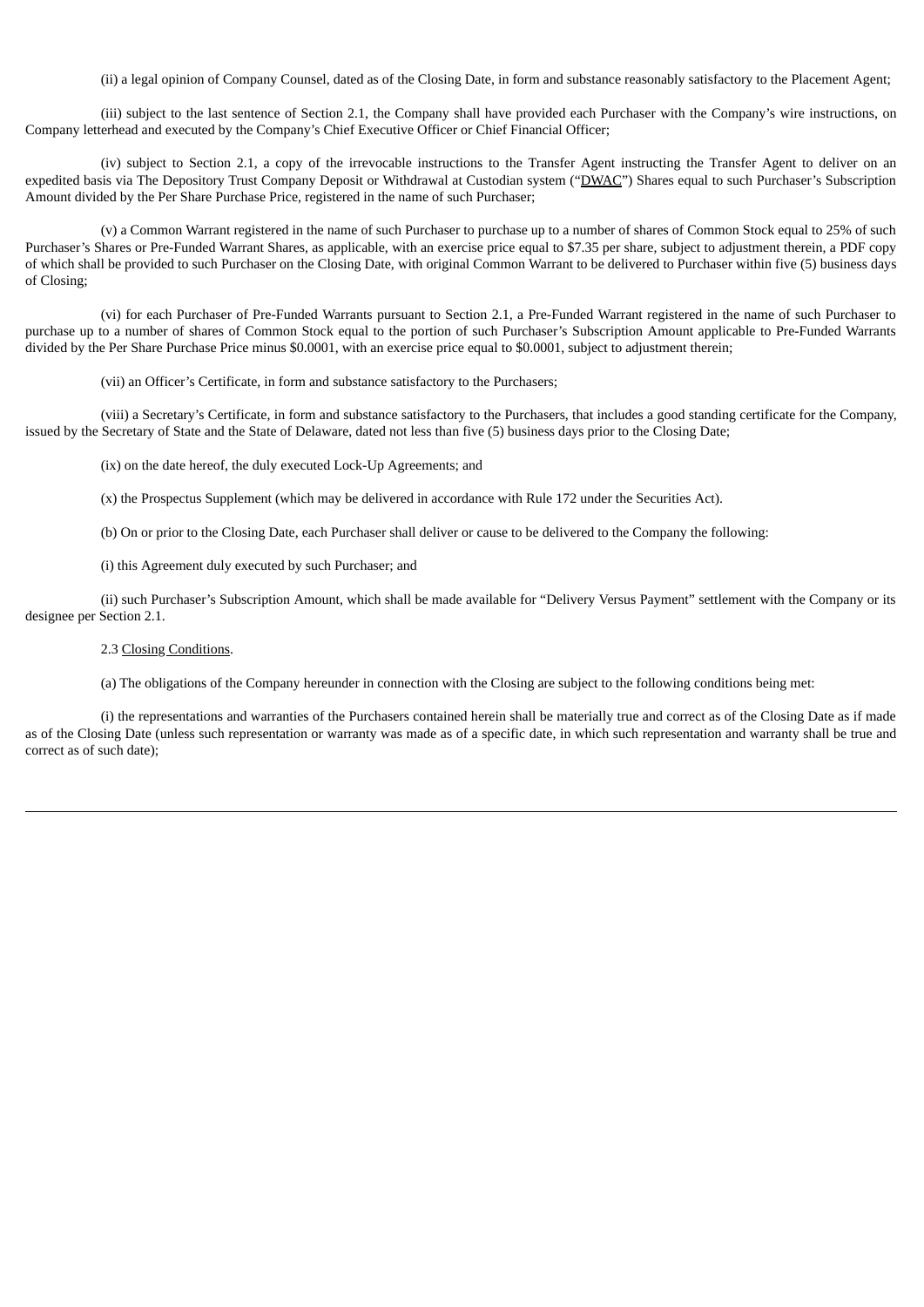(ii) all obligations, covenants and agreements required to be performed or complied with by each Purchaser on or prior to the Closing shall have been performed or complied with by it in all material respects: and

(iii) the delivery by each Purchaser of the items set forth in Section 2.2(b) of this Agreement.

(b) The respective obligations of the Purchasers hereunder in connection with the Closing are subject to the following conditions being met:

(i) the representations and warranties of the Company contained herein shall be materially true and correct as of the hereof and as of the Closing Date as if made as of the Closing Date (unless such representation or warranty was made as of a specific date, in which case such representation and warranty true and correct as of such date);

(ii) all obligations, covenants and agreements required to be performed or complied with by the Company on or prior to the Closing shall have been performed or complied with by it;

(iii) the delivery by the Company of the items set forth in Section 2.2(a) of this Agreement;

(iv) no Material Adverse Effect with respect to the Company shall have occurred since the date hereof;

(v) from the date hereof to the Closing Date, trading in the Common Stock shall not have been suspended by the Commission or the Company's principal Trading Market, and, at any time prior to the Closing Date, trading in securities generally as reported by Bloomberg L.P. shall not have been suspended or limited, or minimum prices shall not have been established on securities whose trades are reported by such service, or on any Trading Market, nor shall a banking moratorium have been declared either by the United States or New York State authorities nor shall there have occurred any material outbreak or escalation of hostilities or other national or international calamity of such magnitude in its effect on, or any material adverse change in, any financial market which, in each case, in the reasonable judgment of such Purchaser, makes it impracticable or inadvisable to purchase the Securities at the Closing;

(vi) no stop order suspending the effectiveness of the Registration Statement or any part thereof, or preventing or suspending the use of the Prospectus or the Prospectus Supplement, or any part thereof, shall have been issued, and no Proceedings for that purpose or otherwise under the Securities Act, shall have been initiated or threatened by the Commission, and no objection shall have been raised by the Nasdaq Global Select Market with respect to the consummation of the transactions contemplated by this Agreement;

(vii) the Shares shall be freely tradable on the Nasdaq Global Select Market;

(viii) no governmental authority shall have issued any order, decree or ruling, and no law shall be in effect, enjoining, restraining or otherwise prohibiting any of the transactions contemplated hereby, and the Company shall have obtained all governmental, regulatory or third party consents and approvals, if any, necessary for the sale and issuance of the Securities, including without limitation, those required by the Nasdaq Global Select Market; and

(ix) the Closing of the purchase of Securities by each Purchaser shall occur substantially concurrently.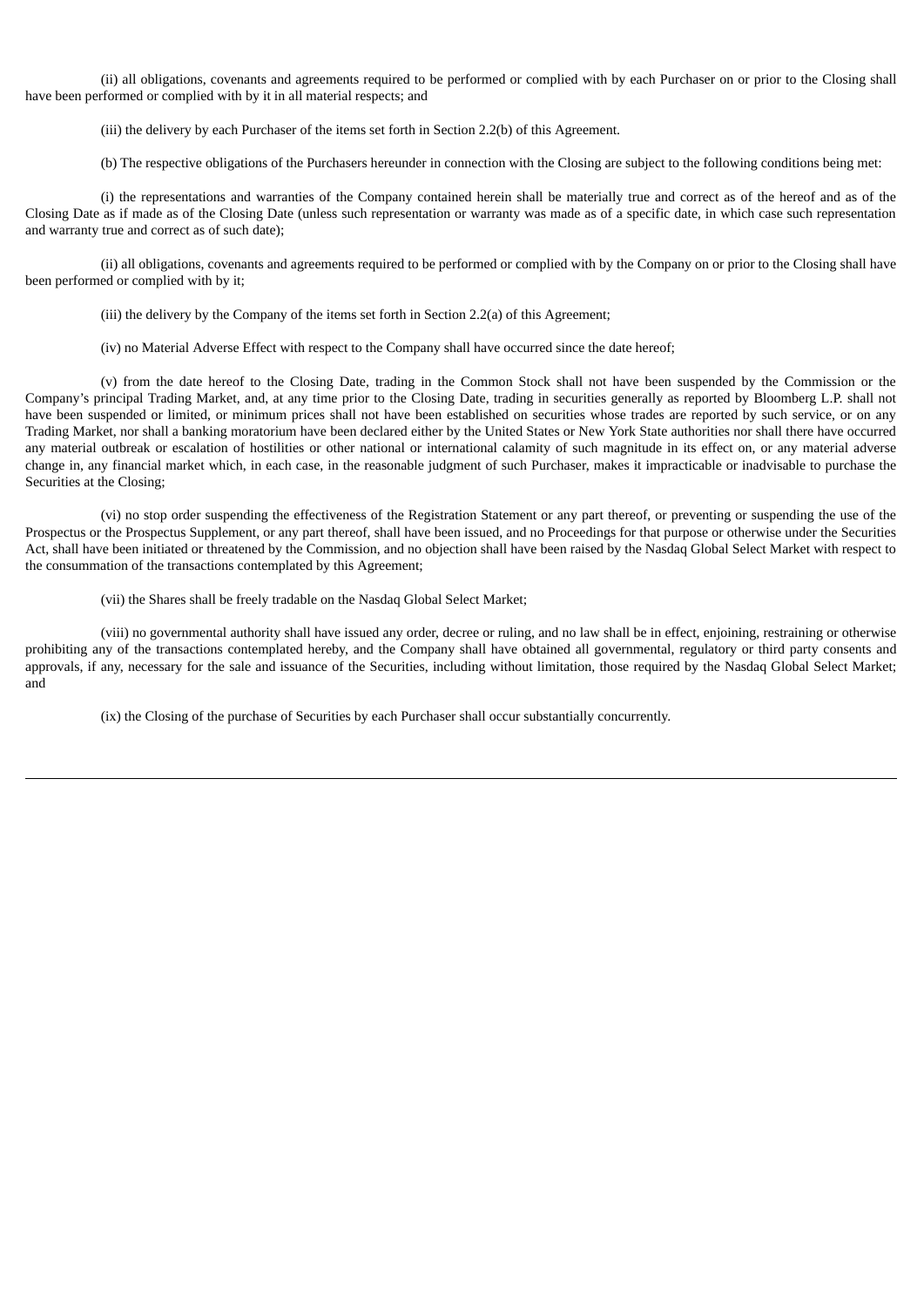## **ARTICLE III.** REPRESENTATIONS AND WARRANTIES

3.1 Representations and Warranties of the Company. Except (i) as set forth in the Disclosure Schedules, which Disclosure Schedules shall be deemed a part hereof and shall qualify any representation or otherwise made herein to the extent of the disclosure contained in the corresponding section of the Disclosure Schedules, or (ii) as disclosed in the SEC Reports, the Company hereby represents and warrants as of the date hereof (except for the representations and warranties that speak as of a specific date, which shall be made as of such date), to each of the Purchasers and to the Placement Agent:

(a) Subsidiaries. The Company has no direct or indirect Subsidiaries other than those listed in Schedule 3.1(a) hereto. Except as disclosed in Schedule 3.1(a) hereto, the Company owns, directly or indirectly, all of the capital stock or comparable equity interests of each Subsidiary free and clear of any and all Liens, and all the issued and outstanding shares of capital stock or comparable equity interest of each Subsidiary are validly issued and are fully paid, non-assessable and free of preemptive and similar rights to subscribe for or purchase securities.

(b) Organization and Qualification. The Company and each of its Subsidiaries is an entity duly incorporated or otherwise organized, validly existing and in good standing under the laws of the jurisdiction of its incorporation or organization (as applicable), with the requisite corporate power and authority to own or lease and use its properties and assets and to carry on its business as currently conducted. Neither the Company nor any Subsidiary is in violation or default of any of the provisions of its respective certificate or articles of incorporation, bylaws or other organizational or charter documents. The Company and each of its Subsidiaries is duly qualified to conduct business and is in good standing as a foreign corporation or other entity in each jurisdiction in which the nature of the business conducted or property owned by it makes such qualification necessary, except where the failure to be so qualified or in good standing, as the case may be, would not have or would not have or would not reasonably be expected to have a Material Adverse Effect, and no Proceeding has been instituted, is pending, or, to the Company's Knowledge, has been threatened in writing in any such jurisdiction revoking, limiting or curtailing or seeking to revoke, limit or curtail such power and authority or qualification.

(c) Authorization; Enforcement; Validity. The Company has the requisite corporate power and authority to enter into and to consummate the transactions contemplated by each of the Transaction Documents to which it is a party and otherwise to carry out its obligations hereunder and thereunder. The Company's execution and delivery of each of the Transaction Documents to which it is a party and the consummation by it of the transactions contemplated hereby and thereby (including, but not limited to, the sale and delivery of the Securities) have been duly authorized by all necessary corporate action on the part of the Company, and no further corporate action is required by the Company, its Board of Directors or its stockholders in connection therewith other than in connection with the Required Approvals. Each of the Transaction Documents to which it is a party has been (or upon delivery will have been) duly executed by the Company and is, or when delivered in accordance with the terms hereof, will constitute the legal, valid and binding obligation of the Company enforceable against the Company in accordance with its terms, except (i) as such enforceability may be limited by applicable bankruptcy, insolvency, reorganization, moratorium, liquidation or similar laws relating to, or affecting generally the enforcement of, creditors' rights and remedies or by other equitable principles of general application, (ii) as limited by laws relating to the availability of specific performance, injunctive relief or other equitable remedies and (iii) insofar as indemnification and contribution provisions may be limited by applicable law.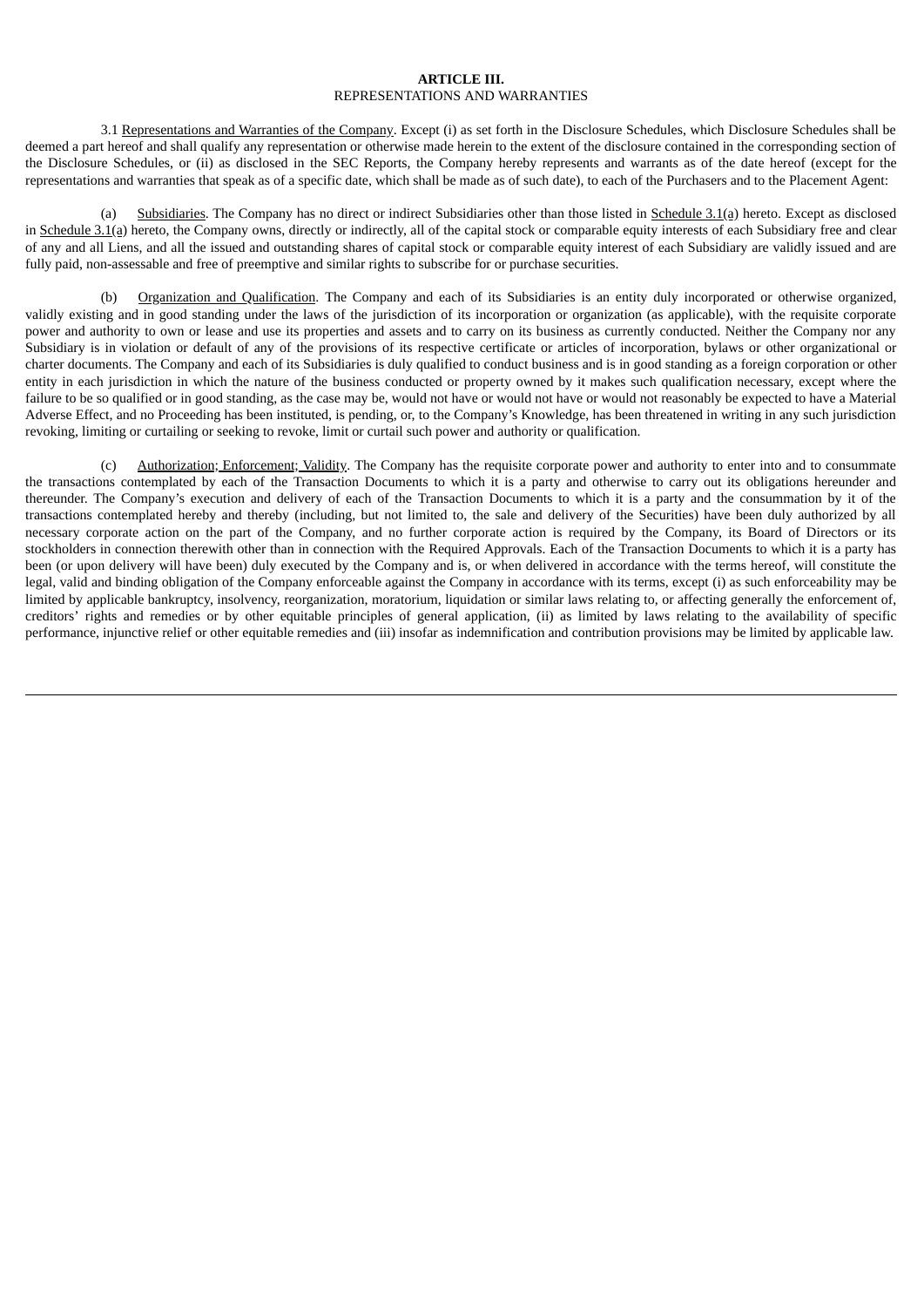(d) No Conflicts. The execution, delivery and performance by the Company of the Transaction Documents to which it is a party and the consummation by the Company of the transactions contemplated hereby or thereby (including, without limitation, the issuance of the Securities) do not and will not (i) conflict with or violate any provisions of the Company's or any Subsidiary's certificate or articles of incorporation, bylaws or otherwise result in a violation of the organizational documents of the Company, (ii) conflict with, or constitute a default (or an event that with notice or lapse of time or both would result in a default) under, result in the creation of any Lien upon any of the properties or assets of the Company or any Subsidiary or give to others any rights of termination, amendment, anti-dilution or similar adjustments, acceleration or cancellation (with or without notice, lapse of time or both) of, any Material Contract, or (iii) subject to the Required Approvals, conflict with or result in a violation of any law, rule, regulation, order, judgment, injunction, decree or other restriction of any court or governmental authority to which the Company or a Subsidiary is subject (including federal and state securities laws and regulations and the rules and regulations, assuming the correctness of the representations and warranties made by the Purchasers herein, of any self-regulatory organization to which the Company or its securities are subject, including all applicable Trading Markets), or by which any property or asset of the Company or a Subsidiary is bound or affected, except in the case of clauses (ii) and (iii) such as would not, individually or in the aggregate, have or reasonably be expected to have a Material Adverse Effect.

(e) Filings, Consents and Approvals. Neither the Company nor any of its Subsidiaries is required to obtain any consent, waiver, authorization or order of, give any notice to, or make any filing or registration with, any court or other federal, state, local or other governmental authority or other Person in connection with the execution, delivery and performance by the Company of the Transaction Documents (including the issuance of the Securities), other than (i) the filing with the Commission of the Prospectus Supplement, (ii) the filing of any requisite notices and/or application(s) to the Principal Trading Market for the issuance and sale of the Shares and the Warrant Shares and the listing of the Shares and the Warrant Shares for trading or quotation, as the case may be, thereon in the time and manner required thereby, (iii) the filings required in accordance with Section 4.4 of this Agreement and (iv) those that have been made or obtained prior to the date of this Agreement (collectively, the "Required Approvals").

(f) Issuance of the Securities. The Securities have been duly authorized and, when issued and paid for in accordance with the terms of the Transaction Documents, will be duly and validly issued, fully paid and nonassessable and free and clear of all Liens, other than restrictions on transfer provided for in the Transaction Documents or imposed by applicable securities laws, and shall not be subject to preemptive or similar rights. The Warrant Shares, when issued in accordance with the terms of the Warrants, will be duly and validly issued, fully paid and nonassessable and free and clear of all Liens, other than restrictions on transfer provided for in the Transaction Documents or imposed by applicable securities laws, and shall not be subject to preemptive or similar rights. Assuming the accuracy of the representations and warranties of the Purchasers in this Agreement, the Securities will be issued in compliance with all applicable federal and state securities laws.

(g) Capitalization. The summary capitalization of the Company as of March 31, 2022 is set forth in the Prospectus Supplement. Aside from new hire equity grants, equity grants to members of its Board of Directors and additional equity grants not to exceed 2,300,000, the Company has not issued any capital stock since its most recently filed periodic report under the Exchange Act, other than pursuant to the exercise of employee stock options under the Company's stock option plans, the issuance of shares of Common Stock to employees pursuant to the Company's employee stock purchase plans and pursuant to the conversion and/or exercise of Common Stock Equivalents outstanding as of the date of the most recently filed periodic report under the Exchange Act. The Shares, when issued pursuant to the terms of this Agreement, and the Warrant Shares, when issued and delivered upon exercise as provided under the Warrants, will conform, in all material respects, to the description thereof contained in the Registration Statement. All of the issued and outstanding shares of Common Stock have been duly authorized and validly issued, are fully paid and nonassessable and have been issued in compliance with all applicable federal and state securities laws. None of the outstanding shares of Common Stock was issued in violation of any preemptive rights, rights of first refusal or other similar rights to subscribe for or purchase securities of the Company. There are no authorized or outstanding options, warrants, preemptive rights, rights of first refusal or other rights to purchase, or equity or debt securities convertible into or exchangeable or exercisable for, any capital stock of the Company or any of its subsidiaries other than those described in the Registration Statement and the Prospectus Supplement. The descriptions of the Company's stock option, stock bonus and other stock plans or arrangements (each, a "Company Stock Plan"), and the options or other rights granted thereunder, set forth in the Registration Statement and the Prospectus Supplement accurately and fairly presents, in all material respects, the information required to be shown with respect to such plans, arrangements, options and rights.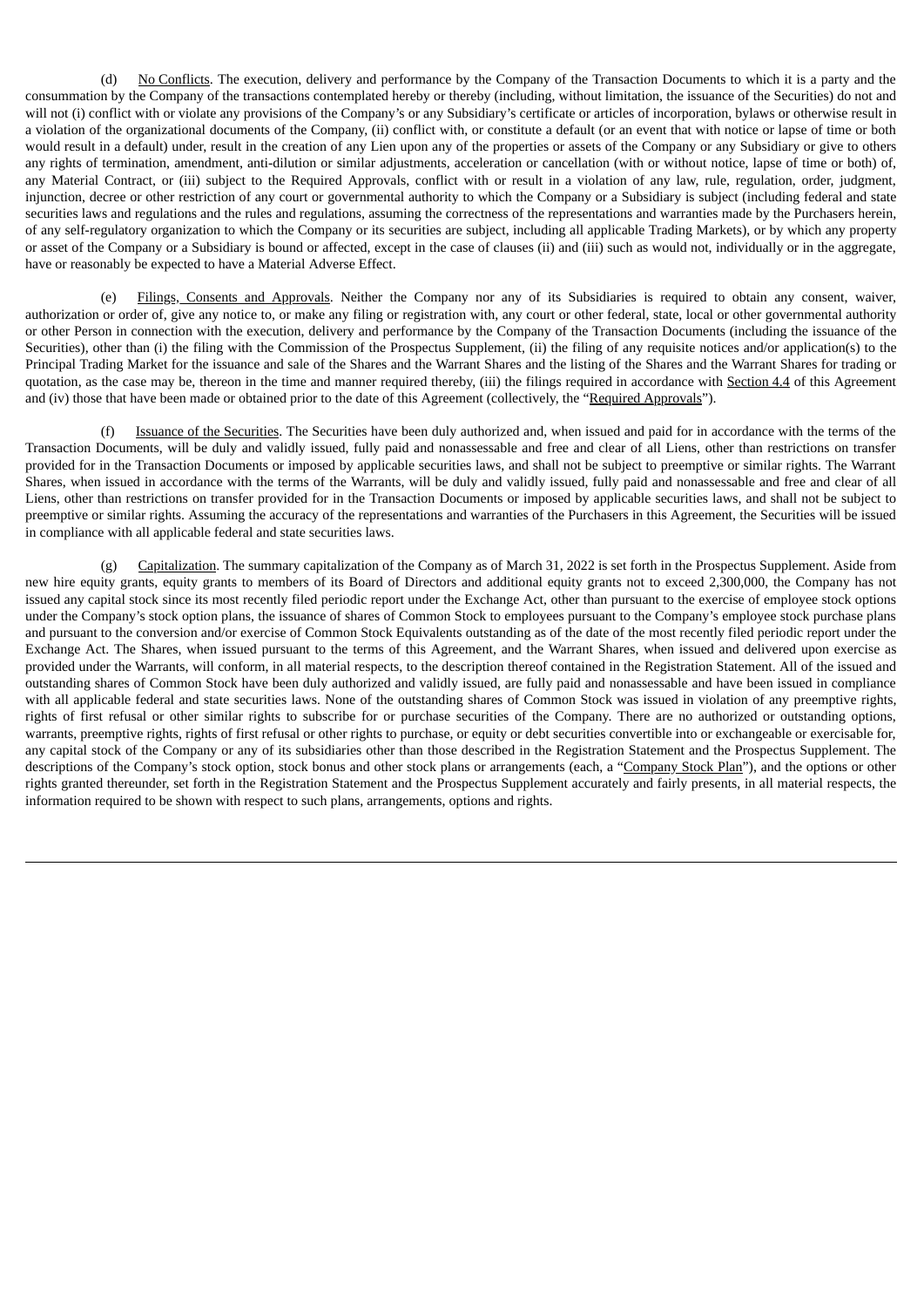(h) SEC Reports; Disclosure Materials. The Company has filed all reports, schedules, forms, statements and other documents required to be filed by it under the Exchange Act, including pursuant to Section 13(a) or 15(d) thereof, for the two years preceding the date hereof (or such shorter period as the Company was required by law or regulation to file such material) (the foregoing materials, including the exhibits thereto and documents incorporated by reference therein, being collectively referred to herein as the "SEC Reports", and the SEC Reports, together with the Disclosure Schedules, being collectively referred to as the "Disclosure Materials") on a timely basis or has received a valid extension of such time of filing and has filed any such SEC Reports prior to the expiration of any such extension, except where the failure to file on a timely basis would not have or reasonably be expected to result in a Material Adverse Effect (including, for this purpose only, any failure to qualify to register the Securities for resale on Form S-3 or which would prevent any Purchaser from using Rule 144 to resell any Securities). As of their respective filing dates, or to the extent corrected by a subsequent restatement, the SEC Reports complied in all material respects with the requirements of the Securities Act and the Exchange Act and the rules and regulations of the Commission promulgated thereunder, and none of the SEC Reports, when filed, contained any untrue statement of a material fact or omitted to state a material fact required to be stated therein or necessary in order to make the statements therein, in light of the circumstances under which they were made, not misleading. The Company has never been an issuer subject to Rule 144(i) under the Securities Act. Each of the Material Contracts to which the Company or any Subsidiary is a party or to which the property or assets of the Company or any of its Subsidiaries are subject has been filed as an exhibit to the SEC Reports.

(i) Financial Statements. The financial statements of the Company included in the SEC Reports present fairly, in all material respects, the consolidated financial position of the Company and its subsidiaries as of the dates indicated and the results of their operations, changes in stockholders' equity and cash flows for the periods specified. Such financial statements have been prepared in conformity with generally accepted accounting principles as applied in the United States ("GAAP"), applied on a consistent basis throughout the periods involved, except as may be expressly stated in the related notes thereto and except in the case of unaudited financial statements, which are subject to normal and recurring year-end adjustments and do not contain all footnotes as permitted by the applicable rules of the Commission. The interactive data in eXtensible Business Reporting Language included or incorporated by reference in the Registration Statement fairly presents the information called for in all material respects and has been prepared in accordance with the Commission's rules and guidelines applicable thereto. No other financial statements or supporting schedules are required to be included in the Registration Statement or the Prospectus Supplement. The financial data set forth in each of the Registration Statement and the Prospectus Supplement under the caption "Capitalization" fairly presents, in all material respects, the information set forth therein on a basis consistent with that of the audited financial statements contained in the Registration Statement and the Prospectus Supplement. All disclosures contained in the Registration Statement or the Prospectus Supplement, that constitute non-GAAP financial measures (as defined by the rules and regulations under the Securities Act and the Exchange Act) comply with Regulation G under the Exchange Act and Item 10 of Regulation S-K under the Securities Act, as applicable. To the Company's Knowledge, no person who has been suspended or barred from being associated with a registered public accounting firm, or who has failed to comply with any sanction pursuant to Rule 5300 promulgated by the PCAOB, has participated in or otherwise aided the preparation of, or audited, the financial statements, supporting schedules or other financial data filed with the Commission as a part of the Registration Statement and the Prospectus Supplement.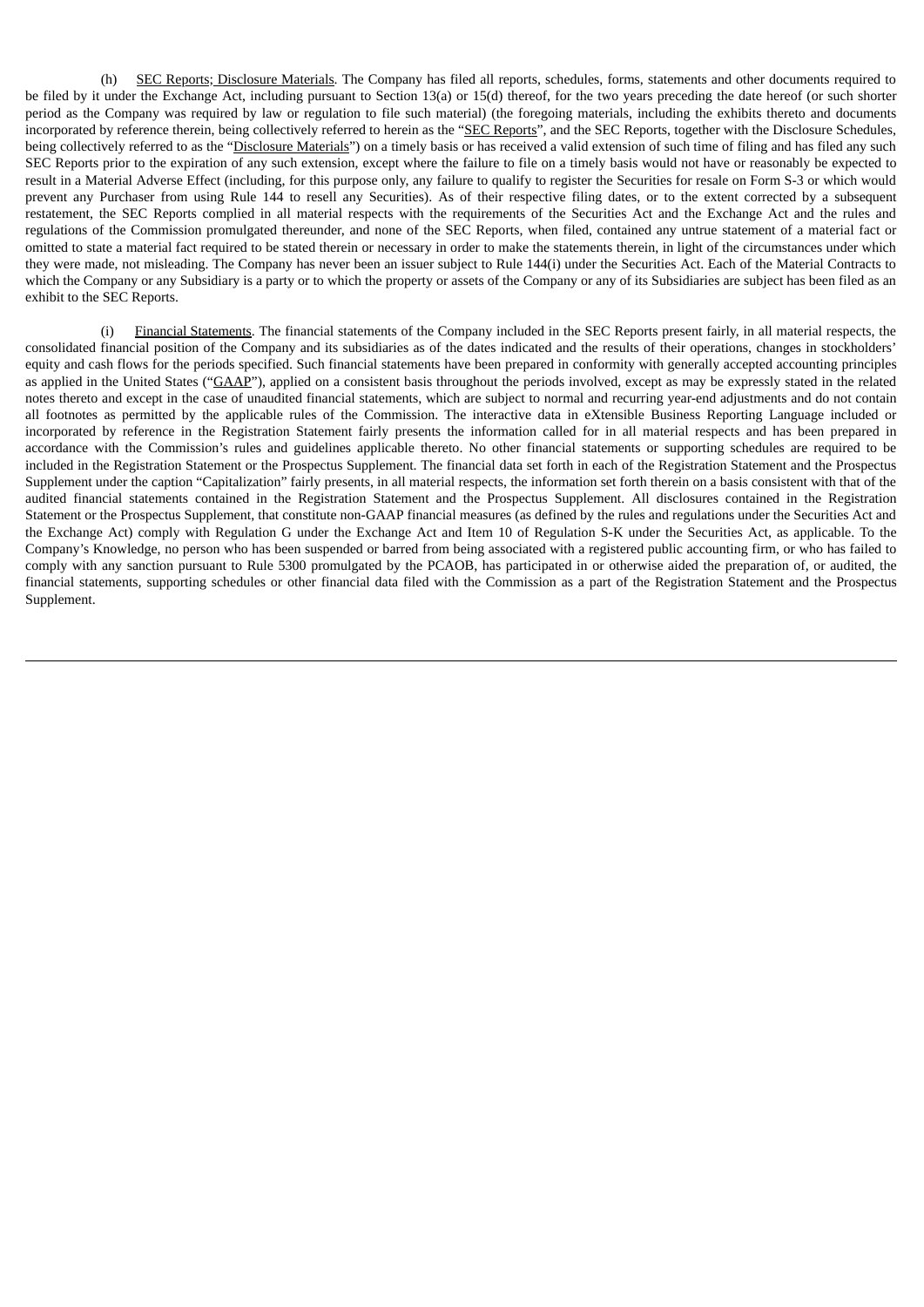(j) Material Changes. Since the date of the latest audited financial statements included within the SEC Reports, except as specifically disclosed in a subsequent SEC Report filed prior to the date hereof, (i) there has been no material adverse change, or any development that would reasonably be expected to result in a material adverse change, in the condition, financial or otherwise, or in the earnings, business, properties, operations, assets, liabilities or prospects, whether or not arising from transactions in the ordinary course of business, of the Company and its Subsidiaries, considered as one entity (any such change being referred to herein as a "Material Adverse Change"); (ii) the Company and its Subsidiaries, considered as one entity, have not incurred any material liability or obligation, indirect, direct or contingent, including without limitation any losses or interference with its business from fire, explosion, flood, earthquakes, accident or other calamity, whether or not covered by insurance, or from any strike, labor dispute or court or governmental action, order or decree, that are material, individually or in the aggregate, to the Company and its Subsidiaries, considered as one entity, or has entered into any transactions not in the ordinary course of business; and (iii) there has not been any material decrease in the capital stock or any material increase in any short-term or long-term indebtedness of the Company or its Subsidiaries and there has been no dividend or distribution of any kind declared, paid or made by the Company or, except for dividends paid to the Company or other Subsidiaries, by any of the Company's Subsidiaries on any class of capital stock, or any repurchase or redemption by the Company or any of its Subsidiaries of any class of capital stock.

(k) Litigation. There is no Action which (i) adversely affects or challenges the legality, validity or enforceability of any of the Transaction Documents or the Securities or (ii) except as specifically disclosed in the SEC Reports, would, if there were an unfavorable decision, individually or in the aggregate, have or reasonably be expected to result in a Material Adverse Effect. Neither the Company nor any Subsidiary, nor to the Company's Knowledge any director or officer thereof, is or has been the subject of any Action involving a claim of violation of or liability under federal or state securities laws or a claim of breach of fiduciary duty. There has not been, and to the Company's Knowledge there is not pending or contemplated, any investigation by the Commission involving the Company or any current or former director or officer of the Company. The Commission has not issued any stop order or other order suspending the effectiveness of any registration statement filed by the Company or any of its Subsidiaries under the Exchange Act or the Securities Act.

(l) Employment Matters. No material labor dispute exists or, to the Company's Knowledge, is imminent with respect to any of the employees of the Company which would have or would reasonably be expected to have a Material Adverse Effect. None of the Company's or any Subsidiary's employees is a member of a union that relates to such employee's relationship with the Company, and neither the Company nor any of its Subsidiaries is a party to a collective bargaining agreement, and the Company and each Subsidiary believes that its relationship with its employees is good. No executive officer of the Company (as defined in Rule 501(f) of the Securities Act) has notified the Company or any such Subsidiary that such officer intends to leave the Company or any such Subsidiary or otherwise terminate such officer's employment with the Company or any such Subsidiary. To the Company's Knowledge, no executive officer, to the Company's Knowledge, is, or is now expected to be, in violation of any term of any material term of any employment contract, confidentiality, disclosure or proprietary information agreement or non-competition agreement, or any other contract or agreement or any restrictive covenant in favor of a third party, and to the Company's Knowledge, the continued employment of each such executive officer does not subject the Company or any Subsidiary to any liability with respect to any of the foregoing matters. The Company and its Subsidiaries are in compliance with all U.S. federal, state, local and foreign laws and regulations relating to employment and employment practices, terms and conditions of employment and wages and hours, except where the failure to be in compliance would not, individually or in the aggregate, have or reasonably be expected to result in a Material Adverse Effect.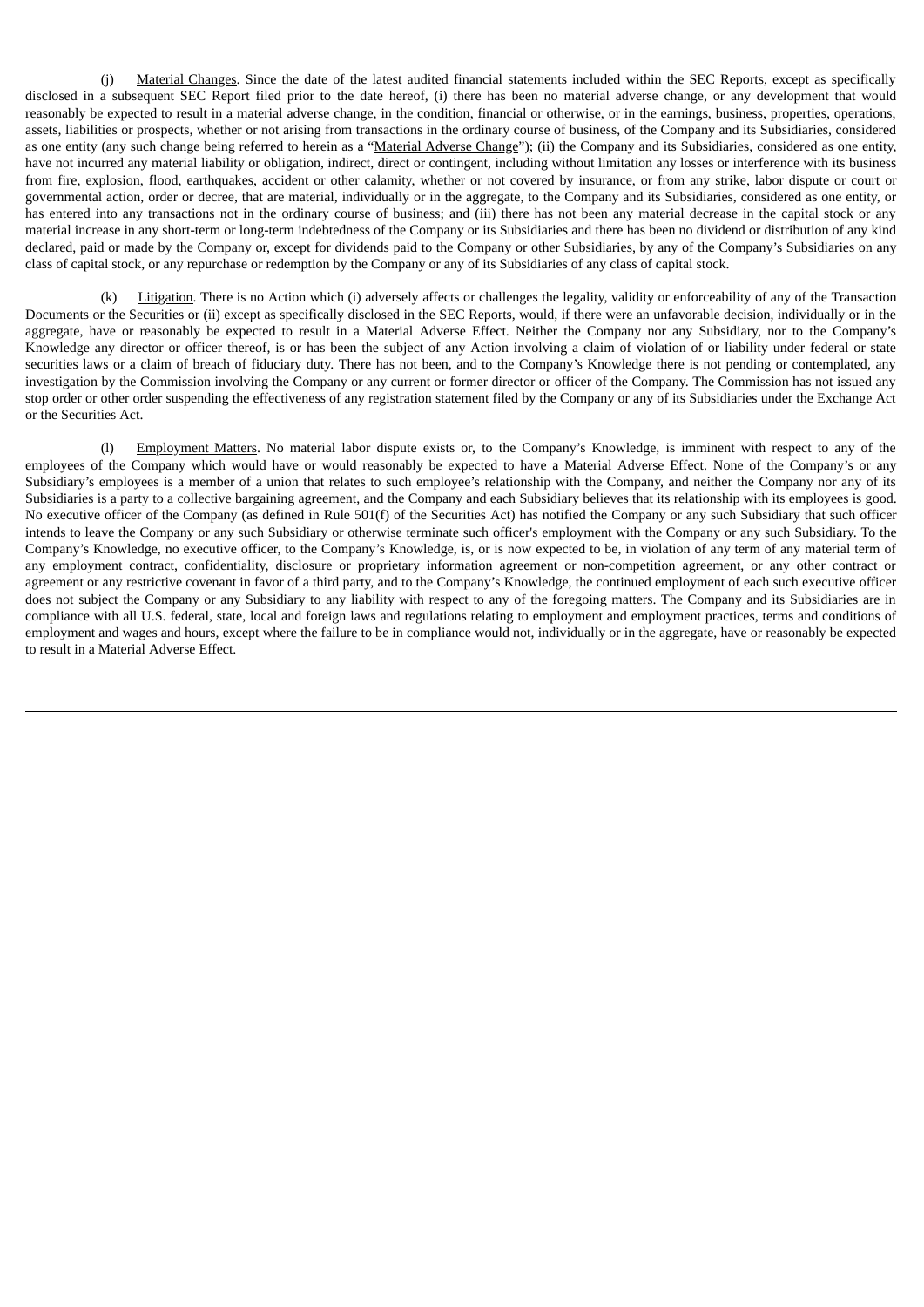(m) Compliance. The Company and its subsidiaries have been and are in compliance with all applicable laws, rules and regulations, except where failure to be so in compliance could not be expected, individually or in the aggregate, to have a Material Adverse Effect.

(n) Regulatory Permits. The Company and its Subsidiaries possess such valid and current certificates, authorizations or permits required by state, federal or foreign regulatory agencies or bodies to conduct their respective businesses as currently conducted and as described in the Registration Statement or the Prospectus Supplement ("Material Permits"), except where the failure to possess the same or so qualify would not reasonably be expected, individually or in the aggregate, to have a Material Adverse Effect. Neither the Company nor any of its subsidiaries is in violation of, or in default under, any of the Material Permits or has received any notice of proceedings relating to the revocation or modification of, or non-compliance with the Material Permits, except for such violations, defaults or proceedings if resolved unfavorably, would not reasonably be expected, individually or in the aggregate, to result in a Material Adverse Effect.

(o) Title to Assets. Except as disclosed in the SEC Reports, the Company and its Subsidiaries have good and marketable title to all of the real and personal property and other assets reflected as owned in the financial statements (or elsewhere in the Registration Statement or the Prospectus Supplement), in each case free and clear of any security interests, mortgages, liens, encumbrances, equities, adverse claims and other defects, except such as do not materially and adversely affect the value of such property and do not materially interfere with the use made or proposed to be made of such property by the Company. The real property, improvements, equipment and personal property held under lease by the Company or any of its Subsidiaries are held under valid and enforceable leases, with such exceptions as are not material and do not materially interfere with the use made or proposed to be made of such real property, improvements, equipment or personal property by the Company or such Subsidiary.

(p) Patents and Trademarks. The Company and its subsidiaries own, or have obtained valid and enforceable licenses for, the inventions, patent applications, patents, trademarks, trade names, service names, copyrights, trade secrets and other intellectual property described in the Registration Statement and the Prospectus Supplement as being owned or licensed by them or which are necessary for the conduct of their respective businesses as currently conducted or as currently proposed to be conducted (with respect to the commercialization of the product candidates described in the Registration Statement and the Prospectus Supplement, except where the failure to own or license such rights would not, individually or in the aggregate, have a Material Adverse Effect) (collectively, "Intellectual Property Rights"). There are no third parties who have rights to any Intellectual Property Rights, except for: (i) the exclusive license granted to Janssen Biotech. Inc., a subsidiary of Johnson & Johnson (pursuant to Option and License Agreement dated December 17, 2013, as amended); (ii) certain rights retained by Children's Medical Center Corporation (CMCC), including rights to practice and use the co-owned patent rights for research, educational, clinical and charitable purposes; (iii) Adimab, LLC pursuant to the Amended and Restated Collaboration Agreement, dated March 12, 2019; and (iv) any customary reversionary rights of third-party licensors with respect to Intellectual Property Rights that is disclosed in the Registration Statement and the Prospectus Supplement as licensed to the Company or one or more of its Subsidiaries. There is no pending or, to the Company's Knowledge, threatened action, suit, proceeding or claim by others: (A) challenging the Company's rights in or to any Intellectual Property Rights, and the Company is unaware of any facts which would form a reasonable basis for any such action, suit, proceeding or claim; (B) challenging the validity, enforceability or scope of any Intellectual Property Rights, and except as described in the Registration Statement and the Prospectus Supplement, the Company is unaware of any facts which would form a reasonable basis for any such action, suit, proceeding or claim; or (C) asserting that the Company or any of its Subsidiaries infringes or otherwise violates, or would, upon the commercialization of any product or service described in the Registration Statement or the Prospectus Supplement as under development, infringe or violate, any patent, trademark, trade name, service name, copyright, trade secret or other proprietary rights of others, and the Company is unaware of any facts which would form a reasonable basis for any such action, suit, proceeding or claim. The Company and its Subsidiaries have complied with the terms of each agreement pursuant to which Intellectual Property Rights has been licensed to the Company or any Subsidiary, and all such agreements are in full force and effect. The product candidates described in the Registration Statement and the Prospectus Supplement as under development by the Company or any Subsidiary fall within the scope of the claims of one or more patents or pending patent applications owned by, or exclusively licensed to, the Company or any Subsidiary.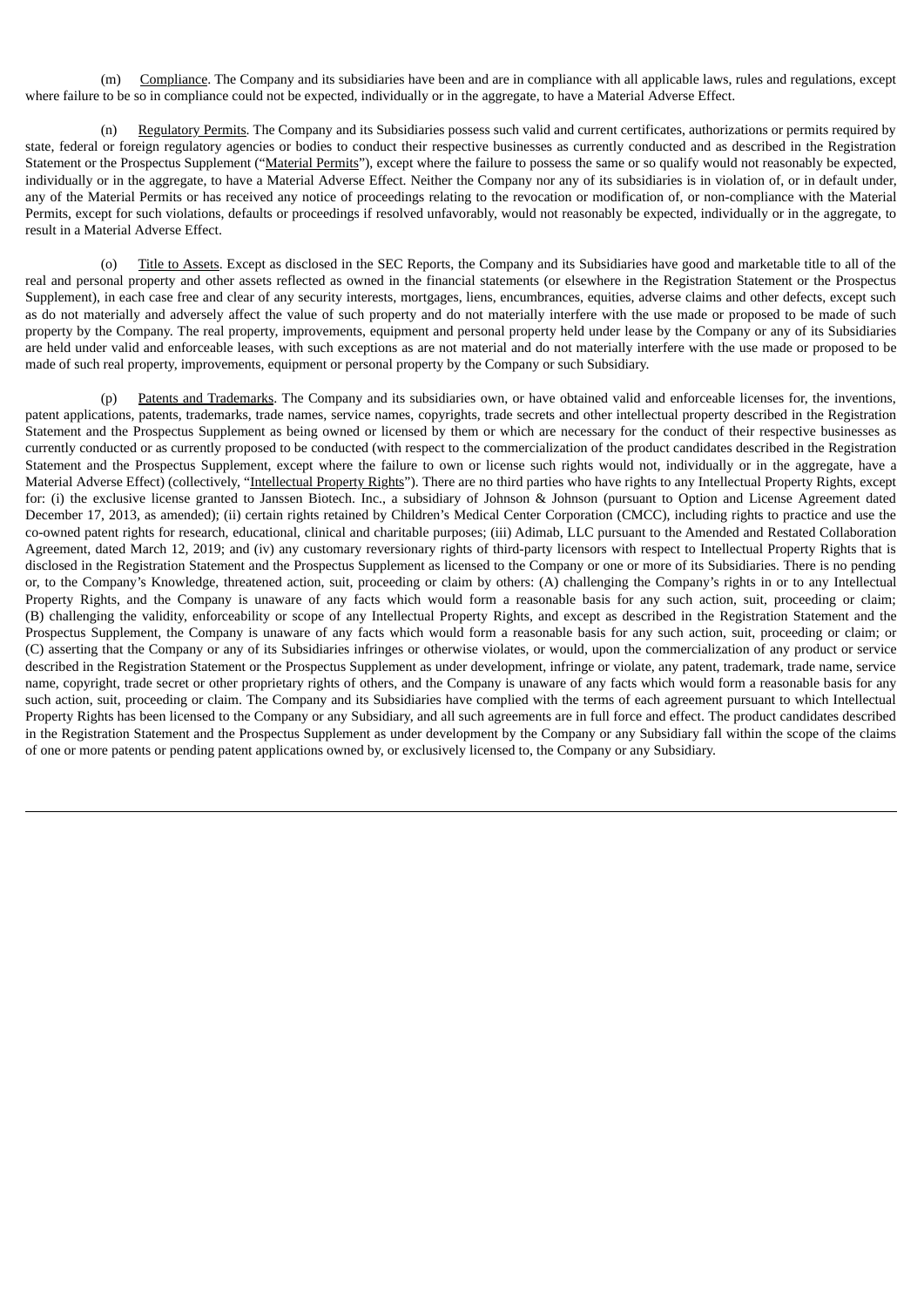(q) Insurance. Each of the Company and its Subsidiaries are insured by recognized, financially sound and reputable institutions with policies in such amounts and with such deductibles and covering such risks as are reasonably deemed adequate and customary for their businesses including, but not limited to, policies covering real and personal property owned or leased by the Company and its Subsidiaries against theft, damage, destruction, acts of vandalism and earthquakes and policies covering the Company and its Subsidiaries for product liability claims and clinical trial liability claims. The Company has no reason to believe that it or any of its Subsidiaries will not be able (i) to renew its existing insurance coverage as and when such policies expire or (ii) to obtain comparable coverage from similar institutions as may be necessary or appropriate to conduct its business as now conducted and at a cost that would not reasonably be expected, individually or in the aggregate, to have a Material Adverse Effect. Neither the Company nor any of its Subsidiaries has been denied any insurance coverage which it has sought or for which it has applied.

(r) Transactions With Affiliates and Employees. There are no business relationships or related-party transactions involving the Company or any of its Subsidiaries or any other person required to be described in the Registration Statement or the Prospectus Supplement that have not been described as required.

(s) Internal Accounting Controls. The Company makes and keeps accurate books and records and maintains a system of internal accounting controls sufficient to provide reasonable assurance that: (i) transactions are executed in accordance with management's general or specific authorization; (ii) transactions are recorded as necessary to permit preparation of financial statements in conformity with GAAP and to maintain accountability for assets; (iii) access to assets is permitted only in accordance with management's general or specific authorization; (iv) the recorded accountability for assets is compared with existing assets at reasonable intervals and appropriate action is taken with respect to any differences; and  $(v)$  the interactive data in eXtensible Business Reporting Language included or incorporated by reference in the Registration Statement and the Prospectus Supplement fairly presents the information called for in all material respects and is prepared in accordance with the Commission's rules and guidelines applicable thereto. Since the Evaluation Date, there have been no changes in the internal control over financial reporting (as such term is defined in the Exchange Act) of the Company and its Subsidiaries that have materially adversely affected, or is reasonably likely to materially adversely affect, the internal control over financial reporting of the Company and its Subsidiaries.

Sarbanes-Oxley; Disclosure Controls. The Company is in compliance in all material respects with all of the provisions of the Sarbanes-Oxley Act of 2002 which are applicable to it as of the Closing Date. The Company has established disclosure controls and procedures (as such term is defined in Rule 13a-15(e) and 15d-15(e) under the Exchange Act) for the Company and designed such disclosure controls and procedures to ensure that information required to be disclosed by the Company in the reports it files or submits under the Exchange Act is recorded, processed, summarized and reported, within the time periods specified in the Commission's rules and forms. The Company's certifying officers have evaluated the effectiveness of the Company's disclosure controls and procedures as of the end of the period covered by the Company's most recently filed periodic report under the Exchange Act (such date, the "Evaluation Date"). The Company presented in its most recently filed periodic report under the Exchange Act the conclusions of the certifying officers about the effectiveness of the disclosure controls and procedures based on their evaluations as of the Evaluation Date. Since the Evaluation Date, there have been no changes in the Company's internal control over financial reporting (as such term is defined in the Exchange Act) that has materially affected, or is reasonably likely to materially affect, the Company's internal control over financial reporting.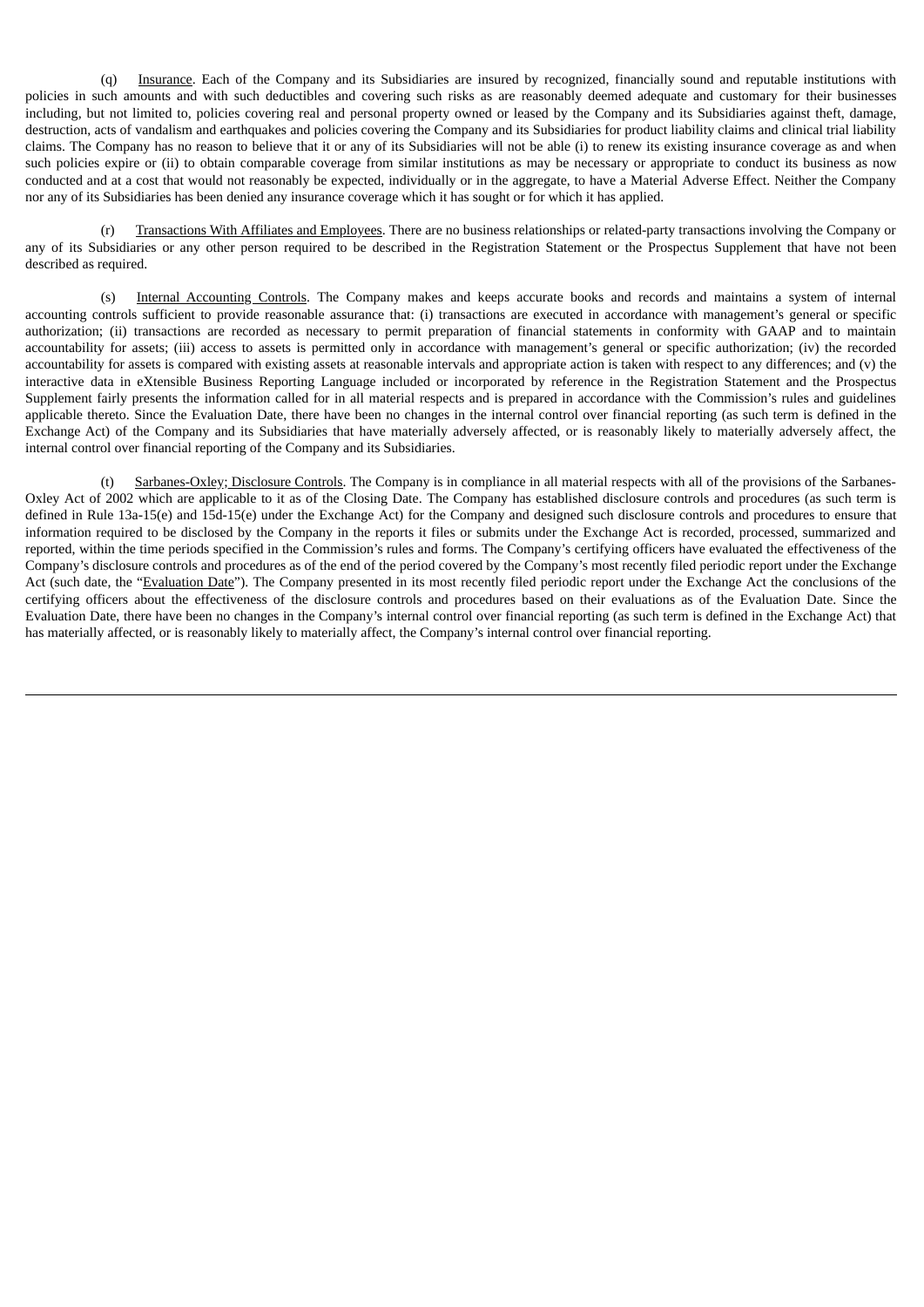(u) Certain Fees. No person or entity will have, as a result of the transactions contemplated by this Agreement, any valid right, interest or claim against or upon the Company or a Purchaser for any commission, fee or other compensation pursuant to any agreement, arrangement or understanding entered into by or on behalf of the Company, other than the Placement Agent with respect to the offer and sale of the Securities (which placement agent fees are being paid by the Company). The Purchasers shall have no obligation with respect to any fees or with respect to any claims made by or on behalf of other Persons for fees of a type contemplated in this paragraph (u) that may be due in connection with the transactions contemplated by the Transaction Documents.

(v) Investment Company. The Company is not, and will not be, immediately after receipt of payment for the Securities, required to register as an "investment company" within the meaning of the Investment Company Act of 1940, as amended.

(w) Registration Rights. There are no Persons with registration or other similar rights to have any equity or debt securities registered for sale under the Registration Statement or included in the offering contemplated by this Agreement, except for such rights as have been duly waived.

(x) Listing and Maintenance Requirements. The Company's Common Stock is registered pursuant to Section 12(b) or 12(g) of the Exchange Act, and the Company has taken no action designed to terminate the registration of the Common Stock under the Exchange Act nor has the Company received any notification that the Commission is contemplating terminating such registration. The Company has not, in the twelve (12) months preceding the date hereof, received written notice from any Trading Market on which the Common Stock is listed or quoted to the effect that the Company is not in compliance with the listing or maintenance requirements of such Trading Market. The Company is in compliance with all listing and maintenance requirements of the Principal Trading Market on the date hereof.

(y) Application of Takeover Protections; Rights Agreements. The Company and the Board of Directors have taken all necessary action, if any, in order to render inapplicable any control share acquisition, business combination, poison pill (including any distribution under a rights agreement) or other similar anti-takeover provision under the Company's charter documents or the laws of its state of incorporation that is or could reasonably be expected to become applicable to any of the Purchasers as a result of the Purchasers and the Company fulfilling their obligations or exercising their rights under the Transaction Documents, including, without limitation, the Company's issuance of the Securities and the Purchasers' ownership of the Securities.

(z) Disclosure. The Company confirms that it has not provided, and to the Company's Knowledge, none of its officers or directors nor any other Person acting on its or their behalf has provided, and it has not authorized the Placement Agent to provide, any Purchaser or its respective agents or counsel with any information that it believes constitutes material, non-public information except insofar as the existence, provisions and terms of the Transaction Documents and the proposed transactions hereunder may constitute such information, all of which will be disclosed by the Company in the Press Release as contemplated by Section 4.4 hereof. The Company understands and confirms that the Purchasers will rely on the foregoing representations in effecting transactions in securities of the Company.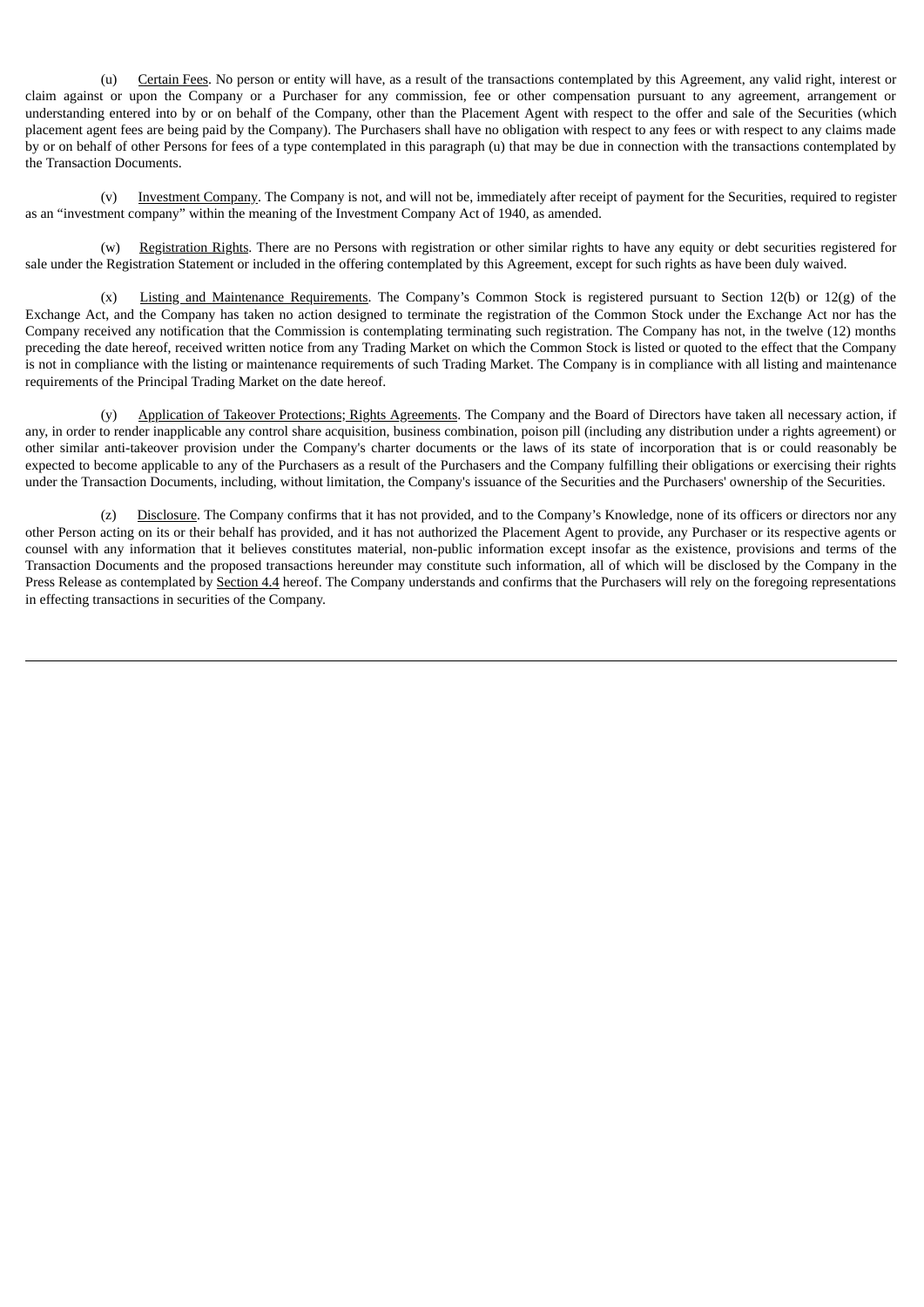(aa) No Integrated Offering. Assuming the accuracy of the Purchasers' representations and warranties set forth in Section 3.2, none of the Company, its Subsidiaries nor, to the Company's Knowledge, any of its Affiliates or any Person acting on its behalf has, directly or indirectly, at any time within the past six (6) months, made any offers or sales of any Company security or solicited any offers to buy any security under circumstances that would cause the offering of the Securities pursuant to the Transaction Documents to be integrated with prior offerings by the Company for purposes of any applicable law, regulation or stockholder approval provisions, including, without limitation, under the rules and regulations of any Trading Market on which any of the securities of the Company are listed or designated.

(bb) Tax Matters. Except in any case in which failure to pay or file (as applicable) would not, individually or in the aggregate, have a Material Adverse Effect, the Company and its Subsidiaries have filed all necessary federal, state and foreign income and franchise tax returns or have properly requested extensions thereof and have paid all taxes required to be paid by any of them and, if due and payable, any related or similar assessment, fine or penalty levied against any of them except as may be being contested in good faith and by appropriate proceedings. Except to the extent of any inadequacy that would not, individually or in the aggregate, result in a Material Adverse Effect, the Company has made adequate charges, accruals and reserves in the applicable financial statements in respect of all federal, state and foreign income and franchise taxes for all periods as to which the tax liability of the Company or any of its Subsidiaries has not been finally determined.

(cc) Environmental Matters. Except as would not reasonably be expected, individually or in the aggregate, to have a Material Adverse Effect: (i) neither the Company nor any of its Subsidiaries is in violation of any federal, state, local or foreign statute, law, rule, regulation, ordinance, code, policy or rule of common law or any judicial or administrative interpretation thereof, including any judicial or administrative order, consent, decree or judgment, relating to pollution or protection of human health, the environment (including, without limitation, ambient air, surface water, groundwater, land surface or subsurface strata) or wildlife, including, without limitation, laws and regulations relating to the release or threatened release of chemicals, pollutants, contaminants, wastes, toxic substances, hazardous substances, petroleum or petroleum products (collectively, "Hazardous Materials") or to the manufacture, processing, distribution, use, treatment, storage, disposal, transport or handling of Hazardous Materials (collectively, "Environmental Laws"); (ii) the Company and its Subsidiaries have all permits, authorizations and approvals required under any applicable Environmental Laws and are each in compliance with their requirements; (iii) there are no pending or, to the knowledge of the Company, threatened administrative, regulatory or judicial actions, suits, demands, demand letters, claims, liens, notices of noncompliance or violation, investigation or proceedings relating to any Environmental Law against the Company or any of its Subsidiaries; and (iv) there are no events or circumstances that might reasonably be expected to form the basis of an order for clean-up or remediation, or an action, suit or proceeding by any private party or governmental body or agency, against or affecting the Company or any of its Subsidiaries relating to Hazardous Materials or any Environmental Laws.

(dd) U.S. Real Property Holding Corporation. The Company is not and has never been a U.S. real property holding corporation within the meaning of Section 897 of the Internal Revenue Code of 1986, as amended, and the Company shall so certify upon Purchaser's request.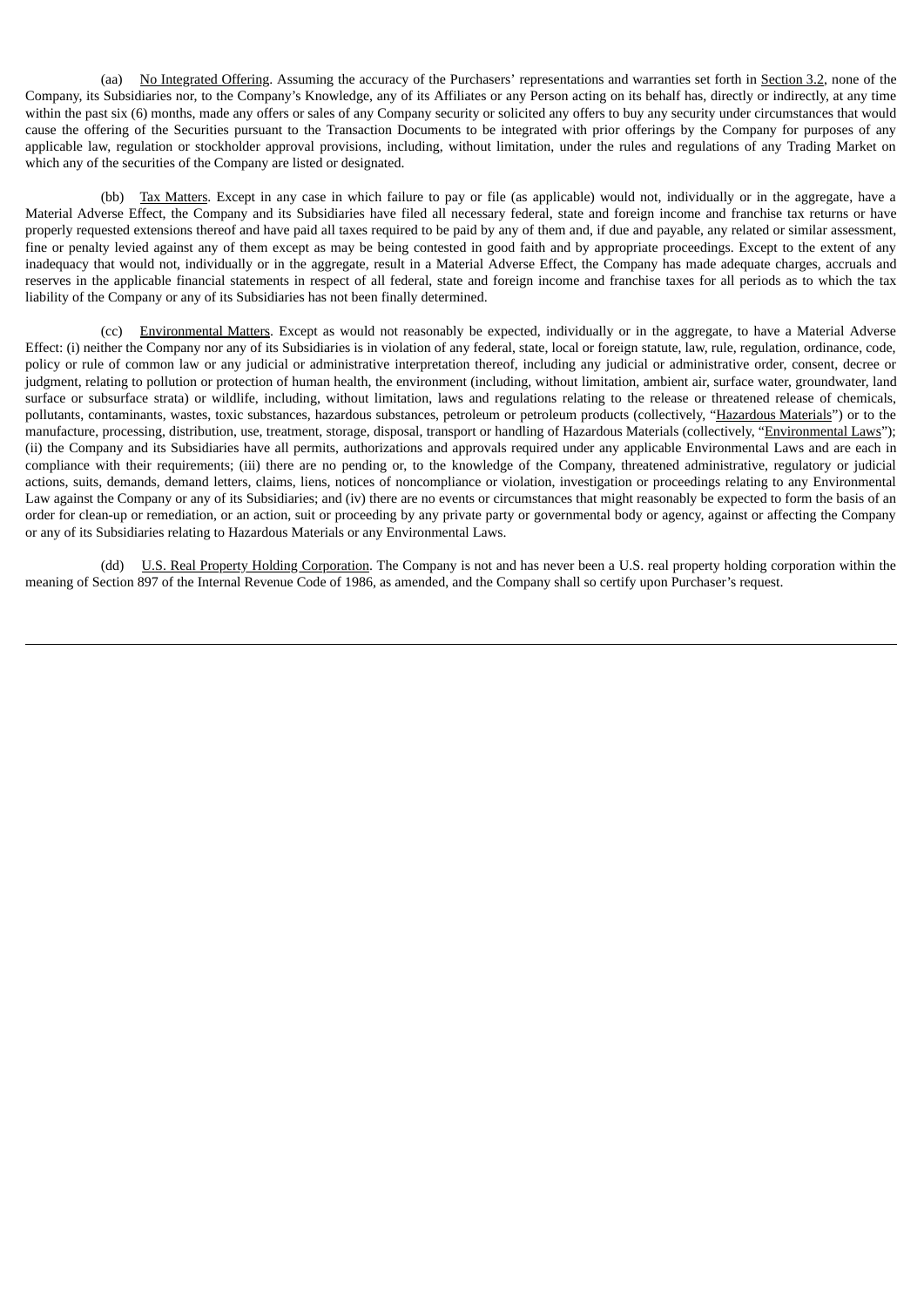(ee) Foreign Corrupt Practices. Neither the Company nor any of its Subsidiaries nor, to the Company's Knowledge, any director, officer, agent, employee, controlled affiliate or other person acting on behalf of the Company or any of its Subsidiaries has, in the course of its actions for, or on behalf of, the Company or any of its Subsidiaries (i) used any corporate funds for any unlawful contribution, gift, entertainment or other unlawful expenses relating to political activity; (ii) made any direct or indirect unlawful payment to any domestic government official, "foreign official" (as defined in the U.S. Foreign Corrupt Practices Act of 1977, as amended, and the rules and regulations thereunder, collectively, the "FCPA") or employee from corporate funds; (iii) violated or is in violation of any provision of the FCPA or any applicable non-U.S. anti-bribery statute or regulation; or (iv) made any unlawful bribe, rebate, payoff, influence payment, kickback or other unlawful payment to any domestic government official, such foreign official or employee; and the Company and its Subsidiaries and, to the Company's Knowledge, the Company's controlled affiliates have conducted their respective businesses in compliance with the FCPA and have instituted and maintain policies and procedures designed to ensure, and which are reasonably expected to continue to ensure, continued compliance therewith.

(ff) Off Balance Sheet Arrangements. There is no transaction, arrangement, or other relationship between the Company (or any Subsidiary) and an unconsolidated or other off balance sheet entity that is required to be disclosed by the Company in SEC Reports and is not so disclosed and would have or reasonably be expected to result in a Material Adverse Effect.

(gg) Acknowledgment Regarding Purchasers' Purchase of Securities. The Company acknowledges and agrees that each of the Purchasers is acting solely in the capacity of an arm's length purchaser with respect to the Transaction Documents and the transactions contemplated hereby and thereby. The Company further acknowledges that no Purchaser is acting as a financial advisor or fiduciary of the Company (or in any similar capacity) with respect to the Transaction Documents and the transactions contemplated thereby and any advice given by any Purchaser or any of their respective representatives or agents in connection with the Transaction Documents and the transactions contemplated thereby is merely incidental to the Purchasers' purchase of the Securities. The Company further represents to each Purchaser that the Company's decision to enter into this Agreement and the other Transaction Documents has been based solely on the independent evaluation of the transactions contemplated hereby by the Company and its representatives.

(hh) Regulation M Compliance. Neither the Company nor any of its Subsidiaries has taken, directly or indirectly, without giving effect to activities by the Placement Agent, any action designed to or that might reasonably be expected to cause or result in stabilization or manipulation of the price of the Securities or of any "reference security" (as defined in Rule 100 of Regulation M under the Exchange Act ("Regulation M")) with respect to the Securities, whether to facilitate the sale or resale of the Securities or otherwise, and has taken no action which would directly or indirectly violate Regulation M.

(ii) OFAC. Neither the Company nor any of its Subsidiaries nor, to the Company's Knowledge, after due inquiry, any director, officer, agent, employee, controlled affiliate or person acting on behalf of the Company or any of its Subsidiaries is currently subject to any U.S. sanctions administered by the Office of Foreign Assets Control of the U.S. Treasury Department ("OFAC") or other relevant sanctions authority ("Sanctions"); and the Company will not directly or indirectly use the proceeds of this offering, or lend, contribute or otherwise make available such proceeds to any Subsidiary, or any joint venture partner or other person or entity, for the purpose of financing the activities of or business with any person, or in any country or territory, that currently is the subject of Sanctions or in any other manner that will result in a violation by any person (including any person participating in the transaction whether as underwriter, advisor, investor or otherwise) of applicable Sanctions.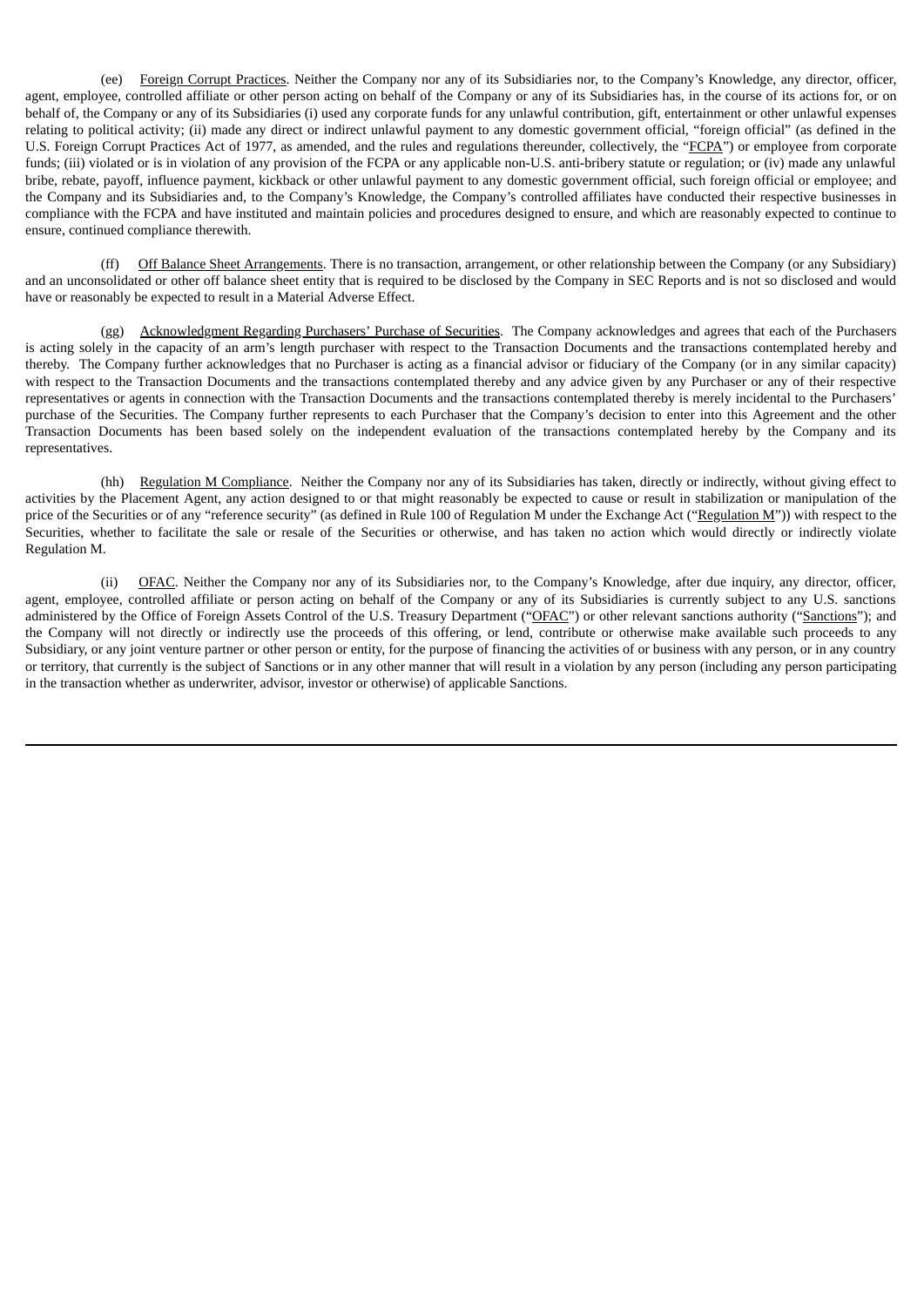(jj) Compliance with Healthcare Laws. Except as described in the Registration Statement or the Prospectus Supplement, and except as would not, individually or in the aggregate, have or may reasonably be expected to have a Material Adverse Effect: (i) the Company's and each of its Subsidiaries' business practices have been structured in a manner designed to comply with state, federal and foreign laws applicable to the Company and its Subsidiaries respective businesses, and the Company and its Subsidiaries are in compliance with such laws including, without limitation, applicable provisions of: (A) the Federal Food, Drug, and Cosmetic Act (21 U.S.C. § 301 et seq.) and the Public Health Service Act (42 U.S.C. § 201 et seq.), and the regulations promulgated thereunder; (B) all applicable federal, state, local and all applicable foreign health care related fraud and abuse laws, including, without limitation, the U.S. Anti-Kickback Statute (42 U.S.C. §1320a-7b(b)), the U.S. civil False Claims Act (31 U.S.C. §3729 et seq.), the federal criminal false claims law (42 U.S.C. § 1320a-7b(a)), the federal civil monetary penalties law (42 U.S.C. § 1320a-7a), the Stark Law (42 U.S.C. §1395nn), the U.S. Physician Payments Sunshine Act (42 U.S.C. § 1320a-7h), 18 U.S.C. §§286, 287, 1347, and 1349 and the health care fraud criminal provisions under the U.S. Health Insurance Portability and Accountability Act of 1996 ("HIPAA") (42 U.S.C. §1320d et seq.), the exclusion law (42 U.S.C. §1320a-7), Medicare, Title XVIII of the Social Security Act, and Medicaid, Title XIX of the Social Security Act, and the regulations promulgated pursuant to such statutes; and (C) HIPAA, as amended by the Health Information Technology for Economic and Clinical Health Act (42 U.S.C. §17921 et seq.), and the regulations promulgated thereunder and any state or non-U.S. counterpart thereof or other law or regulation the purpose of which is to protect the privacy of individuals or prescribers (collectively, "Health Care Laws"); (ii) the Company and its Subsidiaries have not engaged in activities which are cause for false claims liability, civil penalties, or mandatory or permissive exclusion from Medicare, Medicaid, or any other state health care program or federal health care program; (iii) neither the Company nor its Subsidiaries have received written notice of any claim, action, suit, proceeding, hearing, enforcement, investigation, arbitration or other action from any court or arbitrator or governmental or regulatory authority or third party alleging that any product, operation or activity is in violation of any Health Care Laws nor, to the Company's Knowledge, is any, such claim, action, suit, proceeding, hearing, enforcement, investigation, arbitration or other action threatened; (iv) neither the Company nor any Subsidiary has received written notice that any court or arbitrator or governmental or regulatory authority has taken, is taking or intends to take action to limit, suspend, modify or revoke applicable Material Permits or has any knowledge that any such court or arbitrator or governmental or regulatory authority is considering such action; (v) the Company and its Subsidiaries have filed, maintained or submitted all material reports, documents, forms, notices, applications, records, claims, submissions and supplements or amendments as required by any Health Care Laws, and all such reports, documents, forms, notices, applications, records, claims, submissions and supplements or amendments were complete and accurate on the date filed in all material respects (or were corrected or supplemented by a subsequent submission); (vi) neither the Company nor its Subsidiaries are a party to any corporate integrity agreements, monitoring agreements, consent decrees, plans of correction, settlement orders, or similar agreements with or imposed by any governmental or regulatory authority; and (vii) neither the Company, its Subsidiaries nor any of their respective officers, directors, employees, or agents have been excluded, suspended or debarred from participation in any U.S. federal health care program or human clinical research or, to the Company's Knowledge, is subject to a governmental inquiry, investigation, proceeding, or other similar action that could reasonably be expected to result in debarment, suspension, or exclusion.

(kk) Clinical Data and Regulatory Compliance. The preclinical tests and clinical trials, if any, and other studies (collectively, "studies") conducted by or on behalf of or sponsored by the Company that are described in, or the results of which are referred to in, the Registration Statement or the Prospectus Supplement were and, if still pending, are being conducted in all material respects in accordance with the protocols, procedures and controls designed and approved for such studies and with standard medical and scientific research procedures; each description of the results of such studies is accurate and complete in all material respects and fairly presents the data derived from such studies, and the Company and its Subsidiaries have no knowledge of any other studies the results of which are inconsistent with, or otherwise call into question, the results described or referred to in the Registration Statement or the Prospectus Supplement; the Company and its Subsidiaries have made all such filings and obtained all such approvals as may be required by the Food and Drug Administration of the U.S. Department of Health and Human Services or any committee thereof or from any other U.S. or foreign government or drug or medical device regulatory agency, or health care facility Institutional Review Board (collectively, the "Regulatory Agencies"); neither the Company nor any of its Subsidiaries has received any notice of, or correspondence from, any Regulatory Agency requiring the termination, suspension or material modification of any clinical trials that are described or referred to in the Registration Statement or the Prospectus Supplement; and the Company and its Subsidiaries have each operated and currently are in compliance in all material respects with all applicable rules, regulations and policies of the Regulatory Agencies.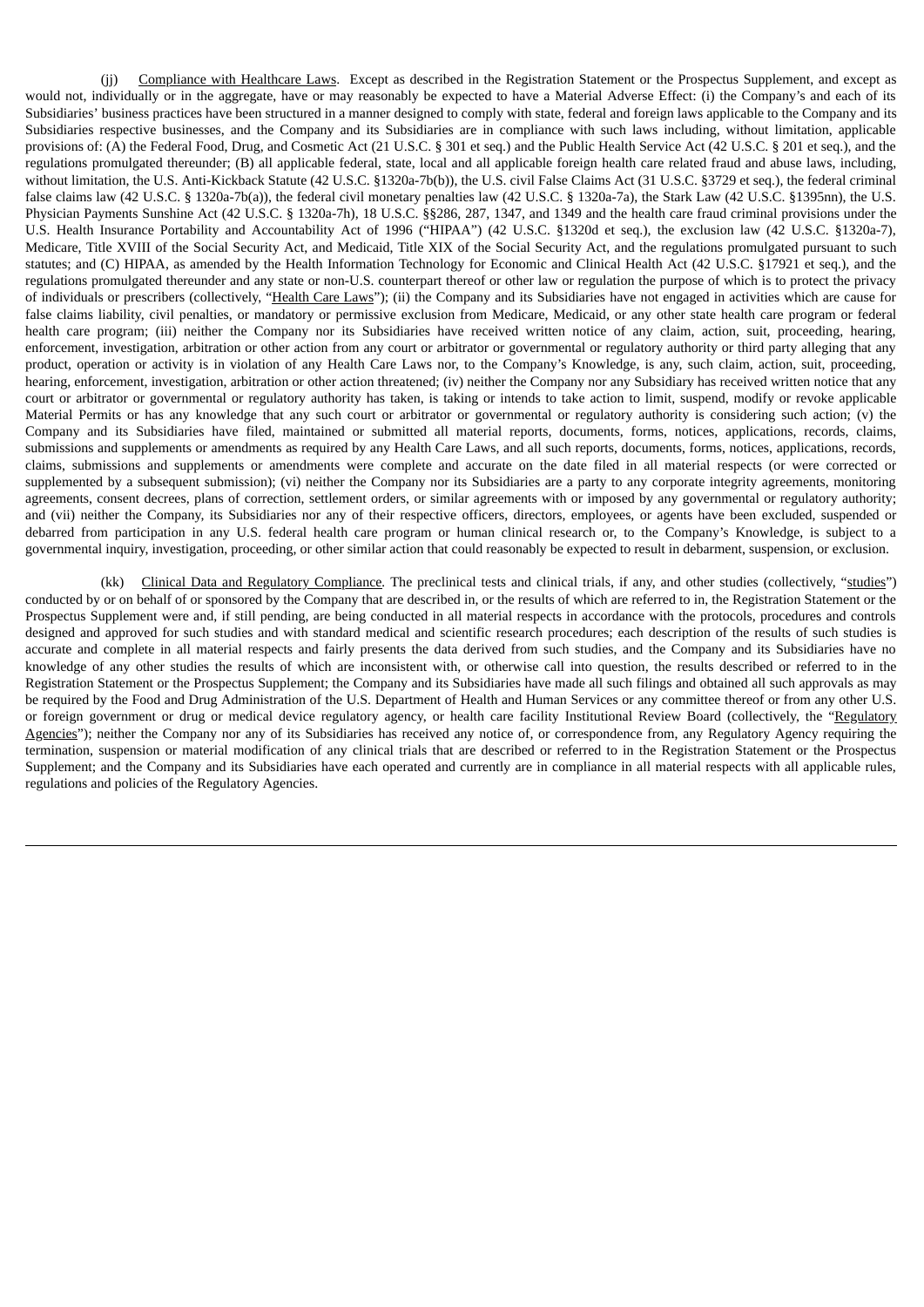(ll) No Additional Agreements. The Company does not have any agreement or understanding with any Purchaser with respect to the transactions contemplated by the Transaction Documents other than as specified in the Transaction Documents.

(mm) Use of Form S-3. The Company was at the time of the filing of the Registration Statement eligible to use Form S-3. The Company meets the registration and transaction requirements for use of Form S-3. The Registration Statement is effective under the Securities Act and no stop order preventing or suspending the effectiveness of the Registration Statement or suspending or preventing the use of the Prospectus has been issued by the Commission and no proceedings for that purpose have been instituted or, to the Company's Knowledge, are threatened by the Commission. At the time the Registration Statement and any amendments thereto became effective, at the date of this Agreement, and at the Closing Date, the Registration Statement and any amendments thereto conformed and will conform in all material respects to the requirements of, the Securities Act and did not and will not contain any untrue statement of a material fact or omit to state any material fact required to be stated therein or necessary to make the statements therein not misleading; and the Prospectus and any amendments or supplements thereto, at the time the Prospectus or any amendment or supplement thereto was issued and at the Closing Date, conformed and will conform in all material respects to the requirements of the Securities Act and did not and will not contain an untrue statement of a material fact or omit to state a material fact necessary in order to make the statements therein, in the light of the circumstances under which they were made, not misleading.

3.2 Representations and Warranties of the Purchasers. Each Purchaser, for itself and for no other Purchaser, hereby represents and warrants as of the date hereof and as of the Closing Date to the Company as follows (unless as of a specific date therein, in which case they shall be accurate as of such date):

(a) Organization; Authority. Such Purchaser is an entity duly organized, validly existing and in good standing under the laws of the jurisdiction of its organization with the requisite corporate or partnership power and authority to enter into and to consummate the transactions contemplated by the applicable Transaction Documents and otherwise to carry out its obligations hereunder and thereunder. The execution and delivery of this Agreement by such Purchaser and performance by such Purchaser of the transactions contemplated by this Agreement have been duly authorized by all necessary corporate or, if such Purchaser is not a corporation, such partnership, limited liability company or other applicable like action, on the part of such Purchaser. Each Transaction document to which it is a party has been duly executed by such Purchaser, and when delivered by such Purchaser in accordance with the terms hereof, will constitute the valid and legally binding obligation of such Purchaser, enforceable against it in accordance with its terms, except as such enforceability may be limited by applicable bankruptcy, insolvency, reorganization, moratorium, liquidation or similar laws relating to, or affecting generally the enforcement of, creditors' rights and remedies or by other equitable principles of general application.

(b) No Conflicts. The execution, delivery and performance by such Purchaser of this Agreement and the consummation by such Purchaser of the transactions contemplated hereby will not (i) result in a violation of the organizational documents of such Purchaser, (ii) conflict with, or constitute a default (or an event which with notice or lapse of time or both would become a default) under, or give to others any rights of termination, amendment, acceleration or cancellation of, any agreement, indenture or instrument to which such Purchaser is a party, or (iii) result in a violation of any law, rule, regulation, order, judgment or decree (including federal and state securities laws) applicable to such Purchaser, except in the case of clauses (ii) and (iii) above, for such conflicts, defaults, rights or violations which would not, individually or in the aggregate, reasonably be expected to have a material adverse effect on the ability of such Purchaser to perform its obligations hereunder.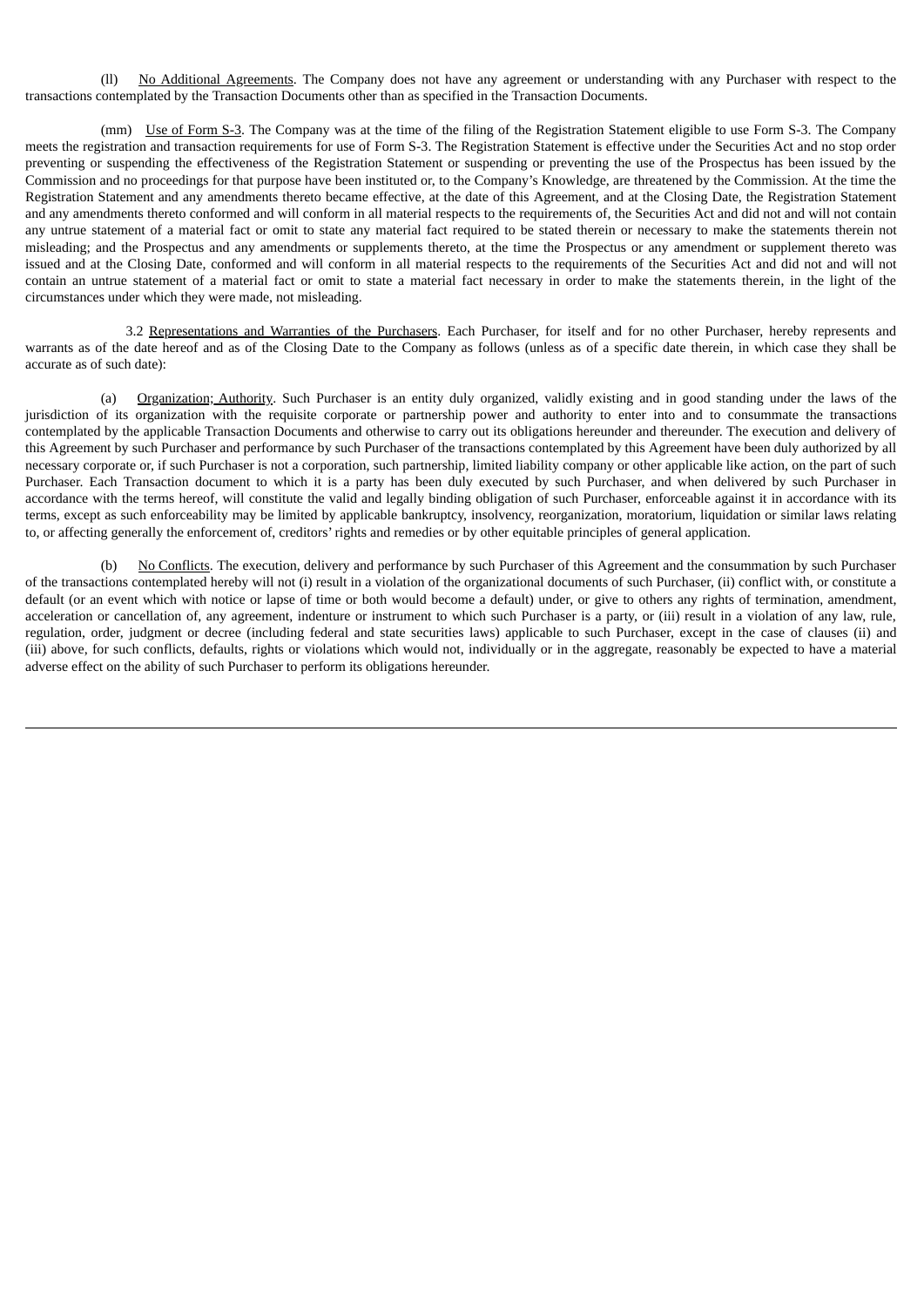(c) Purchaser Status. At the time such Purchaser was offered the Securities, it was, and at the date hereof it is, an "accredited investor" as defined in Rule 501(a) under the Securities Act and an "Institutional Account" as defined in FINRA Rule 4512(c).

(d) Experience of Such Purchaser. Such Purchaser, either alone or together with its representatives, has such knowledge, sophistication and experience in business and financial matters so as to be capable of evaluating the merits and risks of the prospective investment in the Securities, and has so evaluated the merits and risks of such investment. Such Purchaser is able to bear the economic risk of an investment in the Securities and, at the present time, is able to afford a complete loss of such investment.

(e) Access to Information. Such Purchaser acknowledges that it has had the opportunity to review the Disclosure Materials and has been afforded (i) the opportunity to ask such questions as it has deemed necessary of, and to receive answers from, representatives of the Company concerning the terms and conditions of the offering of the Securities and the merits and risks of investing in the Securities; (ii) access to information about the Company and the Subsidiaries and their respective financial condition, results of operations, business, properties, management and prospects sufficient to enable it to evaluate its investment; and (iii) the opportunity to obtain such additional information that the Company possesses or can acquire without unreasonable effort or expense that is necessary to make an informed investment decision with respect to the investment. Neither such inquiries nor any other investigation conducted by or on behalf of such Purchaser or its representatives or counsel shall modify, amend or affect such Purchaser's right to rely on the truth, accuracy and completeness of the Disclosure Materials and the Company's representations and warranties contained in the Transaction Documents. Such Purchaser has sought such accounting, legal and tax advice as it has considered necessary to make an informed decision with respect to its acquisition of the Securities.

(f) Certain Trading Activities. Other than with respect to the transactions contemplated herein, since the time that such Purchaser was first contacted by the Company, the Placement Agent or any other Person regarding the transactions contemplated hereby, neither the Purchaser nor any Affiliate of such Purchaser which (x) had knowledge of the transactions contemplated hereby, (y) has or shares discretion relating to such Purchaser's investments or trading or information concerning such Purchaser's investments, including in respect of the Securities, and (z) is subject to such Purchaser's review or input concerning such Affiliate's investments or trading (collectively, "Trading Affiliates") has directly or indirectly, nor has any Person acting on behalf of or pursuant to any understanding with such Purchaser or Trading Affiliate, effected or agreed to effect any purchases or sales of the securities of the Company (including, without limitation, any Short Sales involving the Company's securities). Notwithstanding the foregoing, in the case of a Purchaser and/or Trading Affiliate that is, individually or collectively, a multi-managed investment bank or vehicle whereby separate portfolio managers manage separate portions of such Purchaser's or Trading Affiliate's assets and the portfolio managers have no direct knowledge of the investment decisions made by the portfolio managers managing other portions of such Purchaser's or Trading Affiliate's assets, the representation set forth above shall apply only with respect to the portion of assets managed by the portfolio manager that have knowledge about the financing transaction contemplated by this Agreement. Other than to other Persons party to this Agreement, such Purchaser has maintained the confidentiality of all disclosures made to it in connection with this transaction (including the existence and terms of this transaction). Notwithstanding the foregoing, for avoidance of doubt, nothing contained herein shall constitute a representation or warranty, or preclude any actions, with respect to the identification of the availability of, or securing of, available shares to borrow in order to effect short sales or similar transactions in the future.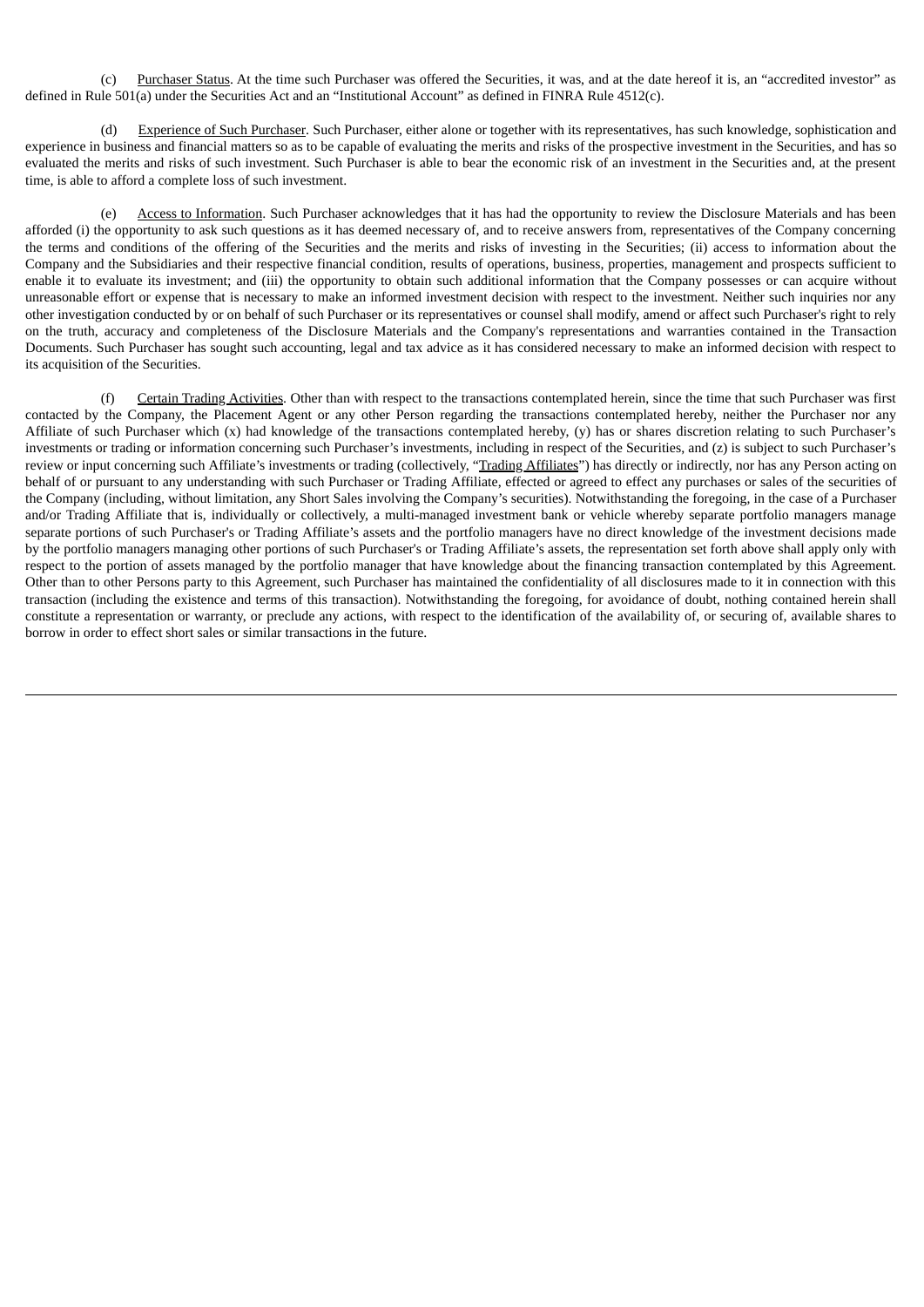(g) Brokers and Finders. Other than the Placement Agent with respect to the offer and sale of the Securities (which placement agent fees are being paid by the Company), no Person will have, as a result of the transactions contemplated by this Agreement, any valid right, interest or claim against or upon the Company or any Purchaser for any commission, fee or other compensation pursuant to any agreement, arrangement or understanding entered into by or on behalf of the Purchaser.

(h) Independent Investment Decision. Such Purchaser has independently evaluated the merits of its decision to purchase Securities pursuant to the Transaction Documents, and such Purchaser confirms that it has not relied on the advice of any other Purchaser's business and/or legal counsel in making such decision. Such Purchaser understands that nothing in this Agreement or any other materials presented by or on behalf of the Company to the Purchaser in connection with the purchase of the Securities constitutes legal, tax or investment advice. Such Purchaser has consulted such legal, tax and investment advisors as it, in its sole discretion, has deemed necessary or appropriate in connection with its purchase of the Securities. Such Purchaser understands that the Placement Agent have acted solely as the agents of the Company in this placement of the Securities and such Purchaser has not relied on the business or legal advice of the Placement Agent or any of their respective agents, counsel or Affiliates in making its investment decision hereunder, and confirms that none of such Persons has made any representations or warranties to such Purchaser in connection with the transactions contemplated by the Transaction Documents.

No Governmental Review. Such Purchaser understands that no United States federal or state agency or any other government or governmental agency has passed on or made any recommendation or endorsement of the Securities or the fairness or suitability of the investment in the Securities nor have such authorities passed upon or endorsed the merits of the offering of the Securities.

(j) Regulation M. Such Purchaser is aware that the anti-manipulation rules of Regulation M under the Exchange Act may apply to sales of Common Stock and other activities with respect to the Common Stock by the Purchasers.

Beneficial Ownership. The purchase by such Purchaser of the Securities issuable to it at the Closing will not result in such Purchaser (individually or together with any other Person with whom such Purchaser has identified, or will have identified, itself as part of a "group" in a public filing made with the Commission involving the Company's securities) acquiring, or obtaining the right to acquire, in excess of 19.999% of the outstanding shares of Common Stock or the voting power of the Company on a post transaction basis that assumes that such Closing shall have occurred. Such Purchaser does not presently intend to, alone or together with others, make a public filing with the Commission to disclose that it has (or that it together with such other Persons have) acquired, or obtained the right to acquire, as a result of such Closing (when added to any other securities of the Company that it or they then own or have the right to acquire), in excess of 19.999% of the outstanding shares of Common Stock or the voting power of the Company on a post transaction basis that assumes that each Closing shall have occurred.

(l) Residency. Such Purchaser's residence (if an individual) or offices in which its investment decision with respect to the Securities was made (if an entity) are located at the address immediately below such Purchaser's name on its signature page hereto.

(m) Understandings or Arrangements. Such Purchaser is acquiring the Shares as principal for its own account and has no direct or indirect arrangement or understandings with any other persons to distribute or regarding the distribution of such Shares (this representation and warranty not limiting such Purchaser's right to sell the Shares pursuant to the Registration Statement or otherwise in compliance with applicable federal and state securities laws). Such Purchaser is acquiring the Shares hereunder in the ordinary course of its business.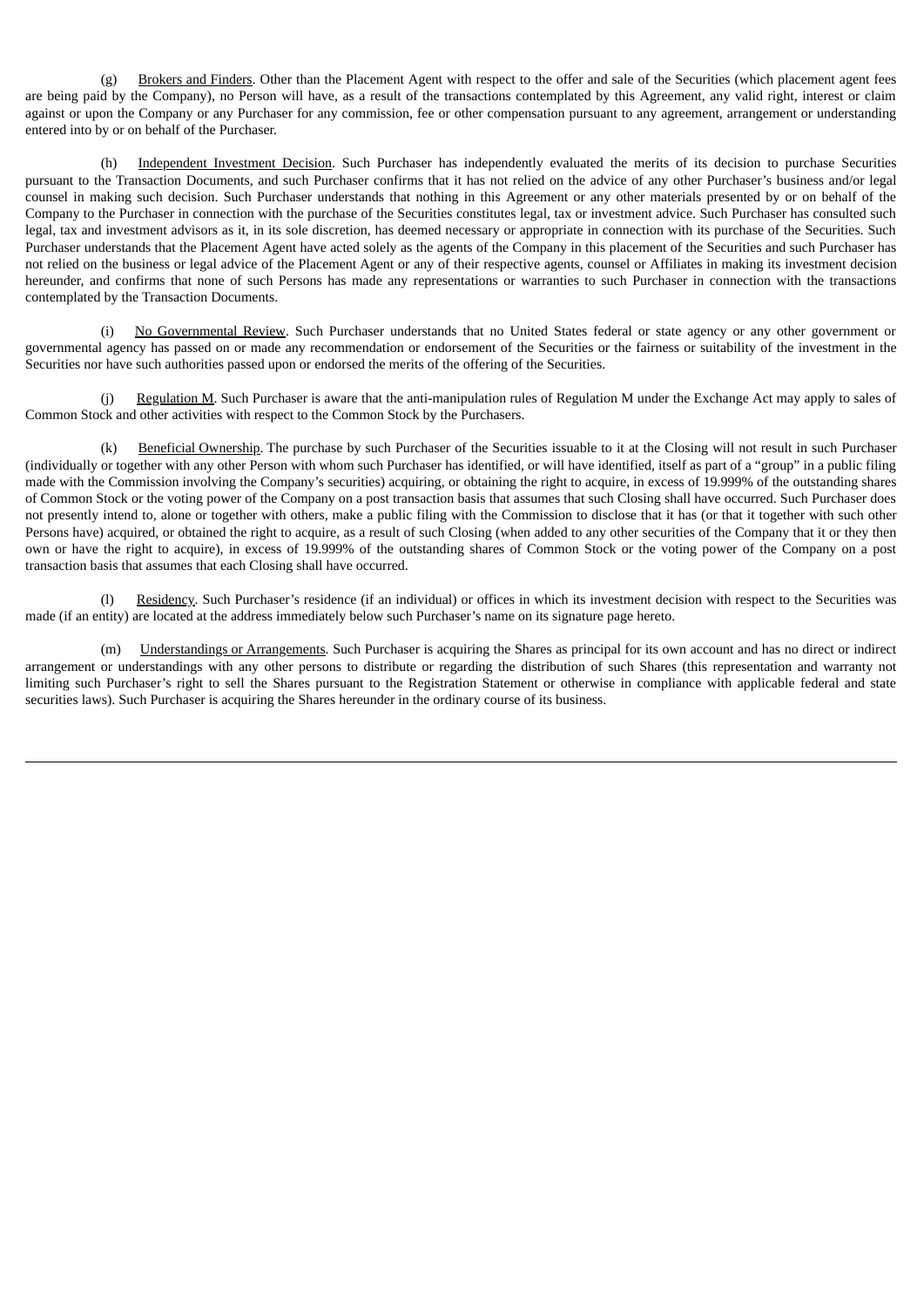(n) Acknowledgment Regarding Purchaser's Trading Activity. Anything in this Agreement or elsewhere herein to the contrary notwithstanding (except for Sections 3.2(f) and 4.13 hereof), it is understood and acknowledged by the Company that: (i) none of the Purchasers has been asked by the Company to agree, nor has any Purchaser agreed, to desist from purchasing or selling, long and/or short, securities of the Company, or "derivative" securities based on securities issued by the Company or to hold the Securities for any specified term; (ii) past (prior to the time at which the Placement Agent first contacted such Purchaser about the offering) or future open market or other transactions by any Purchaser, specifically including, without limitation, Short Sales or "derivative" transactions, before or after the closing of this or future private placement transactions, may negatively impact the market price of the Company's publicly-traded securities; (iii) any Purchaser, and counter-parties in "derivative" transactions to which any such Purchaser is a party, directly or indirectly, presently may have a "short" position in the Common Stock (established prior to the time at which the Placement Agent first contacted such Purchaser about the offering), and (iv) each Purchaser shall not be deemed to have any affiliation with or control over any arm's length counter-party in any "derivative" transaction. The Company further understands and acknowledges that (y) one or more Purchasers may engage in hedging activities at various times during the period that the Securities are outstanding, including, without limitation, during the periods that the value of the Warrant Shares deliverable with respect to Securities are being determined, and (z) such hedging activities (if any) could reduce the value of the existing stockholders' equity interests in the Company at and after the time that the hedging activities are being conducted. The Company acknowledges that such aforementioned hedging activities do not constitute a breach of any of the Transaction Documents.

The Company and each of the Purchasers acknowledge and agree that no party to this Agreement has made or makes any representations or warranties with respect to the transactions contemplated hereby other than those specifically set forth in this Article III and the Transaction Documents.

## **ARTICLE IV.** OTHER AGREEMENTS OF THE PARTIES

4.1 Warrant Shares. If all or any portion of a Warrant is exercised at a time when there is an effective registration statement to cover the issuance or resale of the Warrant Shares, the Warrant Shares issued pursuant to any such exercise shall be issued free of all legends. If at any time following the date hereof the Registration Statement (or any subsequent registration statement registering the sale or resale of the Warrant Shares) is not effective or is not otherwise available for the sale or resale of the Warrant Shares, the Company shall immediately notify the holders of the Warrants in writing that such registration statement is not then effective and thereafter shall promptly notify such holders when the registration statement is effective again and available for the sale or resale of the Warrant Shares (it being understood and agreed that the foregoing shall not limit the ability of the Company to issue, or any Purchaser to sell, any of the Warrant Shares in compliance with applicable federal and state securities laws). The Company shall use best efforts to keep a registration statement (including the Registration Statement) registering the issuance or resale of the Warrant Shares effective during the term of the Warrants.

4.2 Furnishing of Information. Until the earliest of the time that (i) no Purchaser owns Securities or (ii) the Warrants have expired, the Company shall use commercially reasonable efforts to timely file (or obtain extensions in respect thereof and file within the applicable grace period) all reports required to be filed by the Company after the date hereof pursuant to the Exchange Act.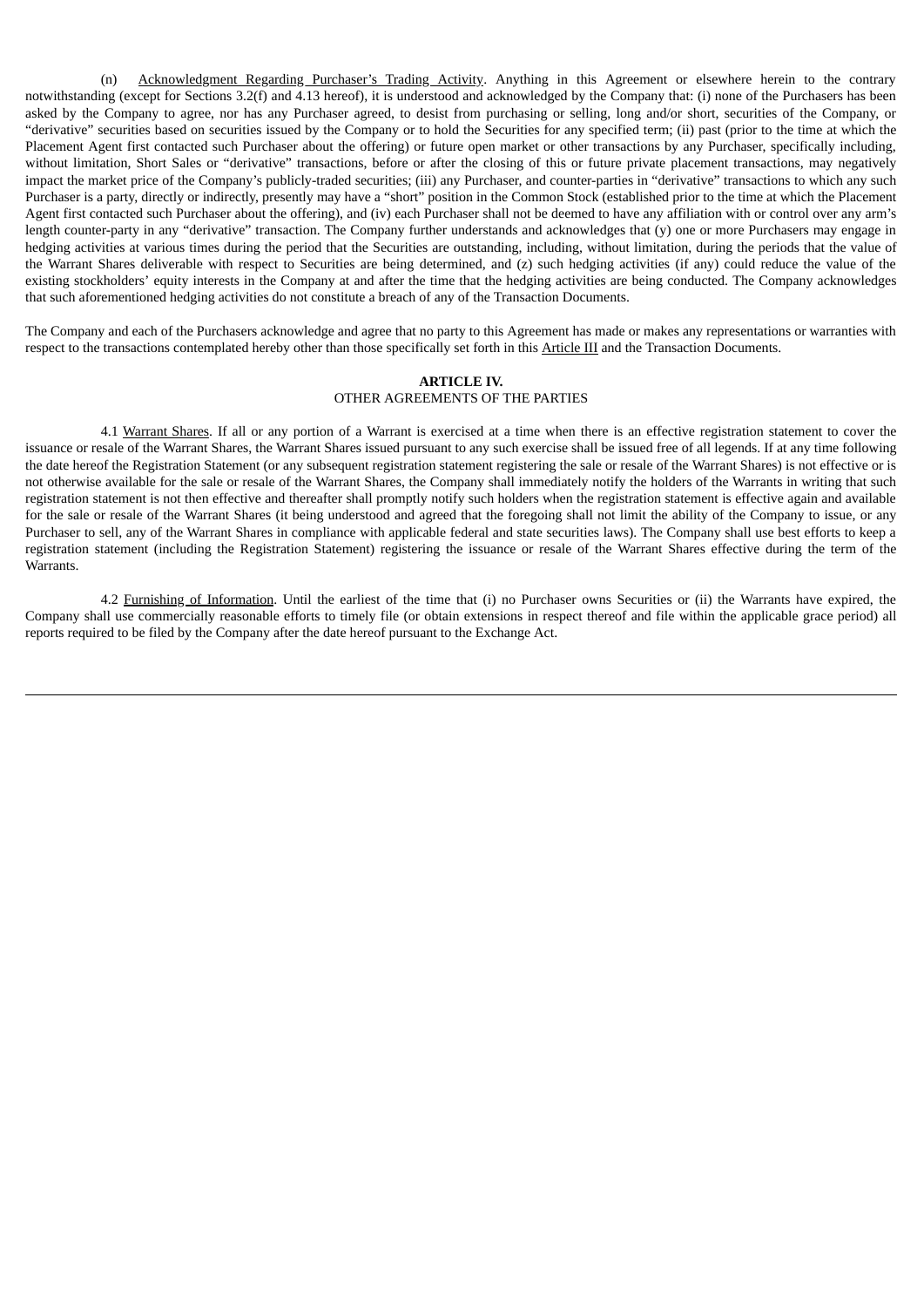4.3 Integration. The Company shall not sell, offer for sale or solicit offers to buy or otherwise negotiate in respect of any security (as defined in Section 2 of the Securities Act) that would be integrated with the offer or sale of the Securities for purposes of the rules and regulations of any Trading Market such that it would require shareholder approval prior to the closing of such other transaction unless shareholder approval is obtained before the closing of such subsequent transaction.

4.4 Securities Laws Disclosure; Publicity. The Company shall (a) by the Disclosure Time, issue a press release disclosing the material terms of the transactions contemplated hereby, and (b) file a Current Report on Form 8-K, including the Transaction Documents as exhibits thereto, with the Commission within the time required by the Exchange Act. From and after the issuance of such press release, the Company represents to the Purchasers that it shall have publicly disclosed all material, non-public information delivered to any of the Purchasers by the Company or any of its Subsidiaries, or any of their respective officers, directors, employees or agents in connection with the transactions contemplated by the Transaction Documents. The Company and the Placement Agent shall consult with each other in issuing any other press releases with respect to the transactions contemplated hereby, and neither the Company nor any Purchaser shall issue any such press release nor otherwise make any such public statement without the prior consent of the Company, with respect to any press release of any Purchaser, or without the prior consent of the Placement Agent, with respect to any press release of the Company, except if such disclosure is required by law, in which case the disclosing party shall promptly provide the other party with prior notice of such public statement or communication. Notwithstanding the foregoing, the Company shall not publicly disclose the name of any Purchaser or any of its affiliates or investment advisers, including in any press release, or include the name of any Purchaser or any of its affiliates or investment advisers in any filing with the Commission or any regulatory agency or Trading Market, without the prior written consent of such Purchaser, except (a) as required by federal securities law in connection with the filing of final Transaction Documents with the Commission and (b) to the extent such disclosure is required by law or Trading Market regulations, in which case the Company shall provide the Purchasers with reasonable prior notice of such disclosure permitted under this clause (b) and reasonably cooperate with such Purchaser regarding such disclosure.

4.5 Shareholder Rights Plan. No claim will be made or enforced by the Company or, with the consent of the Company, any other Person, that any Purchaser is an "Acquiring Person" under any control share acquisition, business combination, poison pill (including any distribution under a rights agreement) or similar anti-takeover plan or arrangement in effect or hereafter adopted by the Company, or that any Purchaser could be deemed to trigger the provisions of any such plan or arrangement, by virtue of receiving Securities under the Transaction Documents or under any other agreement between the Company and the Purchasers.

4.6 Non-Public Information. Except with respect to the material terms and conditions of the transactions contemplated by the Transaction Documents, which shall be disclosed pursuant to Section 4.4, the Company covenants and agrees that neither it, nor any other Person acting on its behalf will provide any Purchaser or its agents or counsel with any information that constitutes, or the Company reasonably believes constitutes, material nonpublic information, unless prior thereto such Purchaser shall have consented to the receipt of such information and agreed with the Company to keep such information confidential. The Company understands and confirms that each Purchaser shall be relying on the foregoing covenant in effecting transactions in securities of the Company. To the extent that the Company, any of its Subsidiaries, or any of their respective officers, directors, agents, employees or Affiliates delivers any material, non-public information to a Purchaser without such Purchaser's consent, the Company hereby covenants and agrees that such Purchaser shall not have any duty of confidentiality to the Company, any of its Subsidiaries, or any of their respective officers, directors, agents, employees or Affiliates, or a duty to the Company, any of its Subsidiaries or any of their respective officers, directors, agents, employees or Affiliates not to trade on the basis of, such material, non-public information, provided that the Purchaser shall remain subject to applicable law. To the extent that any notice provided pursuant to any Transaction Document constitutes, or contains, material, non-public information regarding the Company or any Subsidiaries, the Company shall simultaneously file such notice with the Commission pursuant to a Current Report on Form 8-K. The Company understands and confirms that each Purchaser shall be relying on the foregoing covenant in effecting transactions in securities of the Company.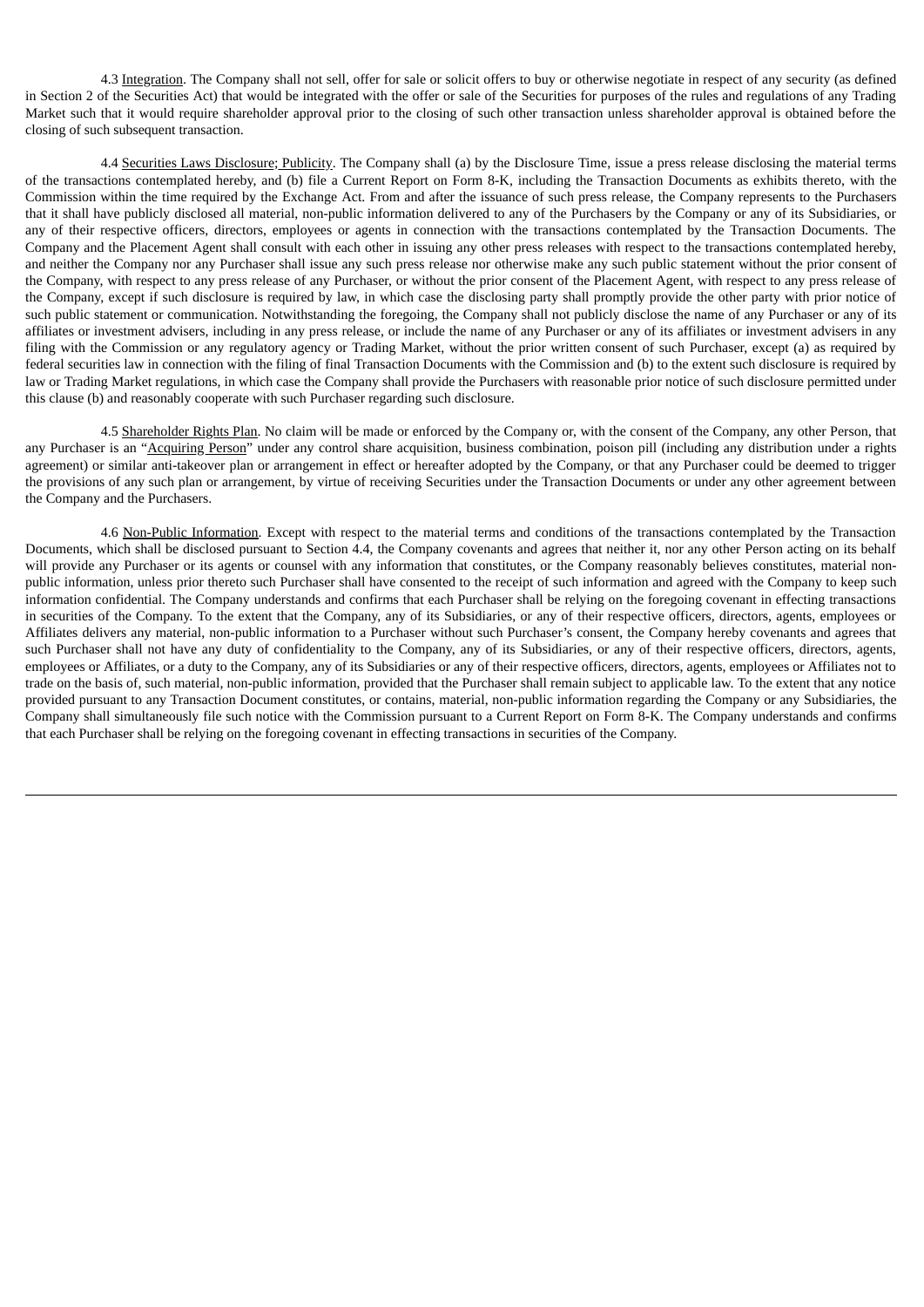4.7 Use of Proceeds. The Company shall use the net proceeds from the sale of the Securities hereunder as set forth in the Prospectus Supplement.

4.8 Indemnification of Purchasers. Subject to the provisions of this Section 4.8, the Company will indemnify and hold each Purchaser and its directors, officers, shareholders, members, partners, investment advisers, employees and agents (and any other Persons with a functionally equivalent role of a Person holding such titles notwithstanding a lack of such title or any other title), each Person who controls such Purchaser (within the meaning of Section 15 of the Securities Act and Section 20 of the Exchange Act), and the directors, officers, shareholders, agents, members, partners or employees (and any other Persons with a functionally equivalent role of a Person holding such titles notwithstanding a lack of such title or any other title) of such controlling persons (each, a "Purchaser Party") harmless from any and all losses, liabilities, obligations, claims, contingencies, damages, costs and expenses, including all judgments, amounts paid in settlements, court costs and reasonable attorneys' fees and costs of investigation that any such Purchaser Party may suffer or incur as a result of or relating to (a) any breach of any of the representations, warranties, covenants or agreements made by the Company in this Agreement or in the other Transaction Documents or (b) any action or claim instituted or made against the Purchaser Parties in any capacity, or any of them or their respective Affiliates, by any stockholder of the Company who is not an Affiliate of such Purchaser Party or any other third party (including a derivative action brought on behalf of the Company) (a "Covered Action"), with respect to, or arising out of or resulting from, any of the transactions contemplated by the Transaction Documents. If any Covered Action shall be brought against any Purchaser Party in respect of which indemnity may be sought pursuant to this Agreement, such Purchaser Party shall promptly notify the Company in writing, and the Company shall have the right to assume the defense thereof with counsel of its own choosing reasonably acceptable to the Purchaser Party. Any Purchaser Party shall have the right to employ separate counsel in any such Covered Action and participate in the defense thereof, but the fees and expenses of such counsel shall be at the expense of such Purchaser Party except to the extent that (i) the employment thereof has been specifically authorized by the Company in writing, (ii) the Company has failed after a reasonable period of time to assume such defense and to employ counsel or (iii) in such Covered Action there is, in the reasonable opinion of counsel, a material conflict on any material issue between the position of the Company and the position of such Purchaser Party, in which case the Company shall be responsible for the reasonable fees and expenses of no more than one such separate counsel. The Company will not be liable to any Purchaser Party under this Agreement (y) for any settlement by a Purchaser Party effected without the Company's prior written consent, which shall not be unreasonably withheld or delayed; or (z) to the extent, but only to the extent that a loss, claim, damage or liability is attributable to any Purchaser Party's breach of any of the representations, warranties, covenants or agreements made by such Purchaser Party in this Agreement or in the other Transaction Documents. The Company shall not, without the prior written consent of the Purchaser Party, consent to entry of any judgment or enter into any settlement or other compromise which does not include as an unconditional term thereof the giving by the claimant or plaintiff to such Purchaser Party of a release from all liability in respect to such Covered Action, and such settlement shall not include any admission as to fault on the part of the Purchaser Party. The indemnification required by this Section 4.8 shall be made by periodic payments of the amount thereof during the course of the investigation or defense, as and when bills are received or are incurred. The indemnity agreements contained herein shall be in addition to any cause of action or similar right of any Purchaser Party against the Company or others and any liabilities the Company may be subject to pursuant to law.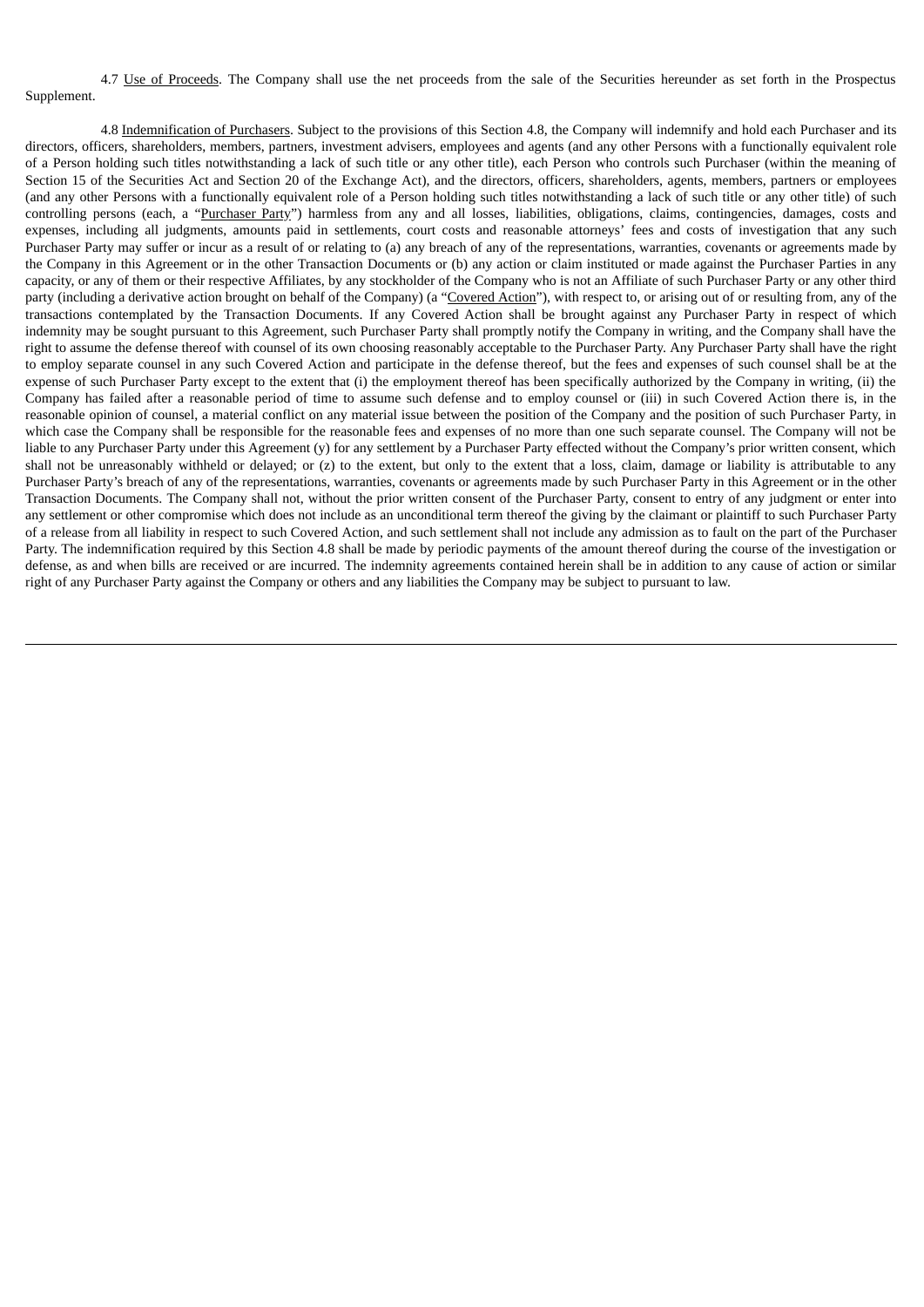4.9 Reservation of Common Stock. As of the date hereof, the Company has reserved and the Company shall continue to reserve and keep available at all times, free of preemptive rights, a sufficient number of shares of Common Stock for the purpose of enabling the Company to issue Shares pursuant to this Agreement and Warrant Shares pursuant to any exercise of the Warrants.

4.10 Listing of Common Stock. The Company hereby agrees to use best efforts to maintain the listing or quotation of the Common Stock on the Trading Market on which it is currently listed, and concurrently with the Closing, the Company shall apply to list or quote all of the Shares and Warrant Shares on such Trading Market and promptly secure the listing of all of the Shares and Warrant Shares on such Trading Market. The Company further agrees, if the Company applies to have the Common Stock traded on any other Trading Market, it will then include in such application all of the Shares and Warrant Shares, and will take such other action as is necessary to cause all of the Shares and Warrant Shares to be listed or quoted on such other Trading Market as promptly as possible. The Company will then take all action reasonably necessary to continue the listing and trading of its Common Stock on a Trading Market and will comply in all respects with the Company's reporting, filing and other obligations under the bylaws or rules of the Trading Market. The Company agrees to maintain the eligibility of the Common Stock for electronic transfer through the Depository Trust Company or another established clearing corporation, including, without limitation, by timely payment of fees to the Depository Trust Company or such other established clearing corporation in connection with such electronic transfer.

## 4.11 Subsequent Equity Sales.

(a) From the date hereof until sixty (60) days after the Closing Date, neither the Company nor any Subsidiary shall (i) issue, enter into any agreement to issue or announce the issuance or proposed issuance of any shares of Common Stock or Common Stock Equivalents or (ii) file any registration statement or amendment or supplement thereto, other than the Prospectus Supplement or filing a registration statement on Form S-8 in connection with any employee benefit plan.

(b) Notwithstanding the foregoing, this Section 4.11 shall not apply in respect of an Exempt Issuance.

4.12 Equal Treatment of Purchasers. No consideration (including any modification of this Agreement) shall be offered or paid to any Person to amend or consent to a waiver or modification of any provision of this Agreement unless the same consideration is also offered to all of the parties to this Agreement. For clarification purposes, this provision constitutes a separate right granted to each Purchaser by the Company and negotiated separately by each Purchaser, and is intended for the Company to treat the Purchasers as a class and shall not in any way be construed as the Purchasers acting in concert or as a group with respect to the purchase, disposition or voting of Securities or otherwise.

4.13 Certain Transactions and Confidentiality. Each Purchaser, severally and not jointly with the other Purchasers, covenants that neither it nor any Affiliate acting on its behalf or pursuant to any understanding with it will execute any purchases or sales, including Short Sales of any of the Company's securities during the period commencing with the execution of this Agreement and ending at such time that the transactions contemplated by this Agreement are first publicly announced pursuant to the initial press release as described in Section 4.4. Each Purchaser, severally and not jointly with the other Purchasers, covenants that until such time as the transactions contemplated by this Agreement are publicly disclosed by the Company pursuant to the initial press release as described in Section 4.4, such Purchaser will maintain the confidentiality of the existence and terms of this transaction and the information included in the Disclosure Schedules. Notwithstanding the foregoing and notwithstanding anything contained in this Agreement to the contrary, the Company expressly acknowledges and agrees that (i) no Purchaser makes any representation, warranty or covenant hereby that it will not engage in effecting transactions in any securities of the Company after the time that the transactions contemplated by this Agreement are first publicly announced pursuant to the initial press release as described in Section 4.4, (ii) no Purchaser shall be restricted or prohibited from effecting any transactions in any securities of the Company in accordance with applicable securities laws from and after the time that the transactions contemplated by this Agreement are first publicly announced pursuant to the initial press release as described in Section 4.4 and (iii) no Purchaser shall have any duty of confidentiality or duty not to trade in the securities of the Company to the Company or its Subsidiaries after the issuance of the initial press release as described in Section 4.4. Notwithstanding the foregoing, in the case of a Purchaser that is a multi-managed investment vehicle whereby separate portfolio managers manage separate portions of such Purchaser's assets and the portfolio managers have no direct knowledge of the investment decisions made by the portfolio managers managing other portions of such Purchaser's assets, the covenant set forth above shall only apply with respect to the portion of assets managed by the portfolio manager that made the investment decision to purchase the Securities covered by this Agreement.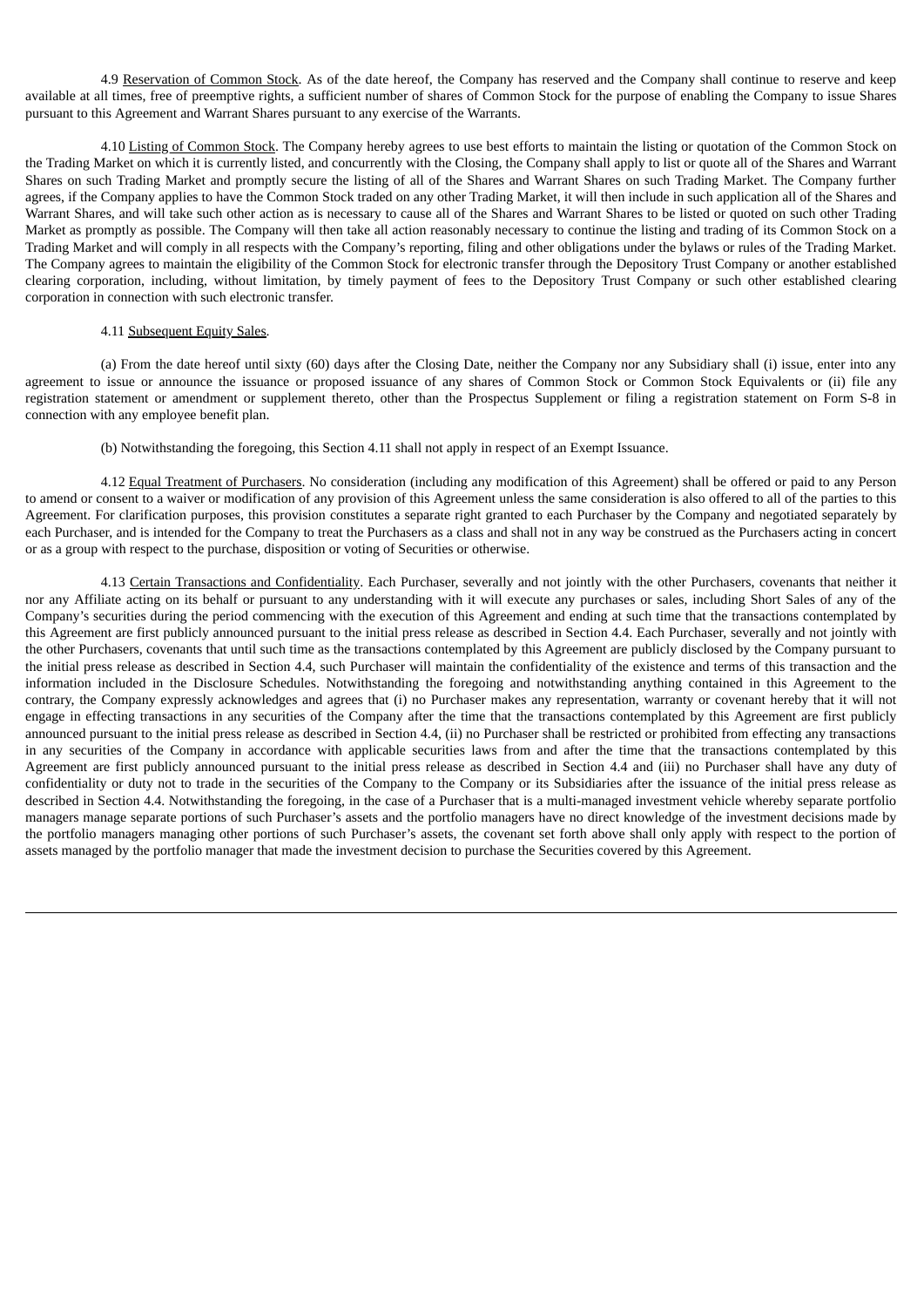4.14 Exercise Procedures. The form of Notice of Exercise included in the Warrants set forth the totality of the procedures required of the Purchasers in order to exercise the Warrants. Without limiting the preceding sentence, no ink-original Notice of Exercise shall be required, nor shall any medallion guarantee (or other type of guarantee or notarization) of any Notice of Exercise form be required in order to exercise the Warrants. The Company shall honor exercises of the Warrants and shall deliver Warrant Shares in accordance with the terms, conditions and time periods set forth in the Transaction **Documents** 

# **ARTICLE V.**

# MISCELLANEOUS

5.1 Termination. This Agreement may be terminated (i) by written agreement of a Purchaser as to such Purchaser's obligations hereunder only and the Company or (ii) by any Purchaser, as to such Purchaser's obligations hereunder only and without any effect whatsoever on the obligations between the Company and the other Purchasers, by written notice to the Company, if the Closing has not been consummated on or before the fifth (5th) Trading Day following the date hereof; provided, however, that no such termination will affect the right of any party to sue for any breach by any other party (or parties).

5.2 Fees and Expenses. Except as expressly set forth in the Transaction Documents to the contrary, each party shall pay the fees and expenses of its advisers, counsel, accountants and other experts, if any, and all other expenses incurred by such party incident to the negotiation, preparation, execution, delivery and performance of this Agreement. The Company shall pay all Transfer Agent fees (including, without limitation, any fees required for same-day processing of any instruction letter delivered by the Company and any exercise notice delivered by a Purchaser), stamp taxes and other taxes and duties levied in connection with the delivery of any Securities to the Purchasers. The Company shall indemnify, pay, and hold each Purchaser harmless against, any liability, loss or expense (including, without limitation, attorneys' fees and out-of-pocket expenses) arising in connection with any such right, interest or claim.

5.3 Entire Agreement. The Transaction Documents, together with the exhibits and schedules thereto, the Prospectus and the Prospectus Supplement, contain the entire understanding of the parties with respect to the subject matter hereof and thereof and supersede all prior agreements and understandings, oral or written, with respect to such matters, which the parties acknowledge have been merged into such documents, exhibits and schedules.

5.4 Notices. Any and all notices or other communications or deliveries required or permitted to be provided hereunder shall be in writing and shall be deemed given and effective on the earliest of: (a) the time of transmission, if such notice or communication is delivered via facsimile at the facsimile number or email attachment at the email address as set forth on the signature pages attached hereto at or prior to 5:30 p.m. (New York City time) on a Trading Day, (b) the next Trading Day after the time of transmission, if such notice or communication is delivered via facsimile at the facsimile number or email attachment at the email address as set forth on the signature pages attached hereto on a day that is not a Trading Day or later than 5:30 p.m. (New York City time) on any Trading Day, (c) the second (2nd) Trading Day following the date of mailing, if sent by U.S. nationally recognized overnight courier service or (d) upon actual receipt by the party to whom such notice is required to be given. The address for such notices and communications shall be as set forth on the signature pages attached hereto. To the extent that any notice provided pursuant to any Transaction Document constitutes, or contains, material, non-public information regarding the Company or any Subsidiaries, the Company shall simultaneously file such notice with the Commission pursuant to a Current Report on Form 8-K.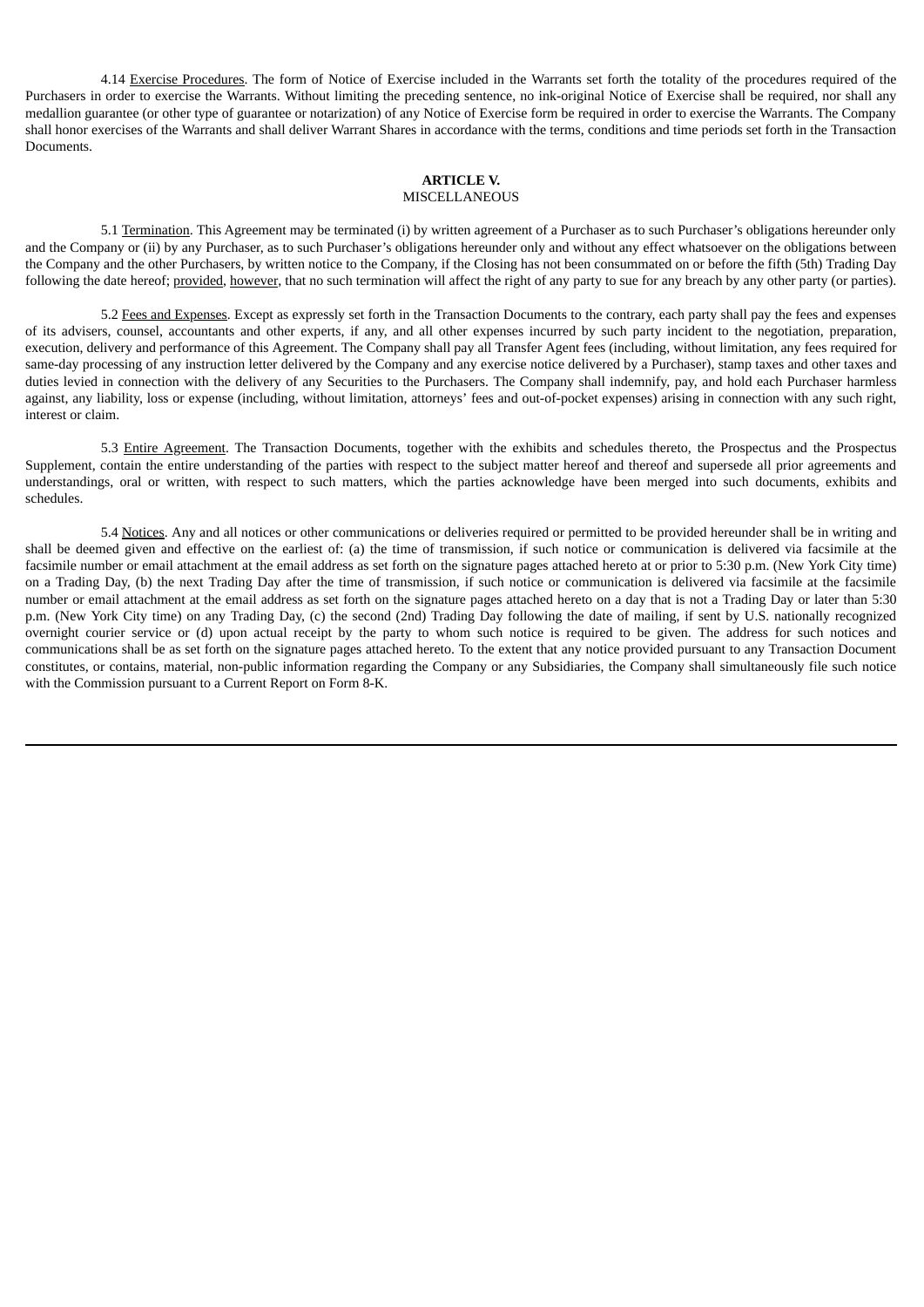5.5 Amendments; Waivers. No provision of this Agreement may be waived, modified, supplemented or amended except in a written instrument signed, in the case of an amendment, by the Company and each Purchaser. No waiver of any default with respect to any provision, condition or requirement of this Agreement shall be deemed to be a continuing waiver in the future or a waiver of any subsequent default or a waiver of any other provision, condition or requirement hereof, nor shall any delay or omission of any party to exercise any right hereunder in any manner impair the exercise of any such right.

5.6 Headings. The headings herein are for convenience only, do not constitute a part of this Agreement and shall not be deemed to limit or affect any of the provisions hereof.

5.7 Successors and Assigns. This Agreement shall be binding upon and inure to the benefit of the parties and their successors and permitted assigns. The Company may not assign this Agreement or any rights or obligations hereunder without the prior written consent of each Purchaser (other than by merger). Any Purchaser may assign any or all of its rights under this Agreement to any Person to whom such Purchaser assigns or transfers any Securities, provided that such transferee agrees in writing to be bound, with respect to the transferred Securities, by the provisions of the Transaction Documents that apply to the "Purchasers."

5.8 Third-Party Beneficiaries. The Placement Agent shall be the third party beneficiary of the representations and warranties of the Company in Section 3.1 and the representations and warranties of the Purchasers in Section 3.2. This Agreement is intended for the benefit of the parties hereto and their respective successors and permitted assigns and is not for the benefit of, nor may any provision hereof be enforced by, any other Person, except as otherwise set forth in Section 4.8 and this Section 5.8.

5.9 Governing Law. All questions concerning the construction, validity, enforcement and interpretation of the Transaction Documents shall be governed by and construed and enforced in accordance with the internal laws of the State of New York, without regard to the principles of conflicts of law thereof. Each party agrees that all legal Proceedings concerning the interpretations, enforcement and defense of the transactions contemplated by this Agreement and any other Transaction Documents (whether brought against a party hereto or its respective affiliates, directors, officers, shareholders, partners, members, employees or agents) shall be commenced exclusively in the state and federal courts sitting in the City of New York. Each party hereby irrevocably submits to the exclusive jurisdiction of the state and federal courts sitting in the City of New York, Borough of Manhattan for the adjudication of any dispute hereunder or in connection herewith or with any transaction contemplated hereby or discussed herein (including with respect to the enforcement of any of the Transaction Documents), and hereby irrevocably waives, and agrees not to assert in any Action or Proceeding, any claim that it is not personally subject to the jurisdiction of any such court, that such Action or Proceeding is improper or is an inconvenient venue for such Proceeding. Each party hereby irrevocably waives personal service of process and consents to process being served in any such Action or Proceeding by mailing a copy thereof via registered or certified mail or overnight delivery (with evidence of delivery) to such party at the address in effect for notices to it under this Agreement and agrees that such service shall constitute good and sufficient service of process and notice thereof. Nothing contained herein shall be deemed to limit in any way any right to serve process in any other manner permitted by law. If any party shall commence an Action or Proceeding to enforce any provisions of the Transaction Documents, then, in addition to the obligations of the Company under Section 4.8, the prevailing party in such Action or Proceeding shall be reimbursed by the non-prevailing party for its reasonable attorneys' fees and other costs and expenses incurred with the investigation, preparation and prosecution of such Action or Proceeding.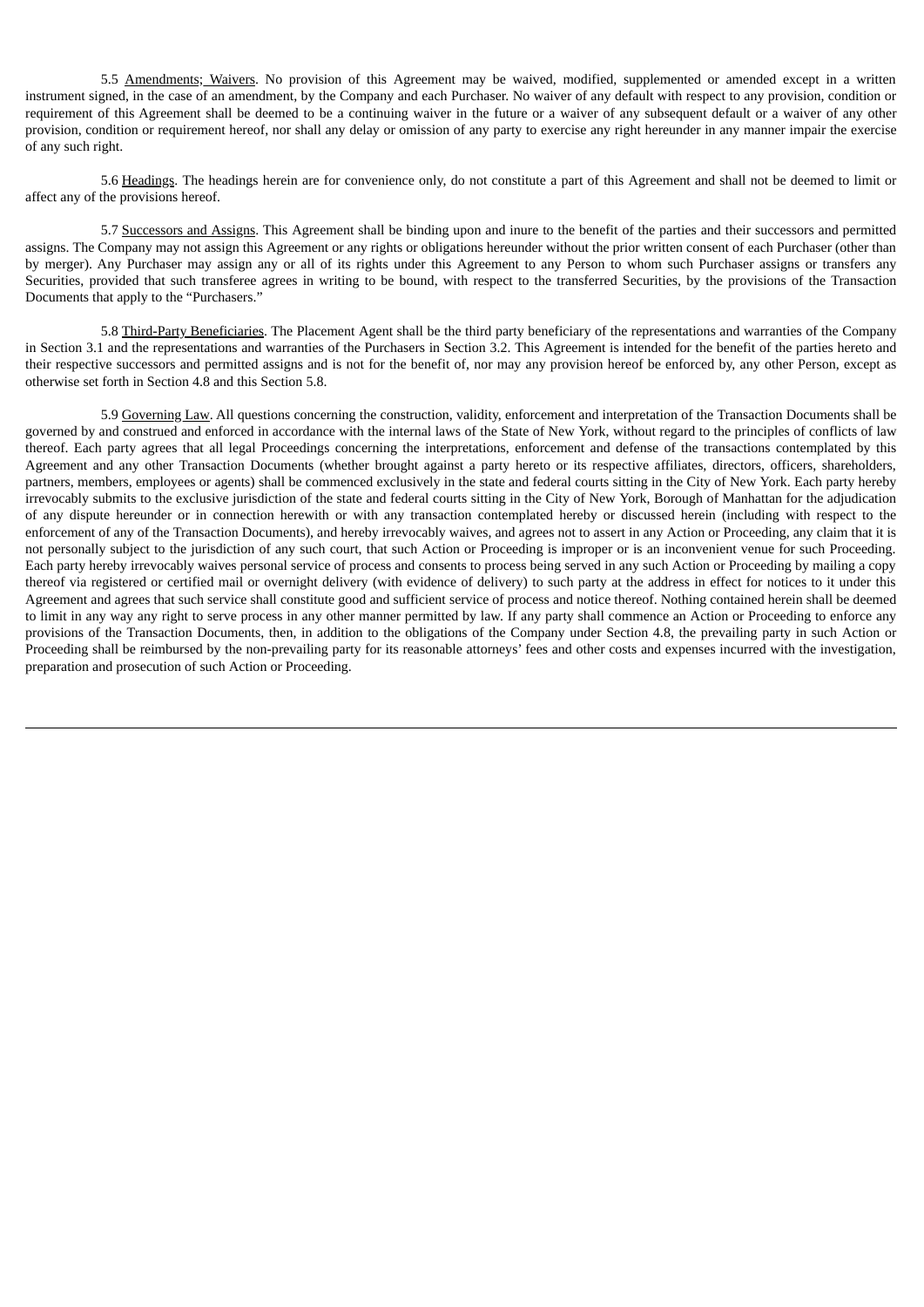5.10 Survival. The representations and warranties contained herein shall survive the Closing and the delivery of the Securities.

5.11 Execution. This Agreement may be executed in two or more counterparts, all of which when taken together shall be considered one and the same agreement and shall become effective when counterparts have been signed by each party and delivered to each other party, it being understood that the parties need not sign the same counterpart. In the event that any signature is delivered by facsimile transmission, electronic mail, or otherwise by electronic transmission (including any electronic signature complying with the U.S. federal ESIGN Act of 2000, e.g.,www.docusign.com) evidencing an intent to sign this Agreement, such facsimile transmission, electronic mail or other electronic transmission shall create a valid and binding obligation of the undersigned with the same force and effect as if such signature were an original. Execution and delivery of this Agreement by facsimile transmission, electronic mail or other electronic transmission is legal, valid and binding for all purposes.

5.12 Severability. If any term, provision, covenant or restriction of this Agreement is held by a court of competent jurisdiction to be invalid, illegal, void or unenforceable, the remainder of the terms, provisions, covenants and restrictions set forth herein shall remain in full force and effect and shall in no way be affected, impaired or invalidated, and the parties hereto shall use their commercially reasonable efforts to find and employ an alternative means to achieve the same or substantially the same result as that contemplated by such term, provision, covenant or restriction. It is hereby stipulated and declared to be the intention of the parties that they would have executed the remaining terms, provisions, covenants and restrictions without including any of such that may be hereafter declared invalid, illegal, void or unenforceable.

5.13 Rescission and Withdrawal Right. Notwithstanding anything to the contrary contained in (and without limiting any similar provisions of) any of the other Transaction Documents, whenever any Purchaser exercises a right, election, demand or option under a Transaction Document and the Company does not timely perform its related obligations within the periods therein provided, then such Purchaser may rescind or withdraw, in its sole discretion from time to time upon written notice to the Company, any relevant notice, demand or election in whole or in part without prejudice to its future actions and rights; provided, however, that, in the case of a rescission of an exercise of a Warrant, the applicable Purchaser shall be required to return any shares of Common Stock subject to any such rescinded exercise notice concurrently with the return to such Purchaser of the aggregate exercise price paid to the Company for such shares and the restoration of such Purchaser's right to acquire such shares pursuant to such Purchaser's Warrant (including, issuance of a replacement warrant certificate evidencing such restored right).

5.14 Replacement of Securities. If any certificate or instrument evidencing any Securities is mutilated, lost, stolen or destroyed, the Company shall issue or cause to be issued in exchange and substitution for and upon cancellation thereof (in the case of mutilation), or in lieu of and substitution therefor, a new certificate or instrument, but only upon receipt of evidence reasonably satisfactory to the Company of such loss, theft or destruction. The applicant for a new certificate or instrument under such circumstances shall also pay any reasonable third-party costs (including customary indemnity) associated with the issuance of such replacement Securities.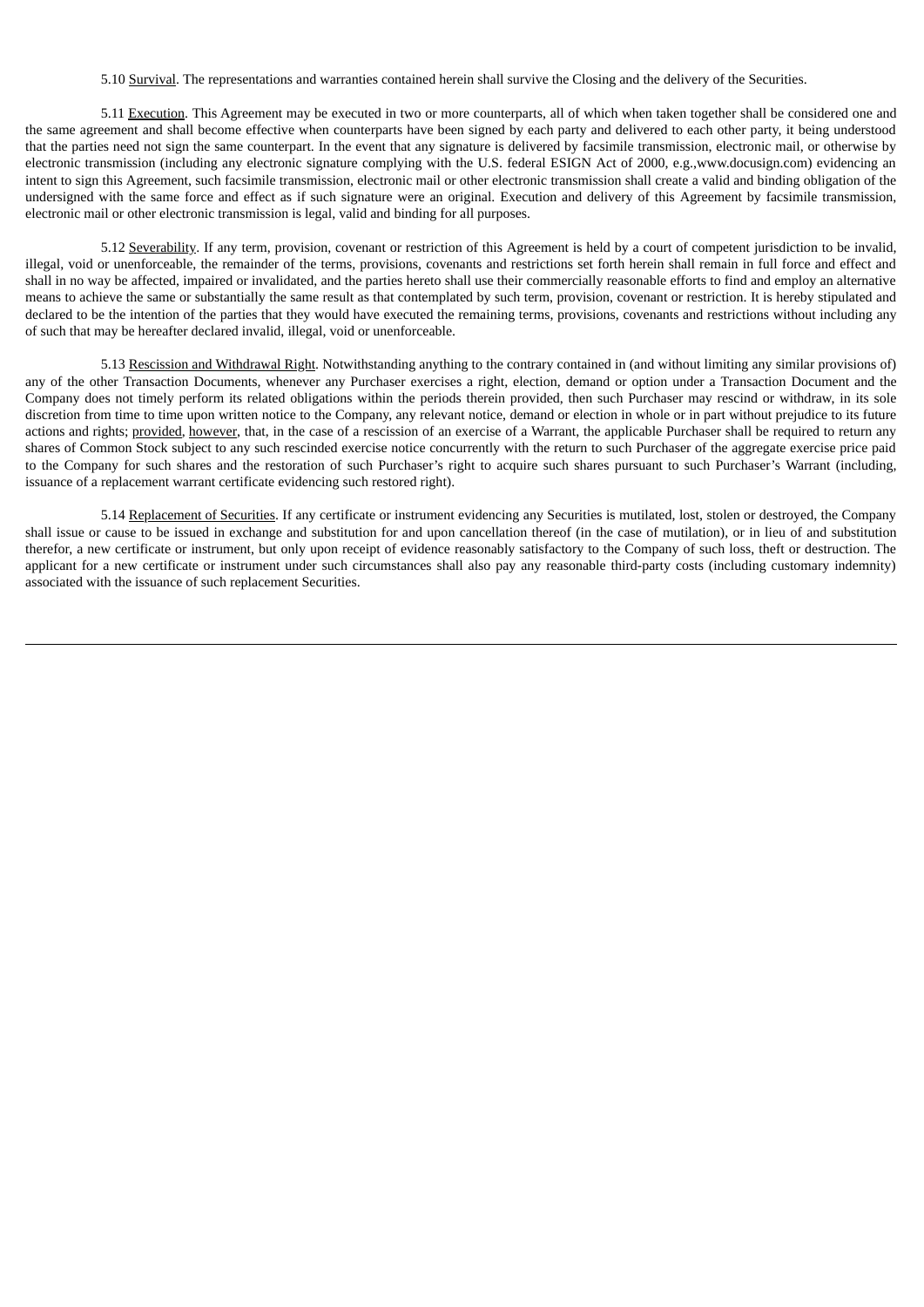5.15 Remedies. In addition to being entitled to exercise all rights provided herein or granted by law, including recovery of damages, each of the Purchasers and the Company will be entitled to seek specific performance under the Transaction Documents. The parties agree that monetary damages may not be adequate compensation for any loss incurred by reason of any breach of obligations contained in the Transaction Documents and hereby agree to waive and not to assert in any Action for specific performance of any such obligation the defense that a remedy at law would be adequate.

5.16 Payment Set Aside. To the extent that the Company makes a payment or payments to any Purchaser pursuant to any Transaction Document or a Purchaser enforces or exercises its rights thereunder, and such payment or payments or the proceeds of such enforcement or exercise or any part thereof are subsequently invalidated, declared to be fraudulent or preferential, set aside, recovered from, disgorged by or are required to be refunded, repaid or otherwise restored to the Company, a trustee, receiver or any other Person under any law (including, without limitation, any bankruptcy law, state or federal law, common law or equitable cause of action), then to the extent of any such restoration the obligation or part thereof originally intended to be satisfied shall be revived and continued in full force and effect as if such payment had not been made or such enforcement or setoff had not occurred.

5.17 Independent Nature of Purchasers' Obligations and Rights. The obligations of each Purchaser under any Transaction Document are several and not joint with the obligations of any other Purchaser, and no Purchaser shall be responsible in any way for the performance or non-performance of the obligations of any other Purchaser under any Transaction Document. Nothing contained herein or in any other Transaction Document, and no action taken by any Purchaser pursuant hereto or thereto, shall be deemed to constitute the Purchasers as a partnership, an association, a joint venture or any other kind of entity, or create a presumption that the Purchasers are in any way acting in concert or as a group with respect to such obligations or the transactions contemplated by the Transaction Documents. Each Purchaser shall be entitled to independently protect and enforce its rights including, without limitation, the rights arising out of this Agreement or out of the other Transaction Documents, and it shall not be necessary for any other Purchaser to be joined as an additional party in any Proceeding for such purpose. Each Purchaser has been represented by its own separate legal counsel in its review and negotiation of the Transaction Documents. For reasons of administrative convenience only, each Purchaser and its respective counsel have chosen to communicate with the Company through Cooley. Cooley does not represent any of the Purchasers and only represents the Placement Agent. The Company has elected to provide all Purchasers with the same terms and Transaction Documents for the convenience of the Company and not because it was required or requested to do so by any of the Purchasers. It is expressly understood and agreed that each provision contained in this Agreement and in each other Transaction Document is between the Company and a Purchaser, solely, and not between the Company and the Purchasers collectively and not between and among the Purchasers.

5.18 Liquidated Damages. The Company's obligations to pay any partial liquidated damages or other amounts owing under the Transaction Documents is a continuing obligation of the Company and shall not terminate until all unpaid partial liquidated damages and other amounts have been paid notwithstanding the fact that the instrument or security pursuant to which such partial liquidated damages or other amounts are due and payable shall have been canceled.

5.19 Saturdays, Sundays, Holidays, etc. If the last or appointed day for the taking of any action or the expiration of any right required or granted herein shall not be a Business Day, then such action may be taken or such right may be exercised on the next succeeding Business Day.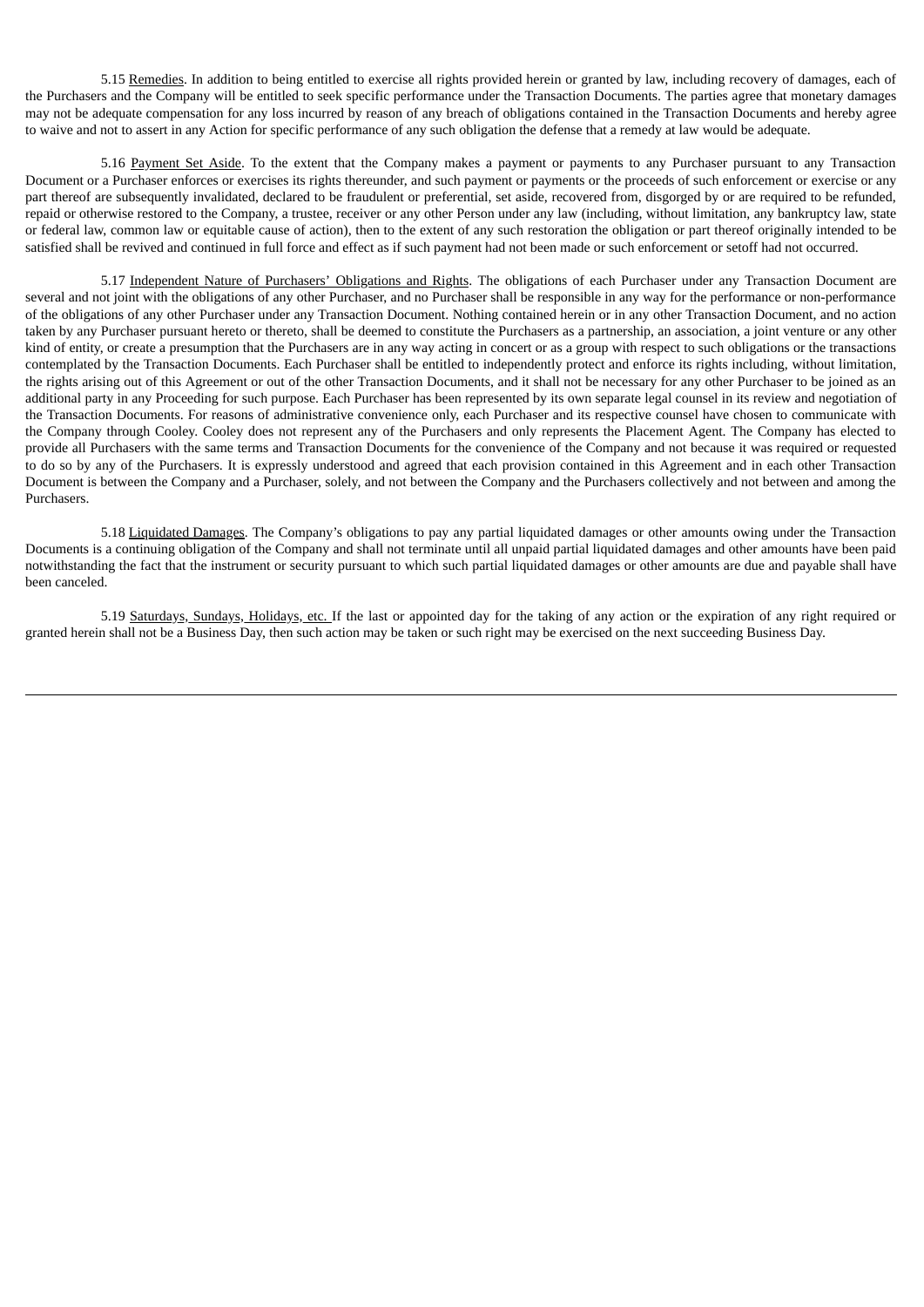5.20 Construction. The parties agree that each of them and/or their respective counsel have reviewed and had an opportunity to revise the Transaction Documents and, therefore, the normal rule of construction to the effect that any ambiguities are to be resolved against the drafting party shall not be employed in the interpretation of the Transaction Documents or any amendments thereto. In addition, each and every reference to share prices and shares of Common Stock in any Transaction Document shall be subject to adjustment for reverse and forward stock splits, stock dividends, stock combinations and other similar transactions of the Common Stock that occur after the date of this Agreement.

5.21 **WAIVER OF JURY TRIAL. IN ANY ACTION, SUIT, OR PROCEEDING IN ANY JURISDICTION BROUGHT BY ANY PARTY AGAINST ANY OTHER PARTY, THE PARTIES EACH KNOWINGLY AND INTENTIONALLY, TO THE GREATEST EXTENT PERMITTED BY APPLICABLE LAW, HEREBY ABSOLUTELY, UNCONDITIONALLY, IRREVOCABLY AND EXPRESSLY WAIVES FOREVER TRIAL BY JURY.**

*(Signature Pages Follow)*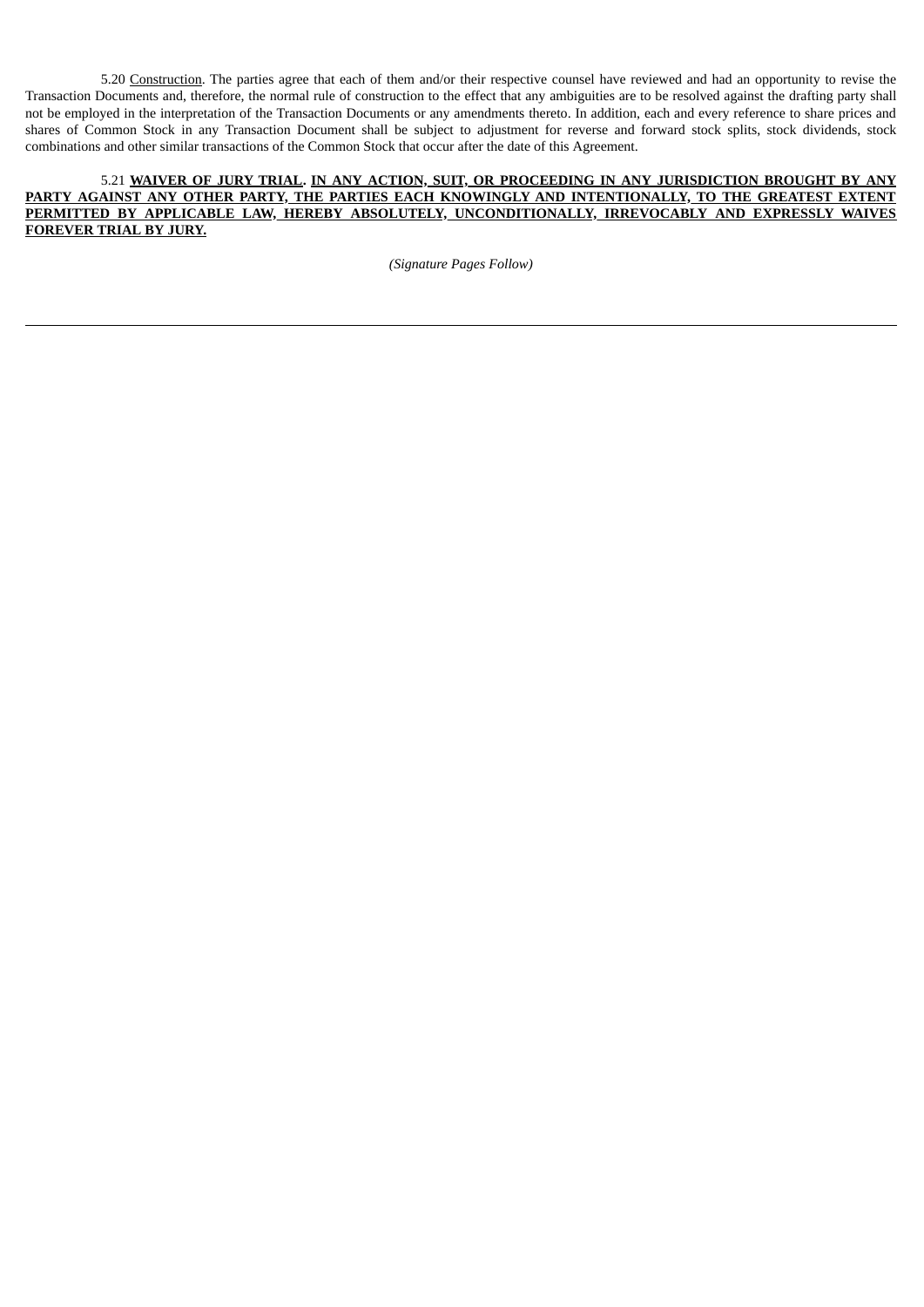IN WITNESS WHEREOF, the parties hereto have caused this Securities Purchase Agreement to be duly executed by their respective authorized signatories as of the date first indicated above.

# **SCHOLAR ROCK HOLDING CORPORATION**

| Bv:    |
|--------|
| Name:  |
| Title: |

With a copy to (which shall not constitute notice): Goodwin Procter LLP 100 Northern Avenue Boston, MA 02210 Attention: Kingsley Taft and Laurie Burlingame Email: ktaft@goodwinlaw.com and LBurlingame@goodwinlaw.com

[REMAINDER OF PAGE INTENTIONALLY LEFT BLANK SIGNATURE PAGE FOR PURCHASER FOLLOWS]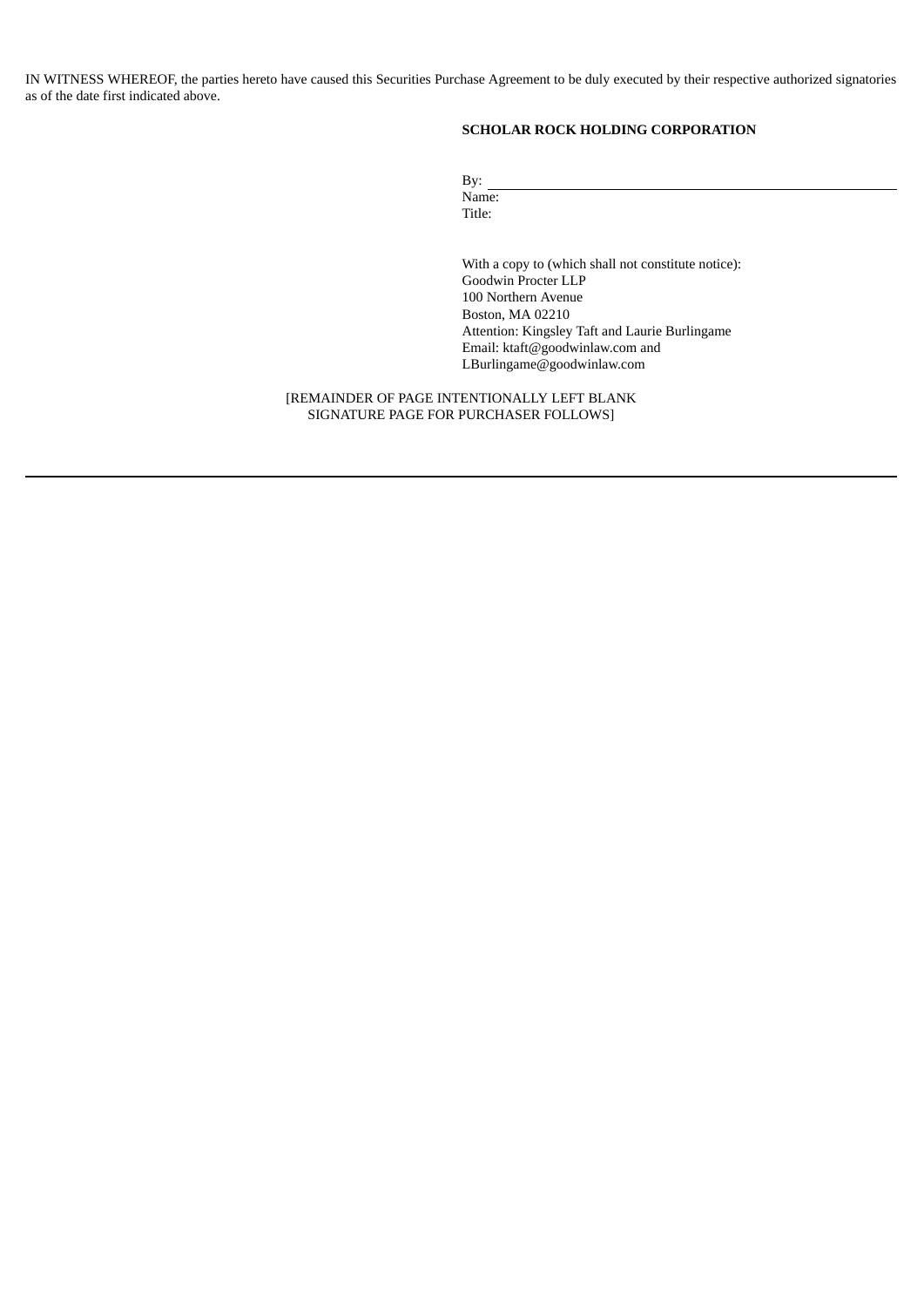IN WITNESS WHEREOF, the undersigned have caused this Securities Purchase Agreement to be duly executed by their respective authorized signatories as of the date first indicated above.

| Name of Purchaser:                                                                   |                                                                                                                                    |  |
|--------------------------------------------------------------------------------------|------------------------------------------------------------------------------------------------------------------------------------|--|
| Signature of Authorized Signatory of Purchaser:                                      |                                                                                                                                    |  |
| Name of Authorized Signatory:                                                        |                                                                                                                                    |  |
| Title of Authorized Signatory:                                                       |                                                                                                                                    |  |
| Email Address of Purchaser:                                                          |                                                                                                                                    |  |
| <b>Address for Notice to Purchaser:</b>                                              |                                                                                                                                    |  |
| Address for Delivery of Securities to Purchaser (if not same as address for notice): |                                                                                                                                    |  |
| Subscription Amount: \$                                                              |                                                                                                                                    |  |
|                                                                                      |                                                                                                                                    |  |
|                                                                                      | Pre-Funded Warrant Shares: ____________Beneficial Ownership Blocker $\Box$ 4.99% or $\Box$ 9.99% or $\Box$ 14.99% or $\Box$ 19.99% |  |
|                                                                                      | Common Warrant Shares: _______________Beneficial Ownership Blocker $\Box$ 4.99% or $\Box$ 9.99% or $\Box$ 14.99% or $\Box$ 19.99%  |  |
| EIN Number:                                                                          |                                                                                                                                    |  |

 $\Box$  Notwithstanding anything contained in this Agreement to the contrary, by checking this box (i) the obligations of the above-signed to purchase the securities set forth in this Agreement to be purchased from the Company by the above-signed, and the obligations of the Company to sell such securities to the above-signed, shall be unconditional and all conditions to Closing shall be disregarded, (ii) the Closing shall occur on the second (2nd) Trading Day following the date of this Agreement and (iii) any condition to Closing contemplated by this Agreement (but prior to being disregarded by clause (i) above) that required delivery by the Company or the above-signed of any agreement, instrument, certificate or the like or purchase price (as applicable) shall no longer be a condition and shall instead be an unconditional obligation of the Company or the above-signed (as applicable) to deliver such agreement, instrument, certificate or the like or purchase price (as applicable) to such other party on the Closing Date.

[PURCHASER SIGNATURE PAGES TO SRRK SECURITIES PURCHASE AGREEMENT]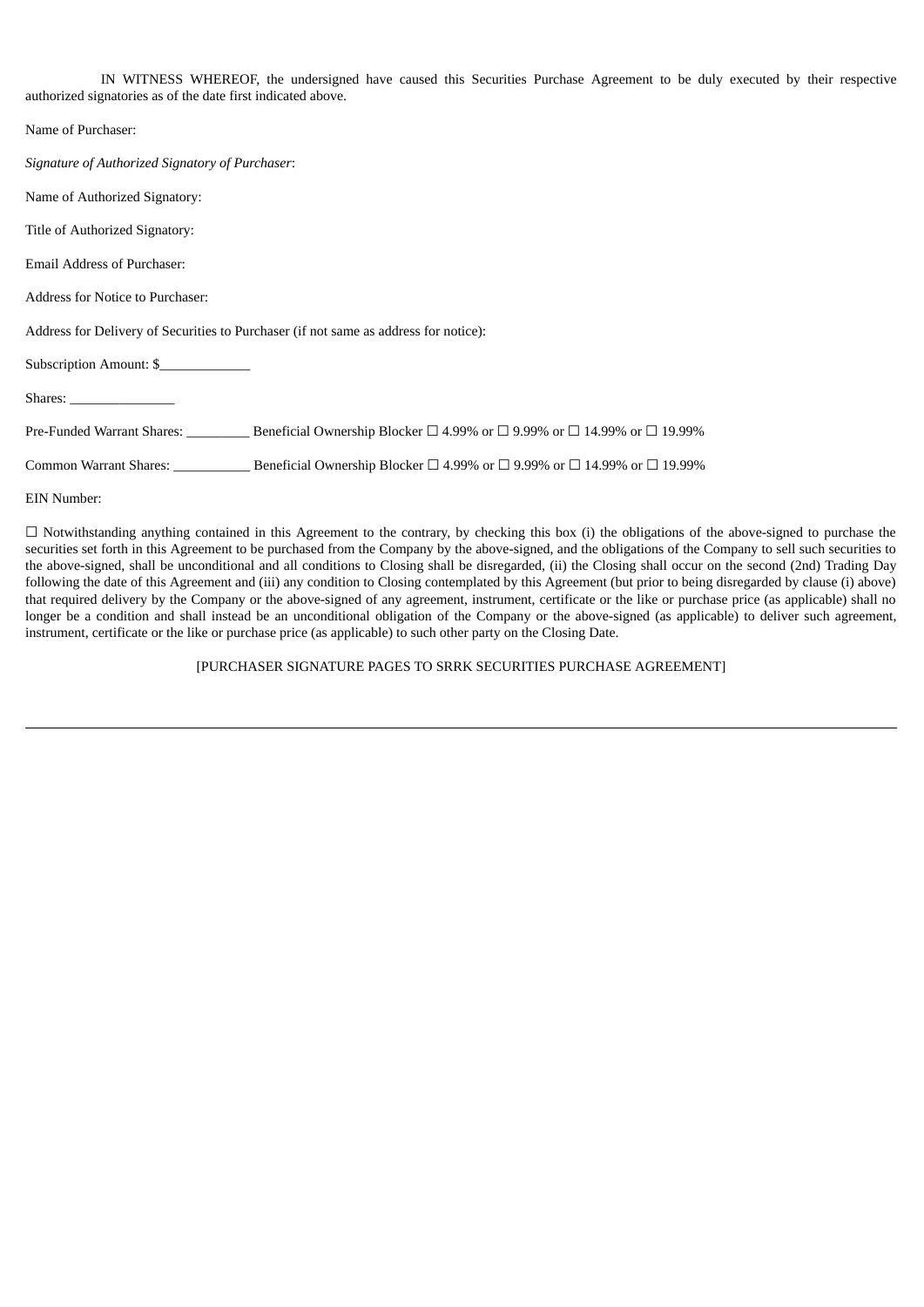#### **SCHOLAR ROCK HOLDING CORPORATION**

#### **2022 INDUCEMENT EQUITY PLAN**

#### SECTION 1. GENERAL PURPOSE OF THE PLAN; DEFINITIONS

The name of the plan is the Scholar Rock Holding Corporation 2022 Inducement Equity Plan (the "Plan"). The purpose of the Plan is to enable Scholar Rock Holding Corporation (the "Company") to grant equity awards to induce highly-qualified prospective officers and employees to accept employment and provide them with a proprietary interest in the Company. It is anticipated that providing such persons with a direct stake in the Company's welfare will assure a closer identification of their interests with those of the Company and its stockholders, thereby stimulating their efforts on the Company's behalf and strengthening their desire to remain with the Company. The Company intends that the Plan be reserved for persons to whom the Company can issue securities without stockholder approval as an inducement pursuant to Rule 5635(c)(4) of the Marketplace Rules of the NASDAQ Stock Market, Inc.

The following terms shall be defined as set forth below:

"Act" means the Securities Act of 1933, as amended, and the rules and regulations thereunder.

"Administrator" means either the Board or the compensation committee of the Board or a similar committee performing the functions of the compensation committee and which is comprised of not less than two Non-Employee Directors who are independent.

"Award" or "Awards" except where referring to a particular category of grant under the Plan, shall include Non-Qualified Stock Options, Stock Appreciation Rights, Restricted Stock Units, Restricted Stock Awards, Unrestricted Stock Awards, and Dividend Equivalent Rights.

"Award Certificate" means a written or electronic document setting forth the terms and provisions applicable to an Award granted under the Plan. Each Award Certificate is subject to the terms and conditions of the Plan.

"Board" means the Board of Directors of the Company.

"Code" means the Internal Revenue Code of 1986, as amended, and any successor Code, and related rules, regulations and interpretations.

"Dividend Equivalent Right" means an Award entitling the grantee to receive credits based on cash dividends that would have been paid on the shares of Stock specified in the Dividend Equivalent Right (or other award to which it relates) if such shares had been issued to and held by the grantee.

"Effective Date" means the date on which the Plan is approved by the Board as set forth in Section 18.

"Exchange Act" means the Securities Exchange Act of 1934, as amended, and the rules and regulations thereunder.

"Fair Market Value" of the Stock on any given date means the fair market value of the Stock determined in good faith by the Administrator: provided, however, that if the Stock is admitted to quotation on the Nasdaq Global Select Market, The New York Stock Exchange or another national securities exchange, the determination shall be made by reference to market quotations. If there are no market quotations for such date, the determination shall be made by reference to the last date preceding such date for which there are market quotations.

"NASDAQ Inducement Exception" means Rule 5635(c)(4) of the Marketplace Rules of the NASDAQ Stock Market, Inc., or any successor rule, and related guidance thereunder.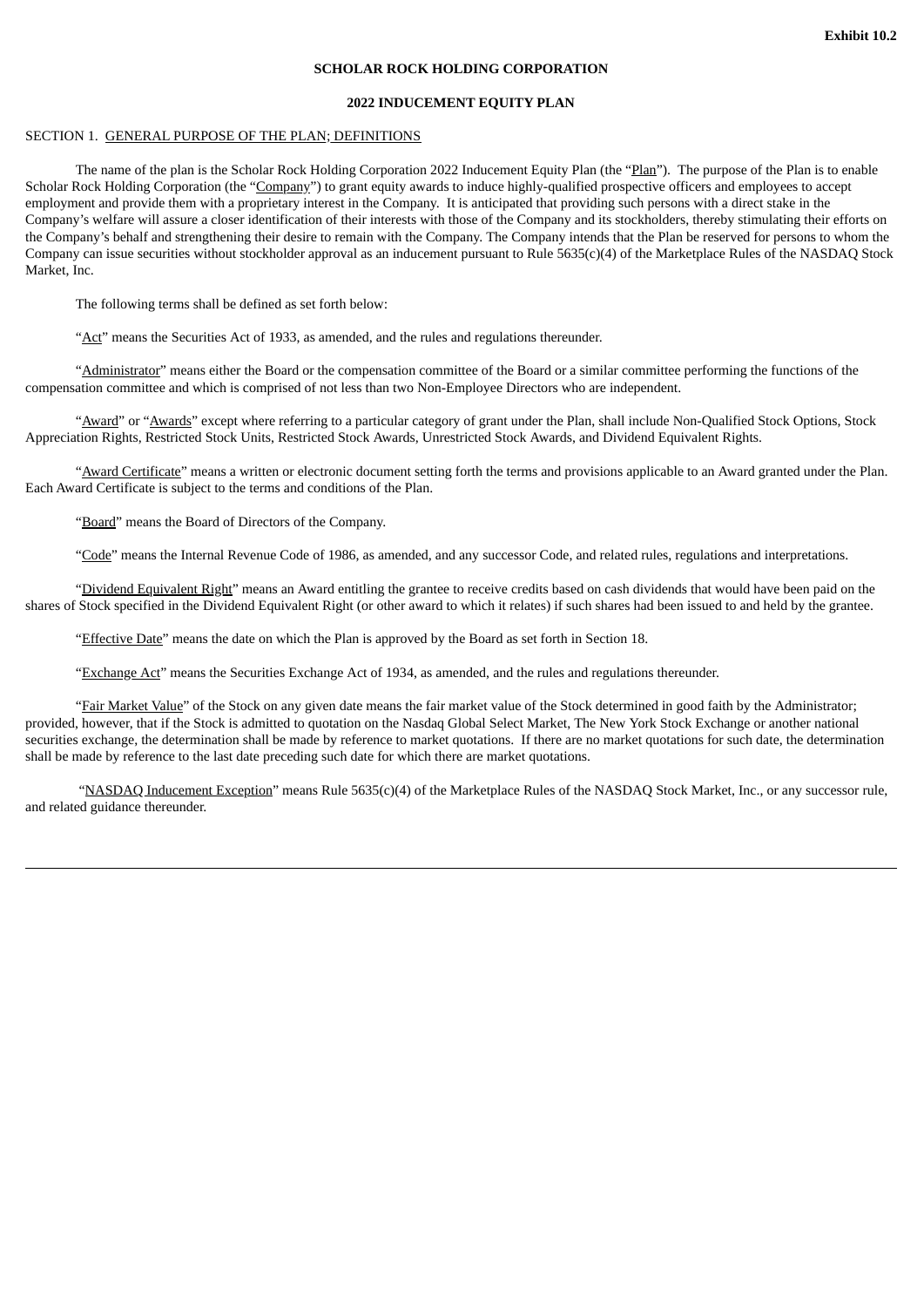"Non-Employee Director" means a member of the Board who is not also an employee of the Company or any Subsidiary.

"Non-Qualified Stock Option" means any Stock Option that is not an "incentive stock option" under Section 422 of the Code.

"Option" or "Stock Option" means any option to purchase shares of Stock granted pursuant to Section 5.

"Restricted Shares" means the shares of Stock underlying a Restricted Stock Award that remain subject to a risk of forfeiture or the Company's right of repurchase.

"Restricted Stock Award" means an Award of Restricted Shares subject to such restrictions and conditions as the Administrator may determine at the time of grant.

"Restricted Stock Units" means an Award of stock units subject to such restrictions and conditions as the Administrator may determine at the time of grant.

"Sale Event" shall mean (i) the sale of all or substantially all of the assets of the Company on a consolidated basis to an unrelated person or entity, (ii) a merger, reorganization or consolidation pursuant to which the holders of the Company's outstanding voting power and outstanding stock immediately prior to such transaction do not own a majority of the outstanding voting power and outstanding stock or other equity interests of the resulting or successor entity (or its ultimate parent, if applicable) immediately upon completion of such transaction, (iii) the sale of all of the Stock of the Company to an unrelated person, entity or group thereof acting in concert, or (iv) any other transaction in which the owners of the Company's outstanding voting power immediately prior to such transaction do not own at least a majority of the outstanding voting power of the Company or any successor entity immediately upon completion of the transaction other than as a result of the acquisition of securities directly from the Company.

"Sale Price" means the value as determined by the Administrator of the consideration payable, or otherwise to be received by stockholders, per share of Stock pursuant to a Sale Event.

"Section 409A" means Section 409A of the Code and the regulations and other guidance promulgated thereunder.

"Service Relationship" means any relationship as a full-time employee, part-time employee, director or other key person (including consultants) of the Company or any Subsidiary or any successor entity (e.g., a Service Relationship shall be deemed to continue without interruption in the event an individual's status changes from full-time employee to part-time employee or consultant).

"Stock" means the Common Stock, par value \$0.001 per share, of the Company, subject to adjustments pursuant to Section 3.

"Stock Appreciation Right" means an Award entitling the recipient to receive shares of Stock (or cash, to the extent explicitly provided for in the applicable Award Certificate) having a value equal to the excess of the Fair Market Value of the Stock on the date of exercise over the exercise price of the Stock Appreciation Right multiplied by the number of shares of Stock with respect to which the Stock Appreciation Right shall have been exercised.

"Subsidiary" means any corporation or other entity (other than the Company) in which the Company has at least a fifty percent (50%) interest, either directly or indirectly.

"Unrestricted Stock Award" means an Award of shares of Stock free of any restrictions.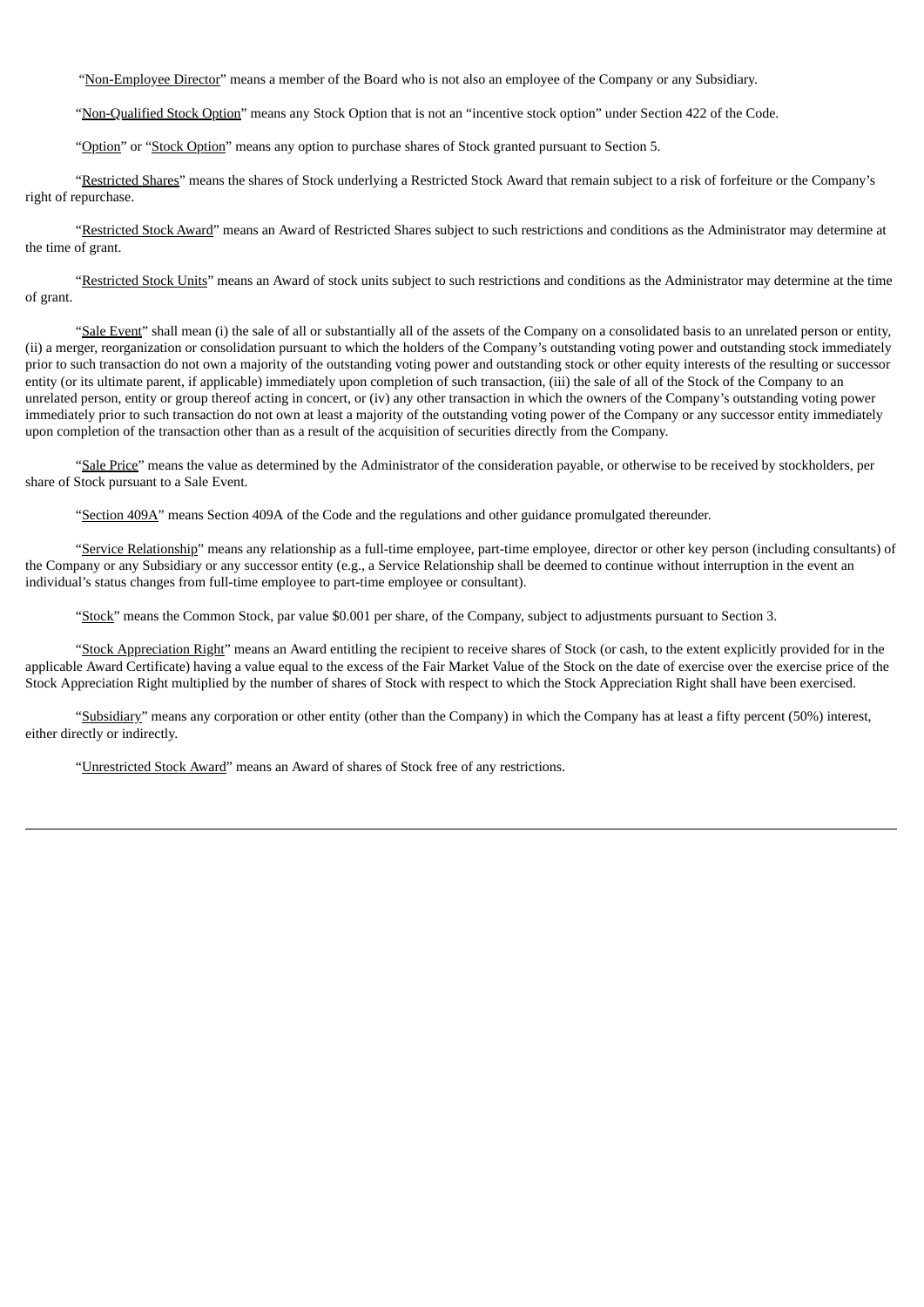#### SECTION 2. ADMINISTRATION OF PLAN; ADMINISTRATOR AUTHORITY TO SELECT GRANTEES AND DETERMINE AWARDS

#### (a) Administration of Plan. The Plan shall be administered by the Administrator.

(b) Powers of Administrator. The Administrator shall have the power and authority to grant Awards consistent with the terms of the Plan, including the power and authority:

(i) to select the individuals to whom Awards may from time to time be granted;

(ii) to determine the time or times of grant, and the extent, if any, of Non-Qualified Stock Options, Stock Appreciation Rights, Restricted Stock Awards, Restricted Stock Units, Unrestricted Stock Awards, and Dividend Equivalent Rights, or any combination of the foregoing, granted to any one or more grantees;

(iii) to determine the number of shares of Stock to be covered by any Award;

(iv) to determine and modify from time to time the terms and conditions, including restrictions, not inconsistent with the terms of the Plan, of any Award, which terms and conditions may differ among individual Awards and grantees, and to approve the forms of Award Certificates;

(v) to accelerate at any time the exercisability or vesting of all or any portion of any Award;

(vi) subject to the provisions of Section 5(c), to extend at any time the period in which Stock Options may be exercised; and

(vii) at any time to adopt, alter and repeal such rules, guidelines and practices for administration of the Plan and for its own acts and proceedings as it shall deem advisable; to interpret the terms and provisions of the Plan and any Award (including related written instruments); to make all determinations it deems advisable for the administration of the Plan; to decide all disputes arising in connection with the Plan; and to otherwise supervise the administration of the Plan.

All decisions and interpretations of the Administrator shall be binding on all persons, including the Company and Plan grantees.

(c) Delegation of Authority to Grant Awards. Subject to applicable law and the NASDAQ Inducement Exception, in its discretion, may delegate to a committee consisting of one or more officers of the Company including the Chief Executive Officer of the Company all or part of the Administrator's authority and duties with respect to the granting of Awards to individuals who are (i) not subject to the reporting and other provisions of Section 16 of the Exchange Act and (ii) members of the delegated committee. Any such delegation by the Administrator shall include a limitation as to the amount of Stock underlying Awards that may be granted during the period of the delegation and shall contain guidelines as to the determination of the exercise price and the vesting criteria. The Administrator may revoke or amend the terms of a delegation at any time but such action shall not invalidate any prior actions of the Administrator's delegate or delegates that were consistent with the terms of the Plan.

(d) Award Certificate. Awards under the Plan shall be evidenced by Award Certificates that set forth the terms, conditions and limitations for each Award which may include, without limitation, the term of an Award and the provisions applicable in the event employment or service terminates.

(e) Indemnification. Neither the Board nor the Administrator, nor any member of either or any delegate thereof, shall be liable for any act, omission, interpretation, construction or determination made in good faith in connection with the Plan, and the members of the Board and the Administrator (and any delegate thereof) shall be entitled in all cases to indemnification and reimbursement by the Company in respect of any claim, loss, damage or expense (including, without limitation, reasonable attorneys' fees) arising or resulting therefrom to the fullest extent permitted by law and/or under the Company's articles or bylaws or any directors' and officers' liability insurance coverage which may be in effect from time to time and/or any indemnification agreement between such individual and the Company.

Foreign Award Recipients. Notwithstanding any provision of the Plan to the contrary, in order to comply with the laws in other countries in which the Company and its Subsidiaries operate or have employees or other individuals eligible for Awards, the Administrator, in its sole discretion, shall have the power and authority to: (i) determine which Subsidiaries shall be covered by the Plan; (ii) determine which individuals outside the United States are eligible to participate in the Plan; (iii) modify the terms and conditions of any Award granted to individuals outside the United States to comply with applicable foreign laws; (iv) establish subplans and modify exercise procedures and other terms and procedures, to the extent the Administrator determines such actions to be necessary or advisable (and such subplans and/or modifications shall be attached to this Plan as appendices); provided, however, that no such subplans and/or modifications shall increase the share limitations contained in Section 3(a) hereof; and (v) take any action, before or after an Award is made, that the Administrator determines to be necessary or advisable to obtain approval or comply with any local governmental regulatory exemptions or approvals. Notwithstanding the foregoing, the Administrator may not take any actions hereunder, and no Awards shall be granted, that would violate the Exchange Act or any other applicable United States securities law, the Code, or any other applicable United States governing statute or law.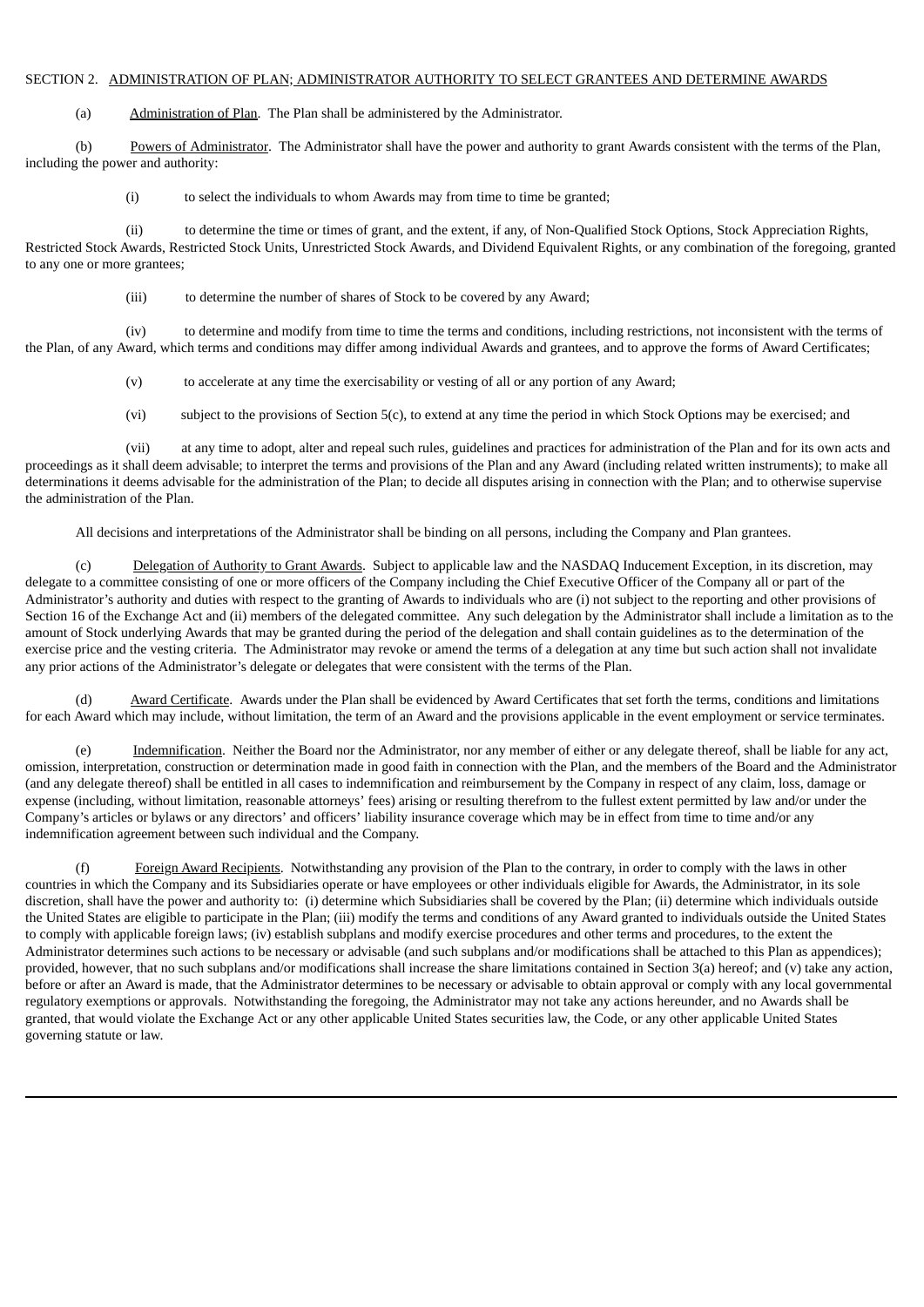# SECTION 3. STOCK ISSUABLE UNDER THE PLAN; MERGERS; SUBSTITUTION

(a) Stock Issuable. The maximum number of shares of Stock reserved and available for issuance under the Plan shall be 1,000,000 shares, subject to adjustment as provided in Section 3(c). For purposes of this limitation, the shares of Stock underlying any Awards under the Plan that are forfeited, canceled, held back upon exercise of an Option or settlement of an Award to cover the exercise price or tax withholding, reacquired by the Company prior to vesting, satisfied without the issuance of Stock or otherwise terminated (other than by exercise) shall be added back to the shares of Stock available for issuance under the Plan. In the event the Company repurchases shares of Stock on the open market, such shares shall not be added to the shares of Stock available for issuance under the Plan. Subject to such overall limitations, shares of Stock may be issued up to such maximum number pursuant to any type or types of Award. The shares available for issuance under the Plan may be authorized but unissued shares of Stock or shares of Stock reacquired by the Company.

## (b) Reserved.

(c) Changes in Stock. Subject to Section 3(d) hereof, if, as a result of any reorganization, recapitalization, reclassification, stock dividend, stock split, reverse stock split or other similar change in the Company's capital stock, the outstanding shares of Stock are increased or decreased or are exchanged for a different number or kind of shares or other securities of the Company, or additional shares or new or different shares or other securities of the Company or other non-cash assets are distributed with respect to such shares of Stock or other securities, or, if, as a result of any merger or consolidation, sale of all or substantially all of the assets of the Company, the outstanding shares of Stock are converted into or exchanged for securities of the Company or any successor entity (or a parent or subsidiary thereof), the Administrator shall make an appropriate or proportionate adjustment in (i) the maximum number of shares reserved for issuance under the Plan, (ii) the number and kind of shares or other securities subject to any then outstanding Awards under the Plan, (iii) the repurchase price, if any, per share subject to each outstanding Restricted Stock Award, and (iv) the exercise price for each share subject to any then outstanding Stock Options and Stock Appreciation Rights under the Plan, without changing the aggregate exercise price (i.e., the exercise price multiplied by the number of Stock Options and Stock Appreciation Rights) as to which such Stock Options and Stock Appreciation Rights remain exercisable. The Administrator shall also make equitable or proportionate adjustments in the number of shares subject to outstanding Awards and the exercise price and the terms of outstanding Awards to take into consideration cash dividends paid other than in the ordinary course or any other extraordinary corporate event. The adjustment by the Administrator shall be final, binding and conclusive. No fractional shares of Stock shall be issued under the Plan resulting from any such adjustment, but the Administrator in its discretion may make a cash payment in lieu of fractional shares.

(d) Mergers and Other Transactions. In the case of and subject to the consummation of a Sale Event, the parties thereto may cause the assumption or continuation of Awards theretofore granted by the successor entity, or the substitution of such Awards with new Awards of the successor entity or parent thereof, with appropriate adjustment as to the number and kind of shares and, if appropriate, the per share exercise prices, as such parties shall agree. To the extent the parties to such Sale Event do not provide for the assumption, continuation or substitution of Awards, upon the effective time of the Sale Event, the Plan and all outstanding Awards granted hereunder shall terminate. In such case, except as may be otherwise provided in the relevant Award Certificate, all Options and Stock Appreciation Rights that are not exercisable immediately prior to the effective time of the Sale Event shall become fully exercisable as of the effective time of the Sale Event, all other Awards with time-based vesting, conditions or restrictions shall become fully vested and nonforfeitable as of the effective time of the Sale Event, and all Awards with conditions and restrictions relating to the attainment of performance goals may become vested and nonforfeitable in connection with a Sale Event in the Administrator's discretion or to the extent specified in the relevant Award Certificate. In the event of such termination, (i) the Company shall have the option (in its sole discretion) to make or provide for a payment, in cash or in kind, to the grantees holding Options and Stock Appreciation Rights, in exchange for the cancellation thereof, in an amount equal to the difference between (A) the Sale Price multiplied by the number of shares of Stock subject to outstanding Options and Stock Appreciation Rights (to the extent then exercisable at prices not in excess of the Sale Price) and (B) the aggregate exercise price of all such outstanding Options and Stock Appreciation Rights (provided that, in the case of an Option or Stock Appreciation Right with an exercise price equal to or greater than the Sale Price, such Option or Stock Appreciation Right shall be cancelled for no consideration); or (ii) each grantee shall be permitted, within a specified period of time prior to the consummation of the Sale Event as determined by the Administrator, to exercise all outstanding Options and Stock Appreciation Rights (to the extent then exercisable) held by such grantee. The Company shall also have the option (in its sole discretion) to make or provide for a payment, in cash or in kind, to the grantees holding other Awards in an amount equal to the Sale Price multiplied by the number of vested shares of Stock under such Awards.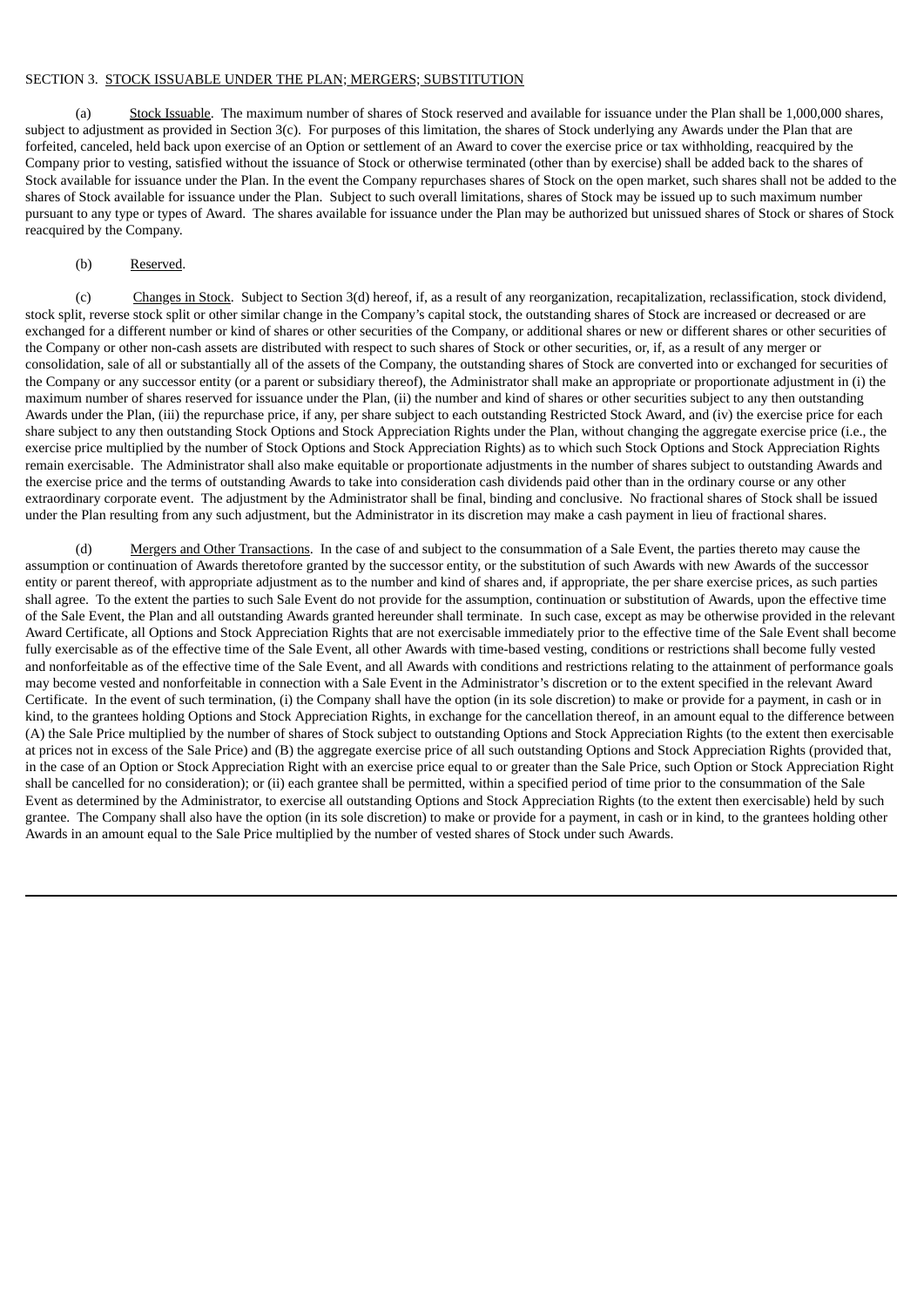## SECTION 4. ELIGIBILITY

Grantees under the Plan will be such individuals to whom the Company may issue securities without stockholder approval in accordance with the NASDAQ Inducement Exception, as are selected from time to time by the Administrator in its sole discretion.

## SECTION 5. STOCK OPTIONS

(a) Award of Stock Options. The Administrator may grant Stock Options under the Plan. Any Stock Option granted under the Plan shall be a Non-Qualified Stock Option and shall be in such form as the Administrator may from time to time approve.

Stock Options granted pursuant to this Section 5 shall be subject to the following terms and conditions and shall contain such additional terms and conditions, not inconsistent with the terms of the Plan, as the Administrator shall deem desirable.

(b) Exercise Price. The exercise price per share for the Stock covered by a Stock Option granted pursuant to this Section 5 shall be determined by the Administrator at the time of grant but shall not be less than one hundred percent (100%) of the Fair Market Value on the date of grant.

(c) Option Term. The term of each Stock Option shall be fixed by the Administrator, but no Stock Option shall be exercisable more than ten years after the date the Stock Option is granted.

(d) Exercisability; Rights of a Stockholder. Stock Options shall become exercisable at such time or times, whether or not in installments, as shall be determined by the Administrator at or after the grant date. The Administrator may at any time accelerate the exercisability of all or any portion of any Stock Option. An optionee shall have the rights of a stockholder only as to shares acquired upon the exercise of a Stock Option and not as to unexercised Stock Options.

(e) Method of Exercise. Stock Options may be exercised in whole or in part, by giving written or electronic notice of exercise to the Company, specifying the number of shares to be purchased. Payment of the purchase price may be made by one or more of the following methods except to the extent otherwise provided in the Option Award Certificate:

(i) In cash, by certified or bank check or other instrument acceptable to the Administrator;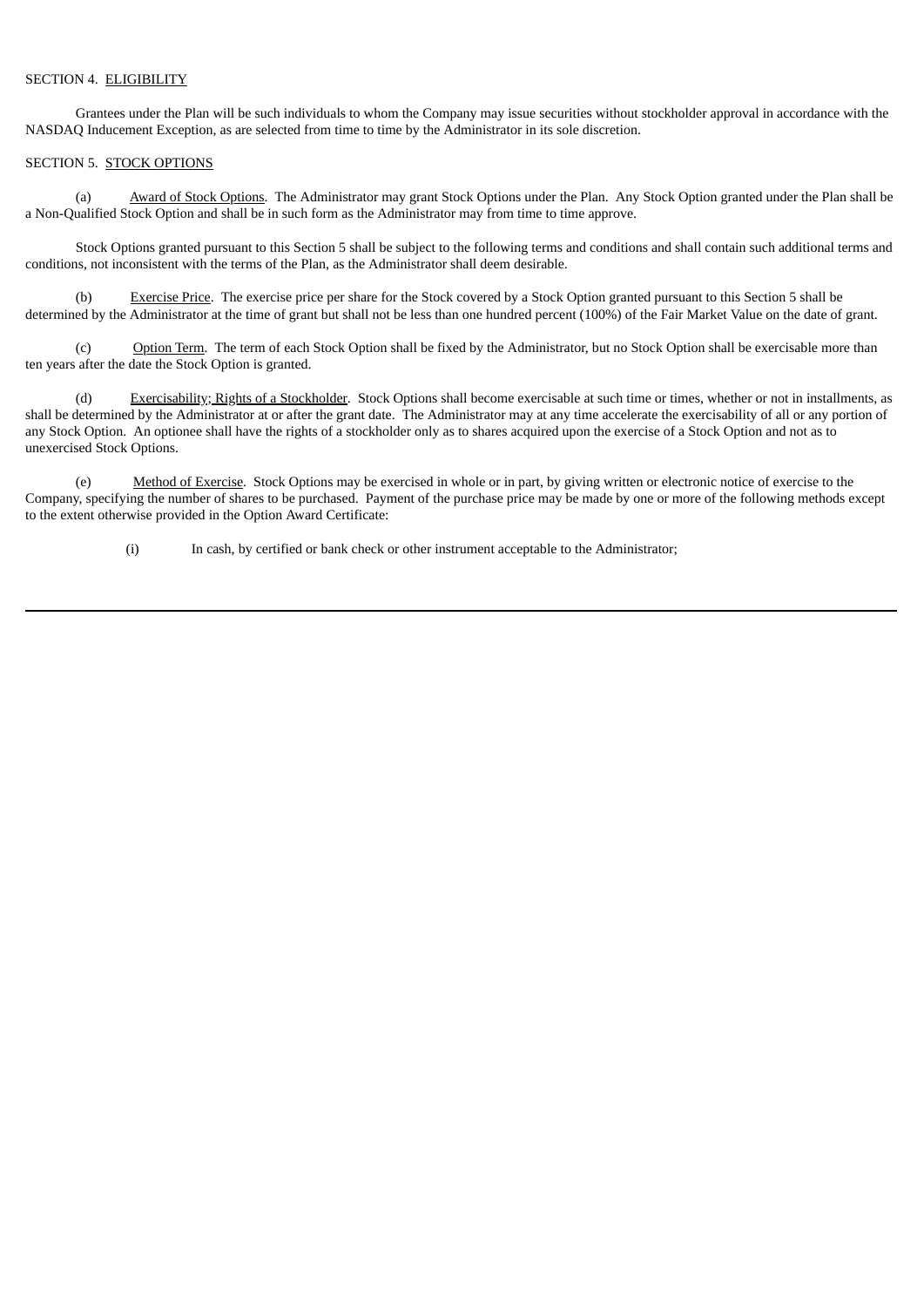(ii) Through the delivery (or attestation to the ownership following such procedures as the Company may prescribe) of shares of Stock that are not then subject to restrictions under any Company plan. Such surrendered shares shall be valued at Fair Market Value on the exercise date;

(iii) By the optionee delivering to the Company a properly executed exercise notice together with irrevocable instructions to a broker to promptly deliver to the Company cash or a check payable and acceptable to the Company for the purchase price; provided that in the event the optionee chooses to pay the purchase price as so provided, the optionee and the broker shall comply with such procedures and enter into such agreements of indemnity and other agreements as the Company shall prescribe as a condition of such payment procedure; or

(iv) By a "net exercise" arrangement pursuant to which the Company will reduce the number of shares of Stock issuable upon exercise by the largest whole number of shares with a Fair Market Value that does not exceed the aggregate exercise price. Payment instruments will be received subject to collection. The transfer to the optionee on the records of the Company or of the transfer agent of the shares of Stock to be purchased pursuant to the exercise of a Stock Option will be contingent upon receipt from the optionee (or a purchaser acting in his stead in accordance with the provisions of the Stock Option) by the Company of the full purchase price for such shares and the fulfillment of any other requirements contained in the Option Award Certificate or applicable provisions of laws (including the satisfaction of any withholding taxes that the Company is obligated to withhold with respect to the optionee). In the event an optionee chooses to pay the purchase price by previously-owned shares of Stock through the attestation method, the number of shares of Stock transferred to the optionee upon the exercise of the Stock Option shall be net of the number of attested shares. In the event that the Company establishes, for itself or using the services of a third party, an automated system for the exercise of Stock Options, such as a system using an internet website or interactive voice response, then the paperless exercise of Stock Options may be permitted through the use of such an automated system.

#### SECTION 6. STOCK APPRECIATION RIGHTS

Award of Stock Appreciation Rights. The Administrator may grant Stock Appreciation Rights under the Plan. A Stock Appreciation Right is an Award entitling the recipient to receive shares of Stock (or cash, to the extent explicitly provided for in the applicable Award Certificate) having a value equal to the excess of the Fair Market Value of a share of Stock on the date of exercise over the exercise price of the Stock Appreciation Right multiplied by the number of shares of Stock with respect to which the Stock Appreciation Right shall have been exercised.

(b) Exercise Price of Stock Appreciation Rights. The exercise price of a Stock Appreciation Right shall not be less than one hundred percent (100%) of the Fair Market Value of the Stock on the date of grant.

Grant and Exercise of Stock Appreciation Rights. Stock Appreciation Rights may be granted by the Administrator independently of any Stock Option granted pursuant to Section 5 of the Plan.

(d) Terms and Conditions of Stock Appreciation Rights. Stock Appreciation Rights shall be subject to such terms and conditions as shall be determined on the date of grant by the Administrator. The term of a Stock Appreciation Right may not exceed ten years. The terms and conditions of each such Award shall be determined by the Administrator, and such terms and conditions may differ among individual Awards and grantees.

#### SECTION 7. RESTRICTED STOCK AWARDS

(a) Nature of Restricted Stock Awards. The Administrator may grant Restricted Stock Awards under the Plan. A Restricted Stock Award is any Award of Restricted Shares subject to such restrictions and conditions as the Administrator may determine at the time of grant. Conditions may be based on continuing employment (or other Service Relationship) and/or achievement of pre-established performance goals and objectives.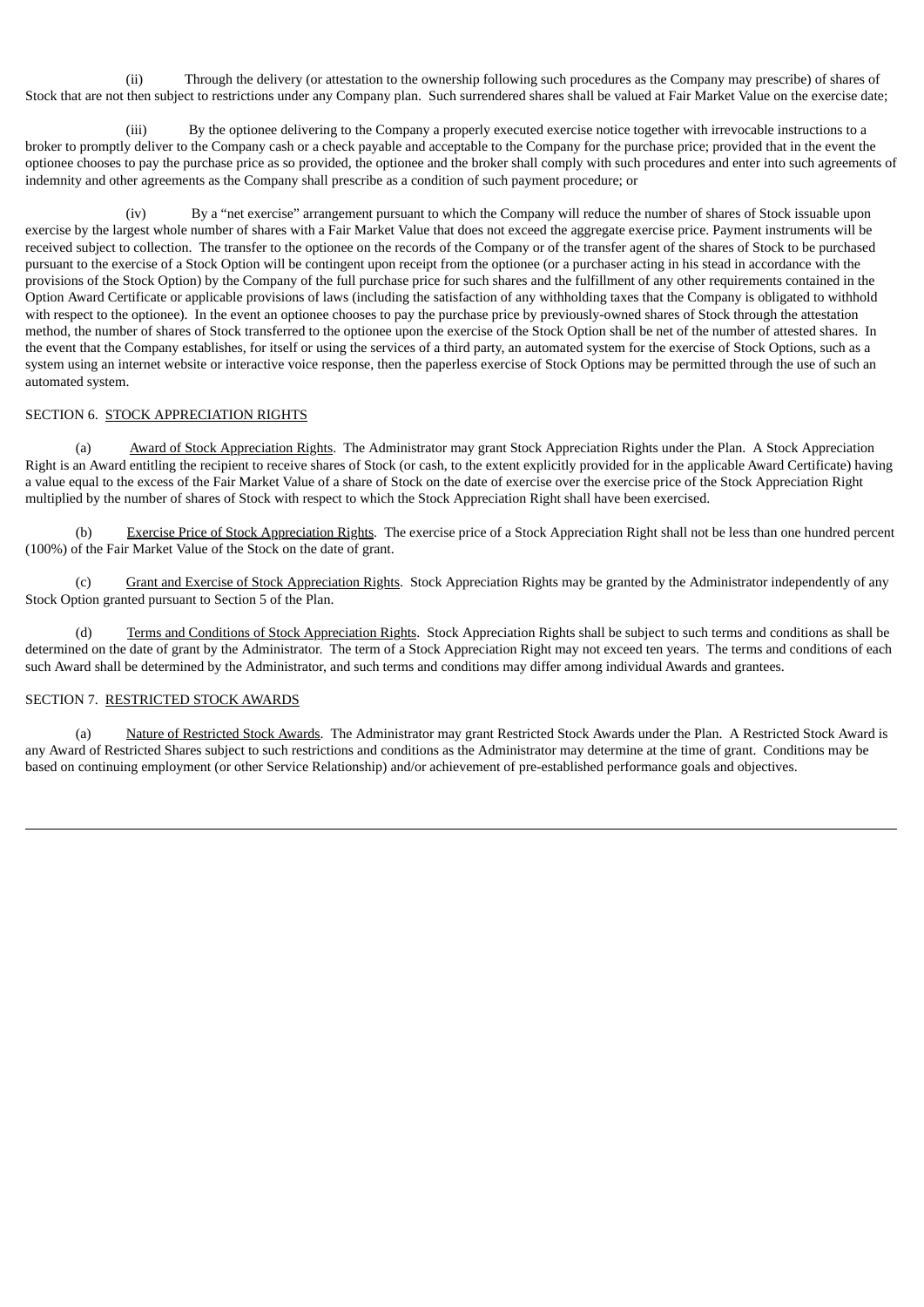(b) Rights as a Stockholder. Upon the grant of the Restricted Stock Award and payment of any applicable purchase price, a grantee shall have the rights of a stockholder with respect to the voting of the Restricted Shares and receipt of dividends; provided that if the lapse of restrictions with respect to the Restricted Stock Award is tied to the attainment of performance goals, any dividends paid by the Company during the performance period shall accrue and shall not be paid to the grantee until and to the extent the performance goals are met with respect to the Restricted Stock Award. Unless the Administrator shall otherwise determine, (i) uncertificated Restricted Shares shall be accompanied by a notation on the records of the Company or the transfer agent to the effect that they are subject to forfeiture until such Restricted Shares are vested as provided in Section 7(d) below, and (ii) certificated Restricted Shares shall remain in the possession of the Company until such Restricted Shares are vested as provided in Section 7(d) below, and the grantee shall be required, as a condition of the grant, to deliver to the Company such instruments of transfer as the Administrator may prescribe.

Restrictions. Restricted Shares may not be sold, assigned, transferred, pledged or otherwise encumbered or disposed of except as specifically provided herein or in the Restricted Stock Award Certificate. Except as may otherwise be provided by the Administrator either in the Award Certificate or, subject to Section 15 below, in writing after the Award is issued, if a grantee's employment (or other service relationship) with the Company and its Subsidiaries terminates for any reason, any Restricted Shares that have not vested at the time of termination shall automatically and without any requirement of notice to such grantee from or other action by or on behalf of, the Company be deemed to have been reacquired by the Company at its original purchase price (if any) from such grantee or such grantee's legal representative simultaneously with such termination of employment (or other service relationship), and thereafter shall cease to represent any ownership of the Company by the grantee or rights of the grantee as a stockholder. Following such deemed reacquisition of Restricted Shares that are represented by physical certificates, a grantee shall surrender such certificates to the Company upon request without consideration.

(d) Vesting of Restricted Shares. The Administrator at the time of grant shall specify the date or dates and/or the attainment of preestablished performance goals, objectives and other conditions on which the non-transferability of the Restricted Shares and the Company's right of repurchase or forfeiture shall lapse. Subsequent to such date or dates and/or the attainment of such pre-established performance goals, objectives and other conditions, the shares on which all restrictions have lapsed shall no longer be Restricted Shares and shall be deemed "vested."

## SECTION 8. RESTRICTED STOCK UNITS

(a) Nature of Restricted Stock Units. The Administrator may grant Restricted Stock Units under the Plan. A Restricted Stock Unit is an Award of stock units that may be settled in shares of Stock (or cash, to the extent explicitly provided for in the Award Certificate) upon the satisfaction of such restrictions and conditions at the time of grant. Conditions may be based on continuing employment (or other service relationship) and/or achievement of pre-established performance goals and objectives. The terms and conditions of each such Award shall be determined by the Administrator, and such terms and conditions may differ among individual Awards and grantees. Except in the case of Restricted Stock Units with a deferred settlement date that complies with Section 409A, at the end of the vesting period, the Restricted Stock Units, to the extent vested, shall be settled in the form of shares of Stock. Restricted Stock Units with deferred settlement dates are subject to Section 409A and shall contain such additional terms and conditions as the Administrator shall determine in its sole discretion in order to comply with the requirements of Section 409A.

(b) Rights as a Stockholder. A grantee shall have the rights as a stockholder only as to shares of Stock acquired by the grantee upon settlement of Restricted Stock Units; provided, however, that the grantee may be credited with Dividend Equivalent Rights with respect to the stock units underlying his Restricted Stock Units, subject to the provisions of Section 10 and such terms and conditions as the Administrator may determine.

(c) Termination. Except as may otherwise be provided by the Administrator either in the Award Certificate or, subject to Section 15 below, in writing after the Award is issued, a grantee's right in all Restricted Stock Units that have not vested shall automatically terminate upon the grantee's termination of employment (or cessation of service relationship) with the Company and its Subsidiaries for any reason.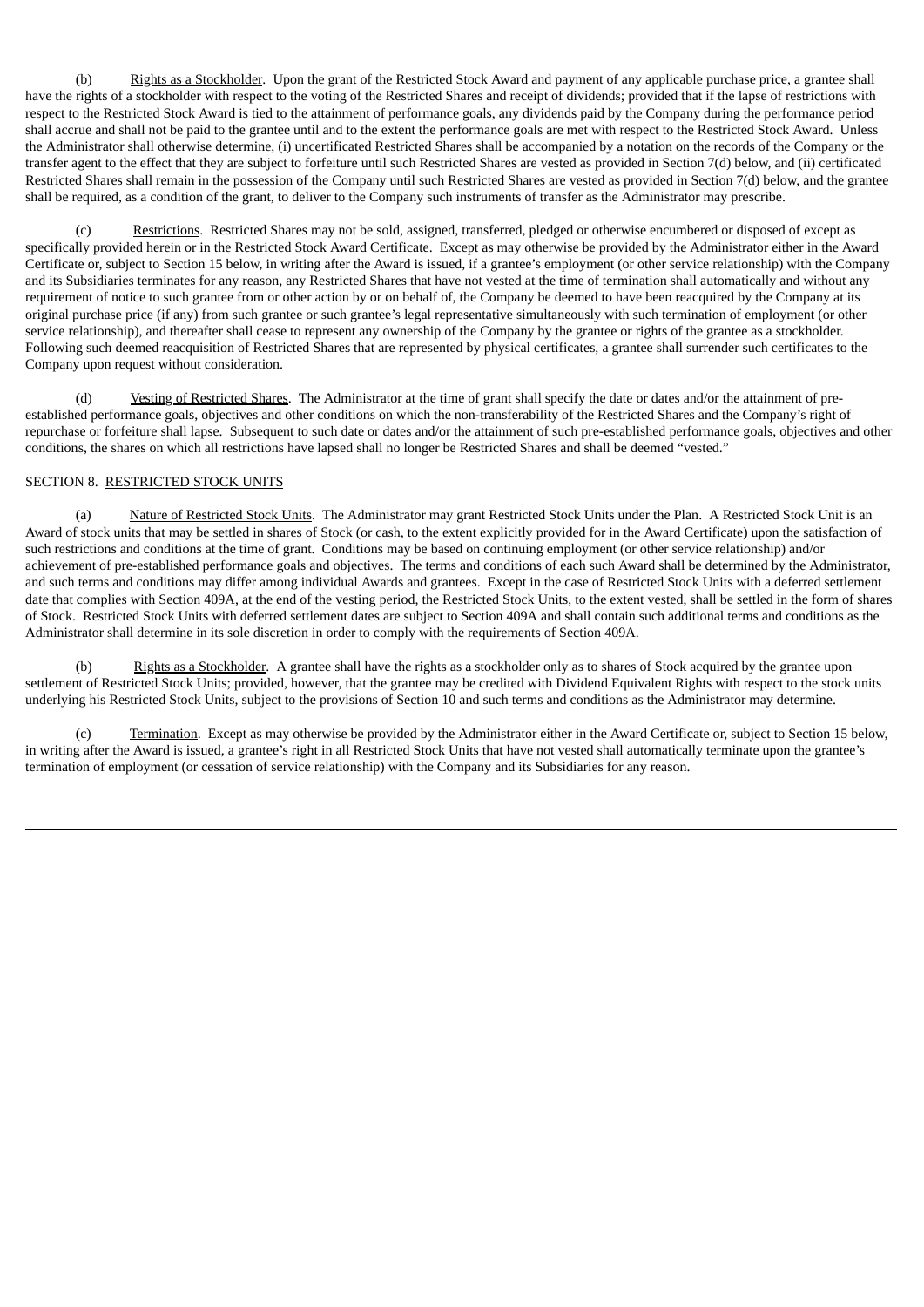#### SECTION 9. UNRESTRICTED STOCK AWARDS

Grant or Sale of Unrestricted Stock. The Administrator may grant (or sell at par value or such higher purchase price determined by the Administrator) an Unrestricted Stock Award under the Plan. An Unrestricted Stock Award is an Award pursuant to which the grantee may receive shares of Stock free of any restrictions under the Plan. Unrestricted Stock Awards may be granted in respect of past services or other valid consideration, or in lieu of cash compensation due to such grantee.

## SECTION 10. DIVIDEND EQUIVALENT RIGHTS

(a) Dividend Equivalent Rights. The Administrator may grant Dividend Equivalent Rights under the Plan. A Dividend Equivalent Right is an Award entitling the grantee to receive credits based on cash dividends that would have been paid on the shares of Stock specified in the Dividend Equivalent Right (or other Award to which it relates) if such shares had been issued to the grantee. A Dividend Equivalent Right may be granted hereunder to any grantee as a component of an award of Restricted Stock Units or as a freestanding award. The terms and conditions of Dividend Equivalent Rights shall be specified in the Award Certificate. Dividend equivalents credited to the holder of a Dividend Equivalent Right may be paid currently or may be deemed to be reinvested in additional shares of Stock, which may thereafter accrue additional equivalents. Any such reinvestment shall be at Fair Market Value on the date of reinvestment or such other price as may then apply under a dividend reinvestment plan sponsored by the Company, if any. Dividend Equivalent Rights may be settled in cash or shares of Stock or a combination thereof, in a single installment or installments. A Dividend Equivalent Right granted as a component of an Award of Restricted Stock Units shall provide that such Dividend Equivalent Right shall be settled only upon settlement or payment of, or lapse of restrictions on, such other Award, and that such Dividend Equivalent Right shall expire or be forfeited or annulled under the same conditions as such other Award.

(b) Termination. Except as may otherwise be provided by the Administrator either in the Award Certificate or, subject to Section 15 below, in writing after the Award is issued, a grantee's rights in all Dividend Equivalent Rights shall automatically terminate upon the grantee's termination of employment (or cessation of service relationship) with the Company and its Subsidiaries for any reason.

#### SECTION 11. TRANSFERABILITY OF AWARDS

(a) Transferability. Except as provided in Section 11(b) below, during a grantee's lifetime, his or her Awards shall be exercisable only by the grantee, or by the grantee's legal representative or guardian in the event of the grantee's incapacity. No Awards shall be sold, assigned, transferred or otherwise encumbered or disposed of by a grantee other than by will or by the laws of descent and distribution or pursuant to a domestic relations order. No Awards shall be subject, in whole or in part, to attachment, execution, or levy of any kind, and any purported transfer in violation hereof shall be null and void.

(b) Administrator Action. Notwithstanding Section 11(a), the Administrator, in its discretion, may provide either in the Award Certificate regarding a given Award or by subsequent written approval that the grantee (who is an employee or director) may transfer his or her Non-Qualified Stock Options to his or her immediate family members, to trusts for the benefit of such family members, or to partnerships in which such family members are the only partners, provided that the transferee agrees in writing with the Company to be bound by all of the terms and conditions of this Plan and the applicable Award. In no event may an Award be transferred by a grantee for value.

(c) Family Member. For purposes of Section 11(b), "family member" shall mean a grantee's child, stepchild, grandchild, parent, stepparent, grandparent, spouse, former spouse, sibling, niece, nephew, mother-in-law, father-in-law, son-in-law, daughter-in-law, brother-in-law, or sisterin-law, including adoptive relationships, any person sharing the grantee's household (other than a tenant of the grantee), a trust in which these persons (or the grantee) have more than fifty percent (50%) of the beneficial interest, a foundation in which these persons (or the grantee) control the management of assets, and any other entity in which these persons (or the grantee) own more than fifty percent (50%) of the voting interests.

(d) Designation of Beneficiary. To the extent permitted by the Company, each grantee to whom an Award has been made under the Plan may designate a beneficiary or beneficiaries to exercise any Award or receive any payment under any Award payable on or after the grantee's death. Any such designation shall be on a form provided for that purpose by the Administrator and shall not be effective until received by the Administrator. If no beneficiary has been designated by a deceased grantee, or if the designated beneficiaries have predeceased the grantee, the beneficiary shall be the grantee's estate.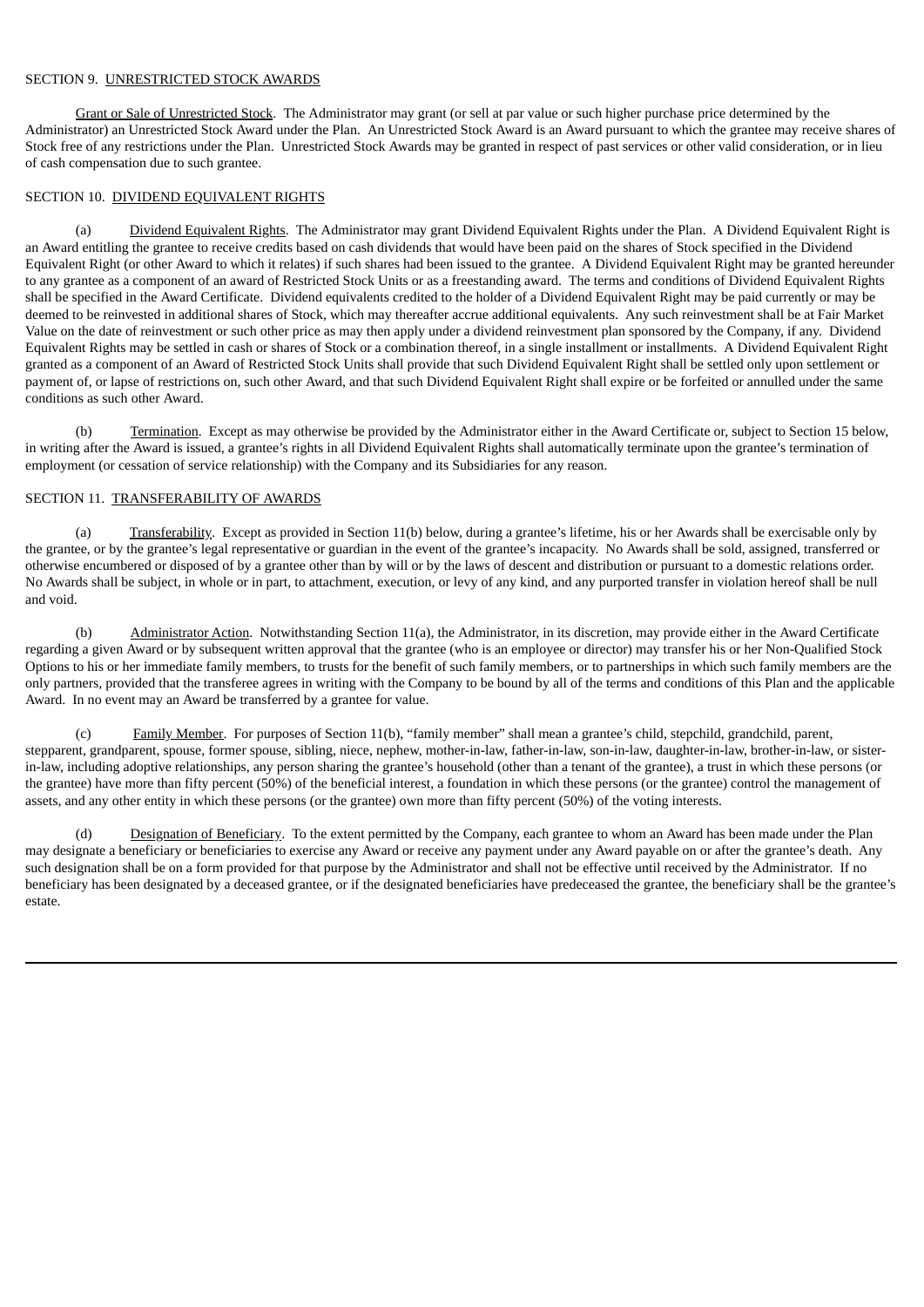#### SECTION 12. TAX WITHHOLDING

(a) Payment by Grantee. Each grantee shall, no later than the date as of which the value of an Award or of any Stock or other amounts received thereunder first becomes includable in the gross income of the grantee for Federal income tax purposes, pay to the Company, or make arrangements satisfactory to the Administrator regarding payment of, any Federal, state, or local taxes of any kind required by law to be withheld by the Company with respect to such income. The Company and its Subsidiaries shall, to the extent permitted by law, have the right to deduct any such taxes from any payment of any kind otherwise due to the grantee. The Company's obligation to deliver evidence of book entry (or stock certificates) to any grantee is subject to and conditioned on tax withholding obligations being satisfied by the grantee.

(b) Payment in Stock. Subject to approval by the Administrator, a grantee may elect to have the Company's required tax withholding obligation satisfied, in whole or in part, by authorizing the Company to withhold from shares of Stock to be issued pursuant to any Award a number of shares with an aggregate Fair Market Value (as of the date the withholding is effected) that would satisfy the withholding amount due; provided, however, that the amount withheld does not exceed the maximum statutory tax rate or such lesser amount as is necessary to avoid liability accounting treatment. The Administrator may also require Awards to be subject to mandatory share withholding up to the required withholding amount. For purposes of share withholding, the Fair Market Value of withheld shares shall be determined in the same manner as the value of Stock includible in income of the Participants. The required tax withholding obligation may also be satisfied, in whole or in part, by an arrangement whereby a certain number of shares of Stock issued pursuant to any Award are immediately sold and proceeds from such sale are remitted to the Company in an amount that would satisfy the withholding amount due.

# SECTION 13. SECTION 409AAWARDS

To the extent that any Award is determined to constitute "nonqualified deferred compensation" within the meaning of Section 409A (a "409A Award"), the Award shall be subject to such additional rules and requirements as specified by the Administrator from time to time in order to comply with Section 409A. In this regard, if any amount under a 409A Award is payable upon a "separation from service" (within the meaning of Section 409A) to a grantee who is then considered a "specified employee" (within the meaning of Section 409A), then no such payment shall be made prior to the date that is the earlier of (i) six months and one day after the grantee's separation from service, or (ii) the grantee's death, but only to the extent such delay is necessary to prevent such payment from being subject to interest, penalties and/or additional tax imposed pursuant to Section 409A. Further, the settlement of any 409A Award may not be accelerated except to the extent permitted by Section 409A.

#### SECTION 14. TERMINATION OF EMPLOYMENT, TRANSFER, LEAVE OF ABSENCE, ETC.

(a) Termination of Employment. If the grantee's Service Relationship is with a Subsidiary and such Subsidiary ceases to be a Subsidiary, the grantee shall be deemed to have terminated his or her Service Relationship for purposes of the Plan.

(b) For purposes of the Plan, the following events shall not be deemed a termination of employment:

to another; or

(i) a transfer to the employment of the Company from a Subsidiary or from the Company to a Subsidiary, or from one Subsidiary

(ii) an approved leave of absence for military service or sickness, or for any other purpose approved by the Company, if the employee's right to re-employment is guaranteed either by a statute or by contract or under the policy pursuant to which the leave of absence was granted or if the Administrator otherwise so provides in writing.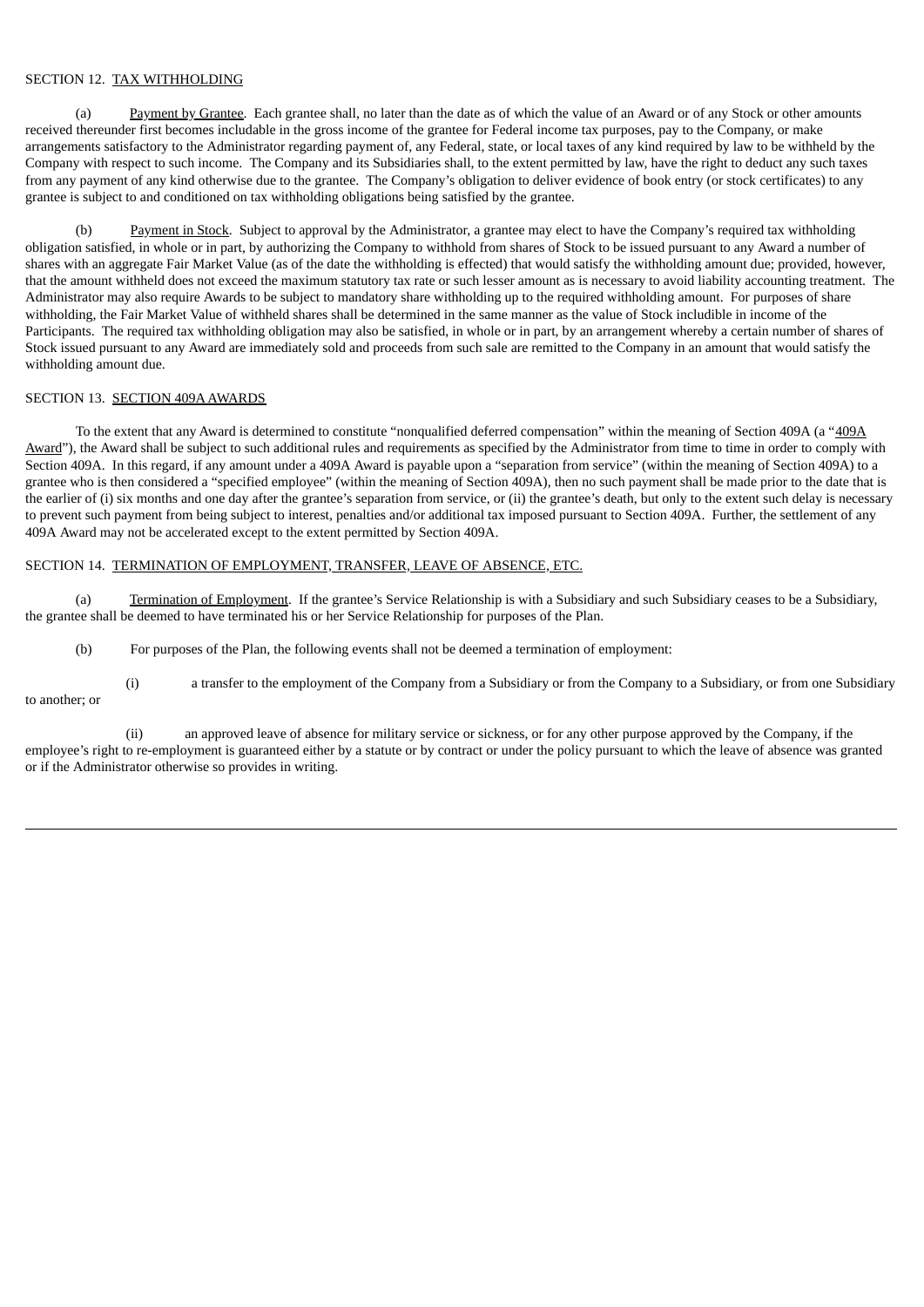#### SECTION 15. AMENDMENTS AND TERMINATION

The Board may, at any time, amend or discontinue the Plan and the Administrator may, at any time, amend or cancel any outstanding Award for the purpose of satisfying changes in law or for any other lawful purpose, but no such action shall adversely affect rights under any outstanding Award without the holder's consent. Except as provided in Section 3(c) or 3(d), without prior stockholder approval, in no event may the Administrator exercise its discretion to reduce the exercise price of outstanding Stock Options or Stock Appreciation Rights or effect repricing through cancellation and re-grants or cancellation of Stock Options or Stock Appreciation Rights in exchange for cash or other Awards. Nothing in this Section 15 shall limit the Administrator's authority to take any action permitted pursuant to Section 3(c) or 3(d).

#### SECTION 16. STATUS OF PLAN

With respect to the portion of any Award that has not been exercised and any payments in cash, Stock or other consideration not received by a grantee, a grantee shall have no rights greater than those of a general creditor of the Company unless the Administrator shall otherwise expressly determine in connection with any Award or Awards. In its sole discretion, the Administrator may authorize the creation of trusts or other arrangements to meet the Company's obligations to deliver Stock or make payments with respect to Awards hereunder, provided that the existence of such trusts or other arrangements is consistent with the foregoing sentence.

#### SECTION 17. GENERAL PROVISIONS

(a) No Distribution. The Administrator may require each person acquiring Stock pursuant to an Award to represent to and agree with the Company in writing that such person is acquiring the shares without a view to distribution thereof.

Issuance of Stock. To the extent certificated, stock certificates to grantees under this Plan shall be deemed delivered for all purposes when the Company or a stock transfer agent of the Company shall have mailed such certificates in the United States mail, addressed to the grantee, at the grantee's last known address on file with the Company. Uncertificated Stock shall be deemed delivered for all purposes when the Company or a Stock transfer agent of the Company shall have given to the grantee by electronic mail (with proof of receipt) or by United States mail, addressed to the grantee, at the grantee's last known address on file with the Company, notice of issuance and recorded the issuance in its records (which may include electronic "book entry" records). Notwithstanding anything herein to the contrary, the Company shall not be required to issue or deliver any evidence of book entry or certificates evidencing shares of Stock pursuant to the exercise or settlement of any Award, unless and until the Administrator has determined, with advice of counsel (to the extent the Administrator deems such advice necessary or advisable), that the issuance and delivery is in compliance with all applicable laws, regulations of governmental authorities and, if applicable, the requirements of any exchange on which the shares of Stock are listed, quoted or traded. Any Stock issued pursuant to the Plan shall be subject to any stop-transfer orders and other restrictions as the Administrator deems necessary or advisable to comply with federal, state or foreign jurisdiction, securities or other laws, rules and quotation system on which the Stock is listed, quoted or traded. The Administrator may place legends on any Stock certificate or notations on any book entry to reference restrictions applicable to the Stock. In addition to the terms and conditions provided herein, the Administrator may require that an individual make such reasonable covenants, agreements, and representations as the Administrator, in its discretion, deems necessary or advisable in order to comply with any such laws, regulations, or requirements. The Administrator shall have the right to require any individual to comply with any timing or other restrictions with respect to the settlement or exercise of any Award, including a window-period limitation, as may be imposed in the discretion of the Administrator.

(c) Stockholder Rights. Until Stock is deemed delivered in accordance with Section 18(b), no right to vote or receive dividends or any other rights of a stockholder will exist with respect to shares of Stock to be issued in connection with an Award, notwithstanding the exercise of a Stock Option or any other action by the grantee with respect to an Award.

Other Compensation Arrangements; No Employment Rights. Nothing contained in this Plan shall prevent the Board from adopting other or additional compensation arrangements, including trusts, and such arrangements may be either generally applicable or applicable only in specific cases. The adoption of this Plan and the grant of Awards do not confer upon any employee any right to continued employment with the Company or any Subsidiary.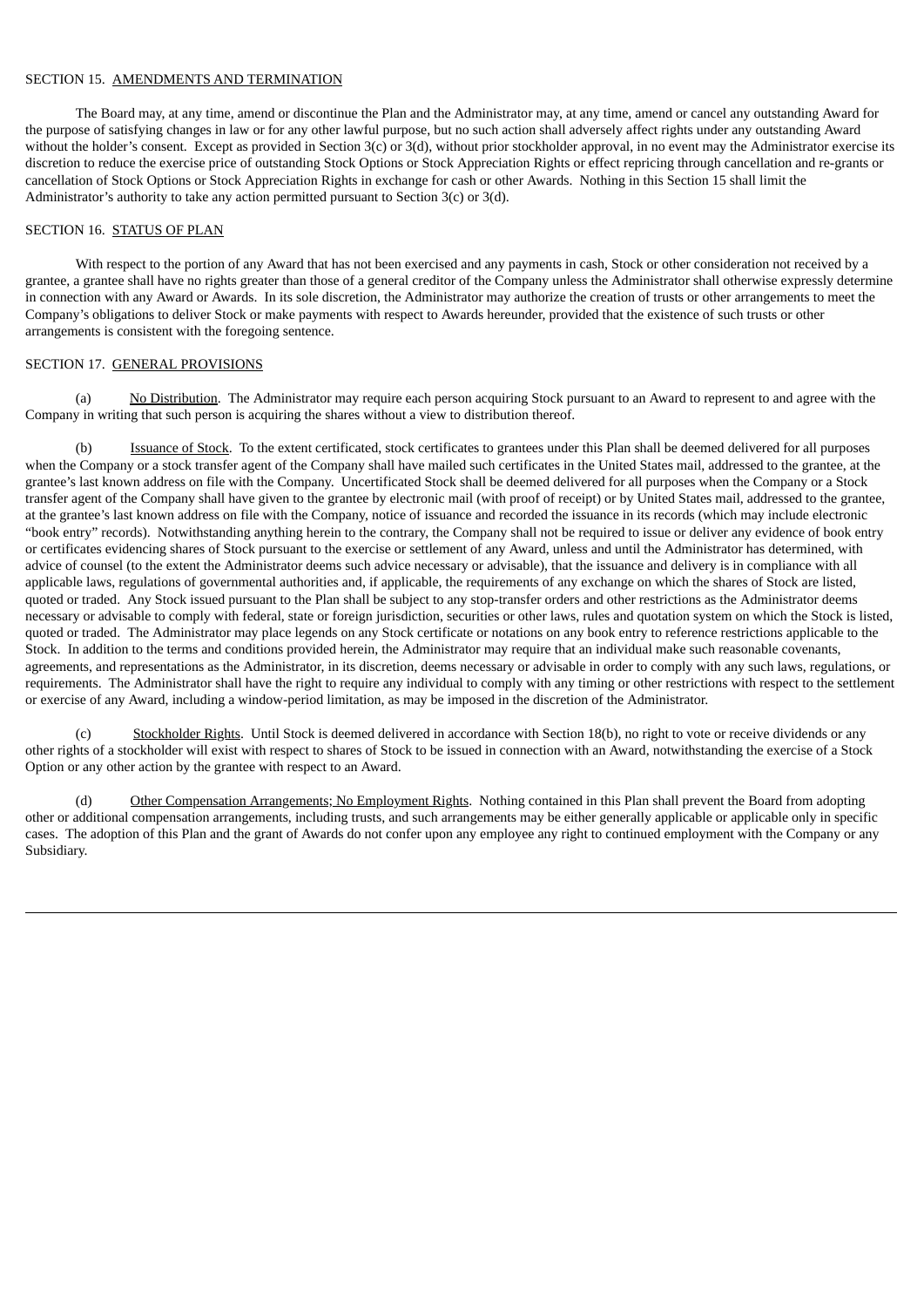(e) Trading Policy Restrictions. Option exercises and other Awards under the Plan shall be subject to the Company's insider trading policies and procedures, as in effect from time to time.

(f) Clawback Policy. Awards under the Plan shall be subject to the Company's clawback policy, as in effect from time to time.

## SECTION 18. EFFECTIVE DATE OF PLAN

This Plan shall become effective upon approval by the Board.

### SECTION 19. GOVERNING LAW

This Plan and all Awards and actions taken thereunder shall be governed by, and construed in accordance with the General Corporation Law of the State of Delaware as to matters within the scope thereof, and as to all other matters shall be governed by and construed in accordance with the internal laws of the Commonwealth of Massachusetts, applied without regard to conflict of law principles.

DATE APPROVED BY BOARD OF DIRECTORS: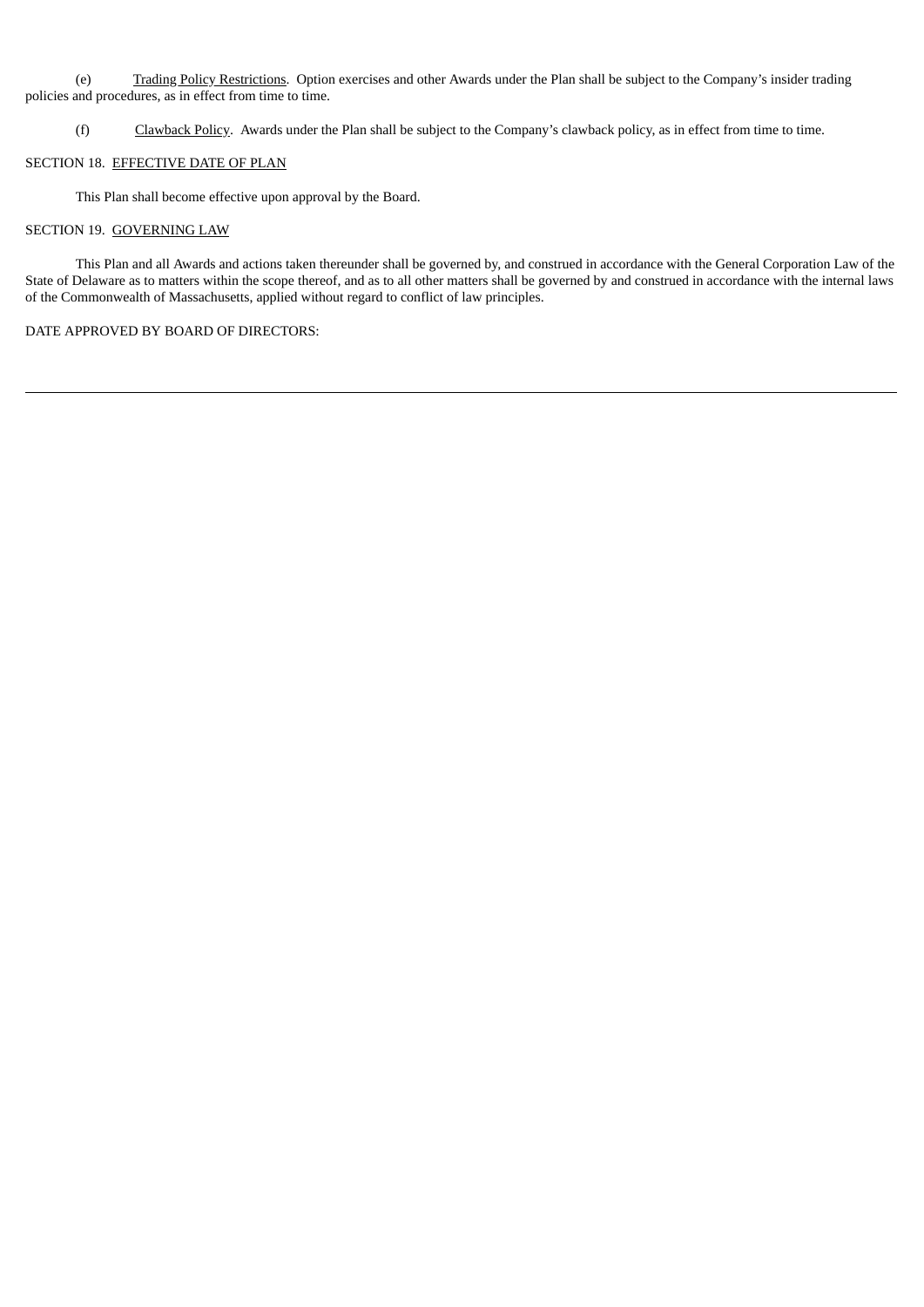## **SCHOLAR ROCK ANNOUNCES \$205 MILLION REGISTERED DIRECT OFFERING**

CAMBRIDGE, Mass. (BUSINESS WIRE) June 17, 2022 -- Scholar Rock (NASDAQ: SRRK), a Phase 3, clinical-stage biopharmaceutical company focused on the treatment of serious diseases in which protein growth factors play a fundamental role, today announced that it has entered into a securities purchase agreement with certain institutional investors to sell, in a registered direct offering, 16,326,530 shares of common stock and, in lieu of common stock, pre-funded warrants to purchase 25,510,205 shares of common stock, and accompanying warrants to purchase 10,459,181 shares of common stock, at a price of \$4.90 per share and accompanying warrant or \$4.8999 per pre-funded warrant and accompanying warrant, for total gross proceeds of approximately \$205 million, before deducting placement agent commissions and estimated offering expenses. The accompanying warrants will be immediately exercisable and, expire on December 31, 2025 and have an exercise price of \$7.35 per share. The offering is expected to close on June 22, 2022, subject to the satisfaction of customary closing conditions.

Scholar Rock intends to use the net proceeds from the offering, together with existing cash, cash equivalents and investments, to advance its ongoing and future clinical programs (including the development of apitegromab in SMA through the anticipated Phase 3 SAPPHIRE topline data readout and SRK-181 in immuno-oncology), to further develop its technology platform and to continue to advance its preclinical pipeline, as well as other ongoing research and development activities and for general corporate purposes.

J.P. Morgan Securities LLC is acting as lead placement agent and Piper Sandler & Co. is acting as co-placement agent for the offering.

Investors in the offering include Invus, Polaris Partners, Redmile, Samsara BioCapital, and other institutional investors.

The securities were offered pursuant to an effective shelf registration statement on Form S-3, as amended (File No. 333-254057) that was previously filed with the U.S. Securities and Exchange Commission (the "SEC") and declared effective by the SEC on April 13, 2022. A final prospectus supplement, which contains additional information relating to the offering, will be filed with the SEC and will be available on the SEC's website at www.sec.gov. Electronic copies of the prospectus supplement may be obtained, when available, from J.P. Morgan Securities LLC, c/o Broadridge Financial Solutions, 1155 Long Island Avenue, Edgewood, New York 11717, by telephone at 866-803-9204, or by email at prospectus-eq\_fi@jpmchase.com; or Piper Sandler & Co., 800 Nicollet Mall, J12S03, Minneapolis, MN 55402, Attention: Prospectus Department, or by telephone at (800) 747-3924, or by email at prospectus@psc.com.

Before investing in this offering, interested parties should read the prospectus supplement, the accompanying prospectus and the other documents that are incorporated by reference in such prospectus supplement and the accompanying prospectus in their entirety, which provide more information about Scholar Rock and the offering.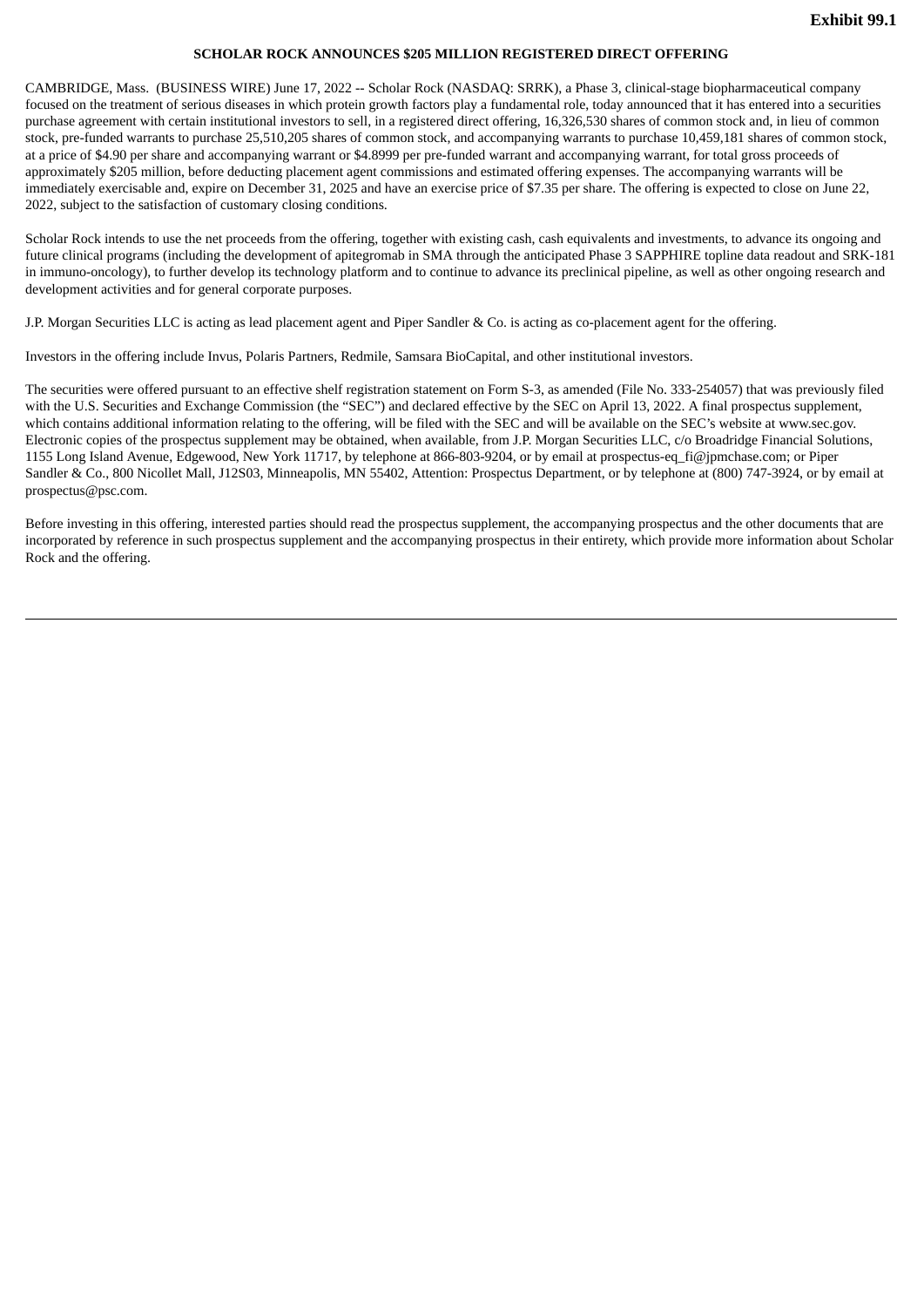This press release shall not constitute an offer to sell or the solicitation of an offer to buy nor shall there be any sale of these securities in any state or jurisdiction in which such offer, solicitation or sale would be unlawful prior to registration or qualification under the securities laws of any such state or jurisdiction.

## **About Scholar Rock**

Scholar Rock is a clinical-stage biopharmaceutical company focused on the discovery and development of innovative medicines for the treatment of serious diseases in which signaling by protein growth factors plays a fundamental role. Scholar Rock is creating a pipeline of novel product candidates with the potential to transform the lives of patients suffering from a wide range of serious diseases, including neuromuscular disorders, cancer, and fibrosis. Scholar Rock's approach to targeting the molecular mechanisms of growth factor activation enabled it to develop a proprietary platform for the discovery and development of monoclonal antibodies that locally and selectively target these signaling proteins at the cellular level. By developing product candidates that act in the disease microenvironment, Scholar Rock intends to avoid the historical challenges associated with inhibiting growth factors for therapeutic effect. Scholar Rock believes its focus on biologically validated growth factors may facilitate a more efficient development path.

Scholar  $Rock^{\circledR}$  is a registered trademark of Scholar Rock, Inc.

## **Forward-Looking Statements**

This press release contains "forward-looking statements" within the meaning of the Private Securities Litigation Reform Act of 1995, including, but not limited to, statements regarding the anticipated closing date of the offering and use of proceeds from the offering. The use of words such as "may," "might," "could," "will," "should," "expect," "plan," "anticipate," "believe," "estimate," "project," "intend," "future," "potential," or "continue," and other similar expressions are intended to identify such forward-looking statements. All such forward-looking statements are based on management's current expectations of future events and are subject to a number of risks and uncertainties that could cause actual results to differ materially and adversely from those set forth in or implied by such forward-looking statements. These risks and uncertainties include, without limitation, the uncertainties related to market conditions and the completion of the offering on the anticipated terms or at all, as well as those risks more fully discussed in the sections entitled "Risk Factors" in Scholar Rock's Quarterly Report on Form 10-Q for the quarter ended March 31, 2022, as well as discussions of potential risks, uncertainties, and other important factors in Scholar Rock's subsequent filings with the Securities and Exchange Commission. Any forward-looking statements represent Scholar Rock's views only as of today and should not be relied upon as representing its views as of any subsequent date. All information in this press release is as of the date of the release, and Scholar Rock undertakes no duty to update this information unless required by law.

# **Scholar Rock:**

**Investors** Rushmie Nofsinger Scholar Rock rnofsinger@scholarrock.com ir@scholarrock.com 857-259-5573